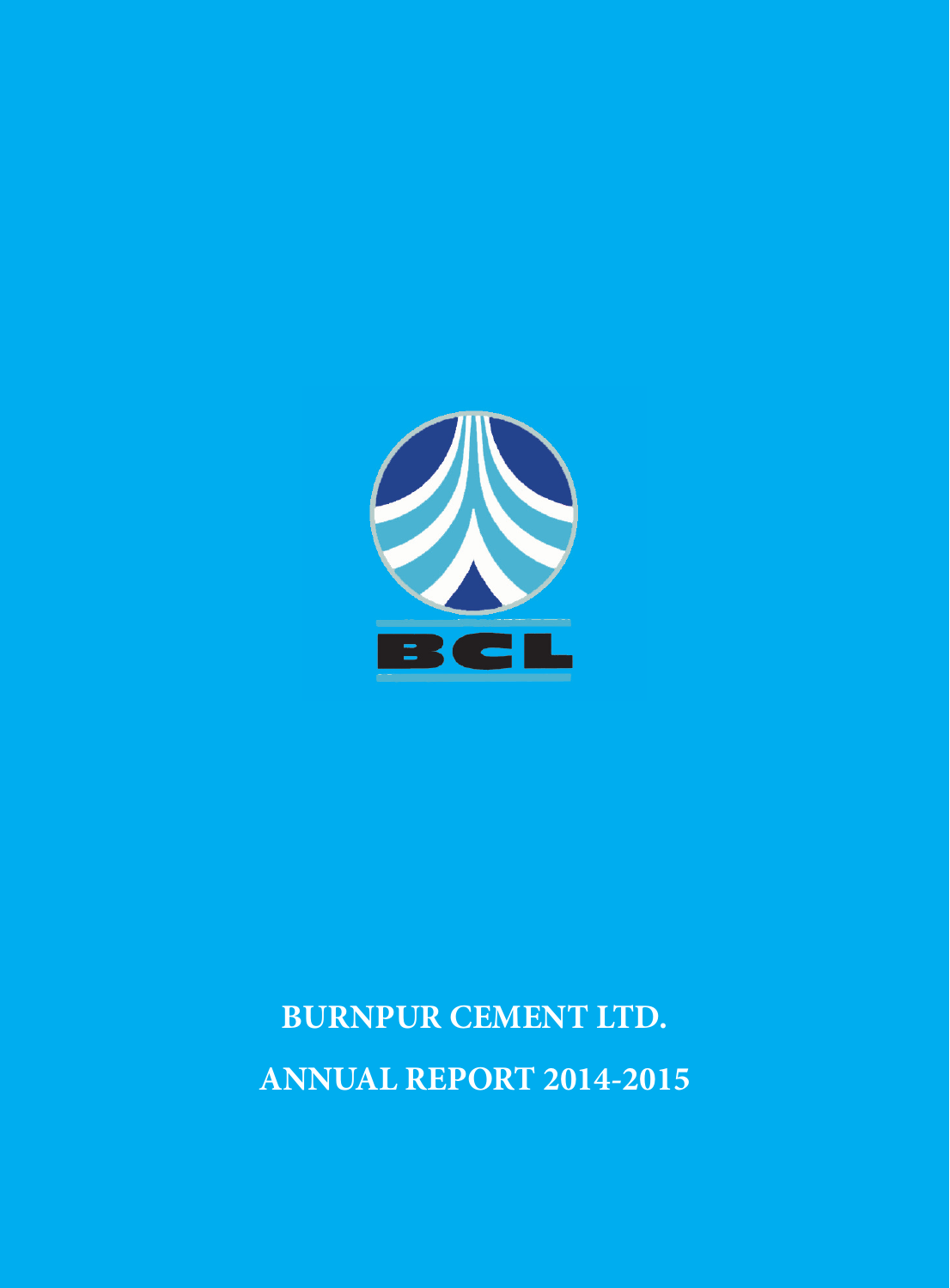# **CONTENT**

| Directors Details and Office & Plant Address of company | 01 |
|---------------------------------------------------------|----|
| Directors Report                                        | 02 |
| Management Discussion & Analysis Report                 | 08 |
| <b>Report On Corporate Governance</b>                   | 10 |
| MGT 9 & MR 3                                            | 20 |
| <b>Auditors Report</b>                                  | 46 |
| Balance Sheet & PL with notes & schedule                | 55 |
| Notice                                                  | 75 |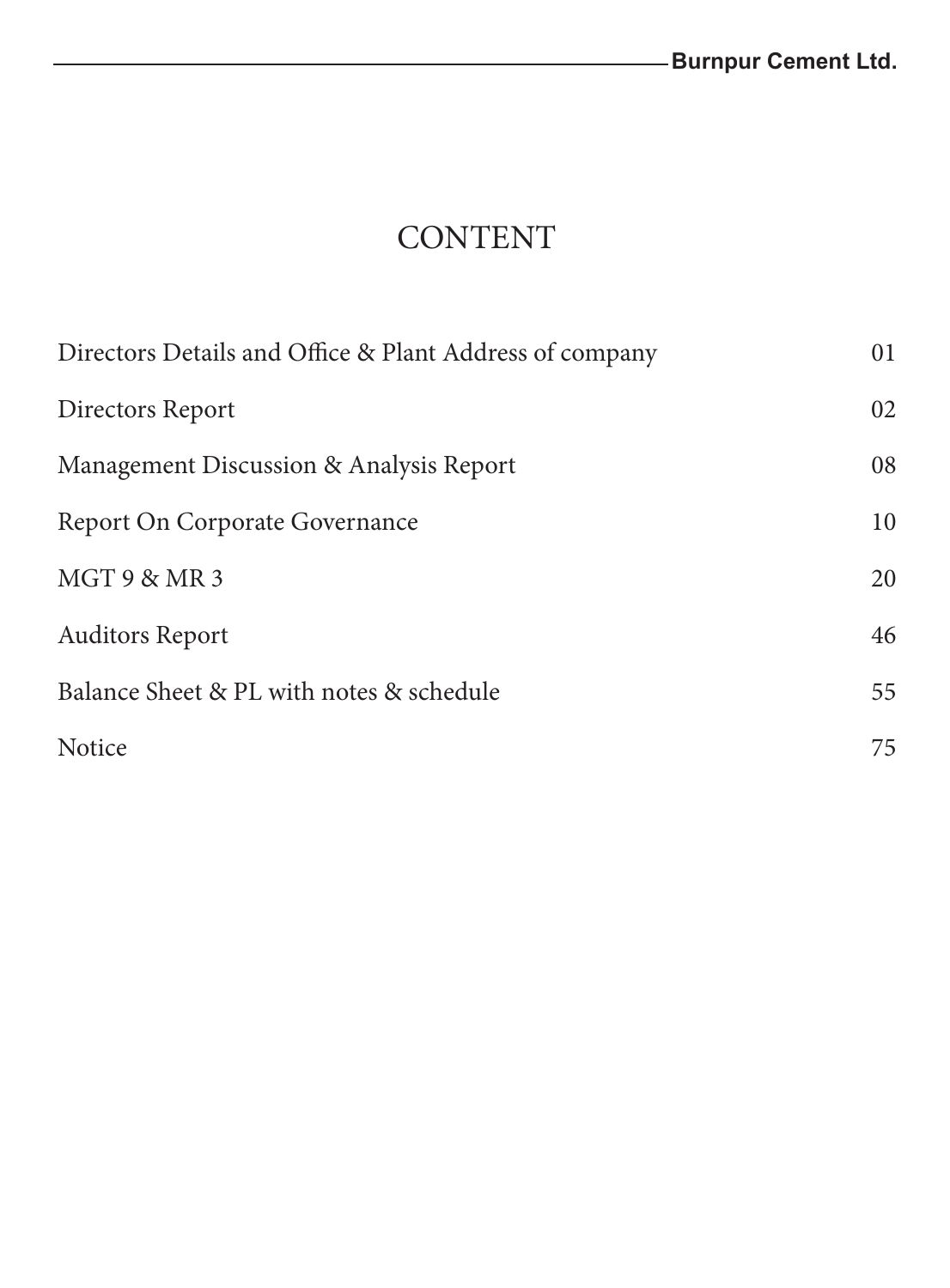**Burnpur Cement Ltd.**



#### **BOARD OF DIRECTORS**

Mr. Prem Prakash Sharma, *Chairman,*  Mr. Ashok Gutgutia, *Vice-Chairman & Managing Director* Mr. Subrata Mookerjee Mr. Manoj Kumar Agarwal Mr. Jagdish Chander Bhutani Mr. Prem Prakash Agarwal Mrs. Rachana Agarwal

#### **AUDITOR**

M/s. N. K. Agarwal & Co.

**SECRETARY CFO**

Mr. Sudhansu Sekhar Panigrahi Mr. Sajjan Kumar Agarwal

### **BANKERS**

 State Bank of India State Bank of Hyderabad United Bank of India Central Bank of India

#### **CORPORATE OFFICE**

14, Bentinck Street, "Gujarat Mansion", 2nd Floor, Kolkata-700 001 Tel. No. (033) 22623167, 30250826, Fax : 033-22623168

### **REGISTERED OFFICE**

Village:Palasdiha, Panchgachia Road, P.O. Kanyapur, Asansol-713 341, Dist. Burdwan, West Bengal Tel. No. (0341) 2250454, 2252965

### **PLANT - I**

Village:Palasdiha, Panchgachia Road, P.O. Kanyapur, Asansol-713 341, Dist. Burdwan, West Bengal

#### **PLANT - II**

Plot No. A-8P, 9,10,11, B-38. 39,40, C-7P, 8,9,10, 11&XP Block-D and Block-E, Palralu Industrial Area, Jharkhand E-mail : info@burnpurcement.com, investors@burnpurcement.com Website : www.burnpurcement.com

#### **REGISTAR AND SHARE TRANSFER AGENT**

Niche Technologies Pvt. Ltd. D-511, Bagree Market, 71, B. R. B. B. Road, Kolkata-700 001 Tel. No. : +91 33 22357270/7271, 22355236, Fax No. : +91 33 22156823 E-mail : nichetechpl@nichetechpl.com, Website : www.nichetechpl.com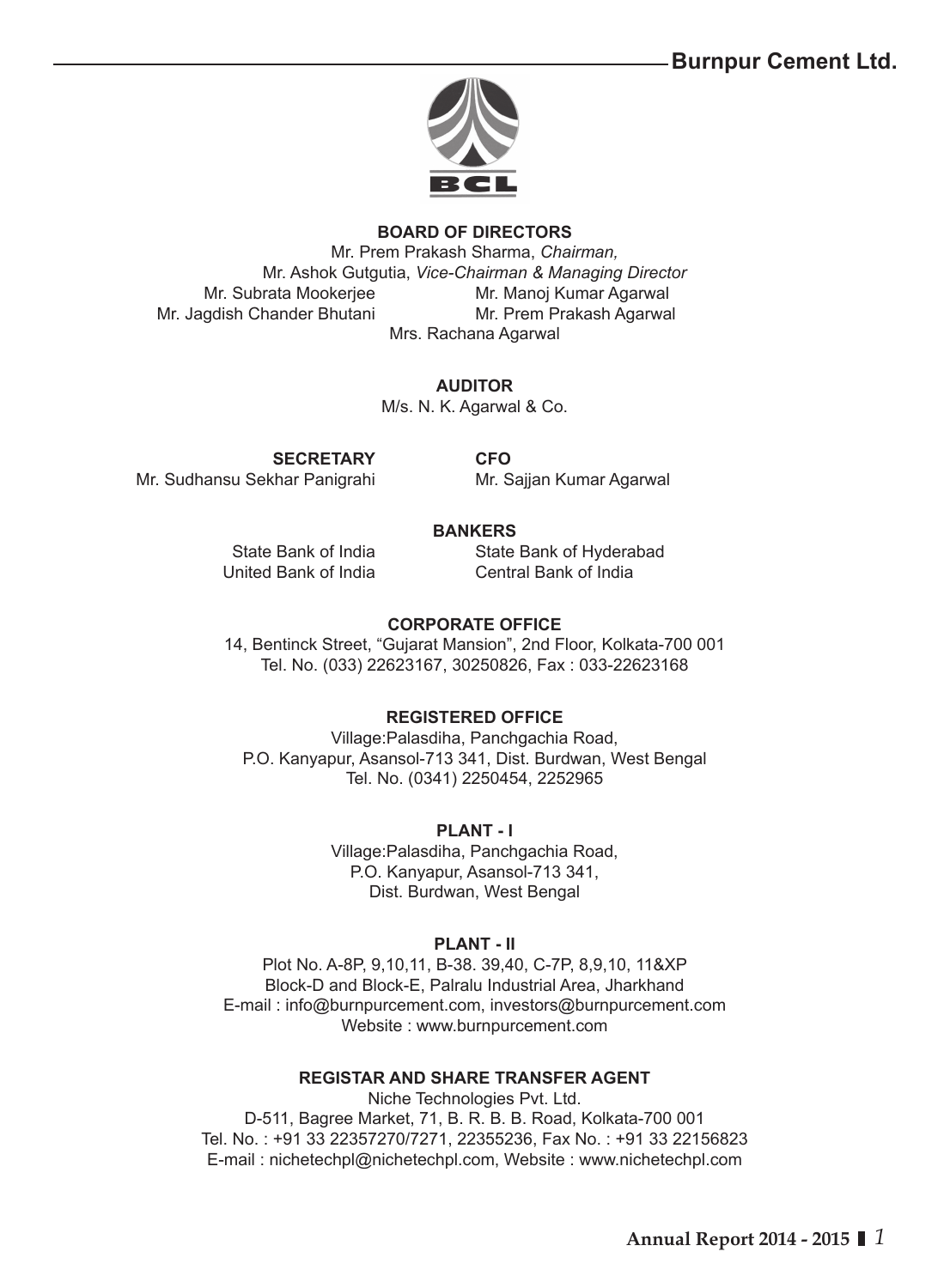

# **DIRECTORS REPORT**

Dear Shareholders,

Your Directors have pleasure in presenting the 29<sup>th</sup> Annual Report of the Company, together with the Audited statement of Accounts for the financial year ended 31<sup>st</sup> March 2015.

#### **Financial Highlight (Stand Alone)**

During the year under review, performance of your company as under :

|                                                                                                               | (Rs. In Lakhs)              |                             |
|---------------------------------------------------------------------------------------------------------------|-----------------------------|-----------------------------|
| <b>Particulars</b>                                                                                            | 2014-15                     | 2013-14                     |
| Sales (Net)<br><b>EBDIT</b><br>Interest                                                                       | 8231.54<br>780.83<br>454.20 | 9335.57<br>900.79<br>397.08 |
| Depreciation<br>Profit before Tax<br>Income Tax                                                               | 154.16<br>172.47            | 125.31<br>378.40            |
| -Current Tax<br>-Deferred Tax<br>Profit after Tax                                                             | 55.60<br>$-0.12$<br>116.99  | 88.28<br>19.63<br>270.49    |
| Balance brought forward from last year<br>Earlier Year Adjustment<br>Balance carried forward to Balance Sheet | 1218.44<br>1335.43          | 947.95<br>1218.44           |

#### **State of Company's Affairs**

During the year the sales has been decreased 11.19% compared to previous years sale and profit after tax has been decreased 56.75% compared to previous year. Out of total sales trading sale is Rs. 38.79 crore balance sale is cement.

#### **Patratu Project**

The 1st phase of production (i.e. grinding unit) has started in May, 2015 which was inaugurated by Chief Minister of Jharkhand on 13<sup>th</sup> July, 2015. The 2<sup>nd</sup> phase (i.e. clinker unit) will complete by the end of this year. Due to escalation of project cost the amount of term loan for the patratu project has increased from Rs.125.00 crore to Rs. 197.83 crore.

#### **Dividend**

The profit for the year is not enough to declare the dividend therefore your directors do not recommend any dividend for the year ended 31st March, 2015.

#### **Amount Transferred to Reserve**

During the year Rs. 1,16,99,128.21 has been transferred to General Reserve.

#### **Changes in Share Capital**

During the Financial Year 2014-15, the share capital of the Company has been increased from Rs. 65,13,93,630/- to Rs. 82,55,43,630/- pursuant to allotment of equity shares on conversion of 17415000 warrants of Rs 10/- each under Preferential allotment.

#### **Extract of Annual Return**

The extract of Annual Return, in format MGT -9, for the Financial Year 2014-15 has been enclosed with this report*.*

#### **Number of Board Meetings**

During the Financial Year 2014-15, 7 (seven) meetings of the Board of Directors of the company were held.

#### **Particulars of Contracts or Arrangements with Related Parties**

The particulars of contracts or arrangements with related parties referred to in Section 188(1) of the Companies Act 2013 for the Financial Year 2014-15 has been mentioned in the notes of account of the Balance Sheet.

# *2* **Annual Report 2014 - 2015**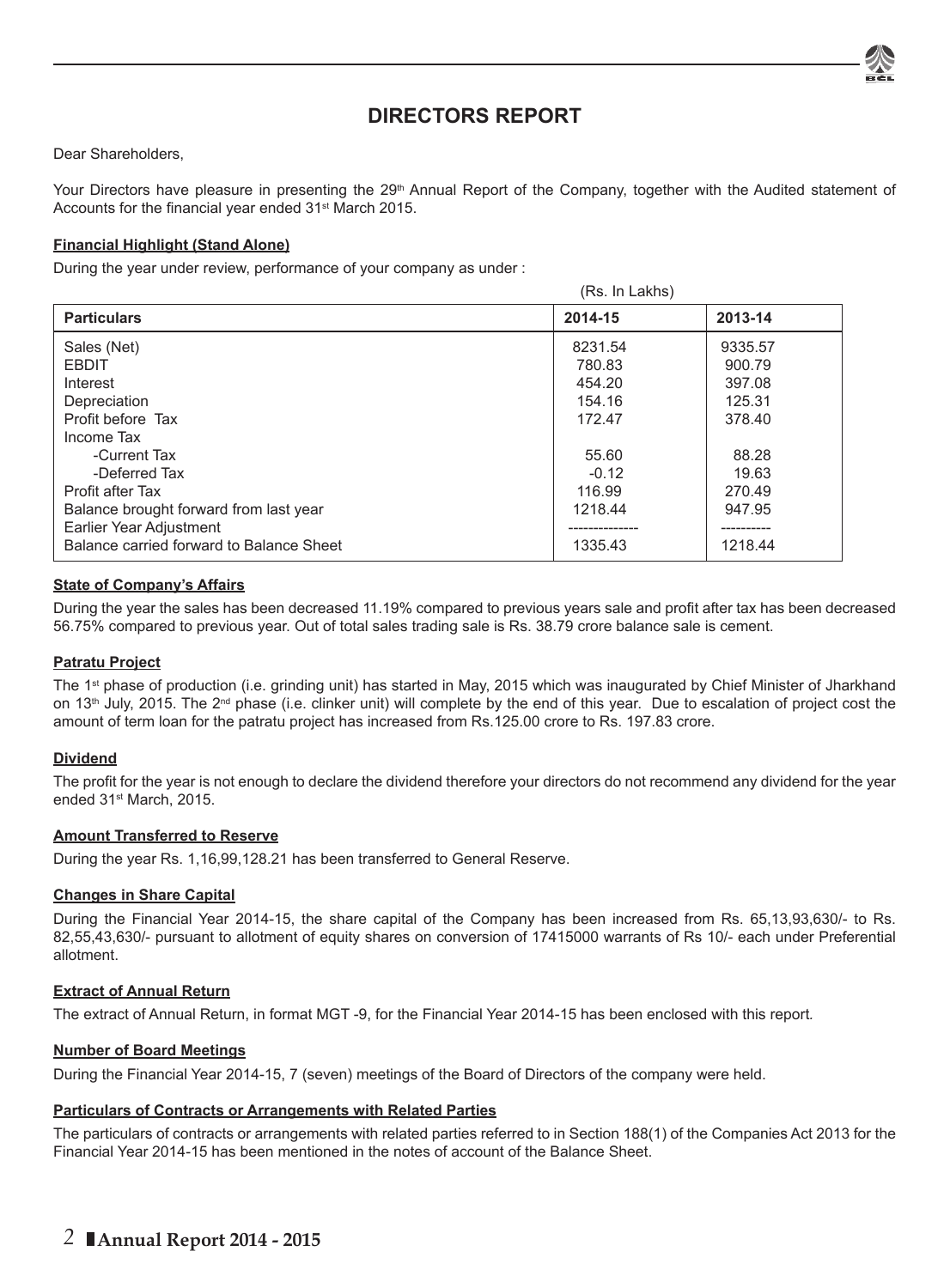#### **Explanation To Auditor's Remarks**

The Auditors report is self explanatory and does not contain any qualification, reservation or adverse remark.

#### **Material Changes Affecting the Financial Position of the Company**

There is no material changes during the year which affect the financial position of the company, however the first phase of production from the patratu plant has started in the month of June, 2015

#### **Conservation of Energy, Technology, Absorption, Foreign Exchange Earnings and Outgo**

The details of Energy, Technology, Absorption, Foreign Exchange Earnings and Outgo are as mentioned in the Annexure attached with this report.

#### **Details of Subsidiary, Joint Venture or Associates**

The Company has no subsidiary card also there is o joint venture agrement with any entry during the year. The name of associate company has been mentioned in the Balance Sheet.

#### **Risk Management Policy**

The Board of your company has formulated a risk management policy in connection with the risk that the organization faces in its day to day business such as strategic, financial, credit, market, liquidity, security, property, IT, legal, regulatory etc. The board reviews the policy in regular interval and

#### **Details of Directors and Key Managerial Personnel**

During the year Mr. Bal Krishan Ladha and Mr. Ansul Agarwal have resigned from the directorship of the company. Mr. Jagdish Chander Bhutani and Mrs. Rachana Agarwal have appointed as director of the company during the year. The Company has promoted Mr Sajjan Kumar Agarwal from Finance Manager to CFO during the year.

Mr. Prem Prakash Agarwal is a director, who is retiring by rotation in the ensuing Annual General Meeting.

#### **Details of signifi cant & material orders passed by the regulators or courts or tribunal**

There are no significant and material orders passed by any regulators or courts or tribunal against or in favour of the company during the year.

#### **Statement in Respect of Adequacy of Internal Financial Control with Reference to the Financial Statements**

The Company has adequate internal financial control with reference to financial statement.

#### **Deposits**

The Company has not accepted any deposits during the year.

#### **Receipt of any commission by MD / WTD from a Company**

Managing Director or Whole Time Director are not receiving any commission from the Company.

#### **Declaration by Independent Director**

The company has received the declaration from all the Independent directors of the company confirming that they meet the criteria of independence as prescribed under the Act and clause 49 of the Listing Agreement with the company.

#### **Re-appointment of Independent Auditor**

The reappointment of Independent Director is not required in this year.

#### **Secretarial Audit Report**

Copy of Secretarial Audit Report issued by a Practicing Company Secretary is attached with this report.

#### **Corporate Social Responsibility (CSR) Policy**

The company has incurred some expenditure under the head of Corporate Social Responsibility which is mentioned in the Management Discussion & Analysis Report.

#### **Audit Committee**

There is a Audit Committee of the company which has constituted and proper compliance has been done as per the Listing Agreement between the Stock Exchanges and the Company. Details has been mentioned in the Management Discussion and Analysis Report.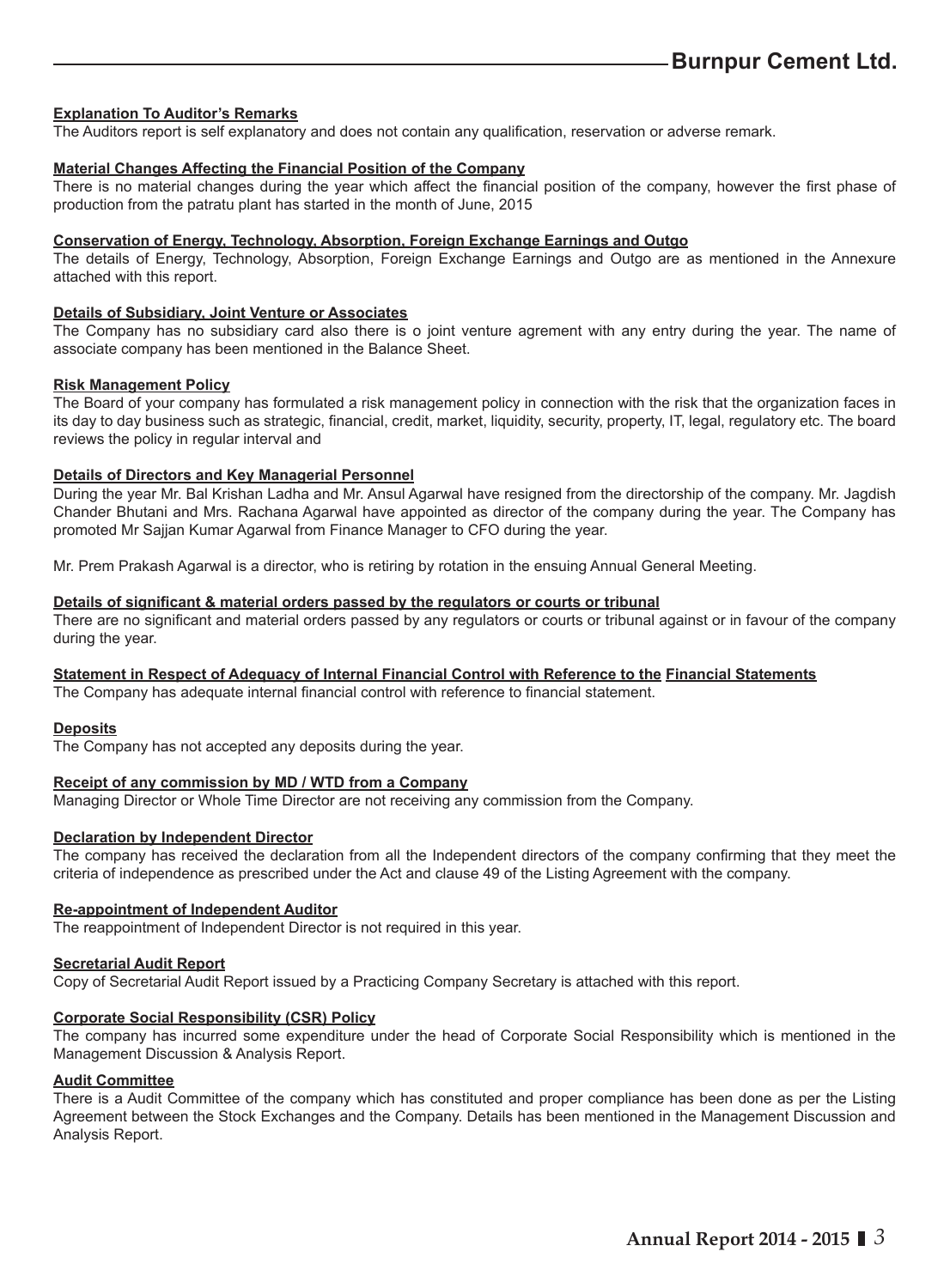

#### **Statement Indicating the Manner in which Formal Annual Evaluation has been made by the Board of its own Performance, its Directors, and that of its Committees**

The company has devised a policy for performance evaluation of Independent Directors, Board, Committees and other individual directors which includes criteria for performance evaluation of executive and non-executive director.

#### **Nomination & Remuneration Committee Policy**

There is a Nomination and Remuneration Committee of the company which has constituted and proper compliance has been done as per the Listing Agreement between the Stock Exchanges and the Company. Detail has been mentioned in the Management Discussion and Analysis Report.

#### **Disclosure on Establishment of a Vigil Mechanism**

The vigil mechanism of the company which also incorporates a whistle blower policy in terms of the Listing Agreement, includes Ethics and Compliance Management comprising senior executives of the company. The whistle blower can inform any irregularity, fraud or violation to Chairman of the Audit committee which will be protected.

#### **Corporate Governance**

The details report on Corporate Governance is separately mentioned under the head **Report on Corporate Governance** after the Management Discussion & Analysis Report.

#### **Managerial Remuneration**

According to Section 197(12) of the Companies Act, 2013 and Rule 5 of The Companies (Appointment & Remuneration of Managerial Personnel) Rules, 2014 following are the disclosures in detail:

 The ratio of the remuneration of each director to the median remuneration of the employee of the company for the financial year :

|                                              | The percentage increase in the median remuneration of                                                        |               |
|----------------------------------------------|--------------------------------------------------------------------------------------------------------------|---------------|
| $\bullet$<br>employees in the financial year |                                                                                                              | : No Increase |
|                                              | The number of permanent employee on the rolls of the company                                                 | : 205         |
| and company performance                      | The relationship between average increase in remuneration                                                    | · No Increase |
|                                              | The Comparison of the remuneration of the key<br>managerial personnel against the performance of the company | : No Increase |

- Variation in market capitalization : Decreased by 10% compared to previous year Price Earning Ratio as on 31.03.2014 : 26.45 31.03.2015 : 61.33 Percentage increase over decrease in the market quotation compared to IPO rate:
- Comparison of each remuneration of KMP compared to performance of the company : As per remuneration policy of the company.
- The key parameters for any variable component of remuneration availed by the directors: No variable component
- There is no employee who draws salary more than the Managing Director of the company, who is the highest paid director.
- Remuneration paid to directors and employees as per the remuneration policy of the company.

The disclosure under the Sub Rule 2 of Rule 5 of The Companies (Appointment & Remuneration of Managerial Personnel) Rule, 2014 is not required as no employee's remuneration is touching or crossing the limit specified in the said rule.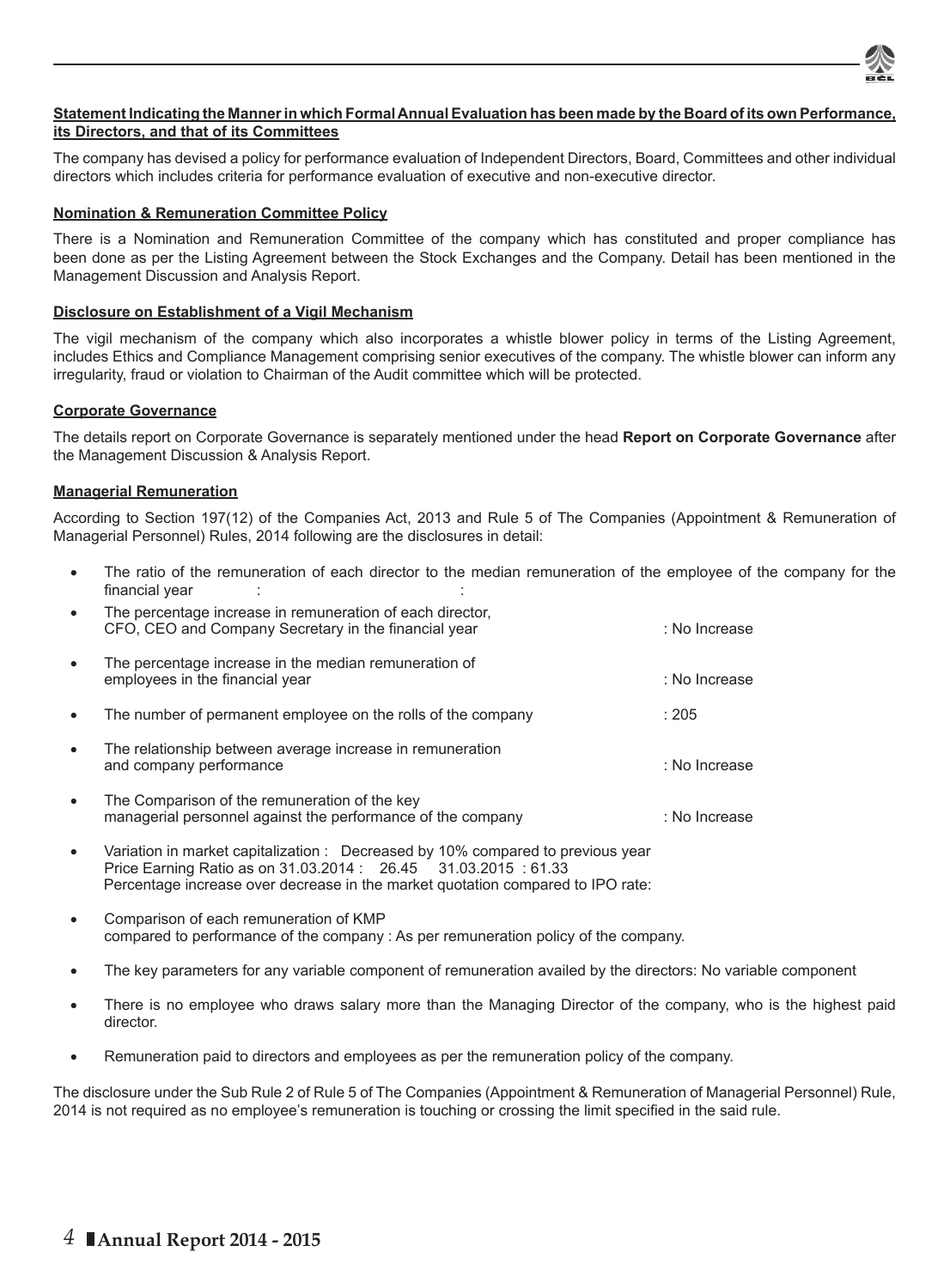#### **Disclosures under Sexual Harassment of Women at Workplace (Prevention, Prohibition & Redressal) Act, 2013**

There is no such instances happened during the year at the work place of the company.

#### **Fraud Reporting (Required by Companies Amendment Bill, 2014)**

No case of fraud has been reported to the Audit Committee or Board during the year.

#### **Statutory Auditors**

The auditors M/s. N. K. Agarwal & Co., Chartered Accountant retire at the conclusion of the ensuing Annual General Meeting and are eligible for re-appointment. The retiring auditors have given their consent for re-appointment. The Company has received a certificate under Rule 4(1) of the Companies (Audit & Auditors) Rule, 2014 from the Auditors that their appointment, if made, will be in accordance with the limits as specified in section  $141$  (3) (g) of the Companies Act, 2013.

The Board proposes the reappointment of M/s N. K. Agarwal & Co. as statutory auditors of the company based on the recommendation of the Audit Committee to hold office from the conclusion of the ensuing Annual General Meeting until the conclusion of the next Annual General Meeting.

#### **Cost Auditors**

As per the provision of Section 148 of the Companies Act, 2013 the Company's cost records for the year ended March, 2015 are being audited/ reviewed by Cost Auditor M/s AS & Associates. The Cost Audit Report for the year ended 31<sup>st</sup> March, 2014 was filled in accordance with Cost Audit (Report) Rule 2001 within the stipulated time. For the Financial Year 2015-16 the Board of Directors of the Company has appointed M/s AS & Associates, cost auditor to audit the cost records of the company as per the recommendation of the Audit Committee. The remuneration of the of the cost auditor shall be ratified by the share holders of the company in the ensuing Annual General Meeting.

#### **Management Discussion and Analysis Report**

The Management Discussion and Analysis Report forming part of the Directors Report for the year under review, as stipulated under Clause 49 of the Listing Agreement with the Stock Exchange, is annexed to this Annual Report.

#### **Directors Responsibility Statement**

In accordance with the provisions of Section 134(5) of the Companies Act 2013, your directors confirm that:

- a) in the preparation of the annual accounts for the financial year ended 31st March, 2015, the applicable accounting standards had been followed along with proper explanation relating to material departures;
- b) the directors had selected such accounting policies and applied them consistently and made judgments and estimates that are reasonable and prudent so as to give a true and fair view of the state of affairs of the Company as at 31st March, 2015 and of the profit /loss of the Company for that period;
- c) the directors had taken proper and sufficient care for the maintenance of adequate accounting records in accordance with the provisions of the Companies Act 2013 for safeguarding the assets of the company and for preventing and detecting fraud and other irregularities;
- d) the directors had prepared the annual accounts on a going concern basis;
- e) the directors had laid down internal financial controls to be followed by the company and that such internal financial controls are adequate and were operating effectively.
- f) the directors had devised proper systems to ensure compliance with the provisions of all applicable laws and that such systems were adequate and operating effectively.

#### **APPRECIATION**

Your Directors express their deep sense of gratitude to the Financial Institutions, Banks, Government Authorities, dealers, suppliers, business associates and Company's valued customers and the esteemed Shareholders for the faith they continue to repose in the Company and look forward to their continued support in future.

The Directors also warmly thank all the employee of the Company for their contribution to company's performance and progress.

 For and on behalf of the Board **ASHOK GUTGUTIA** Vice Chairman and Managing Director

Place: Kolkata **MANOJ KUMAR AGARWAL** Date: 13.08.2015 Director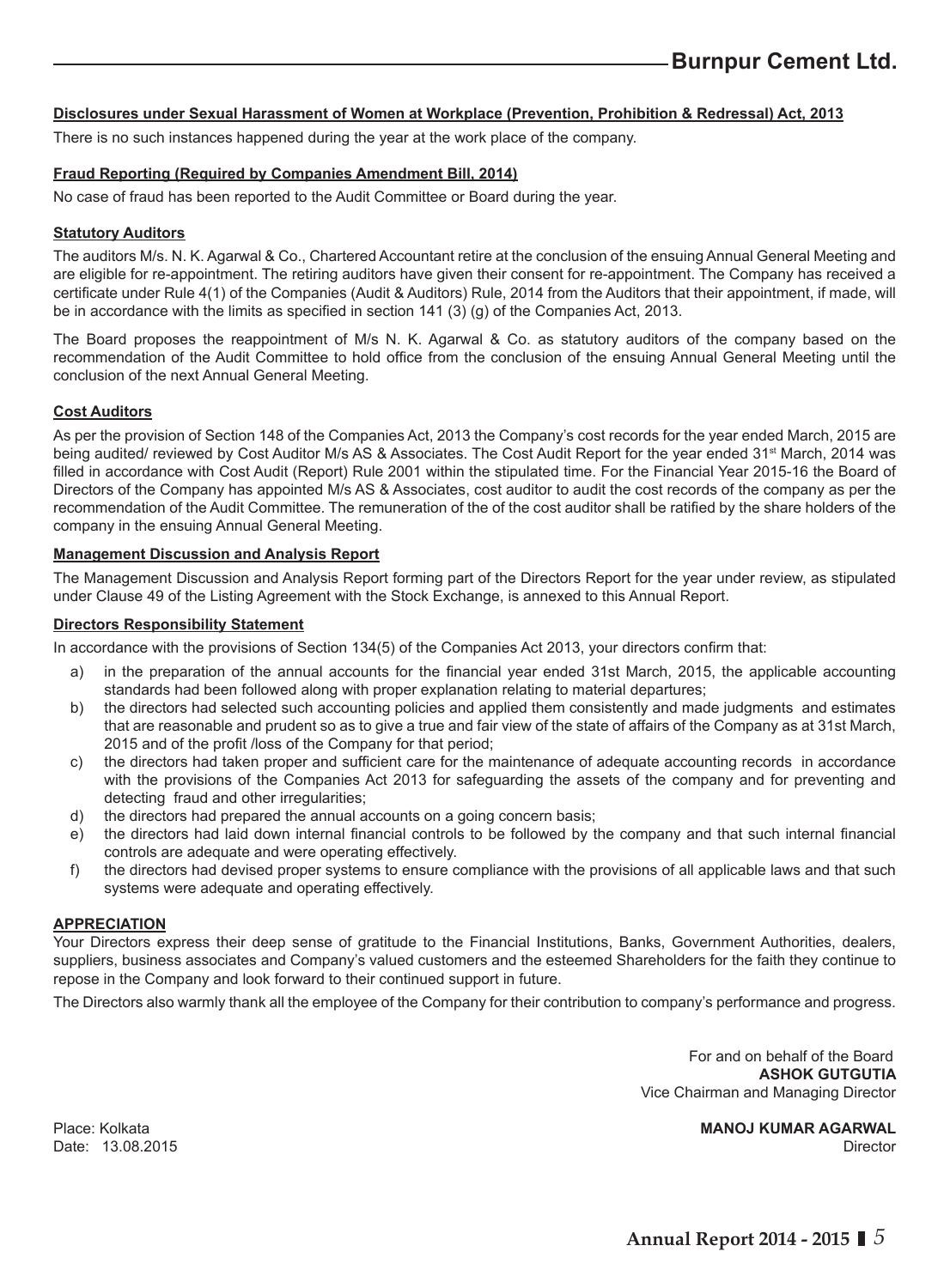#### ANNEXURE – A TO THE DIRECTOR'S REPORT FOR THE YEAR ENDED 31<sup>ST</sup> MARCH, 2015.

Installed compact fluorescent lamp (CFL) at Plant and Registered Office b. Steps taken to use alternative sources of energy. Steps taken to use alternative sources of energy.

**A. CONSERVATION OF ENERGY**

a. Steps Taken for Energy conservation.

| C.                                 | Capital Investment on energy conservation :                | N.A.                |                      |
|------------------------------------|------------------------------------------------------------|---------------------|----------------------|
| d.                                 | Total Power and Energy consumption per unit of Production: | N.A.                |                      |
|                                    | <b>Power and Fuel Consumption</b>                          |                     |                      |
|                                    |                                                            | <b>Current Year</b> | <b>Previous Year</b> |
|                                    |                                                            | $(2014 - 15)$       | $(2013-14)$          |
| 1. Electricity<br>a. Purchase      |                                                            |                     |                      |
| Units (KWH)                        |                                                            | 6031951             | 13134085             |
|                                    | Total Amount (Rs.in Lacs)                                  | 494.95              | 1062.19              |
|                                    |                                                            | 8.21                | 8.09                 |
| Rate per unit<br>b. Own Generation |                                                            |                     |                      |
|                                    | I) Through Diesel Generators                               |                     |                      |
| Unit                               |                                                            | <b>NA</b>           | <b>NA</b>            |
|                                    | Unit per Ltr. of Diesel Oil                                | <b>NA</b>           | <b>NA</b>            |
| Cost per Unit                      |                                                            | <b>NA</b>           | <b>NA</b>            |
|                                    | I)Through Steam turbine/generator                          |                     |                      |
| Unit                               |                                                            | <b>NA</b>           | <b>NA</b>            |
|                                    | Unit per Ltr. of Fuel Oil/Gas                              | <b>NA</b>           | <b>NA</b>            |
| Cost per Unit                      |                                                            | <b>NA</b>           | <b>NA</b>            |
|                                    | 2. Coal (A to D grade used in Dryer)                       |                     |                      |
|                                    | Quantity (Tonnes)                                          | 450                 | 645                  |
|                                    | Total Amount (Rs. in Lacs)                                 | 37.77               | 56.39                |
|                                    | Average Rate (Rs.)                                         | 8393.52             | 8742.93              |
| 3. Furnace Oil                     |                                                            |                     |                      |
|                                    | Quantity (K. Ltrs)                                         | <b>NIL</b>          | <b>NIL</b>           |
|                                    | Total Amount (Rs. in Lacs)                                 | <b>NIL</b>          | <b>NIL</b>           |
|                                    | Average Rate (Rs.)                                         | <b>NIL</b>          | <b>NIL</b>           |
|                                    | 4. Other (Diesel)/ Internal Generation                     |                     |                      |
|                                    | Quantity (Litre)                                           |                     | 124842               |
|                                    | Total Amount (Rs. in Lacs)                                 | 53.16               | 83.38                |
|                                    | Rate per Litre                                             |                     | 66.79                |

#### **Consumption per Ton of Cement Production**

|                                            | <b>Standards</b><br>(i f an y) | <b>Current Year</b><br>$(2014 - 15)$ | <b>Previous Year</b><br>$(2013-14)$ |
|--------------------------------------------|--------------------------------|--------------------------------------|-------------------------------------|
| Electricity (Unit)                         |                                | 67.33                                | 68.53                               |
| Furnace Oil                                | N.A.                           | <b>NA</b>                            | N.A.                                |
| Coal (Ton)<br>(A to D grade used in dryer) | N. A.                          | 0.005                                | 0.003                               |
| Others (Diesel)                            | N. A.                          |                                      | 0.651                               |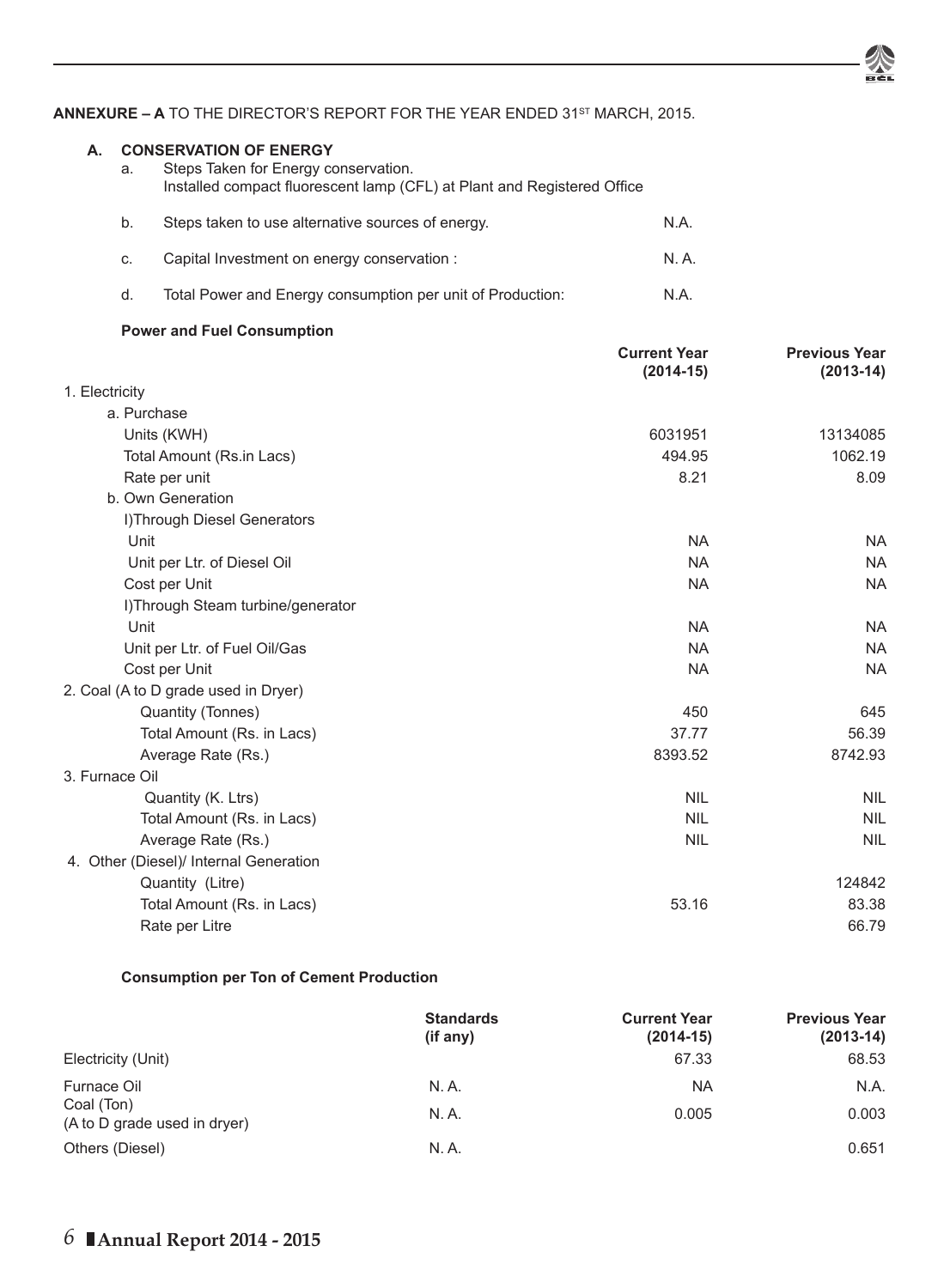#### **TECHNOLOGY ABSORPTION**

| Efforts made for technology absorption | : NA |
|----------------------------------------|------|
| <b>Benefits Derived</b>                | · NA |
| Expenditure on Research & Development  | : NA |
| Details of Technology import           | · NA |

### **B. FOREIGN EXCHANGE EARNING AND OUTGO**

a) Activities relating to export: - Initiative are being taken to start exports to neighboring countries.

| b) Foreign exchange Earning |  |
|-----------------------------|--|
|-----------------------------|--|

Foreign exchange outgo Nil

### **For and on behalf of the Board**

 **Ashok Gutgutia** V.C. & Managing Director

Date: **13.08.2015** 

Place: Kolkata **Manoj Kumar Agarwal**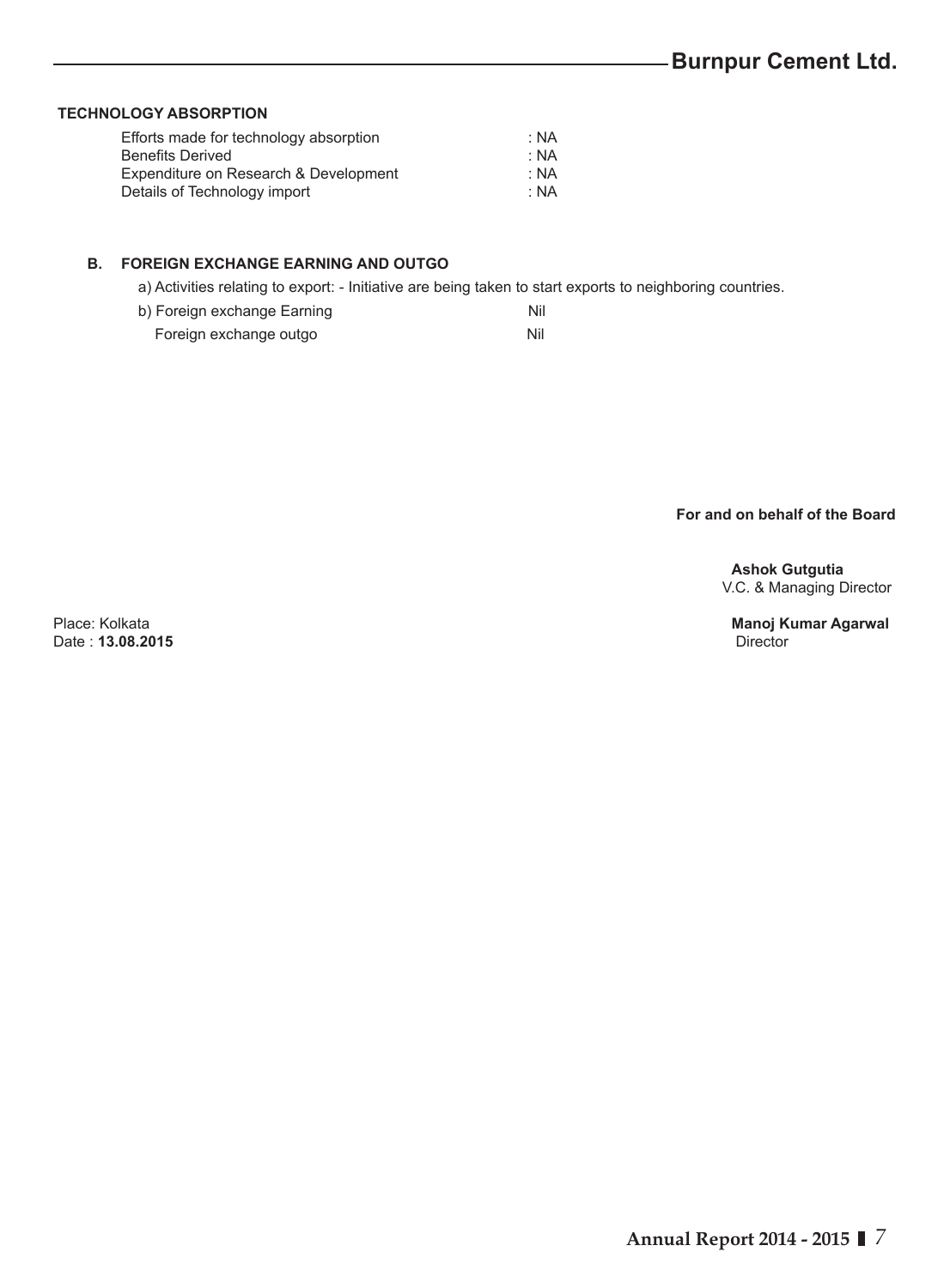# **Management Discussion & Analysis**

#### **Business Environment.**

Indian cement industry is directly related to the country's infrastructure sector and thus its growth is paramount in determining the development of the country. With a current production capacity of around 366 million tonnes (MT), India is the second largest producer of cement in the world and fueled by growth in the infrastructure sector, the capacity is expected to increase to around 550 MT by FY20. The Indian cement industry is the second largest market after China and had a total capacity of over 360 million tonnes (MT) as of financial year ended 2013-14. The Indian cement industry grew at a commendable rate in the previous decade, registering a compounded growth of about 8%. However, the growth slowed down in the period 2011 to 2013 when cement consumption grew at an average rate of 4%. Moreover, the per capita consumption of cement in India still remains substantially low at about 192 kg when compared with the world average which stands at about 365 kg (excluding China). This underlines the tremendous scope for growth in the Indian cement industry in the long term

#### **Opportunity & Threats**

India has a lot of potential for development in the infrastructure and construction sector and the cement sector is expected to largely benefit from it. Some of the recent major government initiatives such as development of 100 smart cities are expected to provide a major boost to the sector. Another factor which aids the growth of this sector is the ready availability of the raw materials for making cement, such as limestone and coal.

However, coal prices witnessed significant decline in past few months. Imported coal prices started moving south-wards and have reached \$66.68 per metric ton at the end of December 2014, down by 26.21 per cent as compared to \$90.36 per metric tonne in December 2013. The downward movement in coal prices is likely to have a positive impact on the margins of the cement companies, particularly those which depend more on imported coal.

Cement demand was also impacted by cut down in government spending during January-March 2015 quarter, muted demand from real estate and construction projects and slow recovery in infrastructure spending.

However, the presence of a stable pro-growth government at the Centre has improved the sentiment, but the results of policy initiatives taken by the new government will take time to materialise.

#### **Outlook**

The cement industry in India is globally competitive as the industry continues to witness positive trends such as cost control, continuous technology upgradation and increased construction activities. Major cement manufacturers in India are also increasingly using alternate fuels, especially bio-energy, to fire their kilns. This is not only helping to bring down production costs of cement companies, but is also proving effective in reducing emissions. Meanwhile, with the Government of India providing a boost to the infrastructure and various housing projects coming up in urban as well as rural areas, the cement sector has enough scope for development in the future. The weakness in the international crude oil prices and other commodities such as Coal should help bring costs under control and improve profitability of the sector. Higher government spending on infrastructure, robust growth in rural housing and rising per capita incomes are likely to augur well for the cement sector. Moreover, steep rise in cement prices too help cement manufacturer to improve their profit margin. Riding high on the improvement in infrastructure, investment cycle and overall economy, the demand for cement is likely to grow by nearly 6.5-7 percent during FY16

#### **Risk & Concern**

Further, decline in kharif crops production owing to poor monsoons affected agricultural incomes and post-monsoon rural demand for cement for housing and other purposes. Indian cement industry is energy intensive in nature, as power is an important cost factor, about 30 per cent of total expenses are being spent on power and energy needs of the plant. Thus, many large companies resort to captive power plants in order to reduce the power costs, as this source is economical and results in continual supply of power. Therefore, higher the captive power consumption of the company, the better it is for the company. Access and proximity to raw materials (limestone and coal) and consuming markets are very important as it is extremely bulky commodity.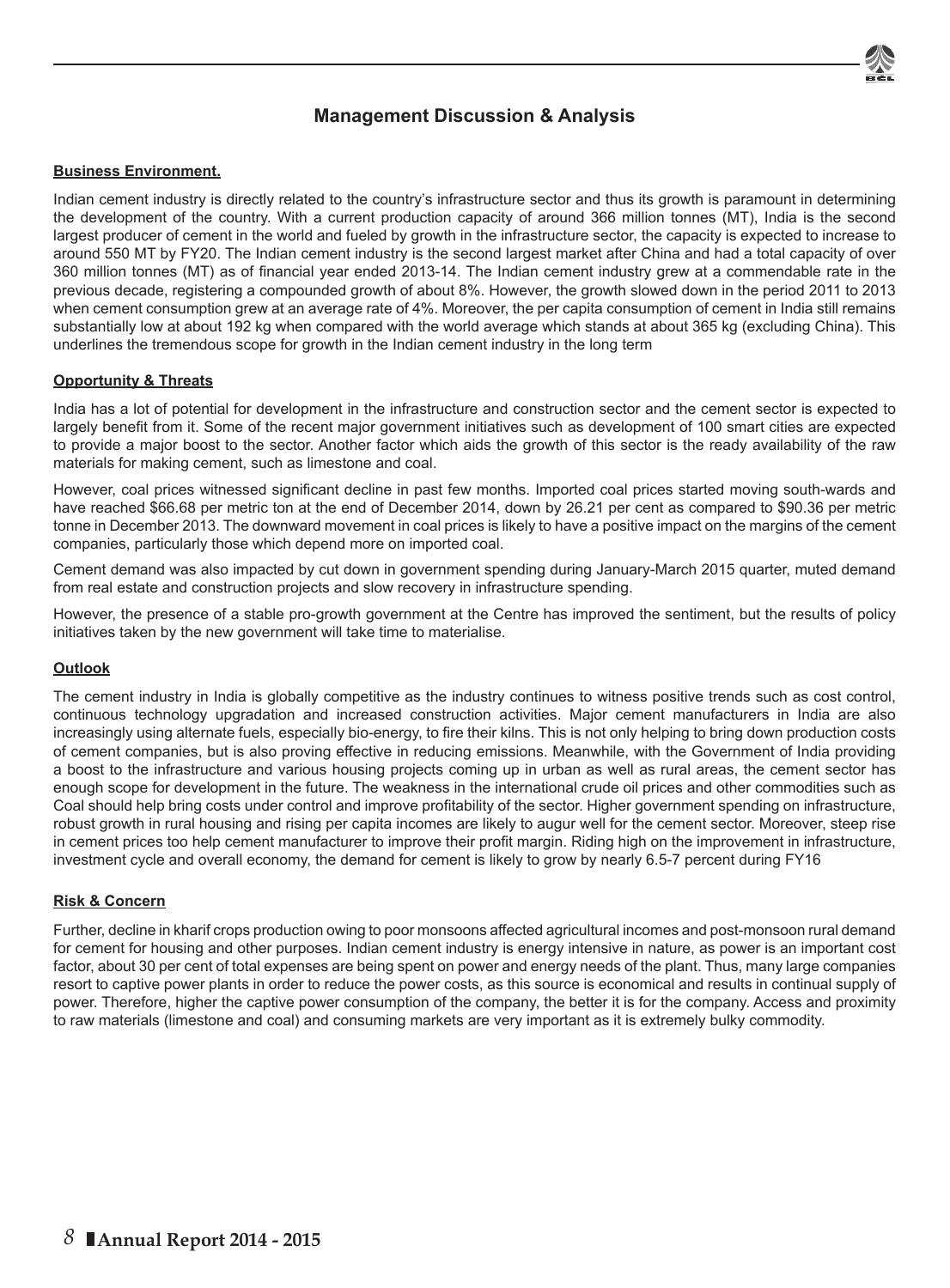#### **Performance of the Company :**

 **(Rs. in Lacs)**

| <b>Particulars</b>                                                                                                                                                                                                                            | 2014-15                                                                        | 2013-14                                                                        |
|-----------------------------------------------------------------------------------------------------------------------------------------------------------------------------------------------------------------------------------------------|--------------------------------------------------------------------------------|--------------------------------------------------------------------------------|
| 1. Total Income (Net)<br>2. Total expenditure<br>3. Profit before interest, depreciation and tax<br>4. Interest<br>5. Profit after interest but before depreciation and tax<br>6. Depreciation<br>7. Profit before tax<br>8. Profit after tax | 8320.42<br>7539.58<br>780.84<br>454.20<br>326.64<br>154.16<br>172.48<br>116.99 | 9368.70<br>8467.90<br>900.80<br>397.09<br>503.71<br>125.31<br>378.40<br>270.48 |
|                                                                                                                                                                                                                                               | Annual Production                                                              |                                                                                |
| No. of Bags (Weight 50 kgs. Each)                                                                                                                                                                                                             | 1791643                                                                        | 3832986                                                                        |

*\*Previous year's fi gures has been regrouped and rearranged*

#### **Internal control system and its Adequacy:**

To provide reasonable assurance that transactions are recorded and reported correctly, the company has established a strong internal control mechanism which is monitored by expert professionals. In this regard Company has appointed Chartered Accountants as internal auditors who submit the report regularly to the Audit Committee. The Audit Committee reviews the reports submitted by the Internal Auditors and recommends corrective measures and plans to Board and Management accordingly.

#### **Corporate Social Responsibility:**

During the year the Company has taken the following steps towards corporate social responsibility.

- Organized free health checkup camps.
- Sanctioned fund for repairing of electrical transformer in Soliya Village near our plant at Patratu.
- Donated sports material, equipment to local villagers near our plant for promotion of rural sports.

Other than above the company also has incurred expenditure in various welfare activities for locals residing in the vicinity of the plant.

#### **Industrial Relation:**

Industrial relations has become one of the most delicate and complex problems of modern industrial society. Industrial progress is impossible without cooperation of labors and harmonious relationships, therefore your company has specific industrial policy to create and maintain good relations between employees and management. Your company believes that nurturing and development of human capital is of key importance for its operations. Hiring the best people, retaining them and ensuring their development is a major challenge for the industry in today's competitive environment. Your Company has laid down process for attracting, retaining and rewarding talent. The appraisal system is transparent and fair and carried on with an objective to identify and reward the performer.

#### **Cautionary statement**

Statement in MDAS describing the company's objective, estimates, projections, expectation or prediction may be forward looking statement within the meaning of applicable laws and regulations. Actual results, performance or achievement could differ materially from those expressed or implied in such forward looking statements.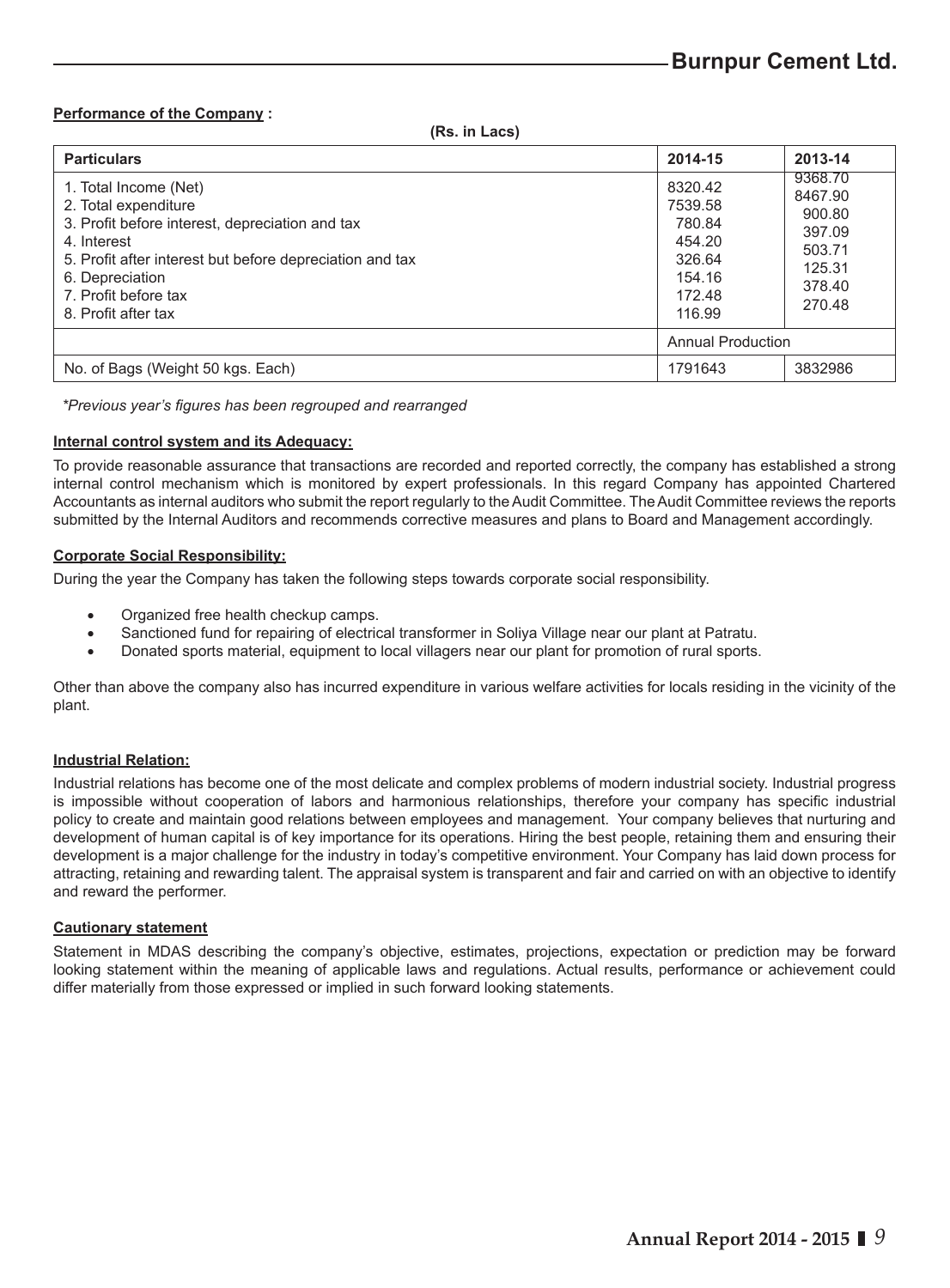

# **REPORT ON CORPORATE GOVERNANCE:**

#### **1. COMPANY'S PHILOSOPHY**

The company's philosophy on corporate governance is to conduct its business in a manner, which is ethical and transparent with all stakeholders including shareholders, lenders, creditors and employee. The Company and its Board of directors firmly believe that strong corporate governance, by maintaining a simple and transparent corporate structure, is integral to creating value on a sustainable basis. Good governance is a continuing exercise and the company reiterates its commitment to pursue the same in all aspects of its operations in the overall interest of all its stakeholders. The directors and employees have accepted a code of conduct that sets out the fundamental standards to be followed in all actions carried out on behalf of the company.

#### **2. BOARD OF DIRECTORS**

#### **(A) Composition of Board**

The strength of the Board of Directors as on 13<sup>th</sup> August, 2015 is Seven out of which Three are independent director and one is professional. The composition of the Board of Directors is in conformity with the Corporate Governance code. None of the Director is a member of more than ten committees and Chairman of more than five committees, across all the companies in which he is a Director. None of the independent director is a member of more than seven listed companies and whole time director of the company is not independent director in any listed company. The board functions as a full Board and through committees. The Board of Directors and committee meet at regular intervals. Every directors of the company are over twenty one years of age. The composition and category of the Directors on Board is as follows:

| <b>Name</b>                 | <b>Designation</b>                            | <b>Category of Directorship</b>                    |                                                                |
|-----------------------------|-----------------------------------------------|----------------------------------------------------|----------------------------------------------------------------|
|                             |                                               | <b>Executive/Non-</b><br><b>Executive Director</b> | Independent /<br>Non-independent /<br><b>Promoter Director</b> |
| Mr. Prem Prakash Sharma     | Chairman                                      | Non-Executive                                      | Independent                                                    |
| Mr. Ashok Gutgutia          | Vice Chairman and<br><b>Managing Director</b> | Executive                                          | Promoter                                                       |
| Mr. Manoj Kumar Agarwal     | Whole-Time Director                           | Executive                                          | Promoter                                                       |
| Mr. Subrata Mookerjee       | Director                                      | Non-Executive                                      | Independent                                                    |
| Mr. Prem Prakash Agarwal    | Director                                      | Non Executive                                      | Promoter                                                       |
| Mr. Jagdish Chander Bhutani | <b>Director</b>                               | Non Executive                                      | Independent                                                    |
| Mrs. Rachana Agarwal        | Director                                      | Non Executive                                      | Professional                                                   |

#### **Number of Board Meetings and Attendance Record of Directors**

The Board meets at least once in a quarter to consider amongst other business the performance of the company and financial results. The particulars of Board Meetings held during the year 2014-15 are given below:

| Number of Board Meetings held during 2014-15 : 7 |                       |         |                       |  |  |
|--------------------------------------------------|-----------------------|---------|-----------------------|--|--|
| SI. No.                                          | Date of Board Meeting | SI. No. | Date of Board Meeting |  |  |
|                                                  | 14.05.2014            | 5       | 14.02.2015            |  |  |
| 2                                                | 14.08.2014            | 6       | 27.02.2015            |  |  |
| 3                                                | 14.11.2014            |         | 30.03.2015            |  |  |
|                                                  | 31.01.2015            |         |                       |  |  |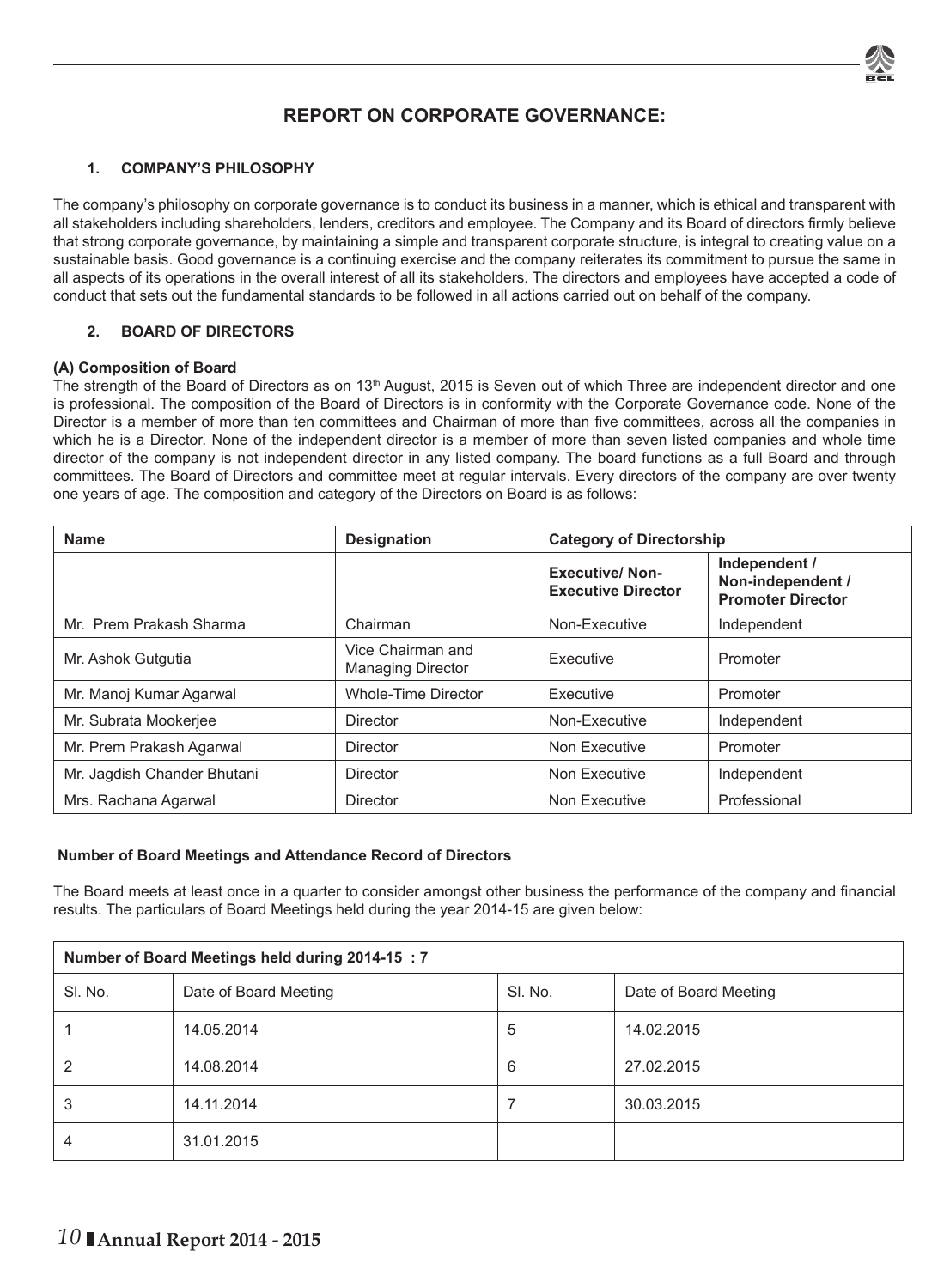The attendance of each director at the meeting of the Board of Directors during the year 2014-15 and the last Annual General Meeting and their directorship/chairmanship in other companies are given below:

| SI.<br><b>No</b> | Name of Director         | No. of Board<br>meeting<br>attended | Attendance at<br>last AGM | No. of other<br>Directorship <sup>®</sup> | No. of membership /<br>chairmanship ^ held<br>in committee of other<br>companies<br>Member, Chairman |     |
|------------------|--------------------------|-------------------------------------|---------------------------|-------------------------------------------|------------------------------------------------------------------------------------------------------|-----|
| 1                | Mr. P. P. Sharma         | 3                                   | <b>No</b>                 |                                           | Nil                                                                                                  | Nil |
| 2                | Mr. Ashok Gutgutia       | 7                                   | <b>Yes</b>                | Nil                                       | Nil                                                                                                  | Nil |
| 3                | Mr. Manoj Kumar Agarwal  | 7                                   | <b>No</b>                 | Nil                                       | Nil                                                                                                  | Nil |
| $\overline{4}$   | Mr. Subrata Mookerjee    | 3                                   | <b>No</b>                 | Nil                                       | Nil                                                                                                  | Nil |
| 5                | Mr. J. C. Bhutani        | 4                                   | <b>Yes</b>                | Nil                                       | Nil                                                                                                  | Nil |
| 6                | Mrs. Rachana Agarwal     | 3                                   | <b>No</b>                 |                                           | Nil                                                                                                  | Nil |
| 7                | Mr. Prem Prakash Agarwal |                                     | Yes                       | Nil                                       | Nil                                                                                                  | Nil |

*@ Other directorships do not include alternate directorships, directorships of Private Limited Companies, section 28 companies, and of companies incorporated outside India.*

*^ Chairmanship / Membership of Board Committees include only Audit and Shareholders/Investors Grievance Committees.*

#### **COMMITTEES OF BOARD OF DIRECTORS**

The Board has constituted Committees of Directors to deal with matters and monitor the activities falling within the terms of reference as follows:

#### **(A) AUDIT COMMITTEE**

 The Audit committee of the Company is constituted pursuant to the provisions of Section 177 of the Companies Act, 2013 and Clause 49 of the Listing Agreement with the stock exchanges. The Audit committee of the company has reconstituted on 31<sup>st</sup> January, 2015.

#### **CONSTITUTION OF AUDIT COMMITTEE:**

| Name of the Members                                       | <b>Designation</b> | <b>Status</b>                |
|-----------------------------------------------------------|--------------------|------------------------------|
| Mr. Jagdish Chander Bhutani                               | Chairman           | Independent Director         |
| Mr. Subrata Mookerjee                                     | Member             | Independent Director         |
| Mr. Prem Prakash Sharma                                   | Member             | Independent Director         |
| Mrs. Rachana Agarwal                                      | Member             | <b>Professional Director</b> |
| The Company Secretary acts as Secretary to the committee. |                    |                              |

It has the following terms of reference and composition: Terms of references/scope of the Company audit committee inter alia include:

- 1. Oversight of the Company's financial reporting process and the disclosure of its financial information to ensure that the financial statements are correct, sufficient and credible.
- 2. Recommendation for appointment, remuneration and terms of appointment the auditors of the company.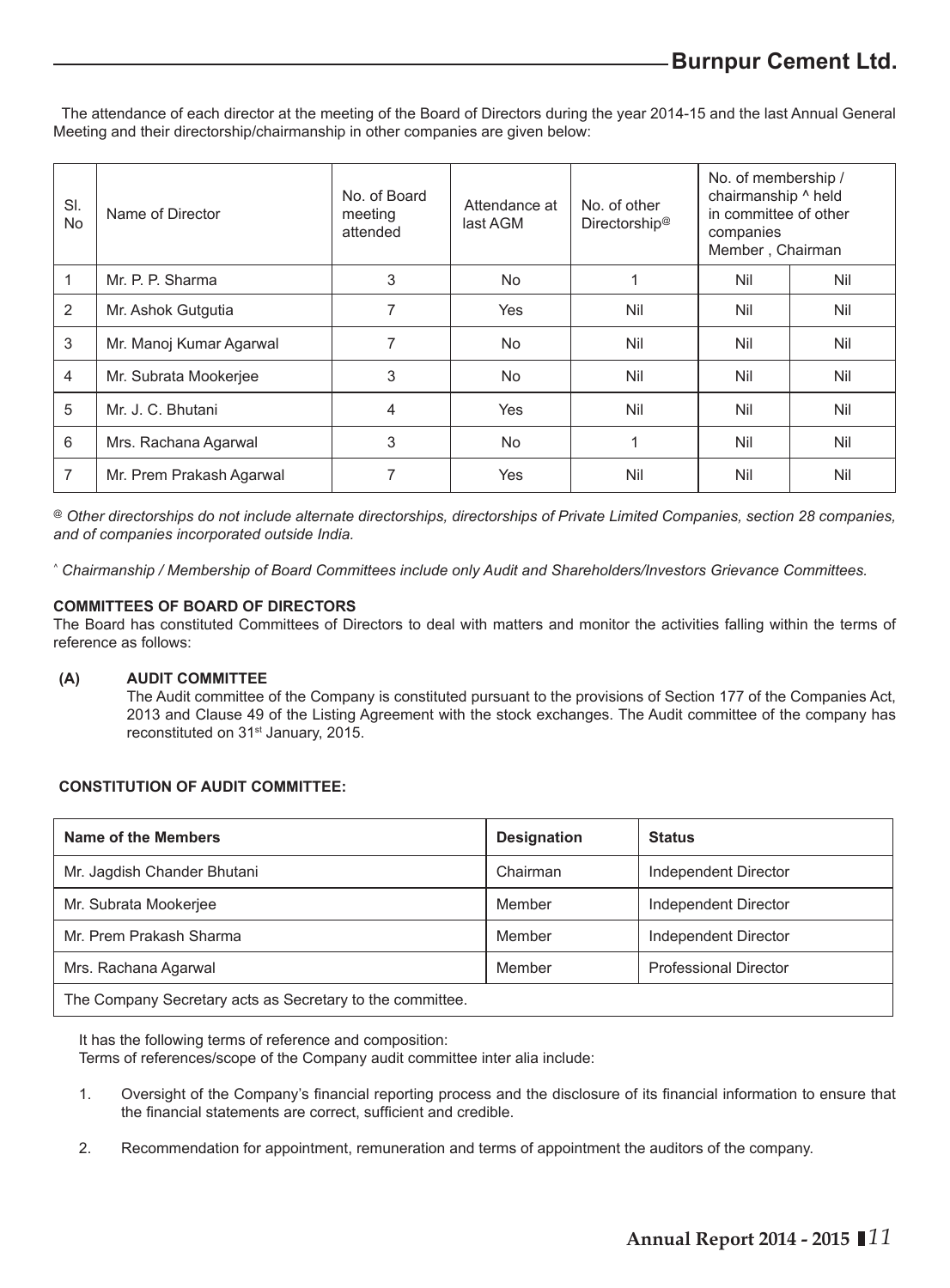

- 3. Approval of payment to the statutory auditors for any other services rendered by the statutory auditors.
- 4. Reviewing, with the management, the annual financial statements and auditors report thereon before submission to the Board for approval, with particular reference to;
	- a. Matters required to be included in the Director's Responsibility Statement to be included in the Board's report in terms of clause (c) of Sub-Section 3 of Section 134 of the Companies Act, 2013.
	- b. Changes, if any, in accounting policy and practices and reason for the same
	- c. Major accounting entries involving estimates based on the exercise of judgment by the management.
	- d. Significant adjustments made in the financial statement arising out of audit findings.
	- e. Compliance with listing and other legal requirement relating to financial statements.
	- f. Disclosure any related party transactions.
	- g. Qualifications in the draft audit report.
- 5. Reviewing, with the management, the quarterly financial statements and annual financial statements before submission to the Board for approval.

The committee met four times during the year under review. All the members of the committee are eminent in their respective fields having sufficient accounting and financial management expertise and the Chairman of the committee is a ex-serviceman of State Bank of India having more than 35 years of experience in strategic planning, corporate financing and debt resolution. During the year four meetings of the Audit Committee of the Company were held on 14.05.2014, 14.08.2014, 14.11.2014 and 14.02.2015 and attendance of the Members of the Committee at these Meeting are as under

| Name of the Members   | No. of Meetings Attended |
|-----------------------|--------------------------|
| Mr. J C Bhutani       |                          |
| Mr. Subrata Mookerjee |                          |
| Mr. P P Sharma        |                          |
| Mrs. Rachana Agarwal  |                          |
| Mr. Ansul Agarwal*    |                          |
| Mr B K Ladha*         |                          |

*\*Mr. B K Ladha and Mr Ansul Agarwal has resigned from the directorship of the company on 4th July, 2014 and 17th July, 2014 respectively.*

#### **(B) NOMINATION & REMUNERATION COMMITTEE**

As per clause 49 of the Listing Agreement the Board has set up a Nomination & Remuneration Committee whose roles are: i) Formulation of criteria for determining qualification, positive attributes and independence of a director and recommends to the Board a policy relating to the remuneration of directors, key managerial persons and other employees. ii) Formulation of criteria for evaluation of Independent Director and the Board. iii) Identifying persons who are qualified to become directors and who may be appointed in the senior management. iv) Devising a policy on Board diversity.

#### **Constitution of Nomination & Remuneration committee:**

| Name of the Members                                       | <b>Designation</b> | <b>Status</b>        |  |
|-----------------------------------------------------------|--------------------|----------------------|--|
| Mr. Prem Prakash Sharma                                   | Chairman           | Independent Director |  |
| Mr. Subrata Mookerjee                                     | Member             | Independent Director |  |
| Mr. J C. Bhutani                                          | Member             | Independent Director |  |
| The Company Secretary acts as Secretary to the committee. |                    |                      |  |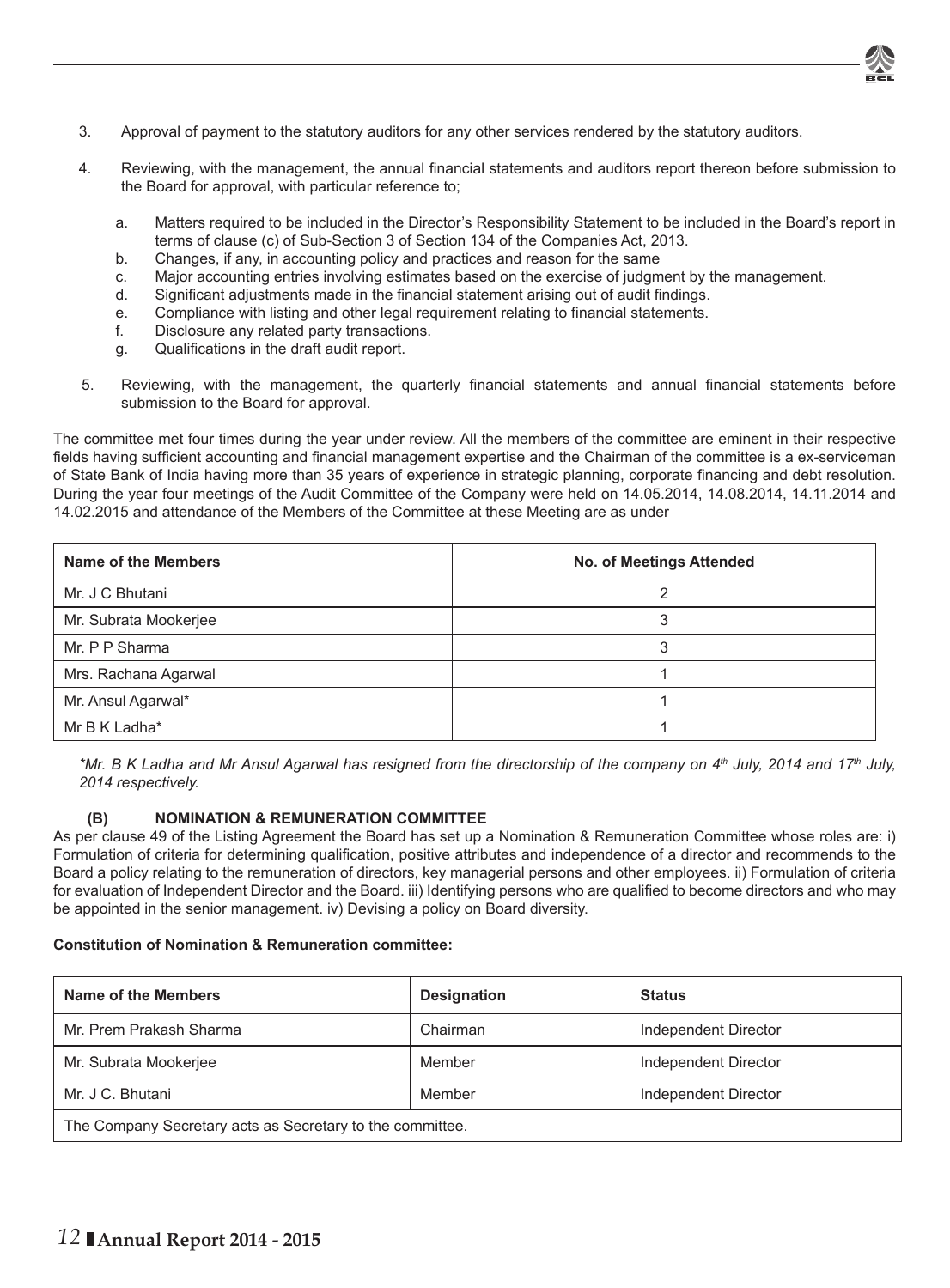#### **Remuneration Policy**

The remuneration policy is directed toward rewarding performance, based on review of achievement on a periodical basis.

Besides sitting fees no remuneration was paid to any non-executive directors during the financial year under review.

#### a) Details of remuneration paid to the Directors for the year ended 31<sup>st</sup> March 2015

| <b>Name</b>                | <b>Designation</b>                                     | Salary    | <b>Perquisites &amp; Other</b><br>allowances* | Commission | <b>Total</b> |
|----------------------------|--------------------------------------------------------|-----------|-----------------------------------------------|------------|--------------|
| Mr. Ashok Gutgutia         | <b>Vice Chairman and</b>                               | 21,00,000 | <b>Nil</b>                                    | <b>Nil</b> | 21,00,000    |
| Mr. Manoj Kumar<br>Agarwal | <b>Managing Director</b><br><b>Whole Time Director</b> | 12,00,000 | <b>Nil</b>                                    | Nil        | 12,00,000    |

\* The Managing Director & Whole Time Director have their right to receive perquisite and other allowances during the year under report.

There are no stock options available/ issued to any directors of the company**.**

#### **b) Paid to Non Executive Directors**

| SI. No. | Name of the Director    | Sitting Fees Paid (Rs.) |
|---------|-------------------------|-------------------------|
|         | Mr. Prem Prakash Sharma | $90.000/-$              |
|         | Mr. Subrata Mookerjee   | $90.000/-$              |
| 3       | Mr. Ansul Agarwal       | $30.000/-$              |
|         | Mr. Bal Krishan Ladha   | $30.000/-$              |
| 5       | Mrs. Rachana Agarwal#   |                         |
| 6       | Mr. J C Bhutani         | 60.000/-                |
|         | <b>Total</b>            | $3.00.000/-$            |

*# Above mentioned directors have waived their fees for attending some/all of the board meeting voluntarily.*

#### **Stakeholders Grievance Committee**

This committee has been reconstituted for redressing the complaints of the shareholders and investors, to oversee share transfers and monitors investor's grievances such as complaints on transfer of shares, non-receipt of balance sheet, non-receipt of declared dividends, non receipt of refund order in case of part-allotment/non-allotment of shares relating to public issue etc. and redress thereof. During the year the committee met once on 14<sup>th</sup> February, 2015 in which the members of the committee were present.

#### **Constitution of Stakeholders Grievances Committee:**

| Name of the Member                                        | Designation | <b>Status</b>        |  |
|-----------------------------------------------------------|-------------|----------------------|--|
| Mr. Prem Prakash Sharma                                   | Chairman    | Independent Director |  |
| Mr. Jagdish Chander Bhutani                               | Member      | Independent Director |  |
| Mr. Manoj Kumar Agarwal                                   | Member      | Promoter             |  |
| Mr. Ashok Gutgutia                                        | Member      | Promoter             |  |
| The Company Secretary acts as Secretary to the committee. |             |                      |  |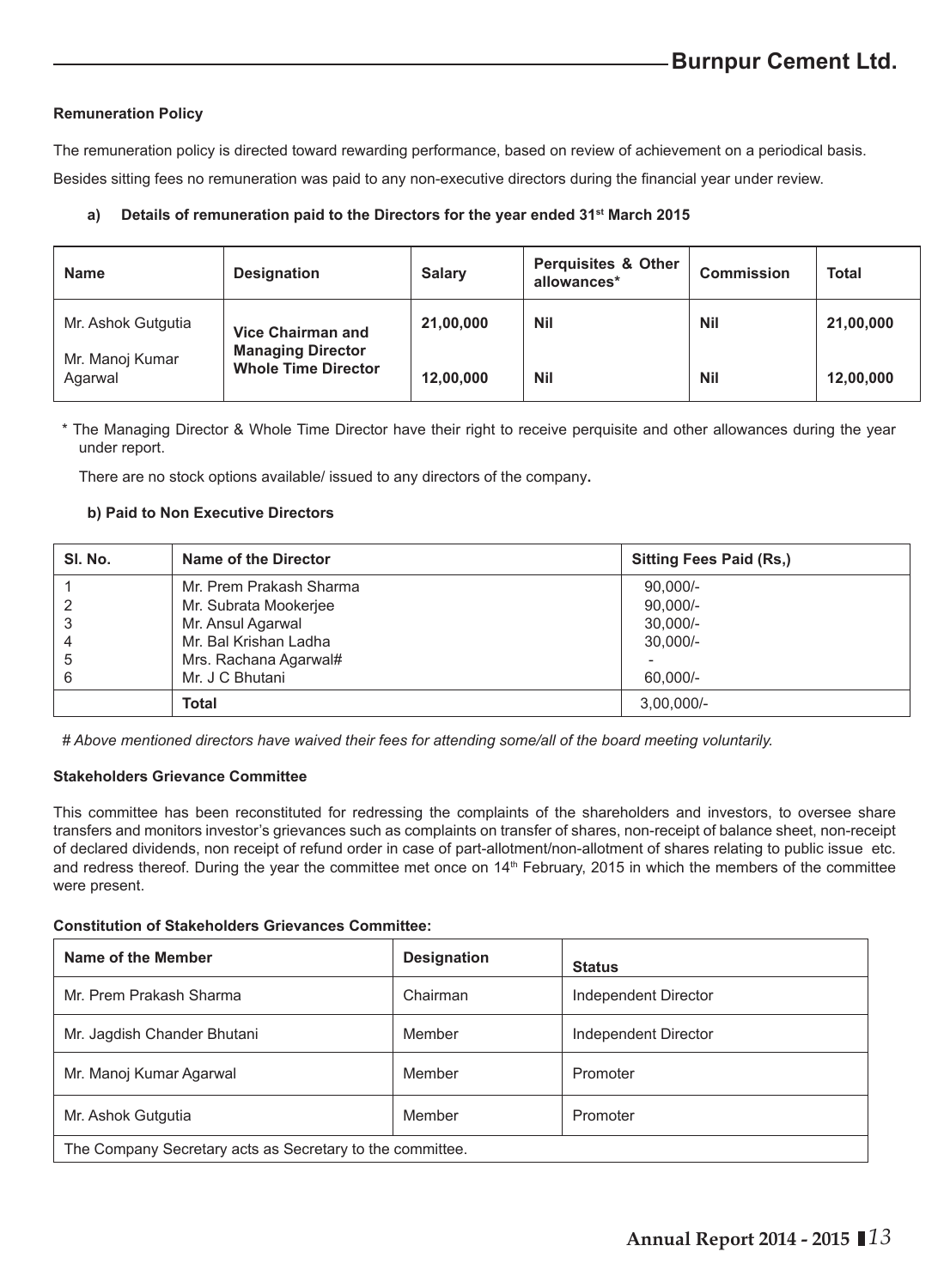

**Share Transfer System:** The Stakeholders Grievances Committee has been delegated the power to deal with share transfer. During the year the company has not received any complaints from the stakeholders. The Board has also delegated the power of share transfer to the officer of the company. The delegated authorities attend to share transfer formalities at least twice in a month. Transfer of shares are processed and registered within the stipulated time, provided all the documents are valid and complete in all respect. The board has appointed the Company Secretary as Compliance Officer of the company to monitor the share transfer process.

The company has appointed M/s Niche Technologies Pvt Ltd, as its Share Transfer Agent for both physical and demat segment of equity shares.

| <b>Compliance Officer:</b> | Mr. Sudhansu Sekhar Panigrahi, Company Secretary            |
|----------------------------|-------------------------------------------------------------|
|                            | Gujarat Mansion, 14, Bentinck Street, 2 <sup>nd</sup> Floor |
|                            | Kolkata, West Bengal, Pin-700 001                           |
|                            | Tel No-(033) 2262 3167, 3025 0826 ; Fax No-(033) 2262 3168  |
|                            | Email:info@burnpurcement.com, investors@burnpurcement.com   |

#### **General Body Meetings**

Details of Annual General Meetings The last three Annual General Meetings were held as under:

| Year    | Location                                                            | <b>Date</b> | Time        |
|---------|---------------------------------------------------------------------|-------------|-------------|
| 2013-14 | Asansol Club Limited<br>Court Compound, Asansol - 713 304           | 30-09-2014  | 10.00 AM    |
| 2012-13 | Asansol Club Limited<br>Court Compound, Asansol - 713 304           | 30-09-2013  | 10.00 AM    |
| 2011-12 | Surya Sen Mancha, 432, Prince Anwar Shah Road,<br>Kolkata - 700 068 | 28-09-2012  | $3.00$ P.M. |

Two special resolutions were passed in the previous Annual General Meeting of the members of the company.

No special resolution was passed through postal ballot during the financial year.

#### **DISCLOSURES**

i. Materially Significant Related Party Transactions

None of the transactions with any of the related party was in conflict with the interest of the Company at Large. The details of the related party transaction are given in the notes of accounts of the Balance Sheet.

ii. Non – compliance / Strictures / Penalties imposed

There was no such instance in the last three years.

iii. Whistle Blower Policy.

The company has established a mechanism for directors and employees to report concerns about unethical behavior, actual or suspected fraud or violation of the company's code of conduct, ethics etc. which includes safeguards against victimization of directors or employees and provide direct access to the Chairman of the Audit Committee.

iv. Details of compliance with mandatory requirements and adoption of non-mandatory requirements.

The Company has complied with all the mandatory requirements of Clause 49 of the Listing Agreement. As regards the non-mandatory requirements are being reviewed by the board of directors from time to time.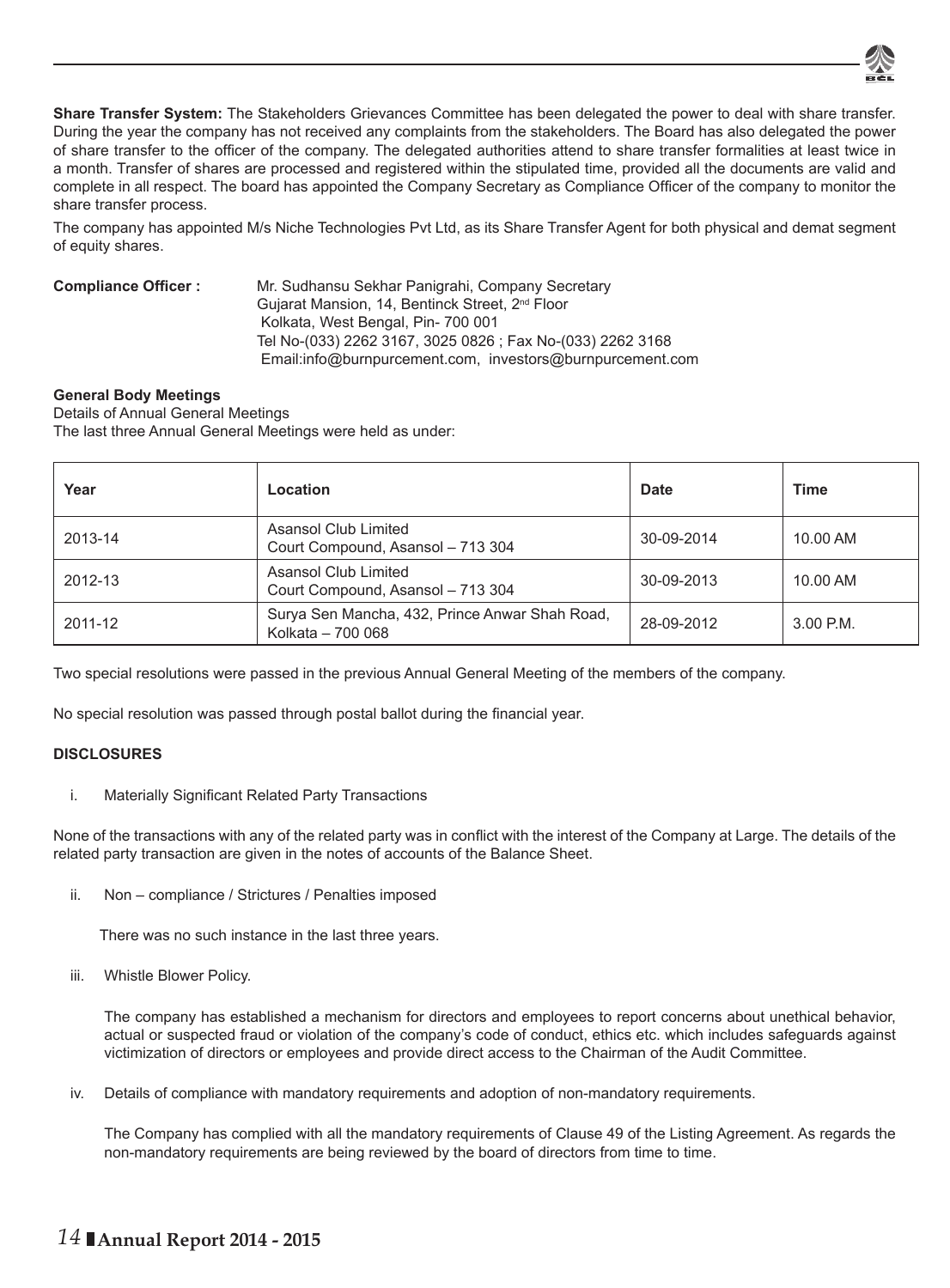#### **DETAILS OF INFORMATION ON RE-APPOINTMENT OF DIRECTORS**

A brief resume, nature of expertise in specific functional areas, number of equity shares held in the company by the director or for other person on beneficial basis, names of the companies in which the person already holds directorship and membership of the committees of the Board forms part of the notice convening the 29<sup>th</sup> Annual General Meeting.

#### **CEO/CFO Certifi cation**

As required under Clause 49 V of the listing agreement with the stock exchanges, Mr. Sajjan Kumar Agarwal, CFO certify to the Board that:

- a) The financial statements and the Cash Flow Statement for the year have been reviewed and to the best of their knowledge and belief:
	- (i) these statements do not contain any untrue statement of material fact, have not omitted any material fact and do not contain any statement that is misleading;
	- (ii) these statements together present a true and fair view of the company's affairs and are in compliance with existing accounting standards applicable laws and regulations.
- b) To the best of their knowledge and belief no transactions entered into by the company during the year are fraudulent, illegal or violate the Company's code of conduct.
- c) They accept responsibility for establishing and maintaining internal controls for financial reporting and that they have evaluated the effectiveness of internal control systems of the company pertaining to financial reporting.
- d) They have indicated to the auditors and the Audit Committee:
	- i) Significant changes in the internal control over financial reporting during the year
	- ii) Significant changes in accounting policies during the year and that the same has been disclosed in the notes to the financial statements: and
	- iii) There have been no instances of significant fraud either by the management or an employee having a significant role in the Company's internal control system of financial reporting.

#### **Code of Conduct**

The company has adopted and implemented a code of conduct for its director and senior management. The code of conduct is posted in the official website of the company. For the year under review, all Directors and Senior Management personnel of the Company have confirmed their adherence to the provision of the said code.

#### **Insider Trading**

In Compliance with the Security and Exchange board of India Regulation on prevention of Insider Trading the Company has formulated a well defined Insider Trading Policies which prohibits its directors, employees and other associates to deal in the securities while in possession of any unpublished price sensitive information relating to the Company. The Insider Trading Policy lays down the guideline which advises all the persons considering as Insider on the procedures to be followed and disclosures to be made while dealing with share of the Company and cautioning them of the consequent violation.

All the Directors and designated employees have confirmed compliance with the code

#### **COMPLIANCE WITH CLAUSE 47(f) OF THE LISTING AGREEMENT**

In compliance with Clause 47 (f) of the Listing Agreement, a separate e-mail Id investors@burnpurcement.com has been set up as a dedicated ID solely for the purpose of registering investors complaints.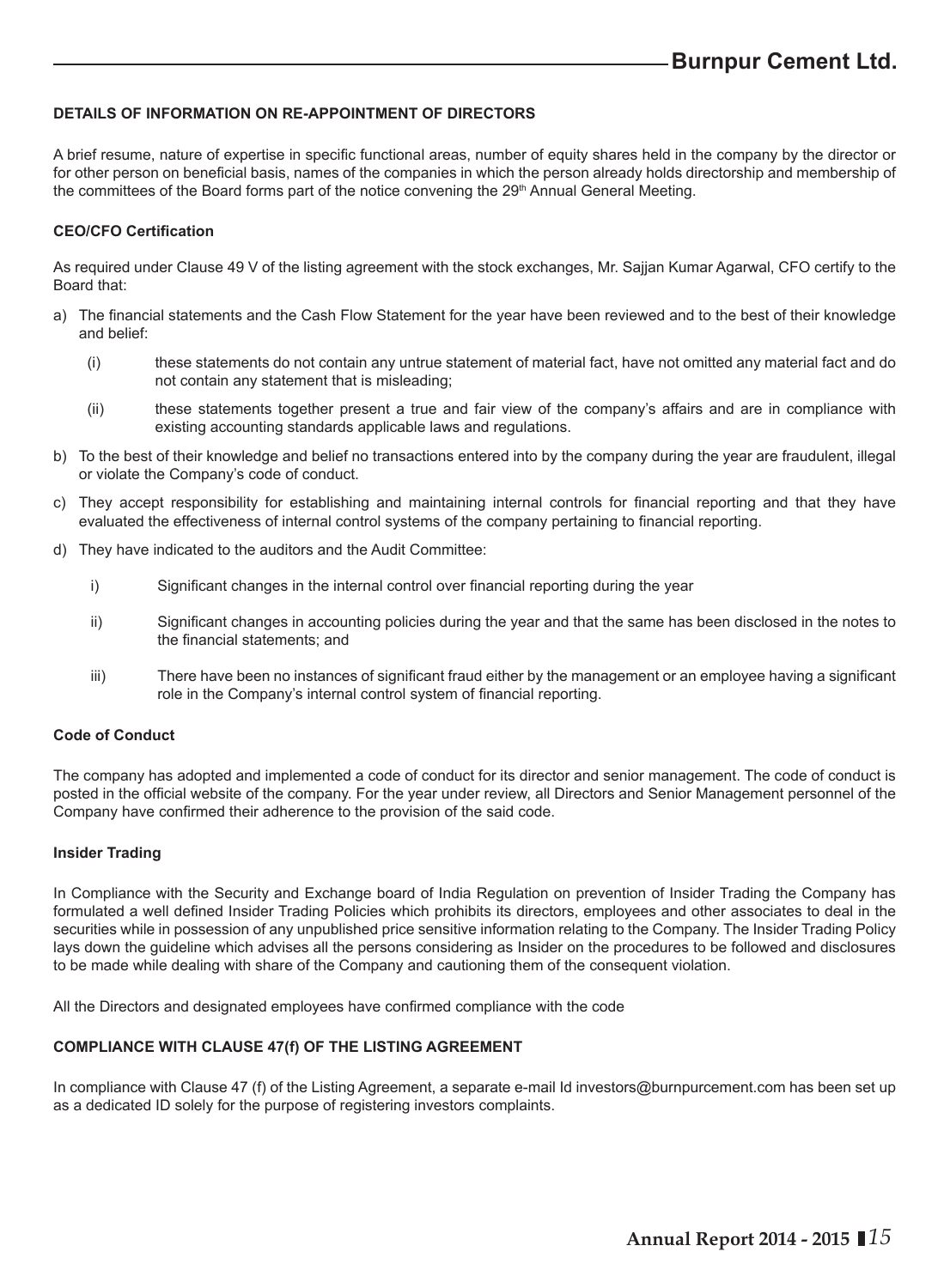

#### **MEANS OF COMMUNICATION**

The un-audited financial results of the company for each quarter are generally placed before the Board of Directors in its meeting held after end of each quarter. The audited financial results/un-audited financial results of the company were/will be published generally in English news paper (Business Standard) (all editions) and in Bengali news paper: (Arthik Lipi) (Kolkata edition). The financial Results for the year ended 31<sup>st</sup> March 2015 and other useful information on the company are also available on the Company's Website at www.burnpurcement.com.

#### **General Shares Holders Information**

| $\vert$       | AGM: Date, time &<br>venue                                   | 30th September 2015, 11.00 A.M.<br>Palashdiha, Panchgachia Road<br>Kanyapur, Asansol, Dist. : Burdwan,<br>West Bengal, Pin-713341                                                                                                                                                                                                                                                                                              |                                           |  |
|---------------|--------------------------------------------------------------|--------------------------------------------------------------------------------------------------------------------------------------------------------------------------------------------------------------------------------------------------------------------------------------------------------------------------------------------------------------------------------------------------------------------------------|-------------------------------------------|--|
|               |                                                              | Unaudited Financial Results for the First Quarter ended<br>30.06.15                                                                                                                                                                                                                                                                                                                                                            | Within 14 <sup>th</sup> August, 2015      |  |
|               |                                                              | Unaudited Financial Results for the Second Quarter/ half year<br>ended 30.09.15                                                                                                                                                                                                                                                                                                                                                | Within 14 <sup>th</sup> November,<br>2015 |  |
| $\mathsf{II}$ | <b>Financial Calendar</b><br>for F.Y. 2015-16<br>(Tentative) | Unaudited Financial Results for the Third Quarter/nine months<br>ended 31.12.15                                                                                                                                                                                                                                                                                                                                                | Within 14 <sup>th</sup> February,<br>2016 |  |
|               |                                                              | Unaudited Financial Result for the fourth quarter/ year ended<br>31.03.2016                                                                                                                                                                                                                                                                                                                                                    | Within 15 <sup>th</sup> May, 2016.        |  |
|               |                                                              | <b>Audited Results:</b><br>Year ended 31.03.2016                                                                                                                                                                                                                                                                                                                                                                               | By the end of May,<br>2016.               |  |
| III)          | Date of Book Closure                                         | 24th September, 2015 to 30 <sup>th</sup> September, 2015 (Both the days inclusive)                                                                                                                                                                                                                                                                                                                                             |                                           |  |
| IV)           | Dividend Payment                                             | N.A.                                                                                                                                                                                                                                                                                                                                                                                                                           |                                           |  |
| V)            | Listing on Stock<br>Exchange                                 | The Company's Equity shares are listed at the following Stock Exchanges:<br>Bombay Stock Exchange Ltd.<br>1.<br>25th Floor, Phiroze Jeejeebhoy Towers<br>Dalal Street Fort, Mumbai-400 001<br>2.<br>The National Stock Exchange of India Ltd.<br>Exchange Plaza, C-1, Block-G,<br>Bandra-Kurla Complex, Bandra(E),<br>Mumbai-400 051<br>The Company has paid the listing fee for the year 2015-16 to both the Stock Exchanges. |                                           |  |
| VI)           | <b>Stock Code</b>                                            | Bombay Stock Exchange: 532931<br>National Stock Exchange: BURNPUR                                                                                                                                                                                                                                                                                                                                                              |                                           |  |
| VII)          | <b>ISIN allotted to Equity</b><br><b>Shares</b>              | INE817H01014                                                                                                                                                                                                                                                                                                                                                                                                                   |                                           |  |
| <b>VIII</b> ) | Registered Office                                            | Palashdiha, Kanyapur, Panchgachhia Road<br>Asansol - 713341, Burdwan<br>Tel No-(0341).<br>Email: info@burnpurcement.com, investors@burnpurcement.com<br>Website- www.burnpurcement.com                                                                                                                                                                                                                                         |                                           |  |
| IX)           | Registrar and Share<br>Transfer Agents (RTA)                 | NICHE TECHNOLOGIES PRIVATE LIMITED<br>D-511, Bagree Market, 71, B R B Basu Road Kolkata-700 001, West Bengal, India<br>Tel; +91 33 2235 7270/7271, Fax; + 91 33 2215 6823<br>Email: nichetechpl@ nichetechpl.com<br>Website; www.nichetechpl.com                                                                                                                                                                               |                                           |  |
| X)            | Address for investors'<br>correspondences                    | Investors/shareholders can correspond with the RTA and directly to the Registered Office<br>and Corporate Office of the company.                                                                                                                                                                                                                                                                                               |                                           |  |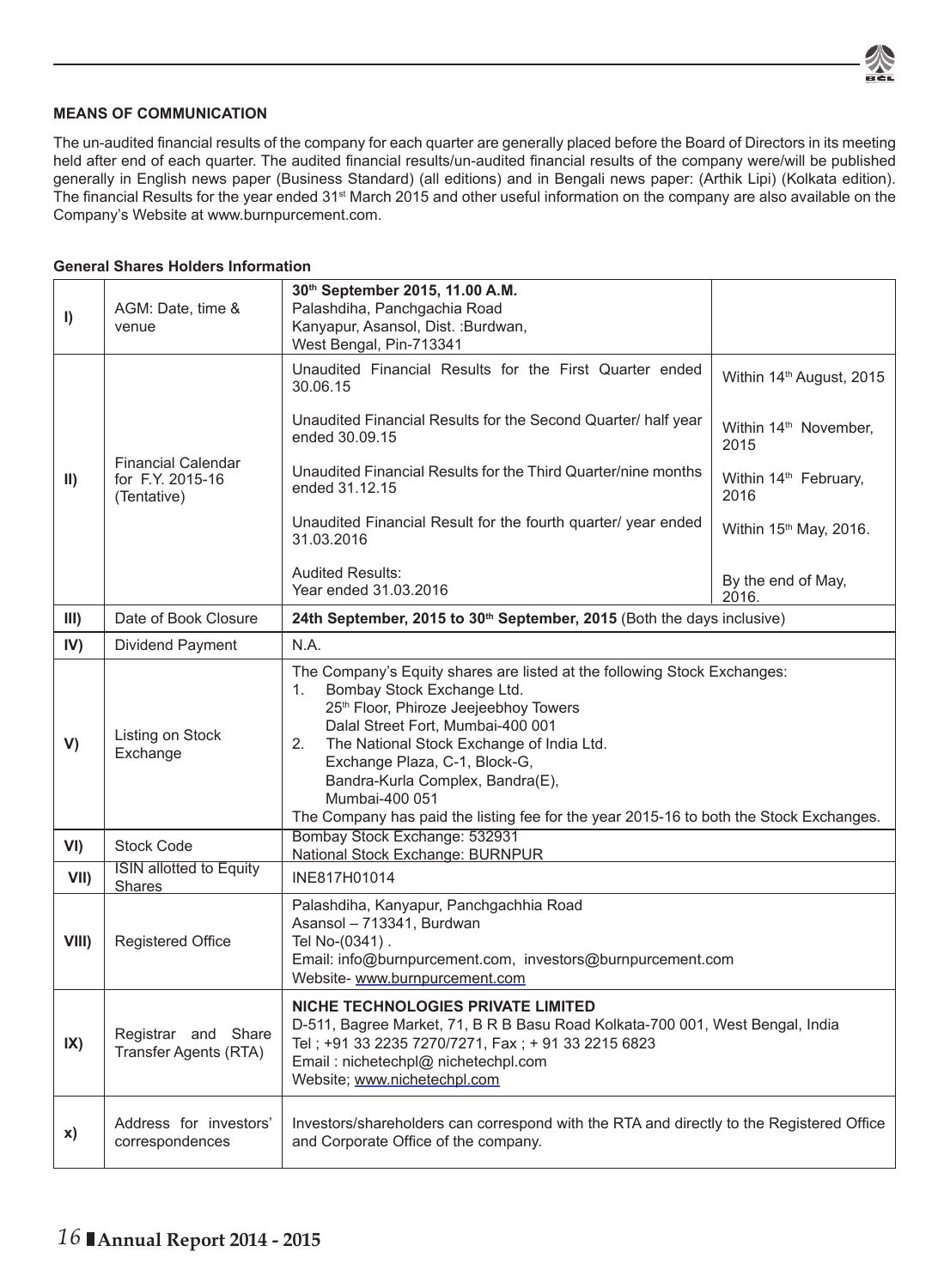# **Burnpur Cement Ltd.**

#### **xi) a) Distribution of Shareholding as on 31st March,2015**

| No. of shares held | No. of<br><b>Shareholders</b> | % of Shareholder | No. of Shares<br>Held | % of shareholding |
|--------------------|-------------------------------|------------------|-----------------------|-------------------|
| 1 to 500           | 21964                         | 76.6605          | 44,73,816             | 5.4192            |
| 501 to 1000        | 3618                          | 12.6278          | 29,55,785             | 3.5804            |
| 1001 to 5000       | 2426                          | 8.4674           | 56,70,344             | 6.8686            |
| 5001 to 10000      | 313                           | 1.0925           | 23,52,236             | 2.8493            |
| 10001 to 50000     | 254                           | 0.8865           | 56,29,403             | 6.8190            |
| 50001 to 100000    | 39                            | 0.1326           | 27,82,805             | 3.3709            |
| 100001 and above   | 38                            | 0.1326           | 5,86,89,974           | 71.0925           |
| Total              | 28652                         | 100              | 8,25,54,363           | 100               |

#### **b) Pattern of Shareholding as on 31st March, 2015**

| Category                          | No. of<br><b>Shareholders</b> | $%$ of<br>shareholders | No. of shares held | % of Shareholding |
|-----------------------------------|-------------------------------|------------------------|--------------------|-------------------|
| Individual                        | 28119                         | 98.139                 | 31762108           | 38.474            |
| <b>Bodies Corporate</b>           | 228                           | 0.796                  | 48823525           | 59.141            |
| NRI / OCBs                        | 150                           | 0.524                  | 642741             | 0.779             |
| Clearing Member / Clearing. Corp. | 155                           | 0.541                  | 1325989            | 1.606             |
| <b>Total</b>                      | 28652                         | 100                    | 82554363           | 100               |
| Promoters                         | 30                            | 0.105                  | 24067223           | 29.153            |
| Non-Promoters                     | 28622                         | 99.895                 | 58487140           | 70.847            |
| <b>Total</b>                      | 28652                         | 100                    | 82554363           | 100               |

### **C) Summary report of shareholding as on 31st March, 2015**

| <b>Particulars</b> | No. of Shares | % of Shareholding |
|--------------------|---------------|-------------------|
| <b>PHYSICAL</b>    | 17814         | 0.02              |
| <b>NSDL</b>        | 53091866      | 64.31             |
| <b>CDSL</b>        | 29444683      | 35.67             |
| <b>TOTAL</b>       | 82554363      | 100               |

#### **Status of Shareholders'/ Investors' Complaints for the year ended 31.03.2015**

| <b>Nature of Complaint</b> | No. of<br><b>Complaints pending</b><br>as on 31.03.2014 | No. of complaints<br>received | No. of complaints<br>resolved | No. of complaints<br>pending as on<br>31.03.2015 |
|----------------------------|---------------------------------------------------------|-------------------------------|-------------------------------|--------------------------------------------------|
| <b>IPO Related Matter</b>  | Nil                                                     | Nil                           | Nil                           | Nil                                              |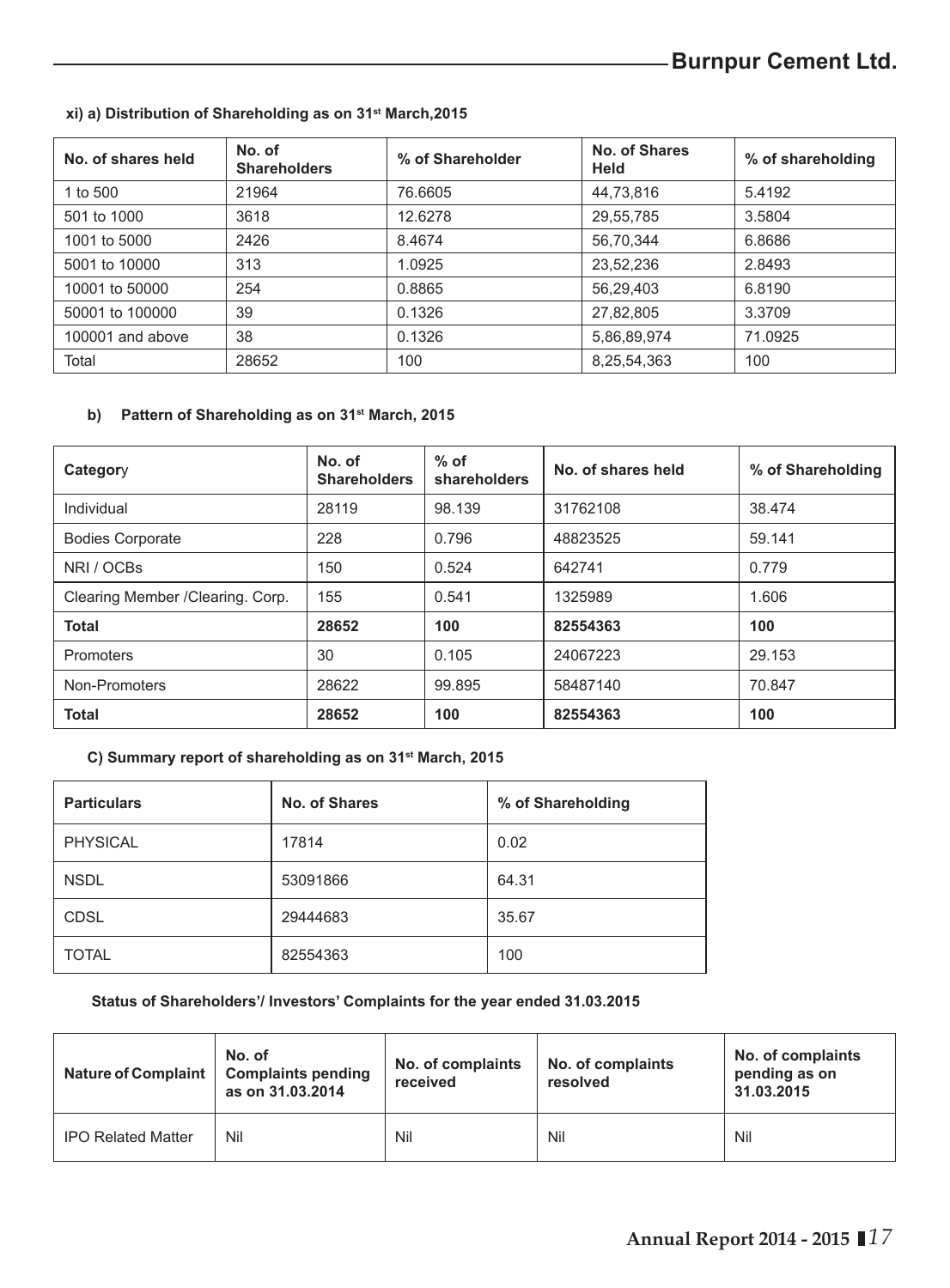

#### **Stock Market Data**

Monthly high and Low prices of equity shares of the company quoted at Bombay Stock Exchange and National stock Exchange during the year 2014-15.

| <b>Month</b> | <b>Bombay Stock Exchange*</b> |       | National Stock Exchange* |       | <b>Sensex</b> |           |  |
|--------------|-------------------------------|-------|--------------------------|-------|---------------|-----------|--|
|              | High                          | Low   | High                     | Low   | High          | Low       |  |
| April        | 11.35                         | 9.41  | 11.30                    | 9.30  | 22,939.31     | 22,197.51 |  |
| May          | 11.60                         | 8.45  | 11.70                    | 8.40  | 25,375.63     | 22,277.04 |  |
| June         | 16.10                         | 10.00 | 16.10                    | 10.00 | 25,725.12     | 24,270.20 |  |
| July         | 14.95                         | 12.01 | 14.80                    | 12.05 | 26,300.17     | 24,892.00 |  |
| August       | 14.25                         | 11.40 | 14.45                    | 11.40 | 26,674.38     | 25,232.82 |  |
| September    | 15.85                         | 11.41 | 15.65                    | 11.45 | 27,354.99     | 26,220.49 |  |
| October      | 14.80                         | 10.60 | 14.50                    | 10.50 | 27,894.32     | 25,910.77 |  |
| November     | 14.05                         | 9.10  | 14.05                    | 9.05  | 28.822.37     | 27.739.56 |  |
| December     | 10.70                         | 7.15  | 10.40                    | 7.10  | 28,809.64     | 26.469.42 |  |
| January      | 12.50                         | 8.30  | 12.50                    | 8.15  | 29,844.16     | 26,776.12 |  |
| February     | 10.78                         | 9.30  | 10.55                    | 9.30  | 29,560.32     | 28,044.49 |  |
| March        | 10.35                         | 7.40  | 10.50                    | 7.40  | 30.024.74     | 27.248.45 |  |

xi) Dematerialization of Equity Shares and Liquidity: 99.97% of Equity Shares have been dematerialized as on 31<sup>st</sup> March, 2015.

xii) Outstanding GDRs/ ADRs / Warrant: The company has converted 17415000 during the year out of which 10415000 Convertible warrants allotted to Non promoters during the year 2012-13 and 7000000 convertible warrants allotted to Non Promoters during the year 2013-14.

#### xiv) **Plant Location:**

- i) Village-Palasdiha, Panchgachia Road, P.O- Kanyapur, Dist. Burdwan, West Bengal. Tel No-(0341) 2250454, 2252965
- ii) Plot No.A-8P,9,10,11, B-38,39,40, C-7P,8,9,10,11 & XP, Block-D and Block-E, Patratu Industrial Area, Jharkhand.

#### **DECLARATION**

This is to confirm that the company has adopted a code of conduct for its Directors and its senior management and employees. As provided under Clause 49 of the Listing Agreement with the Stock Exchange, all the directors and the designated personnel in the senior management of the company have affirmed compliance with their respective code for the financial year ended 31<sup>st</sup> March 2015.

Place: Kolkata **Date: 13.08.2015** For BURNPUR CEMENT LTD. Sajjan Kumar Agarwal CFO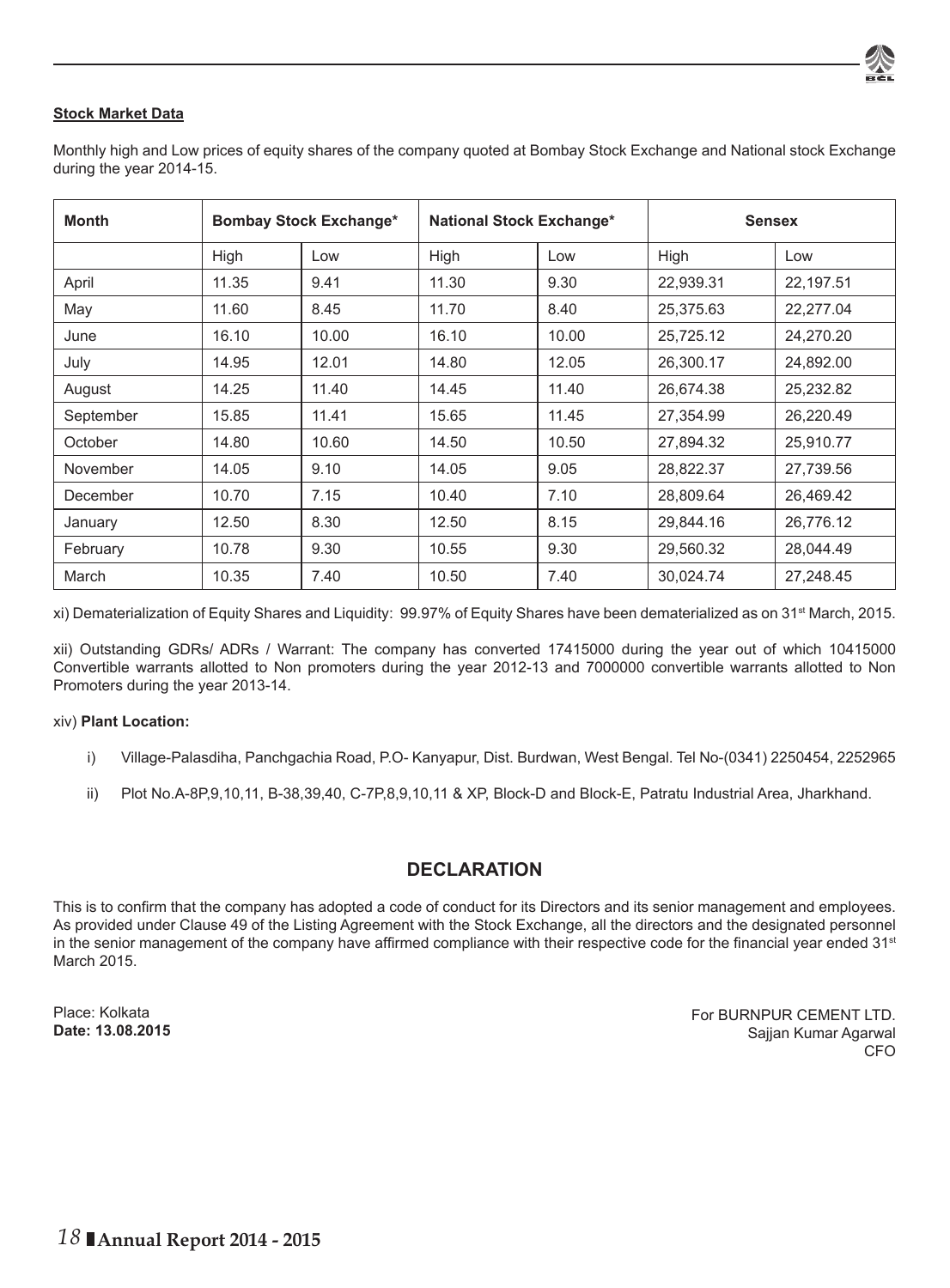# **AUDITORS CERTIFICATE ON CORPORATE GOVERNANCE**

#### To The Share Holders **Burnpur Cement Ltd.**

We have examined the Compliance of the conditions of Corporate Governance by Burnpur Cement Ltd for the year ended 31<sup>st</sup> March, 2015 as stipulated in Clause 49 of the Listing Agreement of the said company with the relevant Stock Exchanges in India.

The compliance of the conditions of Corporate Governance is the responsibility of the management. Our examination was limited to procedures and implementation thereof, adopted by the company for ensuring the compliance of the conditions of Corporate Governance. It is neither an audit report nor an expression of opinion on the financial statement of the company.

In our opinion and to the best of our information and according to the explanation given to us, we certify that the company has, in all material respect, complied with the conditions of Corporate Governance as stipulated in the above mentioned Listing Agreement with the relevant Stock Exchanges.

We further state that such compliance is neither an assurance as to the future viability of the company nor the efficiency or effectiveness with which the management has conducted the affairs of the company.

> **For M/s N K Agarwal & Co.** (Chartered Accountant)

Place: Kolkata<br>Date: 13 08 2015

**Mr. N K Agarwal**  (Proprietor) Membership No 14267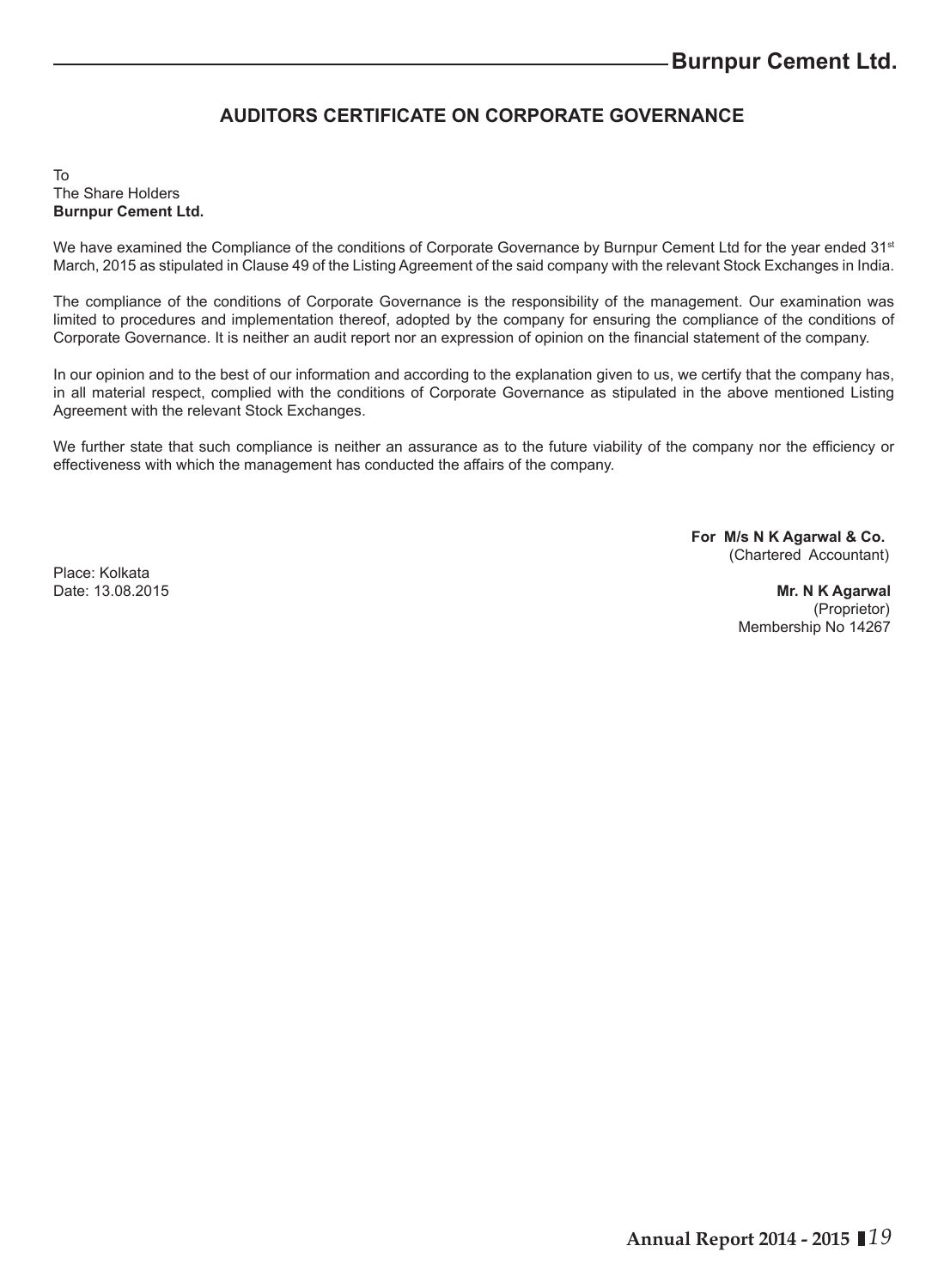#### ANNEXTURE VII TO THE DIRECTOR'S REPORT FORM NO. MGT 9 EXTRACT OF ANNUAL RETURN

# As on the financial year ended on 31/03/2015 Pursuant to Section 92 (3) of the Companies Act, 2013 and rule 12(1) of the Company (Management & Administration ) Rules, 2014.

#### **I. REGISTRATION AND OTHER DETAILS:**

| i)             | CIN:                                                                                  |                            |                                      |              | L27104WB1986PLC040831 |
|----------------|---------------------------------------------------------------------------------------|----------------------------|--------------------------------------|--------------|-----------------------|
|                | Foreign Company Registration<br>Number/GLN:-                                          |                            |                                      |              | 40831                 |
|                | Registration Date:                                                                    |                            |                                      |              | 19-Jun-86             |
| $\mathbf{ii}$  | Category of the Company: -                                                            |                            | Public Company                       |              | $(\sqrt{2})$          |
|                |                                                                                       |                            | Private company                      |              | $\left( \right)$      |
| iii)           | Sub Category of the Company:<br>[ Please tick whichever are<br>applicable]            |                            |                                      |              |                       |
| $\mathbf{1}$   | Government Company                                                                    |                            |                                      | ( )          |                       |
| 2              | Small Company                                                                         |                            |                                      | ( )          |                       |
| 3              | One Person Company                                                                    |                            |                                      | ( )          |                       |
| 4              | Subsidiary of Foreign Company                                                         |                            |                                      | ( )          |                       |
| 5              | <b>NBFC</b>                                                                           |                            |                                      | ( )          |                       |
| 6              | Guarantee Company                                                                     |                            |                                      | ( )          |                       |
| 7              | Limited by shares                                                                     |                            |                                      | $(\sqrt{2})$ |                       |
| 8              | Unlimited Company                                                                     |                            |                                      | ( )          |                       |
| 9              | Company having share capital                                                          |                            |                                      | $(\sqrt{2})$ |                       |
| 10             | Company not having share capital                                                      |                            |                                      | ( )          |                       |
| 11             | Company Registered under Section 8                                                    |                            |                                      | ( )          |                       |
| iv)            | Whether shares listed on recognized<br>Stock Exchange(s) - Yes/No                     |                            |                                      |              | Yes                   |
|                | If yes, details of stock exchanges<br>where shares are listed                         |                            |                                      |              |                       |
| Sl<br>No.      |                                                                                       | <b>Stock Exchange Name</b> |                                      |              | Code                  |
| 1              |                                                                                       | Bombay Stock Exchange      |                                      |              | 532931                |
| $\overline{c}$ |                                                                                       |                            | National Stock Exchange of India Ltd |              | <b>BURNPUR</b>        |
| V)             | <b>AGM</b> details :                                                                  |                            |                                      |              |                       |
|                | AGM held                                                                              | Yes                        | Date of AGM                          |              | 30 September 2014     |
|                | AGM not held                                                                          | NA.                        | Due date-AGM                         |              | 30 September 2014     |
|                | Whether extension of AGM was<br>granted                                               |                            |                                      |              | No                    |
|                | If yes, provide                                                                       |                            |                                      |              |                       |
|                | Reference number                                                                      |                            |                                      |              |                       |
|                | Date of approval letter                                                               |                            |                                      |              |                       |
|                | Period upto which extension granted                                                   |                            |                                      |              |                       |
|                | If Annual General Meeting was not held, specify the reasons for not holding the same. |                            |                                      |              |                       |
|                | Reason: NA                                                                            |                            |                                      |              |                       |

# *20* **Annual Report 2014 - 2015**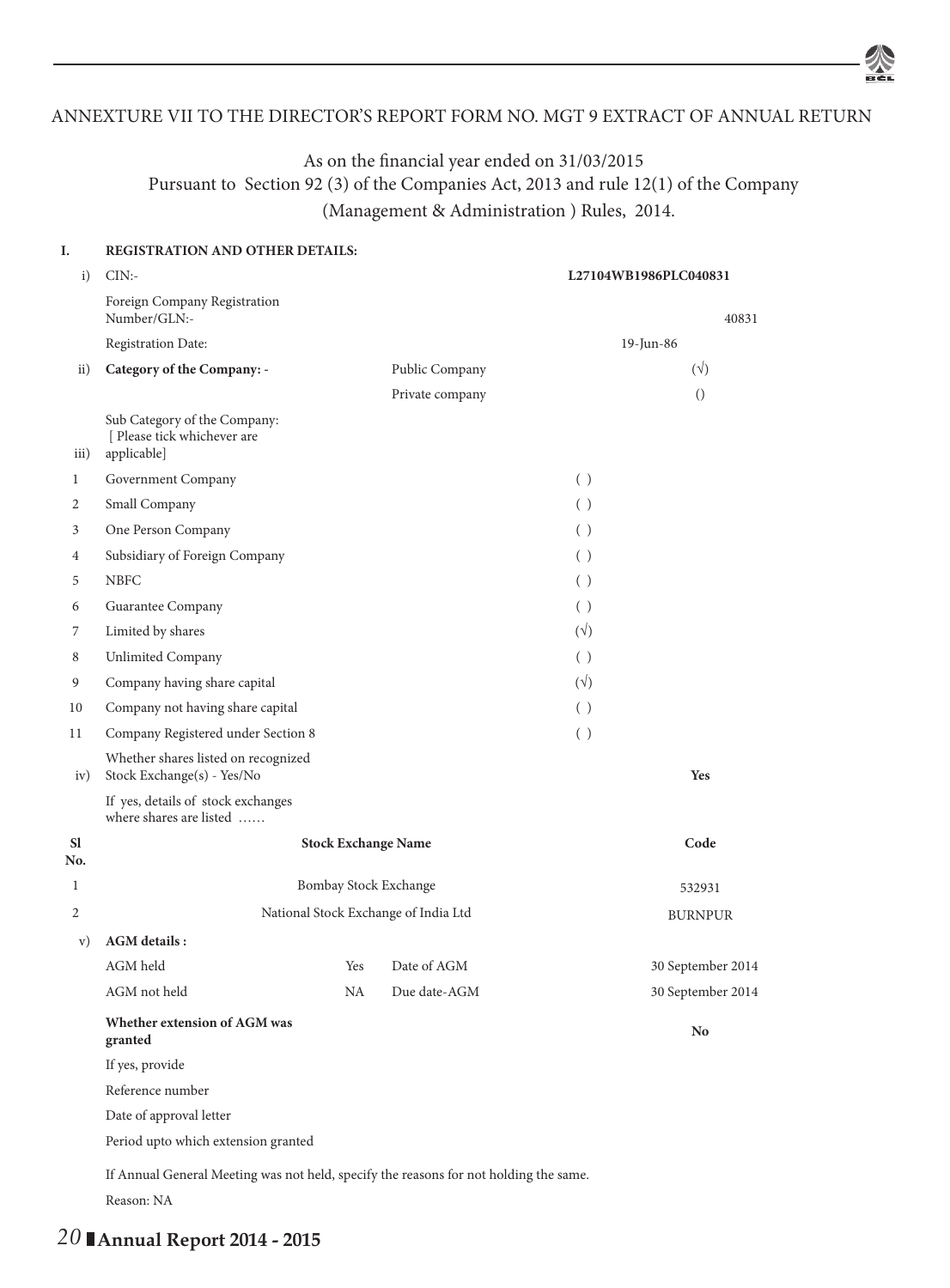| vi)  | <b>NAME AND REGISTERED</b><br><b>OFFICE ADDRESS OF COMPANY:</b>                                  |                                                |               |        |
|------|--------------------------------------------------------------------------------------------------|------------------------------------------------|---------------|--------|
|      | Company Name:                                                                                    | <b>BURNPUR CEMENT LTD</b>                      |               |        |
|      | Address:                                                                                         | Village Palashdiha, Panchgachia Road, Kanyapur |               |        |
|      | Town / City:                                                                                     | Asansol                                        |               |        |
|      | State:                                                                                           | WB                                             | Pin Code:     | 713341 |
|      | Country Name:                                                                                    | India                                          | Country Code: |        |
|      | Telephone (with STD Code) :                                                                      |                                                |               |        |
|      | Fax Number:                                                                                      |                                                |               |        |
|      | Email Address:                                                                                   | info@burnpurcement.com                         |               |        |
|      | Website, if any:                                                                                 |                                                |               |        |
|      | [ Please provide valid and current<br>email-id of the dealing officer]                           |                                                |               |        |
|      | Name of the Police Station having<br>jurisdiction where the registered<br>office is situated     |                                                |               |        |
|      | <b>ASANSOL NORTH POLICE</b><br><b>STATION</b>                                                    |                                                |               |        |
|      | Address for correspondence, if<br>different from address of registered<br>office:                |                                                |               |        |
|      | <b>GHADKA ASANSOL 713302</b>                                                                     |                                                |               |        |
|      | (In case of foreign company, please<br>give address of principal place of<br>business in India): |                                                |               |        |
|      | Address:                                                                                         |                                                |               |        |
|      | Town / City :                                                                                    |                                                |               |        |
|      | State<br>$\sim$ 1                                                                                |                                                |               |        |
|      | Pin Code:                                                                                        |                                                |               |        |
|      | Telephone<br>$\ddot{\phantom{a}}$                                                                |                                                |               |        |
|      | Fax Number:                                                                                      |                                                |               |        |
|      | Email Address:                                                                                   |                                                |               |        |
|      | [ Please provide valid and current<br>email-id of the dealing officer ]                          |                                                |               |        |
| vii) | Name and Address of Registrar &<br>Transfer Agents (RTA):-                                       |                                                |               |        |
|      | (Full address and contact details to<br>be given.)                                               |                                                |               |        |
|      | Name of RTA:                                                                                     | NICHE TECHNOLOGIES PRIVATE LIMITED             |               |        |
|      | Address :                                                                                        | D-511, BAGREE MARKET, 71 BRB BASU ROAD         |               |        |
|      | Town / City :                                                                                    | KOLKATA                                        |               |        |
|      | State<br>$\sim 10$                                                                               | WB                                             |               |        |
|      | Pin Code:                                                                                        | 700001                                         |               |        |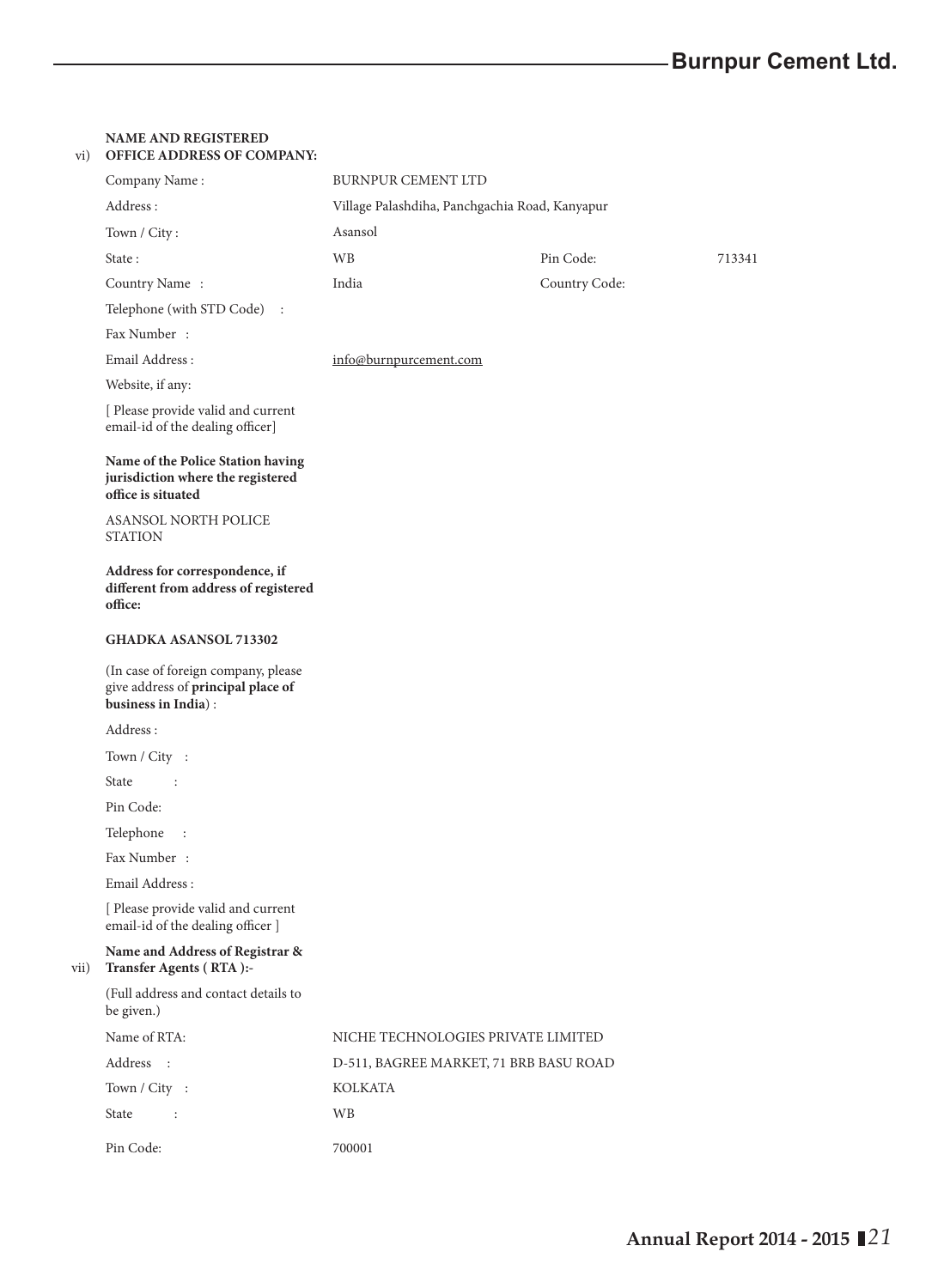坌

|           | Telephone :                                                                                                     | 33-22357270/7271            |                                                     |                                              |                                       |                       |
|-----------|-----------------------------------------------------------------------------------------------------------------|-----------------------------|-----------------------------------------------------|----------------------------------------------|---------------------------------------|-----------------------|
|           | Fax Number:                                                                                                     | 33-22156823                 |                                                     |                                              |                                       |                       |
|           | Email Address:                                                                                                  | nichetechpl@nichetechpl.com |                                                     |                                              |                                       |                       |
|           | [ Please provide valid and current<br>email-id of the dealing officer of<br>RTA]                                |                             |                                                     |                                              |                                       |                       |
| Н.        | PRINCIPAL BUSINESS ACTIVITY<br><b>OF THE COMPANY</b>                                                            |                             |                                                     |                                              | <b>CEMENT</b>                         |                       |
|           | All the business activities contributing 10 % or more of the total turnover<br>of the company shall be stated:- |                             |                                                     |                                              |                                       |                       |
|           | Sl. No.                                                                                                         |                             | Name and Description of main<br>products / services | NIC Code of<br>the Product /<br>service      | % to total turnover<br>of the company |                       |
|           | $\mathbf{1}$                                                                                                    |                             | Manufacturing of Cement                             | 327300                                       | 100                                   |                       |
| III.      | PARTICULARS OF HOLDING,<br>SUBSIDIARY AND ASSOCIATE<br><b>COMPANIES -</b>                                       |                             |                                                     |                                              |                                       |                       |
|           | No. of Companies for which<br>information is being filled                                                       |                             |                                                     | $\mathbf{0}$                                 |                                       |                       |
| S.<br>No. | NAME AND ADDRESS OF THE COMPANY                                                                                 |                             | CIN/GLN                                             | HOLDING/<br><b>SUBSIDIARY</b><br>/ ASSOCIATE | % of shares held                      | Applicable<br>Section |

1

 $2 \left( \frac{1}{2} \right)$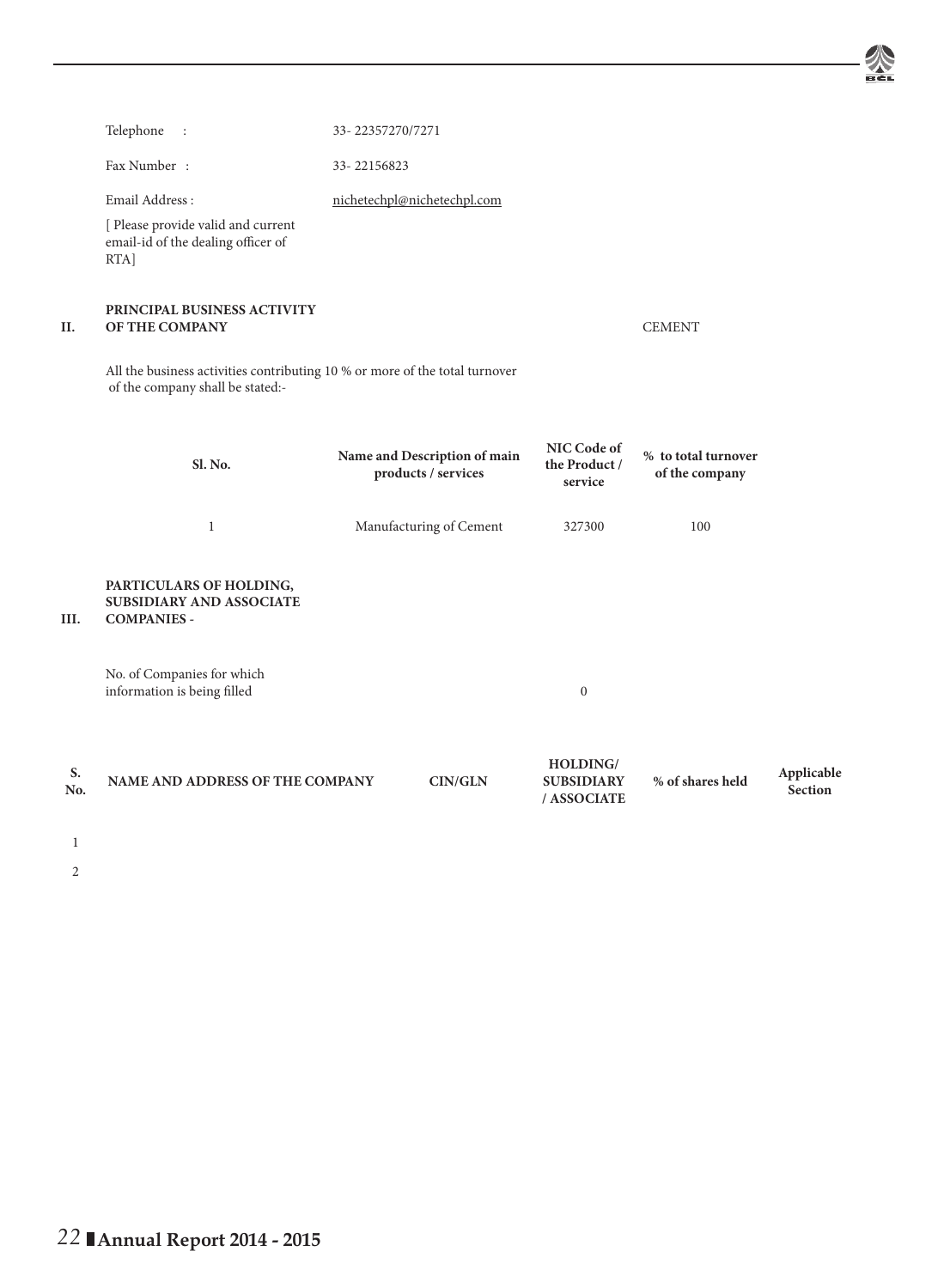# **Burnpur Cement Ltd.**

#### **IV. SHARE HOLDING PATTERN (Equity Share Capital Breakup as percentage of Total Equity)**

#### **i) Category-wise Share**

**Holding**

| <b>Category of Shareholders</b><br>Demat |                                                               |                  |                  | No. of Shares held at the beginning of the year |        | No. of Shares held at the end of the year |                  |                             |        | $\%$<br>Change        |
|------------------------------------------|---------------------------------------------------------------|------------------|------------------|-------------------------------------------------|--------|-------------------------------------------|------------------|-----------------------------|--------|-----------------------|
|                                          |                                                               | Physical         | <b>Total</b>     | $\%$ of Total<br><b>Shares</b>                  | Demat  | Physical                                  | Total            | % of Total<br><b>Shares</b> |        | during<br>the<br>year |
|                                          |                                                               |                  |                  |                                                 |        |                                           |                  |                             |        |                       |
| А.                                       | <b>PROMOTERS</b>                                              |                  |                  |                                                 |        |                                           |                  |                             |        |                       |
| (1)                                      | Indian                                                        |                  |                  |                                                 |        |                                           |                  |                             |        |                       |
|                                          | a) Individual / HUF                                           | 5063717          | $\boldsymbol{0}$ | 5063717                                         | 7.774  | 5154467                                   | $\boldsymbol{0}$ | 5154467                     | 6.244  | $-1.530$              |
|                                          | b) Centran Government                                         |                  |                  |                                                 |        |                                           |                  |                             |        |                       |
|                                          | c) State Government                                           |                  |                  |                                                 |        |                                           |                  |                             |        |                       |
|                                          | d) Bodies Corporate                                           | 16081180         | $\boldsymbol{0}$ | 16081180                                        | 24.687 | 18912756                                  | $\mathbf{0}$     | 18912756                    | 22.909 | $-1.778$              |
|                                          | e) Banks / Financial<br>Institutions                          |                  |                  |                                                 |        |                                           |                  |                             |        |                       |
|                                          | f) Any Other                                                  |                  |                  |                                                 |        |                                           |                  |                             |        |                       |
|                                          | Sub-total $(A)(1)$                                            | 21144897         | $\boldsymbol{0}$ | 21144897                                        | 32.461 | 24067223                                  | $\boldsymbol{0}$ | 24067223                    | 29.153 | $-3.308$              |
| (2)                                      | Foreign                                                       |                  |                  |                                                 |        |                                           |                  |                             |        |                       |
|                                          | a) NRIs - Individuals                                         |                  |                  |                                                 |        |                                           |                  |                             |        |                       |
|                                          | b) Other - Individuals                                        |                  |                  |                                                 |        |                                           |                  |                             |        |                       |
|                                          | c) Bodies Corporate                                           |                  |                  |                                                 |        |                                           |                  |                             |        |                       |
|                                          | d) Banks / Financial<br>Institutions                          |                  |                  |                                                 |        |                                           |                  |                             |        |                       |
|                                          | e) Any Other                                                  |                  |                  |                                                 |        |                                           |                  |                             |        |                       |
|                                          | Sub-total $(A)(2)$                                            | $\boldsymbol{0}$ | $\boldsymbol{0}$ | $\boldsymbol{0}$                                | 0.000  | $\boldsymbol{0}$                          | $\boldsymbol{0}$ | $\boldsymbol{0}$            | 0.000  | 0.000                 |
|                                          | Total Shareholding of<br>Promoter $(A) = (A)$<br>$(1)+(A)(2)$ | 21144897         | $\boldsymbol{0}$ | 21144897                                        | 32.461 | 24067223                                  | $\boldsymbol{0}$ | 24067223                    | 29.153 | $-3.308$              |
| Β.                                       | PUBLIC<br>SHAREHOLDING                                        |                  |                  |                                                 |        |                                           |                  |                             |        |                       |

#### (1) Institutions

a) Mutual Funds

b) Banks / Financial Institutions

c) Central Governments

d) State Governments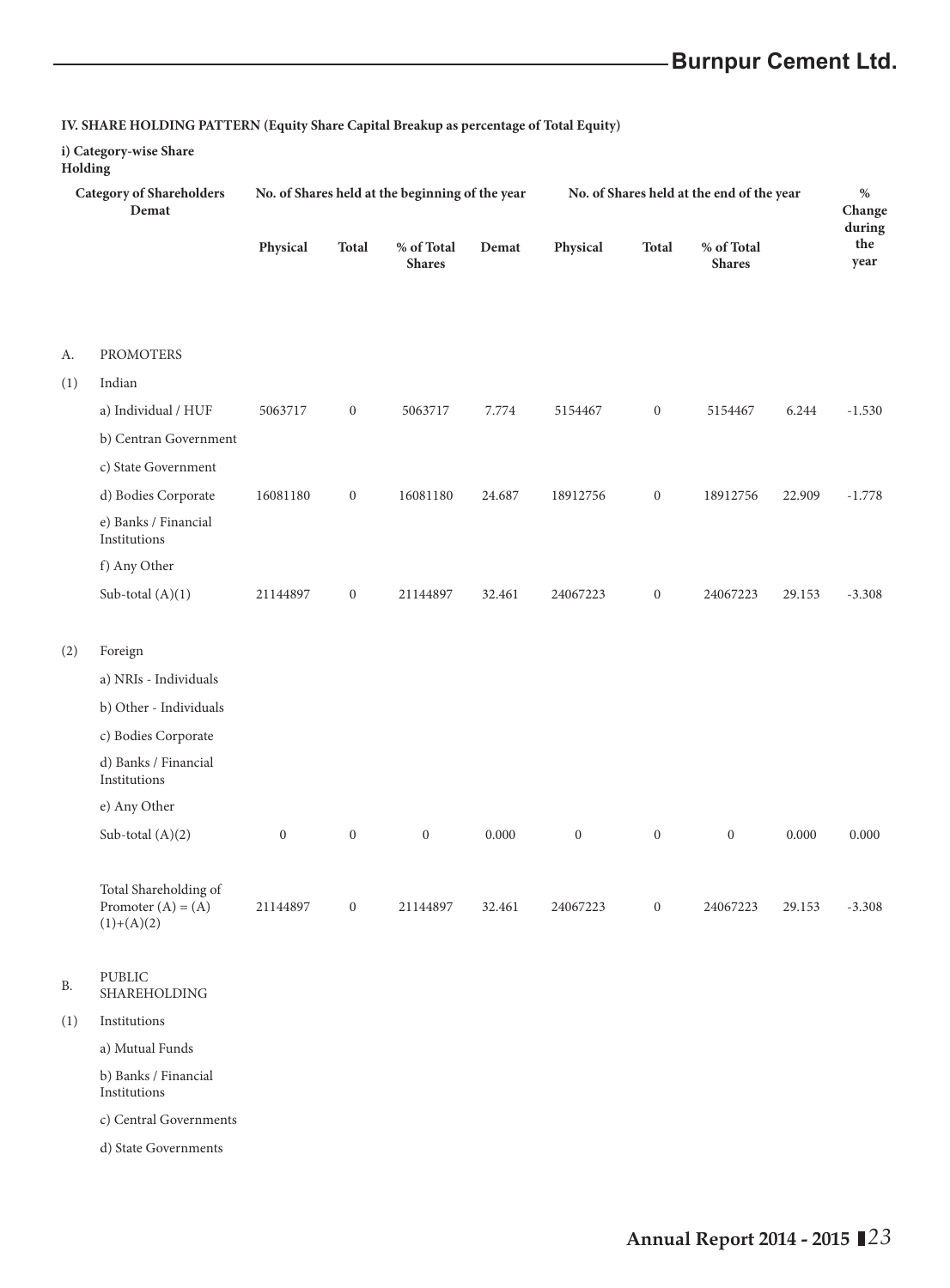

|     | e) Venture Capital<br>Funds                                                           |              |                  |              |        |                  |                  |              |        |          |
|-----|---------------------------------------------------------------------------------------|--------------|------------------|--------------|--------|------------------|------------------|--------------|--------|----------|
|     | f) Insurance Companies                                                                |              |                  |              |        |                  |                  |              |        |          |
|     | g) Foreign Institutional<br>Investors (FII)                                           |              |                  |              |        |                  |                  |              |        |          |
|     | h) Foreign Venture<br>Capital Funds                                                   |              |                  |              |        |                  |                  |              |        |          |
|     | i) Others (Specify)                                                                   |              |                  |              |        |                  |                  |              |        |          |
|     | Sub-total $(B)(1)$                                                                    | $\mathbf{0}$ | $\mathbf{0}$     | $\mathbf{0}$ | 0.000  | $\boldsymbol{0}$ | $\mathbf{0}$     | $\mathbf{0}$ | 0.000  | 0.000    |
| (2) | Non-Institutions                                                                      |              |                  |              |        |                  |                  |              |        |          |
|     | a) Bodies Corporate                                                                   |              |                  |              |        |                  |                  |              |        |          |
|     | i) Indian                                                                             | 19455788     | $\overline{0}$   | 19455788     | 29.868 | 24910769         | 5000000          | 29910769     | 36.232 | 6.364    |
|     | ii) Overseas                                                                          |              |                  |              |        |                  |                  |              |        |          |
|     | b) Individuals                                                                        |              |                  |              |        |                  |                  |              |        |          |
|     | i) Individual<br>shareholders holding<br>nominal share capital<br>upto Rs 1 lakh      | 13356863     | 17814            | 13374677     | 20.532 | 14684953         | 17814            | 14702767     | 17.810 | $-2.722$ |
|     | ii) Individual<br>shareholders holding<br>nominal share capital in<br>excess of Rs 11 | 10027102     | $\boldsymbol{0}$ | 10027102     | 15.393 | 11904874         | $\boldsymbol{0}$ | 11904874     | 14.421 | $-0.972$ |
|     | c) Others Specify                                                                     |              |                  |              |        |                  |                  |              |        |          |
|     | 1. NRI                                                                                | 631061       | $\mathbf{0}$     | 631061       | 0.969  | 642741           | $\mathbf{0}$     | 642741       | 0.779  | $-0.190$ |
|     | 2. Overseas Corporate<br>Bodies                                                       |              |                  |              |        |                  |                  |              |        |          |
|     | 3. Foreign Nationals                                                                  |              |                  |              |        |                  |                  |              |        |          |
|     | 4. Clearing Members                                                                   | 505838       | $\boldsymbol{0}$ | 505838       | 0.777  | 1325989          | $\boldsymbol{0}$ | 1325989      | 1.606  | 0.829    |
|     | 5. Trusts                                                                             |              |                  |              |        |                  |                  |              |        |          |
|     | 6. Foreign Bodies - D.R.                                                              |              |                  |              |        |                  |                  |              |        |          |
|     | Sub-total $(B)(2)$                                                                    | 43976652     | 17814            | 43994466     | 67.539 | 53469326         | 5017814          | 58487140     | 70.847 | 3.308    |
|     | <b>Total Public</b><br>Shareholding $(B) = (B)$<br>$(1)+(B)(2)$                       | 43976652     | 17814            | 43994466     | 67.539 | 53469326         | 5017814          | 58487140     | 70.847 | 3.308    |
|     | Shares held by                                                                        |              |                  |              |        |                  |                  |              |        |          |

C. Custodian for GDRs & ADRs

| <b>GRAND TOTAL</b> |          |       |          |         |          |         |          |         |       |
|--------------------|----------|-------|----------|---------|----------|---------|----------|---------|-------|
| $(A+B+C)$          | 65121549 | 17814 | 65139363 | 100.000 | 77536549 | 5017814 | 82554363 | 100.000 | 0.000 |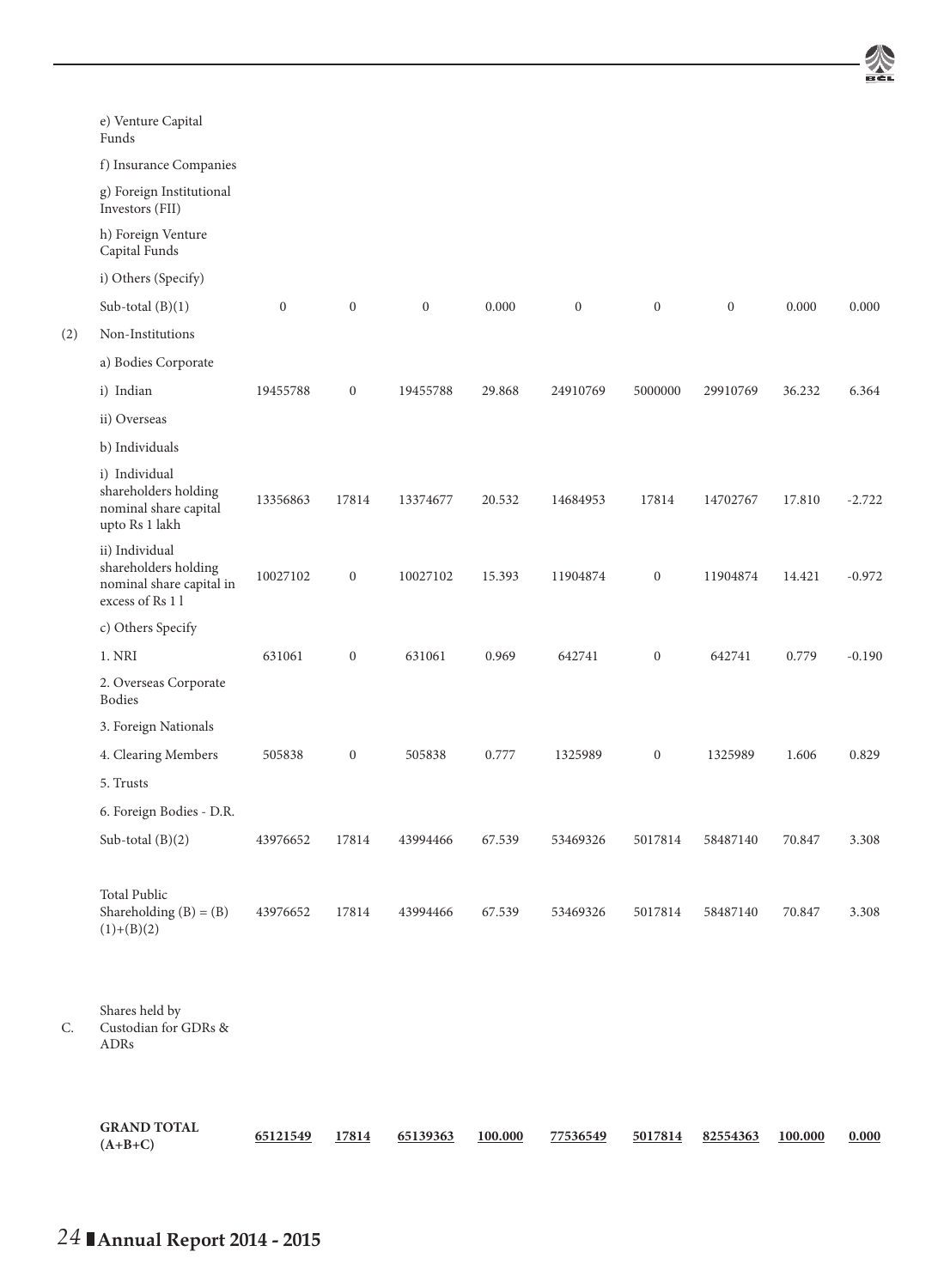#### **ii. Shareholding of Promoters**

| SI<br>No.      | Shareholder's<br><b>Name</b>                                | Shareholding at the beginning of the<br>year |                                           |                                                             |                         | Shareholding at the end of the year       | $%$ of<br>change in<br>shareholding                         |                    |
|----------------|-------------------------------------------------------------|----------------------------------------------|-------------------------------------------|-------------------------------------------------------------|-------------------------|-------------------------------------------|-------------------------------------------------------------|--------------------|
|                |                                                             | No. of<br><b>Shares</b>                      | % of total<br>shares<br>of the<br>company | % of Shares<br>Pledged/<br>encumbered<br>to total<br>shares | No. of<br><b>Shares</b> | % of total<br>shares<br>of the<br>company | % of Shares<br>Pledged/<br>encumbered<br>to total<br>shares | during the<br>year |
| 1              | A & S<br><b>DEVELOPMENTS</b><br><b>PVT LTD</b>              | 50000                                        | 0.077                                     | 0.000                                                       |                         |                                           |                                                             | $-0.077$           |
| 2              | <b>AKSHAY</b><br><b>VINTRADE</b><br>PRIVATE LIMITED         | $\mathsf 0$                                  | 0.000                                     | 0.000                                                       | 2606576                 | 3.157                                     | 100.000                                                     | 3.157              |
| 3              | ANAND KUMAR<br><b>GHEEDIA</b>                               | 25000                                        | 0.038                                     | 0.000                                                       | 34250                   | 0.041                                     | 0.000                                                       | 0.003              |
| 4              | ARUN KUMAR<br><b>GHEEDIA</b>                                | 18500                                        | 0.028                                     | 0.000                                                       |                         |                                           |                                                             | $-0.028$           |
| 5              | <b>ASHA DEVI</b><br><b>BHARTIA</b>                          | 60000                                        | 0.092                                     | 0.000                                                       | 60000                   | 0.073                                     | 0.000                                                       | $-0.019$           |
| 6              | <b>ASHOK GUTGUTIA</b>                                       | 2187650                                      | 3.358                                     | 0.000                                                       | 2187650                 | 2.650                                     | 100.000                                                     | $-0.708$           |
| $\overline{7}$ | <b>ASHOK GUTGUTIA</b>                                       | 766600                                       | 1.177                                     | 0.000                                                       | 766600                  | 0.929                                     | 100.000                                                     | $-0.248$           |
| 8              | <b>BHARAT CEMENT</b><br>PRIVATE LIMITED                     | 3926667                                      | 6.028                                     | 0.000                                                       | 3926667                 | 4.756                                     | 100.000                                                     | $-1.272$           |
| 9              | <b>BHAROSA</b><br><b>DISTRIBUTORS</b><br><b>PVT LTD</b>     | 100000                                       | 0.154                                     | 0.000                                                       | 100000                  | 0.121                                     | 100.000                                                     | $-0.033$           |
| 10             | <b>BHUNESHWAR</b><br>PRASAD MEHTA                           | 50000                                        | 0.077                                     | 0.000                                                       | 50000                   | 0.061                                     | 0.000                                                       | $-0.016$           |
| 11             | <b>BIMAL KUMAR</b><br><b>MUNSHI</b>                         | 8300                                         | 0.013                                     | 0.000                                                       | 8300                    | 0.010                                     | 0.000                                                       | $-0.003$           |
| 12             | <b>DALHOUSI</b><br><b>DATAMATICS</b><br>PRIVATE LIMITED     | 100000                                       | 0.154                                     | 0.000                                                       | 575000                  | 0.697                                     | 100.000                                                     | 0.543              |
| 13             | <b>GOYAL AUTO</b><br><b>DISTRIBUTORS</b><br>PRIVATE LIMITED | 1863333                                      | 2.861                                     | 0.000                                                       | 1863333                 | 2.257                                     | 100.000                                                     | $-0.604$           |
| 14             | <b>GROWFAST</b><br><b>MERCHANTS PVT.</b><br>LTD.            | 100000                                       | 0.154                                     | 0.000                                                       | 100000                  | 0.121                                     | 0.000                                                       | $-0.033$           |
| 15             | <b>INSIGHT</b><br><b>CONSULTANTS</b><br>PRIVATE LIMITED     | 8238333                                      | 12.647                                    | 0.000                                                       | 8238333                 | 9.979                                     | 100.000                                                     | $-2.668$           |
| 16             | <b>INTEGRAL</b><br><b>VINIMAY PRIVATE</b><br>LIMITED        | 200000                                       | 0.307                                     | 0.000                                                       |                         |                                           |                                                             | $-0.307$           |
| 17             | KAVITA BHALOTIA                                             | 0                                            | 0.000                                     | 0.000                                                       | 240000                  | 0.291                                     | 0.000                                                       | 0.291              |
| 18             | <b>KIRAN GUPTA</b>                                          | 62000                                        | 0.095                                     | 0.000                                                       | 22000                   | 0.027                                     | 0.000                                                       | $-0.068$           |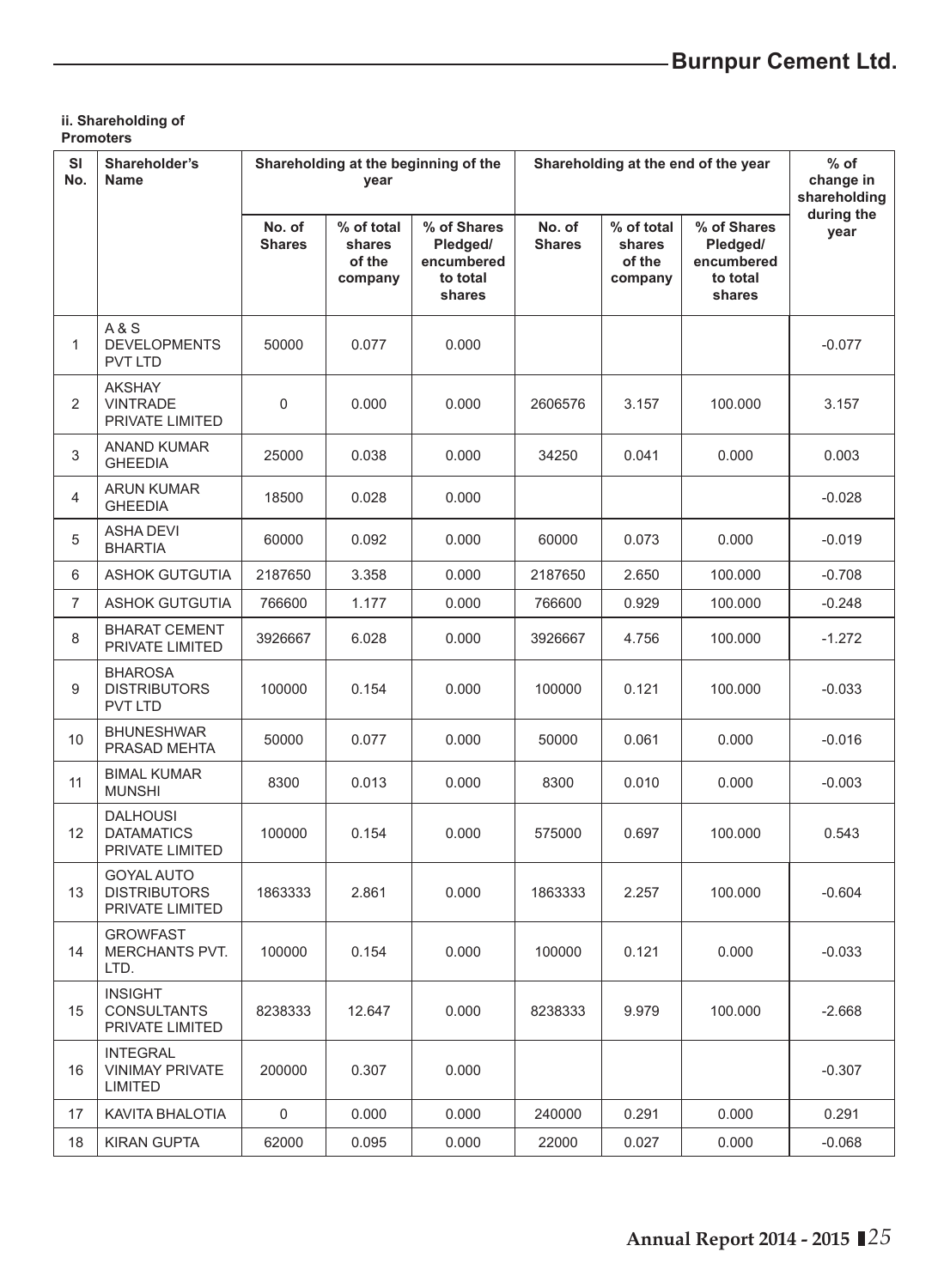| 19 | <b>MANOJ KUMAR</b><br><b>AGARWAL</b>                   | 60000    | 0.092  | 0.000 | 60000    | 0.073  | 16.667  | $-0.019$ |
|----|--------------------------------------------------------|----------|--------|-------|----------|--------|---------|----------|
| 20 | <b>MIDWEST EXIM</b><br>PRIVATE LIMITED                 | 216247   | 0.332  | 0.000 | 216247   | 0.262  | 0.000   | $-0.070$ |
| 21 | <b>NISSAN</b><br><b>COMMODITIES</b><br>PRIVATE LIMITED | 166600   | 0.256  | 0.000 | 166600   | 0.202  | 0.000   | $-0.054$ |
| 22 | <b>OCTAL</b><br><b>MERCANTILE</b><br>PRIVATE LIMITED   | 1000000  | 1.535  | 0.000 | 1000000  | 1.211  | 0.000   | $-0.324$ |
| 23 | <b>RAJIV</b><br><b>COMMERCIAL</b><br>PRIVATE LIMITED   | 100000   | 0.154  | 0.000 | 100000   | 0.121  | 0.000   | $-0.033$ |
| 24 | RAKHI PARIKH                                           | 25000    | 0.038  | 0.000 | 25000    | 0.030  | 0.000   | $-0.008$ |
| 25 | <b>RAM PRASAD</b><br><b>AGARWAL</b>                    | 50000    | 0.077  | 0.000 | 50000    | 0.061  | 100.000 | $-0.016$ |
| 26 | <b>RAM PRASAD</b><br><b>AGARWAL</b>                    | 50000    | 0.077  | 0.000 | 50000    | 0.061  | 100.000 | $-0.016$ |
| 27 | <b>RAMAWATAR</b><br><b>AGARWAL</b>                     | 100000   | 0.154  | 0.000 |          |        |         | $-0.154$ |
| 28 | <b>RENU UPADHYAY</b>                                   | 100000   | 0.154  | 0.000 | 100000   | 0.121  | 0.000   | $-0.033$ |
| 29 | <b>SHAIL UPADHYAY</b>                                  | 100000   | 0.154  | 0.000 | 100000   | 0.121  | 0.000   | $-0.033$ |
| 30 | SHAKUNTALA DEVI<br><b>AGARWAL</b>                      | 50000    | 0.077  | 0.000 | 50000    | 0.061  | 100.000 | $-0.016$ |
| 31 | <b>SHASHI GUTGUTIA</b>                                 | 1275667  | 1.958  | 0.000 | 1275667  | 1.545  | 100.000 | $-0.413$ |
| 32 | SHEHUL SANDIP<br><b>PARIKH</b>                         | 25000    | 0.038  | 0.000 | 25000    | 0.030  | 0.000   | $-0.008$ |
| 33 | <b>SHIVPUJAN</b><br><b>SUPPLY PVT LTD</b>              | 20000    | 0.031  | 0.000 | 20000    | 0.024  | 0.000   | $-0.007$ |
| 34 | <b>SUCHITRA</b><br><b>AGARWAL</b>                      | 50000    | 0.077  | 0.000 | 50000    | 0.061  | 100.000 | $-0.016$ |
|    | <b>TOTAL</b>                                           | 21144897 | 32.461 | 0.000 | 24067223 | 29.153 | 90.371  | $-3.308$ |

粂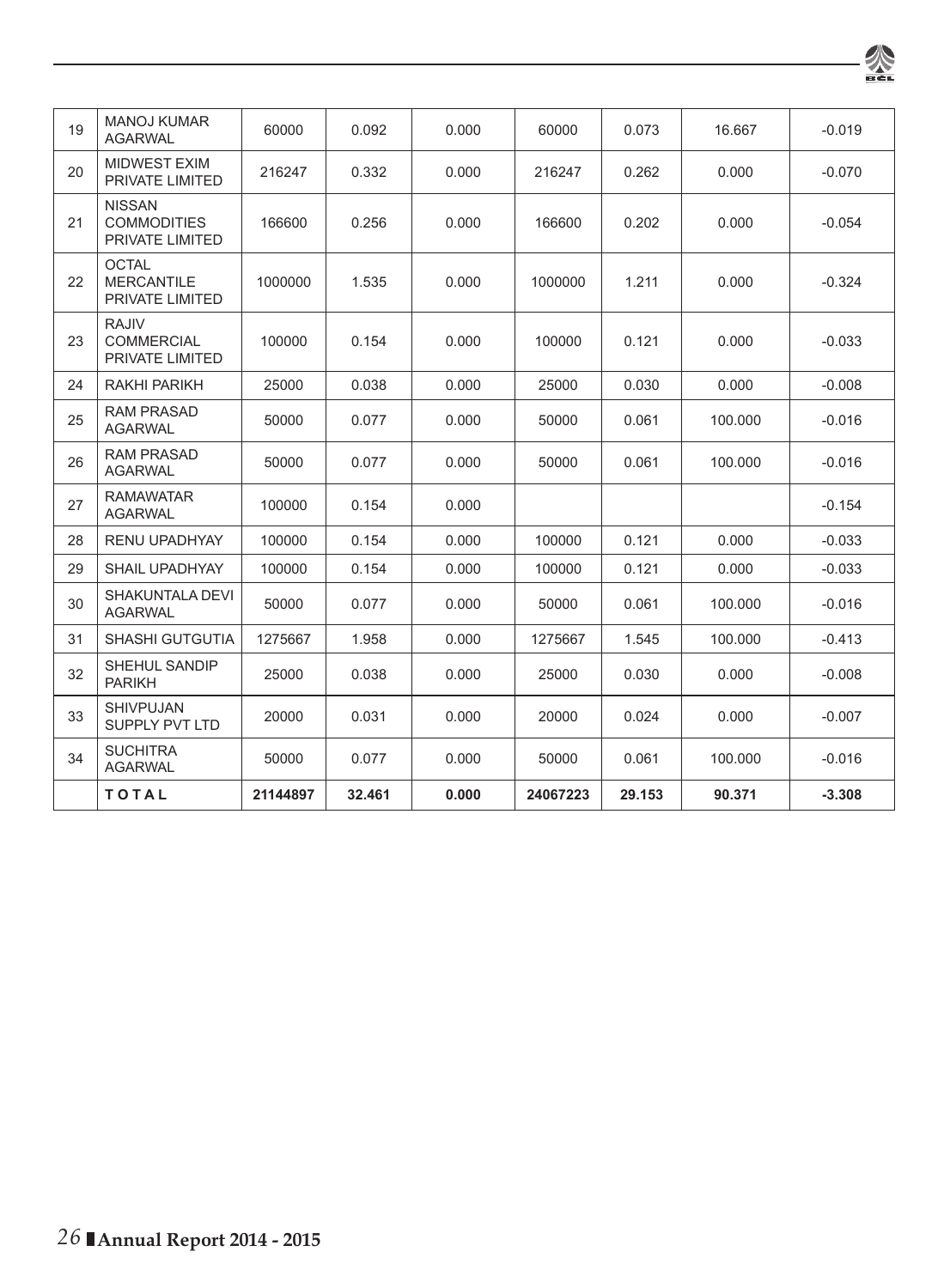# **iii. Change in Promoter's Shareholding**

|                   |                                 |                  | Shareholding at the<br>beginning of the year | <b>Cumulative</b><br>Shareholding during the<br>year |                                           |
|-------------------|---------------------------------|------------------|----------------------------------------------|------------------------------------------------------|-------------------------------------------|
| SI <sub>No.</sub> |                                 | No. of<br>shares | % of total<br>shares<br>of the<br>company    | No. of<br>shares                                     | % of total<br>shares<br>of the<br>company |
| $\mathbf{1}$      | A & S DEVELOPMENTS PVT LTD      |                  |                                              |                                                      |                                           |
|                   | a) At the Begining of the Year  | 50000            | 0.077                                        |                                                      |                                           |
|                   | b) Changes during the year      |                  |                                              |                                                      |                                           |
|                   | Reason<br>Date                  |                  |                                              |                                                      |                                           |
|                   | 30/06/2014 Transfer             | $-50000$         | 0.077                                        | $\Omega$                                             | 0.000                                     |
|                   | c) At the End of the Year       |                  |                                              | $\Omega$                                             | 0.000                                     |
|                   |                                 |                  |                                              |                                                      |                                           |
| 2                 | AKSHAY VINTRADE PRIVATE LIMITED |                  |                                              |                                                      |                                           |
|                   | a) At the Begining of the Year  | $\mathbf 0$      | 0.000                                        |                                                      |                                           |
|                   | b) Changes during the year      |                  |                                              |                                                      |                                           |
|                   | Reason<br>Date                  |                  |                                              |                                                      |                                           |
|                   | 30/05/2014 Transfer             | 40000            | 0.061                                        | 40000                                                | 0.048                                     |
|                   | 06/06/2014 Transfer             | 200000           | 0.307                                        | 240000                                               | 0.291                                     |
|                   | 13/06/2014 Transfer             | 200000           | 0.307                                        | 440000                                               | 0.533                                     |
|                   | 20/06/2014 Transfer             | 429341           | 0.659                                        | 869341                                               | 1.053                                     |
|                   | 30/06/2014 Transfer             | 242830           | 0.373                                        | 1112171                                              | 1.347                                     |
|                   | 04/07/2014 Transfer             | 143121           | 0.220                                        | 1255292                                              | 1.521                                     |
|                   | 01/08/2014 Transfer             | 121284           | 0.186                                        | 1376576                                              | 1.667                                     |
|                   | 08/08/2014 Transfer             | 595000           | 0.913                                        | 1971576                                              | 2.388                                     |

| 08/08/2014 Transfer       | 595000 | 0.913 | 1971576 | 2.388 |
|---------------------------|--------|-------|---------|-------|
| 07/11/2014 Transfer       | 400000 | 0.614 | 2371576 | 2.873 |
| 14/11/2014 Transfer       | 235000 | 0.361 | 2606576 | 3.157 |
| c) At the End of the Year |        |       | 2606576 | 3.157 |

| 3 | ANAND KUMAR GHEEDIA            |         |       |       |       |
|---|--------------------------------|---------|-------|-------|-------|
|   | a) At the Begining of the Year | 25000   | 0.038 |       |       |
|   | b) Changes during the year     |         |       |       |       |
|   | Date<br>Reason                 |         |       |       |       |
|   | 16/05/2014 Transfer            | 18500   | 0.028 | 43500 | 0.053 |
|   | 13/06/2014 Transfer            | $-9250$ | 0.014 | 34250 | 0.041 |
|   | c) At the End of the Year      |         |       | 34250 | 0.041 |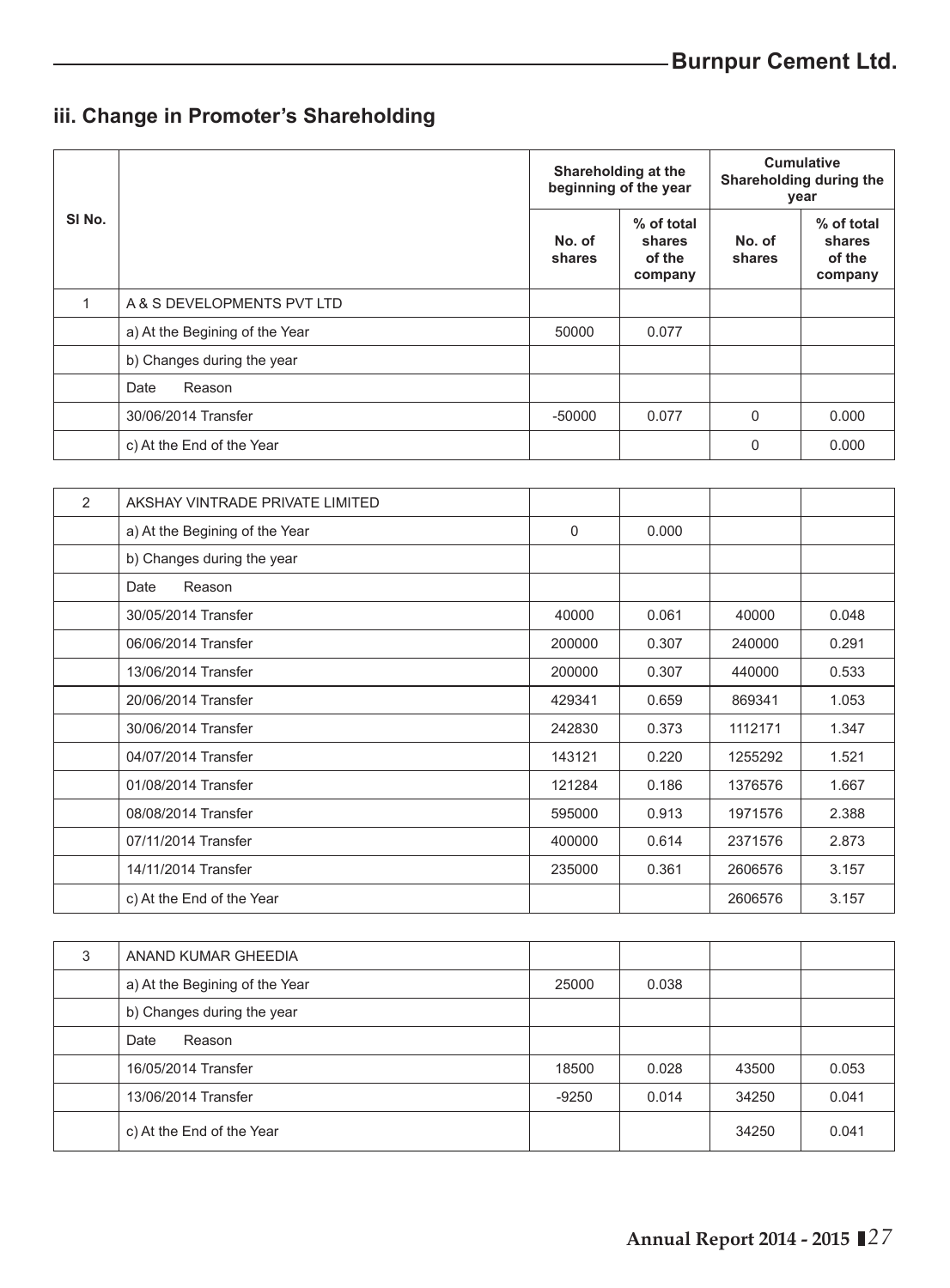

| ARUN KUMAR GHEEDIA             |          |       |       |
|--------------------------------|----------|-------|-------|
| a) At the Begining of the Year | 18500    | 0.028 |       |
| b) Changes during the year     |          |       |       |
| Date<br>Reason                 |          |       |       |
| 16/05/2014 Transfer            | $-18500$ | 0.028 | 0.000 |
| c) At the End of the Year      |          |       | 0.000 |

| ASHA DEVI BHARTIA              |                                     |       |       |       |  |
|--------------------------------|-------------------------------------|-------|-------|-------|--|
| a) At the Begining of the Year | 60000                               | 0.092 |       |       |  |
| b) Changes during the year     | <b>INO CHANGES DURING THE YEARI</b> |       |       |       |  |
| c) At the End of the Year      |                                     |       | 60000 | 0.073 |  |

| ASHOK GUTGUTIA                 |                              |       |         |       |  |
|--------------------------------|------------------------------|-------|---------|-------|--|
| a) At the Begining of the Year | 2187650                      | 3.358 |         |       |  |
| b) Changes during the year     | INO CHANGES DURING THE YEARI |       |         |       |  |
| c) At the End of the Year      |                              |       | 2187650 | 2.650 |  |

| ASHOK GUTGUTIA                 |                                     |       |        |       |  |
|--------------------------------|-------------------------------------|-------|--------|-------|--|
| a) At the Begining of the Year | 766600                              | 1.177 |        |       |  |
| b) Changes during the year     | <b>INO CHANGES DURING THE YEARI</b> |       |        |       |  |
| c) At the End of the Year      |                                     |       | 766600 | 0.929 |  |

| 8 | <b>BHARAT CEMENT PRIVATE LIMITED</b> |            |       |         |       |
|---|--------------------------------------|------------|-------|---------|-------|
|   | a) At the Begining of the Year       | 3926667    | 6.028 |         |       |
|   | b) Changes during the year           |            |       |         |       |
|   | Date<br>Reason                       |            |       |         |       |
|   | 31/03/2014 Transfer                  | $-1800000$ | 2.763 | 2126667 | 2.576 |
|   | 04/04/2014 Transfer                  | 1800000    | 2.763 | 3926667 | 4.756 |
|   | c) At the End of the Year            |            |       | 3926667 | 4.756 |

| 9 | BHAROSA DISTRIBUTORS PVT LTD   |                                     |       |        |       |  |
|---|--------------------------------|-------------------------------------|-------|--------|-------|--|
|   | a) At the Begining of the Year | 100000                              | 0.154 |        |       |  |
|   | b) Changes during the year     | <b>INO CHANGES DURING THE YEARI</b> |       |        |       |  |
|   | c) At the End of the Year      |                                     |       | 100000 | 0.121 |  |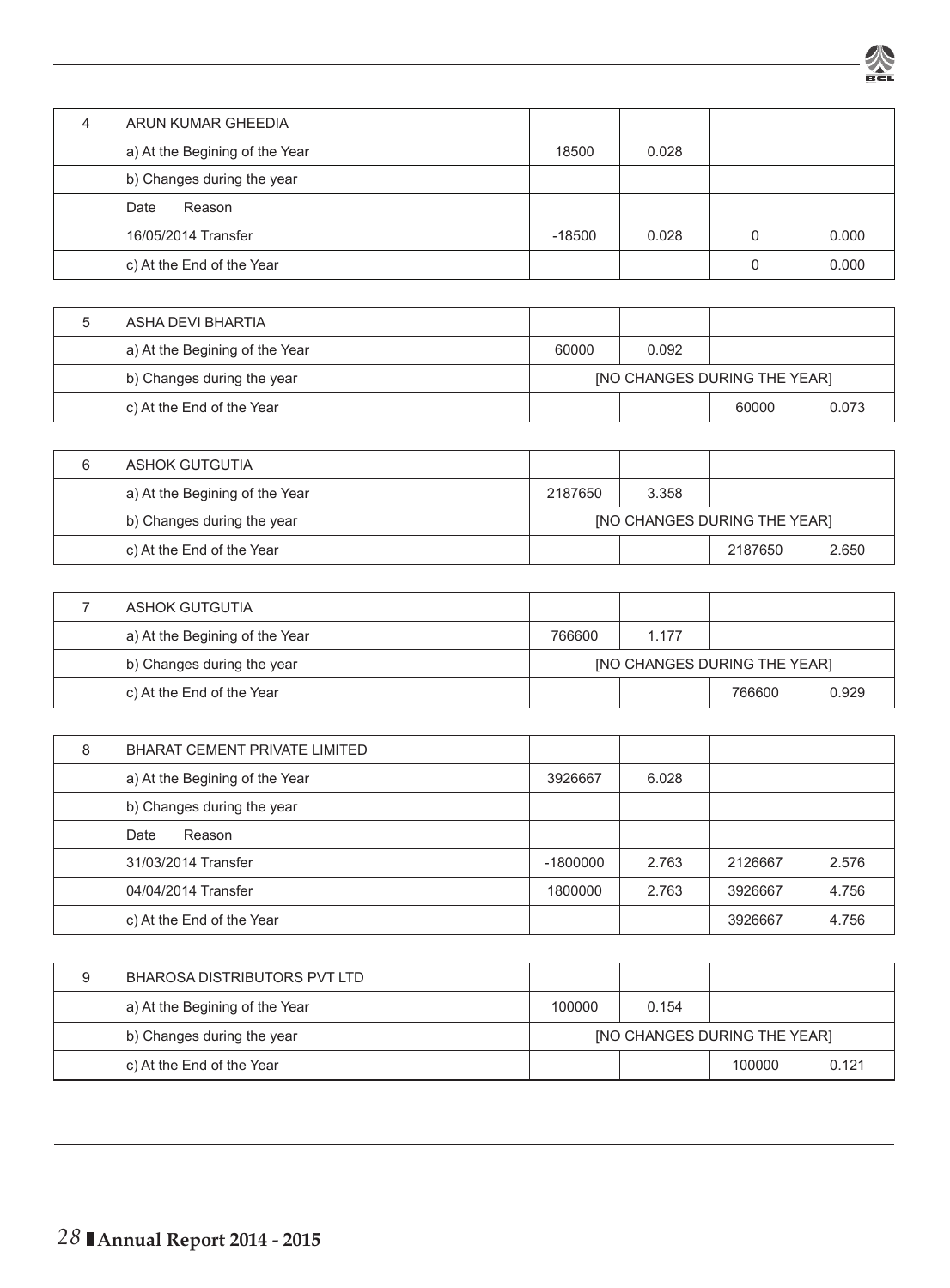| 10 | BHUNESHWAR PRASAD MEHTA        |                              |       |       |       |  |
|----|--------------------------------|------------------------------|-------|-------|-------|--|
|    | a) At the Begining of the Year | 50000                        | 0.077 |       |       |  |
|    | b) Changes during the year     | INO CHANGES DURING THE YEARI |       |       |       |  |
|    | c) At the End of the Year      |                              |       | 50000 | 0.061 |  |

| 11 | BIMAL KUMAR MUNSHI             |                                     |       |      |       |  |
|----|--------------------------------|-------------------------------------|-------|------|-------|--|
|    | a) At the Begining of the Year | 8300                                | 0.013 |      |       |  |
|    | b) Changes during the year     | <b>INO CHANGES DURING THE YEARI</b> |       |      |       |  |
|    | c) At the End of the Year      |                                     |       | 8300 | 0.010 |  |

| 12 | DALHOUSI DATAMATICS PRIVATE LIMITED |        |       |        |       |
|----|-------------------------------------|--------|-------|--------|-------|
|    | a) At the Begining of the Year      | 100000 | 0.154 |        |       |
|    | b) Changes during the year          |        |       |        |       |
|    | Date<br>Reason                      |        |       |        |       |
|    | 14/05/2014 Allotment                | 475000 | 0.729 | 575000 | 0.697 |
|    | c) At the End of the Year           |        |       | 575000 | 0.697 |

| 13 | GOYAL AUTO DISTRIBUTORS PRIVATE LIMITED |                                     |       |         |       |  |
|----|-----------------------------------------|-------------------------------------|-------|---------|-------|--|
|    | a) At the Begining of the Year          | 1863333                             | 2.861 |         |       |  |
|    | b) Changes during the year              | <b>INO CHANGES DURING THE YEARI</b> |       |         |       |  |
|    | c) At the End of the Year               |                                     |       | 1863333 | 2.257 |  |

| 14 | <b>GROWFAST MERCHANTS PVT.LTD.</b> |                                     |       |        |       |  |
|----|------------------------------------|-------------------------------------|-------|--------|-------|--|
|    | a) At the Begining of the Year     | 100000                              | 0.154 |        |       |  |
|    | b) Changes during the year         | <b>INO CHANGES DURING THE YEARI</b> |       |        |       |  |
|    | c) At the End of the Year          |                                     |       | 100000 | 0.121 |  |

| 15 | INSIGHT CONSULTANTS PRIVATE LIMITED |                                     |        |         |       |  |
|----|-------------------------------------|-------------------------------------|--------|---------|-------|--|
|    | a) At the Begining of the Year      | 8238333                             | 12.647 |         |       |  |
|    | b) Changes during the year          | <b>INO CHANGES DURING THE YEARI</b> |        |         |       |  |
|    | c) At the End of the Year           |                                     |        | 8238333 | 9.979 |  |

| 16 | INTEGRAL VINIMAY PRIVATE LIMITED |           |       |       |
|----|----------------------------------|-----------|-------|-------|
|    | a) At the Begining of the Year   | 200000    | 0.307 |       |
|    | b) Changes during the year       |           |       |       |
|    | Date<br>Reason                   |           |       |       |
|    | 04/04/2014 Transfer              | $-200000$ | 0.307 | 0.000 |
|    | c) At the End of the Year        |           |       | 0.000 |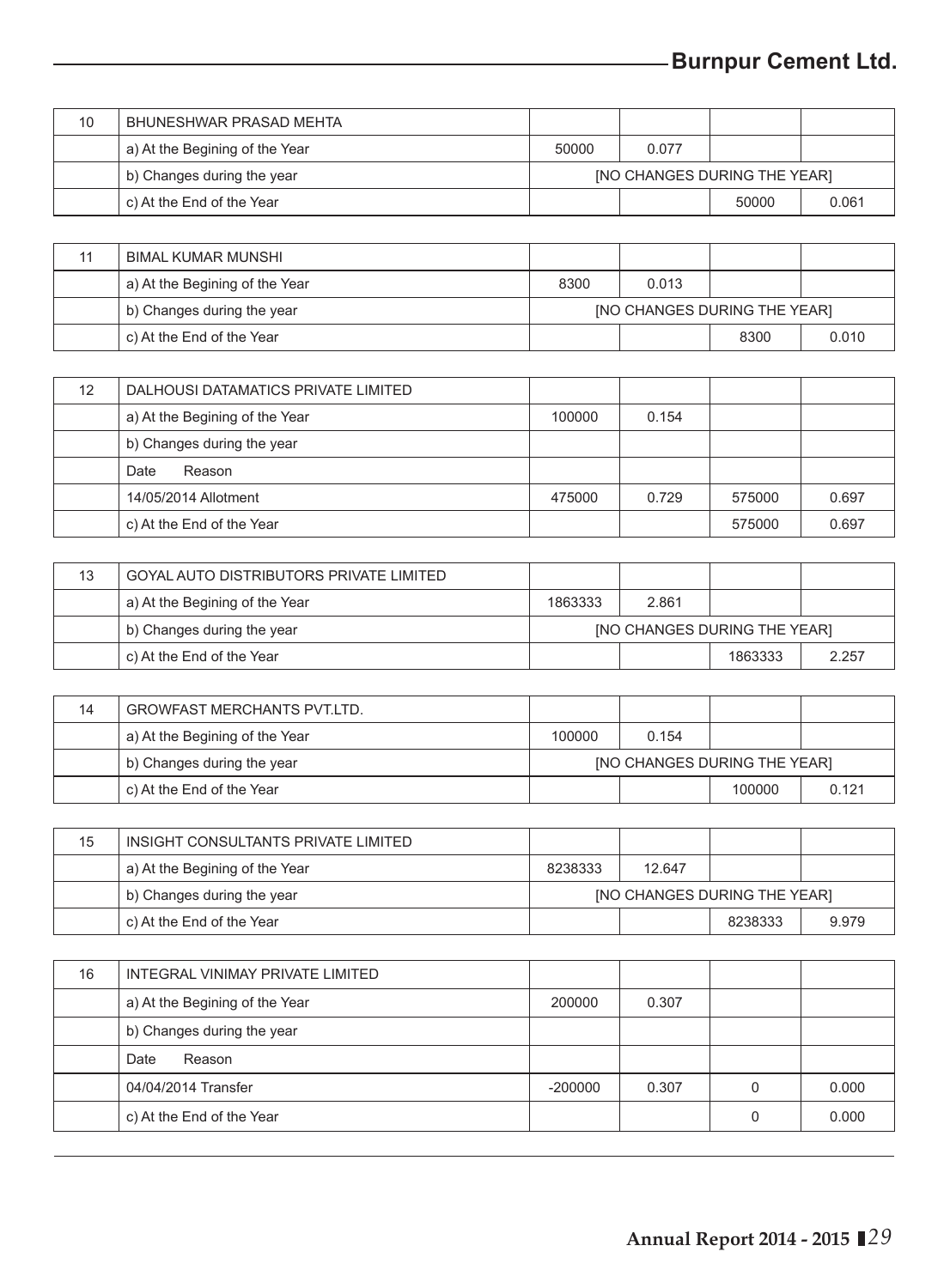

| 17 | KAVITA BHALOTIA                |        |       |        |       |
|----|--------------------------------|--------|-------|--------|-------|
|    | a) At the Begining of the Year |        | 0.000 |        |       |
|    | b) Changes during the year     |        |       |        |       |
|    | Date<br>Reason                 |        |       |        |       |
|    | 14/05/2014 Allotment           | 240000 | 0.368 | 240000 | 0.291 |
|    | c) At the End of the Year      |        |       | 240000 | 0.291 |

| 18 | KIRAN GUPTA                    |          |       |       |       |
|----|--------------------------------|----------|-------|-------|-------|
|    | a) At the Begining of the Year | 62000    | 0.095 |       |       |
|    | b) Changes during the year     |          |       |       |       |
|    | Reason<br>Date                 |          |       |       |       |
|    | 06/06/2014 Transfer            | $-5000$  | 0.008 | 57000 | 0.069 |
|    | 13/06/2014 Transfer            | $-25000$ | 0.038 | 32000 | 0.039 |
|    | 12/09/2014 Transfer            | $-10000$ | 0.015 | 22000 | 0.027 |
|    | c) At the End of the Year      |          |       | 22000 | 0.027 |

| 19 | <b>MANOJ KUMAR AGARWAL</b>     |          |       |       |       |
|----|--------------------------------|----------|-------|-------|-------|
|    | a) At the Begining of the Year | 60000    | 0.092 |       |       |
|    | b) Changes during the year     |          |       |       |       |
|    | Reason<br>Date                 |          |       |       |       |
|    | 31/03/2014 Transfer            | $-50000$ | 0.077 | 10000 | 0.012 |
|    | 04/04/2014 Transfer            | 50000    | 0.077 | 60000 | 0.073 |
|    | c) At the End of the Year      |          |       | 60000 | 0.073 |

| 20 | MIDWEST EXIM PRIVATE LIMITED       |                                     |       |                              |       |  |
|----|------------------------------------|-------------------------------------|-------|------------------------------|-------|--|
|    | a) At the Begining of the Year     | 216247                              | 0.332 |                              |       |  |
|    | b) Changes during the year         |                                     |       | [NO CHANGES DURING THE YEAR] |       |  |
|    | c) At the End of the Year          |                                     |       | 216247                       | 0.262 |  |
|    |                                    |                                     |       |                              |       |  |
| 21 | NISSAN COMMODITIES PRIVATE LIMITED |                                     |       |                              |       |  |
|    | a) At the Begining of the Year     | 166600                              | 0.256 |                              |       |  |
|    | b) Changes during the year         | <b>INO CHANGES DURING THE YEARI</b> |       |                              |       |  |
|    | c) At the End of the Year          |                                     |       | 166600                       | 0.202 |  |

| 22 | OCTAL MERCANTILE PRIVATE LIMITED |                                     |       |         |         |  |
|----|----------------------------------|-------------------------------------|-------|---------|---------|--|
|    | a) At the Begining of the Year   | 1000000                             | 1.535 |         |         |  |
|    | b) Changes during the year       | <b>INO CHANGES DURING THE YEARI</b> |       |         |         |  |
|    | c) At the End of the Year        |                                     |       | 1000000 | 1 2 1 1 |  |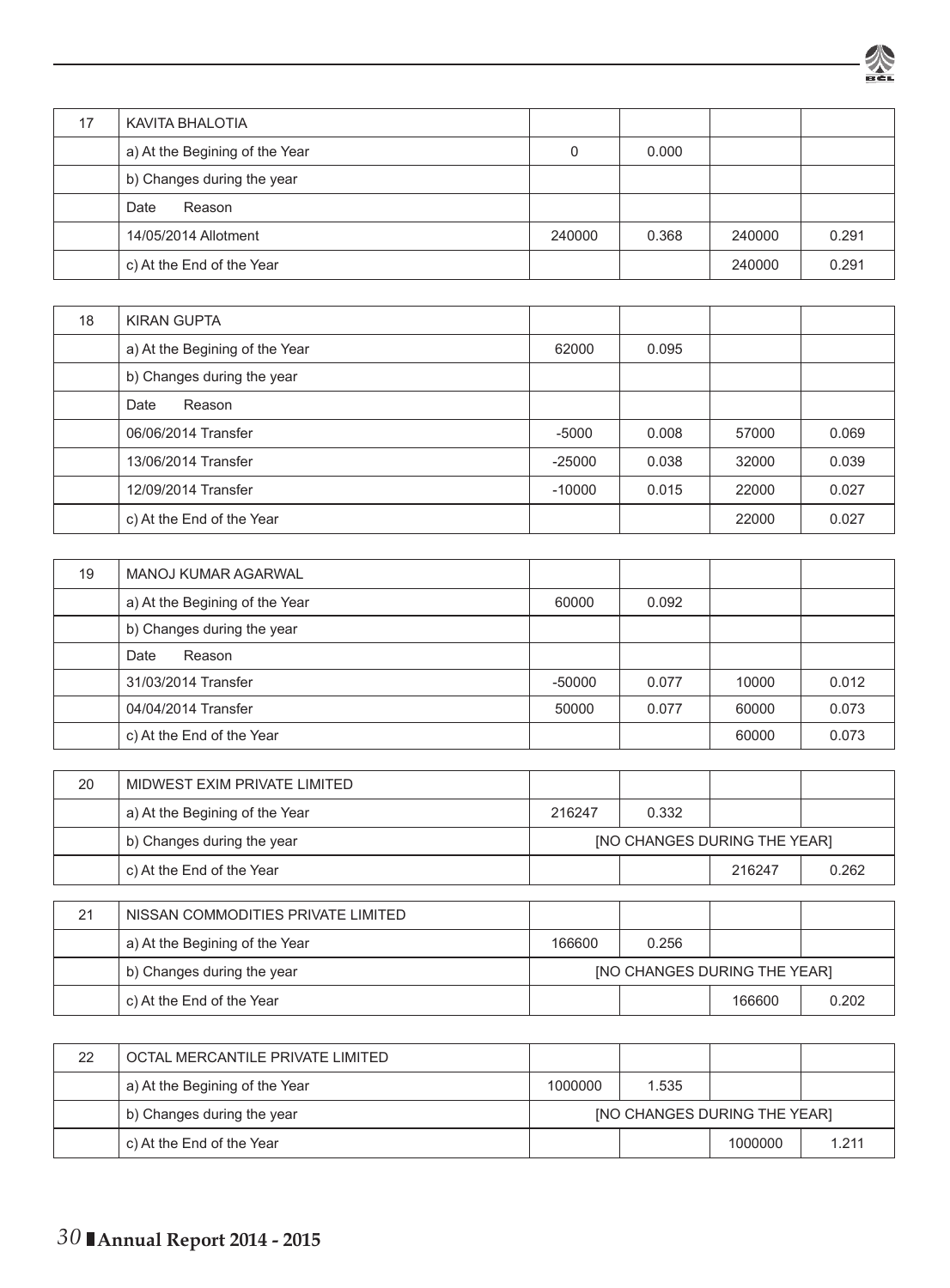| 23 | RAJIV COMMERCIAL PRIVATE LIMITED |                              |       |        |       |  |
|----|----------------------------------|------------------------------|-------|--------|-------|--|
|    | a) At the Begining of the Year   | 100000                       | 0.154 |        |       |  |
|    | b) Changes during the year       | [NO CHANGES DURING THE YEAR] |       |        |       |  |
|    | c) At the End of the Year        |                              |       | 100000 | 0.121 |  |

| 24 | RAKHI PARIKH                   |                                     |       |       |       |  |
|----|--------------------------------|-------------------------------------|-------|-------|-------|--|
|    | a) At the Begining of the Year | 25000                               | 0.038 |       |       |  |
|    | b) Changes during the year     | <b>INO CHANGES DURING THE YEARI</b> |       |       |       |  |
|    | c) At the End of the Year      |                                     |       | 25000 | 0.030 |  |

| 25 | RAM PRASAD AGARWAL             |          |       |       |       |
|----|--------------------------------|----------|-------|-------|-------|
|    | a) At the Begining of the Year | 50000    | 0.077 |       |       |
|    | b) Changes during the year     |          |       |       |       |
|    | Reason<br>Date                 |          |       |       |       |
|    | 31/03/2014 Transfer            | $-50000$ | 0.077 | 0     | 0.000 |
|    | 04/04/2014 Transfer            | 50000    | 0.077 | 50000 | 0.061 |
|    | c) At the End of the Year      |          |       | 50000 | 0.061 |

| 26 | RAM PRASAD AGARWAL             |          |       |       |       |
|----|--------------------------------|----------|-------|-------|-------|
|    | a) At the Begining of the Year | 50000    | 0.077 |       |       |
|    | b) Changes during the year     |          |       |       |       |
|    | Date<br>Reason                 |          |       |       |       |
|    | 31/03/2014 Transfer            | $-50000$ | 0.077 |       | 0.000 |
|    | 04/04/2014 Transfer            | 50000    | 0.077 | 50000 | 0.061 |
|    | c) At the End of the Year      |          |       | 50000 | 0.061 |

| 27 | RAMAWATAR AGARWAL              |           |       |   |       |
|----|--------------------------------|-----------|-------|---|-------|
|    | a) At the Begining of the Year | 100000    | 0.154 |   |       |
|    | b) Changes during the year     |           |       |   |       |
|    | Date<br>Reason                 |           |       |   |       |
|    | 30/06/2014 Transfer            | $-100000$ | 0.154 |   | 0.000 |
|    | c) At the End of the Year      |           |       | 0 | 0.000 |

| 28 | RENU UPADHYAY                  |                                     |       |        |       |  |
|----|--------------------------------|-------------------------------------|-------|--------|-------|--|
|    | a) At the Begining of the Year | 100000                              | 0.154 |        |       |  |
|    | b) Changes during the year     | <b>INO CHANGES DURING THE YEARI</b> |       |        |       |  |
|    | c) At the End of the Year      |                                     |       | 100000 | 0.121 |  |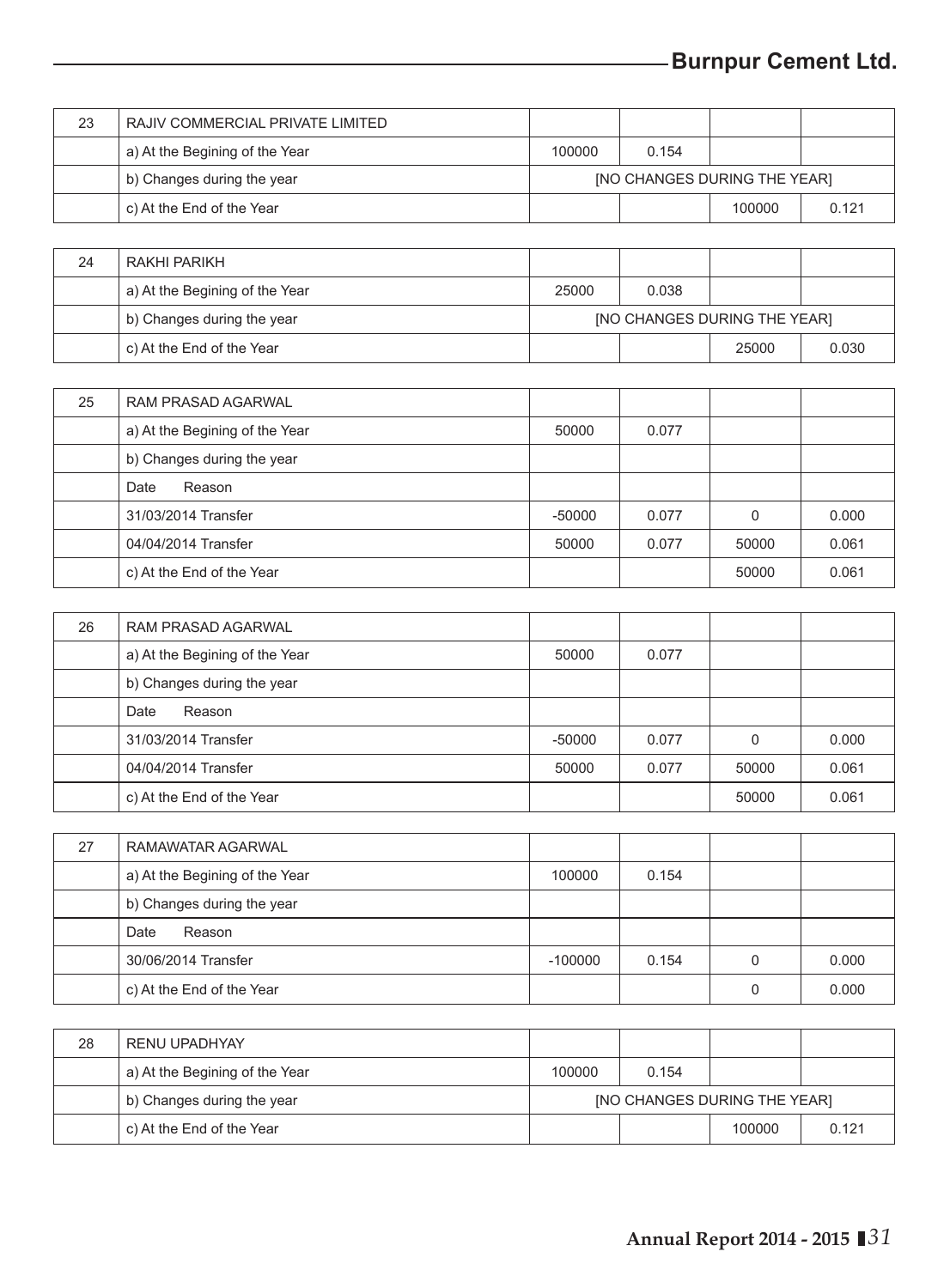| 29 | SHAIL UPADHYAY                               |          |                                     |                                     |       |  |
|----|----------------------------------------------|----------|-------------------------------------|-------------------------------------|-------|--|
|    | a) At the Begining of the Year               | 100000   | 0.154                               |                                     |       |  |
|    | b) Changes during the year                   |          |                                     | <b>INO CHANGES DURING THE YEAR]</b> |       |  |
|    | c) At the End of the Year                    |          |                                     | 100000                              | 0.121 |  |
|    |                                              |          |                                     |                                     |       |  |
| 30 | SHAKUNTALA DEVI AGARWAL                      |          |                                     |                                     |       |  |
|    | a) At the Begining of the Year               | 50000    | 0.077                               |                                     |       |  |
|    | b) Changes during the year<br>Date<br>Reason |          |                                     |                                     |       |  |
|    | 31/03/2014 Transfer                          | $-50000$ |                                     | $\mathbf 0$                         | 0.000 |  |
|    | 04/04/2014 Transfer                          |          | 0.077                               | 50000                               | 0.061 |  |
|    | c) At the End of the Year                    | 50000    | 0.077                               | 50000                               | 0.061 |  |
|    |                                              |          |                                     |                                     |       |  |
| 31 | SHASHI GUTGUTIA                              |          |                                     |                                     |       |  |
|    | a) At the Begining of the Year               | 1275667  | 1.958                               |                                     |       |  |
|    | b) Changes during the year                   |          | [NO CHANGES DURING THE YEAR]        |                                     |       |  |
|    | c) At the End of the Year                    |          |                                     | 1275667                             | 1.545 |  |
| 32 | SHEHUL SANDIP PARIKH                         |          |                                     |                                     |       |  |
|    | a) At the Begining of the Year               | 25000    | 0.038                               |                                     |       |  |
|    | b) Changes during the year                   |          | <b>INO CHANGES DURING THE YEAR]</b> |                                     |       |  |
|    | c) At the End of the Year                    |          |                                     | 25000                               | 0.030 |  |
|    |                                              |          |                                     |                                     |       |  |
| 33 | SHIVPUJAN SUPPLY PVT LTD                     |          |                                     |                                     |       |  |
|    | a) At the Begining of the Year               | 20000    | 0.031                               |                                     |       |  |
|    | b) Changes during the year                   |          | <b>INO CHANGES DURING THE YEAR]</b> |                                     |       |  |
|    | c) At the End of the Year                    |          |                                     | 20000                               | 0.024 |  |
| 34 | <b>SUCHITRA AGARWAL</b>                      |          |                                     |                                     |       |  |
|    | a) At the Begining of the Year               | 50000    | 0.077                               |                                     |       |  |
|    | b) Changes during the year                   |          |                                     |                                     |       |  |
|    | Date<br>Reason                               |          |                                     |                                     |       |  |
|    | 31/03/2014 Transfer                          | $-50000$ | 0.077                               | $\mathsf 0$                         | 0.000 |  |
|    | 04/04/2014 Transfer                          | 50000    | 0.077                               | 50000                               | 0.061 |  |

烾

c) At the End of the Year 50000 0.061  **T O T A L 21144897 32.461 24067223 29.153**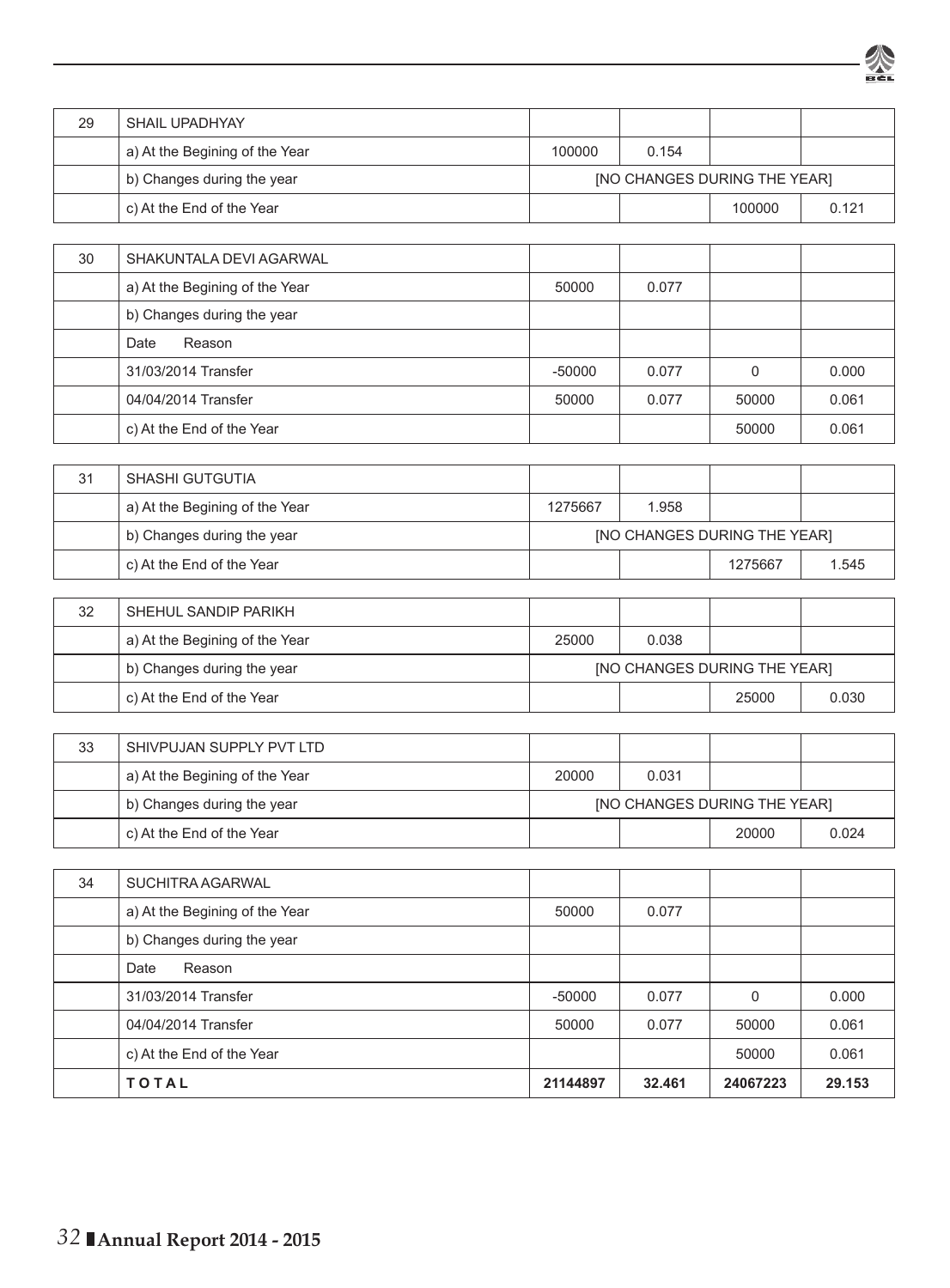**iv. Shareholding Pattern of top ten Shareholders (other than Directors, Promoters and Holder of GDRs and ADRs) :**

| SI. No. | For Each of the Top 10 Shareholders | Shareholding at the<br>beginning of the year |                                           | <b>Cumulative Shareholding</b><br>during the year |                                        |
|---------|-------------------------------------|----------------------------------------------|-------------------------------------------|---------------------------------------------------|----------------------------------------|
|         |                                     | No. of<br>shares                             | % of total<br>shares<br>of the<br>company | No. of<br>shares                                  | % of total<br>shares of the<br>company |

| ANKIT SETHIA                   |                                     |       |         |       |  |
|--------------------------------|-------------------------------------|-------|---------|-------|--|
| a) At the Begining of the Year | 1004853                             | 1.543 |         |       |  |
| b) Changes during the year     | <b>INO CHANGES DURING THE YEARI</b> |       |         |       |  |
| c) At the End of the Year      |                                     |       | 1004853 | 1.217 |  |

| 2 | ARIHANT CAPITAL MKT. LTD       |           |       |         |       |
|---|--------------------------------|-----------|-------|---------|-------|
|   | a) At the Begining of the Year | 1982883   | 3.044 |         |       |
|   | b) Changes during the year     |           |       |         |       |
|   | Date Reason                    |           |       |         |       |
|   | 04/04/2014 Transfer            | $-302463$ | 0.464 | 1680420 | 2.036 |
|   | 11/04/2014 Transfer            | 614       | 0.001 | 1681034 | 2.036 |
|   | 25/04/2014 Transfer            | $-140000$ | 0.215 | 1541034 | 1.867 |
|   | 02/05/2014 Transfer            | -258889   | 0.397 | 1282145 | 1.553 |
|   | 09/05/2014 Transfer            | $-100$    | 0.000 | 1282045 | 1.553 |
|   | 16/05/2014 Transfer            | 50        | 0.000 | 1282095 | 1.553 |
|   | 23/05/2014 Transfer            | 152450    | 0.234 | 1434545 | 1.738 |
|   | 30/05/2014 Transfer            | 102000    | 0.157 | 1536545 | 1.861 |
|   | 06/06/2014 Transfer            | $-97693$  | 0.150 | 1438852 | 1.743 |
|   | 13/06/2014 Transfer            | 11170     | 0.017 | 1450022 | 1.756 |
|   | 20/06/2014 Transfer            | $-9945$   | 0.015 | 1440077 | 1.744 |
|   | 30/06/2014 Transfer            | 25        | 0.000 | 1440102 | 1.744 |
|   | 04/07/2014 Transfer            | $-23252$  | 0.036 | 1416850 | 1.716 |
|   | 11/07/2014 Transfer            | $-52200$  | 0.080 | 1364650 | 1.653 |
|   | 18/07/2014 Transfer            | $-10750$  | 0.017 | 1353900 | 1.640 |
|   | 25/07/2014 Transfer            | $-300$    | 0.000 | 1353600 | 1.640 |
|   | 01/08/2014 Transfer            | $-102150$ | 0.157 | 1251450 | 1.516 |
|   | 08/08/2014 Transfer            | $-8401$   | 0.013 | 1243049 | 1.506 |
|   | 15/08/2014 Transfer            | $-130217$ | 0.200 | 1112832 | 1.348 |
|   |                                |           |       |         |       |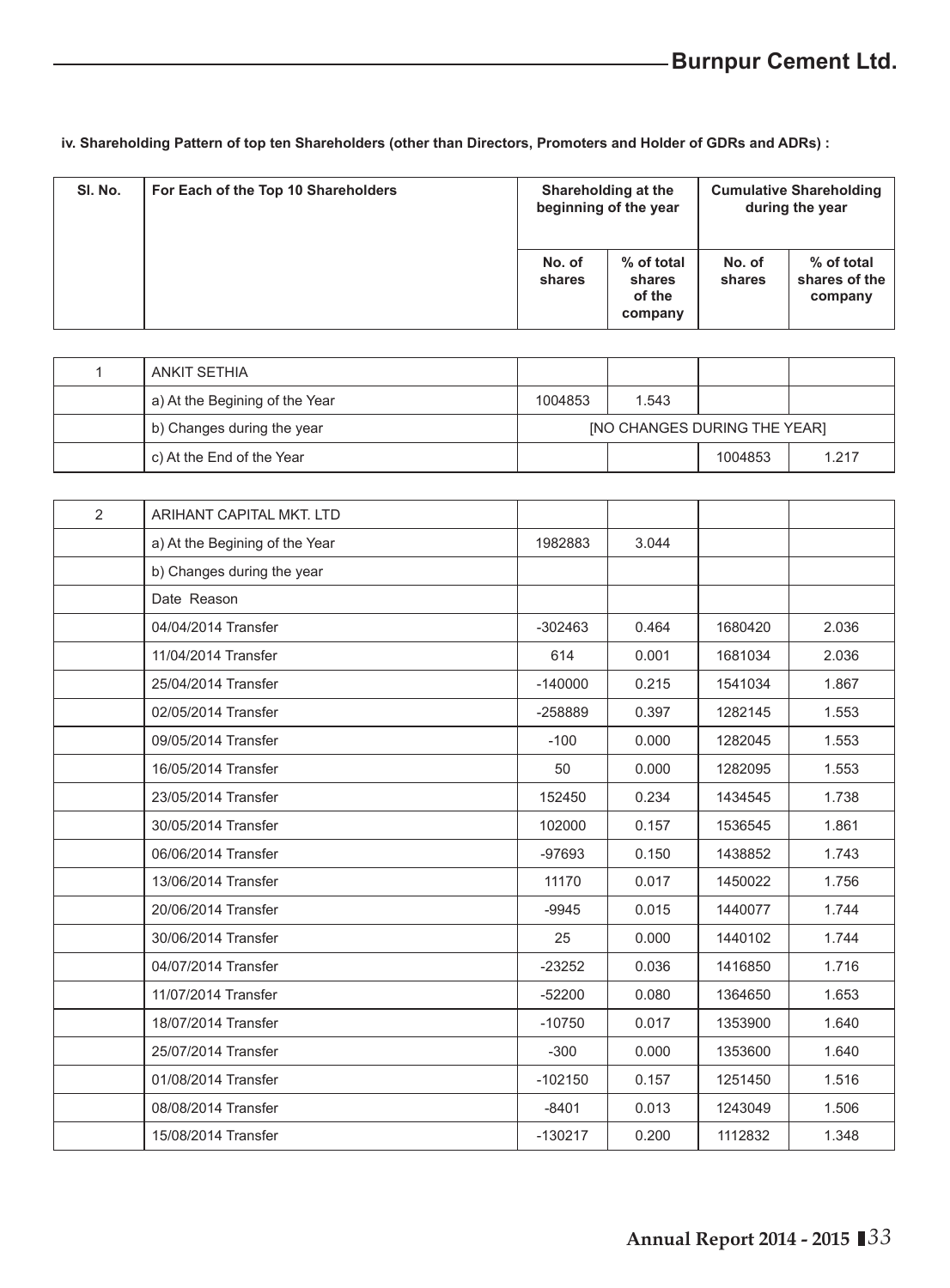| 22/08/2014 Transfer |                           | -497409   | 0.764 | 615423  | 0.745 |
|---------------------|---------------------------|-----------|-------|---------|-------|
| 05/09/2014 Transfer |                           | 125000    | 0.192 | 740423  | 0.897 |
| 12/09/2014 Transfer |                           | 50        | 0.000 | 740473  | 0.897 |
| 19/09/2014 Transfer |                           | 9750      | 0.015 | 750223  | 0.909 |
| 30/09/2014 Transfer |                           | -93100    | 0.143 | 657123  | 0.796 |
| 10/10/2014 Transfer |                           | $-67919$  | 0.104 | 589204  | 0.714 |
| 17/10/2014 Transfer |                           | -146576   | 0.225 | 442628  | 0.536 |
| 24/10/2014 Transfer |                           | $-170361$ | 0.262 | 272267  | 0.330 |
| 31/10/2014 Transfer |                           | 465167    | 0.714 | 737434  | 0.893 |
| 07/11/2014 Transfer |                           | -46000    | 0.071 | 691434  | 0.838 |
| 14/11/2014 Transfer |                           | 576679    | 0.885 | 1268113 | 1.536 |
| 21/11/2014 Transfer |                           | -354662   | 0.544 | 913451  | 1.106 |
| 28/11/2014 Transfer |                           | 477791    | 0.733 | 1391242 | 1.685 |
| 05/12/2014 Transfer |                           | $-112900$ | 0.173 | 1278342 | 1.548 |
| 12/12/2014 Transfer |                           | -81346    | 0.125 | 1196996 | 1.450 |
| 19/12/2014 Transfer |                           | 67243     | 0.103 | 1264239 | 1.531 |
| 31/12/2014 Transfer |                           | -718895   | 1.104 | 545344  | 0.661 |
| 09/01/2015 Transfer |                           | 200       | 0.000 | 545544  | 0.661 |
| 16/01/2015 Transfer |                           | -171830   | 0.264 | 373714  | 0.453 |
| 23/01/2015 Transfer |                           | -37175    | 0.057 | 336539  | 0.408 |
| 06/02/2015 Transfer |                           | 91000     | 0.140 | 427539  | 0.518 |
| 13/02/2015 Transfer |                           | 500       | 0.001 | 428039  | 0.518 |
| 27/02/2015 Transfer |                           | 50        | 0.000 | 428089  | 0.519 |
| 06/03/2015 Transfer |                           | 100       | 0.000 | 428189  | 0.519 |
| 13/03/2015 Transfer |                           | 100       | 0.000 | 428289  | 0.519 |
| 27/03/2015 Transfer |                           | $-90000$  | 0.138 | 338289  | 0.410 |
| 31/03/2015 Transfer |                           | $-3150$   | 0.005 | 335139  | 0.406 |
|                     | c) At the End of the Year |           |       | 335139  | 0.406 |

粂

| 3 | CHHATISGARH BIRIPATTA PVT LTD  |         |        |          |        |
|---|--------------------------------|---------|--------|----------|--------|
|   | a) At the Begining of the Year | 9200000 | 14.124 |          |        |
|   | b) Changes during the year     |         |        |          |        |
|   | Reason<br>Date                 |         |        |          |        |
|   | 14/05/2014 Allotment           | 8700000 | 13.356 | 17900000 | 21.683 |
|   | c) At the End of the Year      |         |        | 17900000 | 21.683 |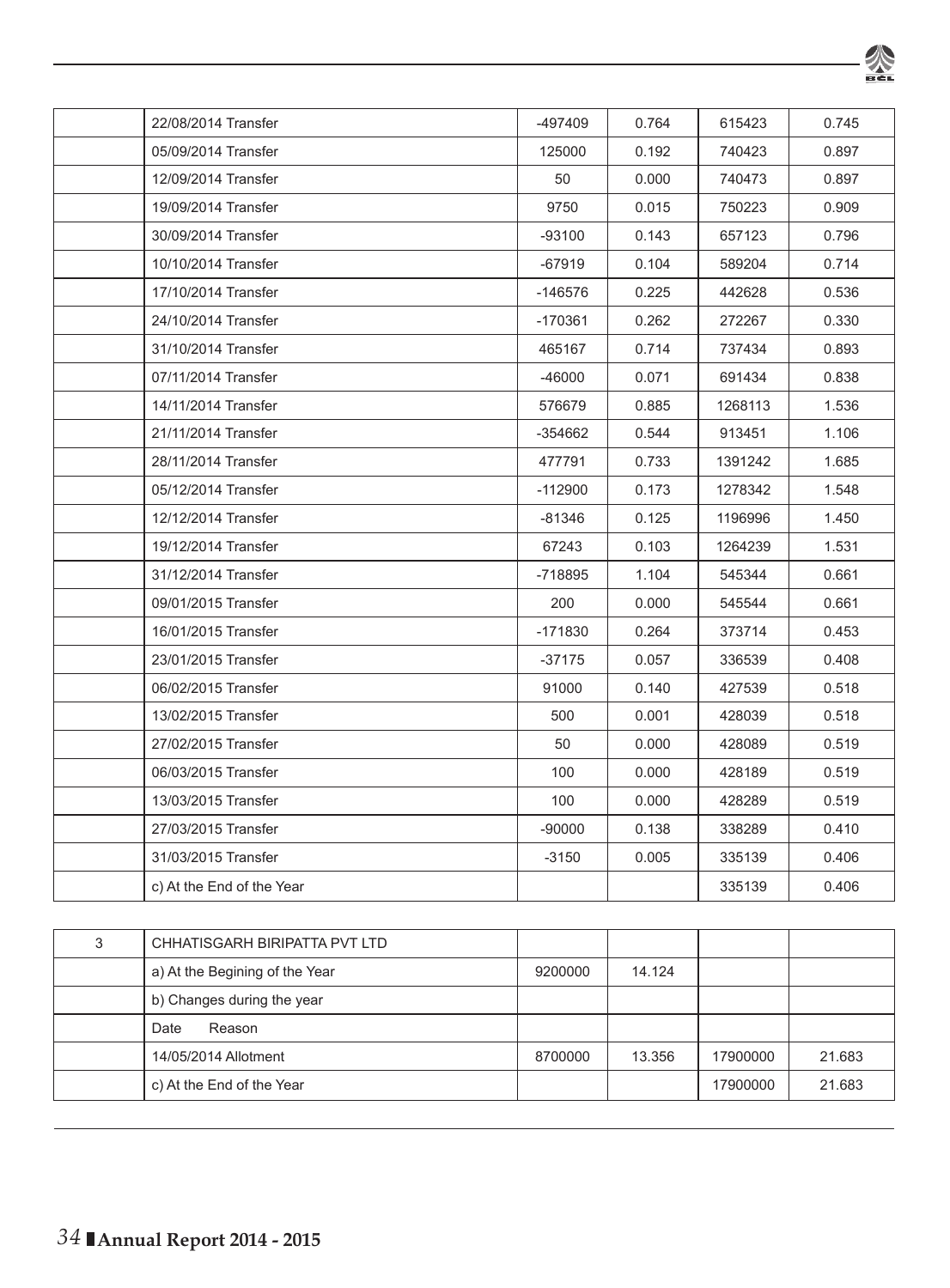| <b>GRADE MERCHANDISE PRIVATE LIMITED</b> |         |       |         |       |
|------------------------------------------|---------|-------|---------|-------|
| a) At the Begining of the Year           | 1100000 | 1.689 |         |       |
| b) Changes during the year               |         |       |         |       |
| Date<br>Reason                           |         |       |         |       |
| 31/01/2015 Allotment                     | 2500000 | 3.838 | 3600000 | 4.361 |
| c) At the End of the Year                |         |       | 3600000 | 4.361 |

| 5 | IMTIHAN DISTRIBUTORS PRIVATE LIMITED |          |       |         |       |
|---|--------------------------------------|----------|-------|---------|-------|
|   | a) At the Begining of the Year       | 1085000  | 1.666 |         |       |
|   | b) Changes during the year           |          |       |         |       |
|   | Reason<br>Date                       |          |       |         |       |
|   | 31/03/2014 Transfer                  | $-85000$ | 0.130 | 1000000 | 1.211 |
|   | 04/04/2014 Transfer                  | 85000    | 0.130 | 1085000 | 1.314 |
|   | 14/08/2014 Allotment                 | 2000000  | 3.070 | 3085000 | 3.737 |
|   | c) At the End of the Year            |          |       | 3085000 | 3.737 |

| 6 | JAI PRAKASH AGARWAL            |         |       |         |       |
|---|--------------------------------|---------|-------|---------|-------|
|   | a) At the Begining of the Year |         | 0.000 |         |       |
|   | b) Changes during the year     |         |       |         |       |
|   | Date<br>Reason                 |         |       |         |       |
|   | 14/05/2014 Allotment           | 1000000 | 1.535 | 1000000 | 1.211 |
|   | c) At the End of the Year      |         |       | 1000000 | 1.211 |

| MAHENDRA SETHIA                |                                     |       |         |       |  |
|--------------------------------|-------------------------------------|-------|---------|-------|--|
| a) At the Begining of the Year | 1110476                             | 1.705 |         |       |  |
| b) Changes during the year     | <b>INO CHANGES DURING THE YEARI</b> |       |         |       |  |
| c) At the End of the Year      |                                     |       | 1110476 | 1.345 |  |

| 8 | <b>MAHENDRA SETHIA</b>         |           |       |        |       |
|---|--------------------------------|-----------|-------|--------|-------|
|   | a) At the Begining of the Year | 1065056   | 1.635 |        |       |
|   | b) Changes during the year     |           |       |        |       |
|   | Date<br>Reason                 |           |       |        |       |
|   | 14/11/2014 Transfer            | -147195   | 0.226 | 917861 | 1.112 |
|   | 21/11/2014 Transfer            | $-335274$ | 0.515 | 582587 | 0.706 |
|   | 28/11/2014 Transfer            | $-60148$  | 0.092 | 522439 | 0.633 |
|   | 02/01/2015 Transfer            | 7187      | 0.011 | 529626 | 0.642 |
|   | 09/01/2015 Transfer            | 360640    | 0.554 | 890266 | 1.078 |
|   |                                |           |       |        |       |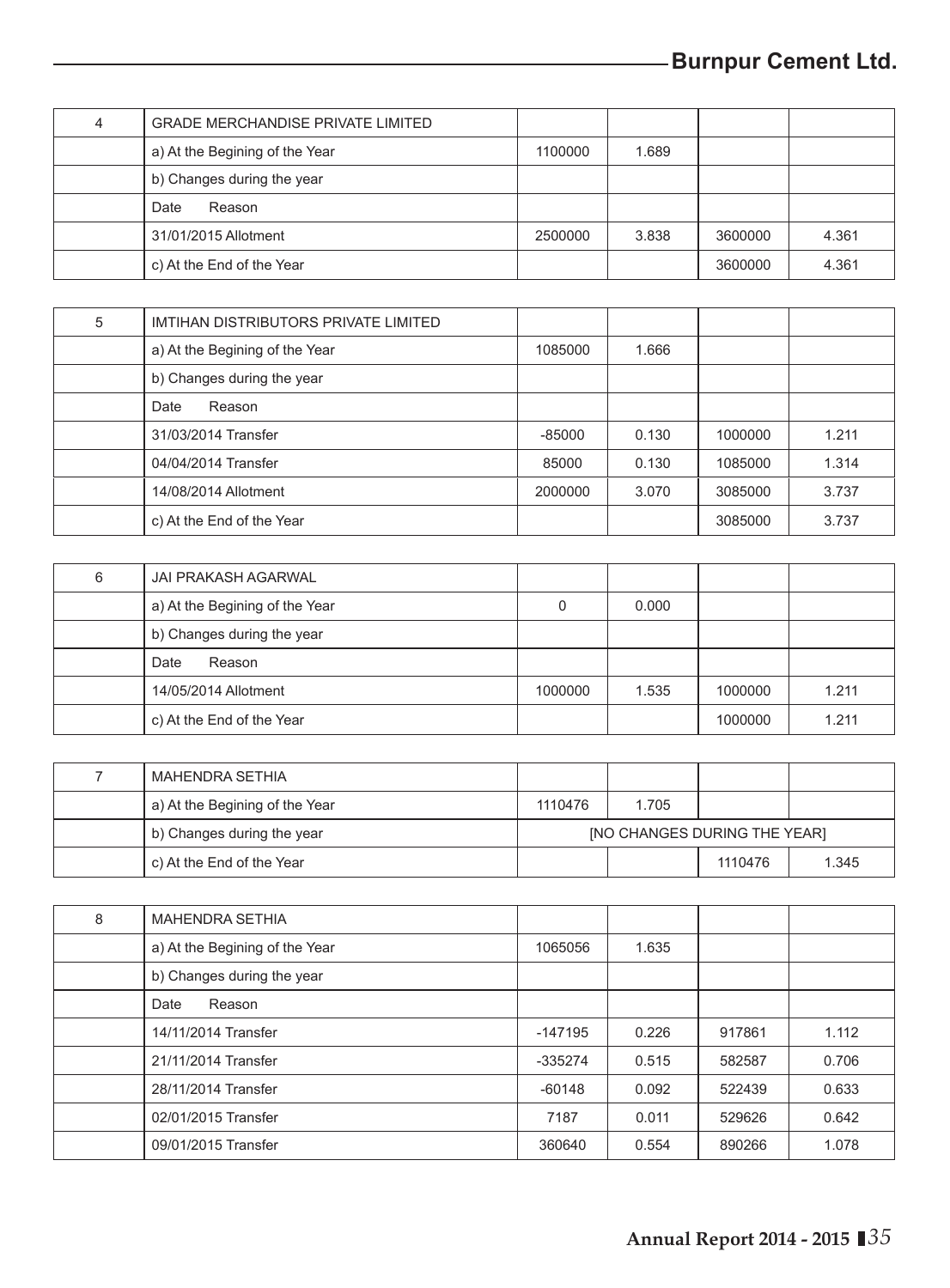

| 16/01/2015 Transfer       | 120986  | 0.186 | 1011252 | 1.225 |
|---------------------------|---------|-------|---------|-------|
| 23/01/2015 Transfer       | 73788   | 0.113 | 1085040 | 1.314 |
| 30/01/2015 Transfer       | 935     | 0.001 | 1085975 | 1.315 |
| 27/03/2015 Transfer       | $-5000$ | 0.008 | 1080975 | 1.309 |
| c) At the End of the Year |         |       | 1080975 | 1.309 |

| 9 | <b>NEETA SETHIA</b>            |           |       |        |       |
|---|--------------------------------|-----------|-------|--------|-------|
|   | a) At the Begining of the Year | 578290    | 0.888 |        |       |
|   | b) Changes during the year     |           |       |        |       |
|   | Reason<br>Date                 |           |       |        |       |
|   | 14/11/2014 Transfer            | $-578290$ | 0.888 | 0      | 0.000 |
|   | 02/01/2015 Transfer            | 186525    | 0.286 | 186525 | 0.226 |
|   | 09/01/2015 Transfer            | 311301    | 0.478 | 497826 | 0.603 |
|   | 16/01/2015 Transfer            | $-75272$  | 0.116 | 422554 | 0.512 |
|   | 23/01/2015 Transfer            | 216756    | 0.333 | 639310 | 0.774 |
|   | 30/01/2015 Transfer            | 111434    | 0.171 | 750744 | 0.909 |
|   | 06/02/2015 Transfer            | 12446     | 0.019 | 763190 | 0.924 |
|   | 27/03/2015 Transfer            | $-10000$  | 0.015 | 753190 | 0.912 |
|   | 31/03/2015 Transfer            | $-119903$ | 0.184 | 633287 | 0.767 |
|   | c) At the End of the Year      |           |       | 633287 | 0.767 |

| 10 | OMKARA INFRAPROJECTS PRIVATE LIMITED |            |       |          |       |
|----|--------------------------------------|------------|-------|----------|-------|
|    | a) At the Begining of the Year       | 2900000    | 4.452 |          |       |
|    | b) Changes during the year           |            |       |          |       |
|    | Date<br>Reason                       |            |       |          |       |
|    | 04/04/2014 Transfer                  | $-500000$  | 0.768 | 2400000  | 2.907 |
|    | 18/04/2014 Transfer                  | $-850000$  | 1.305 | 1550000  | 1.878 |
|    | 25/04/2014 Transfer                  | 500000     | 0.768 | 2050000  | 2.483 |
|    | 02/05/2014 Transfer                  | $-200000$  | 0.307 | 1850000  | 2.241 |
|    | 09/05/2014 Transfer                  | $-1700000$ | 2.610 | 150000   | 0.182 |
|    | 06/06/2014 Transfer                  | 90568      | 0.139 | 240568   | 0.291 |
|    | 20/06/2014 Transfer                  | $-200000$  | 0.307 | 40568    | 0.049 |
|    | 18/07/2014 Transfer                  | $-40568$   | 0.062 | $\Omega$ | 0.000 |
|    | 08/08/2014 Transfer                  | 147376     | 0.226 | 147376   | 0.179 |
|    | 12/09/2014 Transfer                  | 11406      | 0.018 | 158782   | 0.192 |
|    | 30/09/2014 Transfer                  | $-2500$    | 0.004 | 156282   | 0.189 |
|    | 31/10/2014 Transfer                  | $-3710$    | 0.006 | 152572   | 0.185 |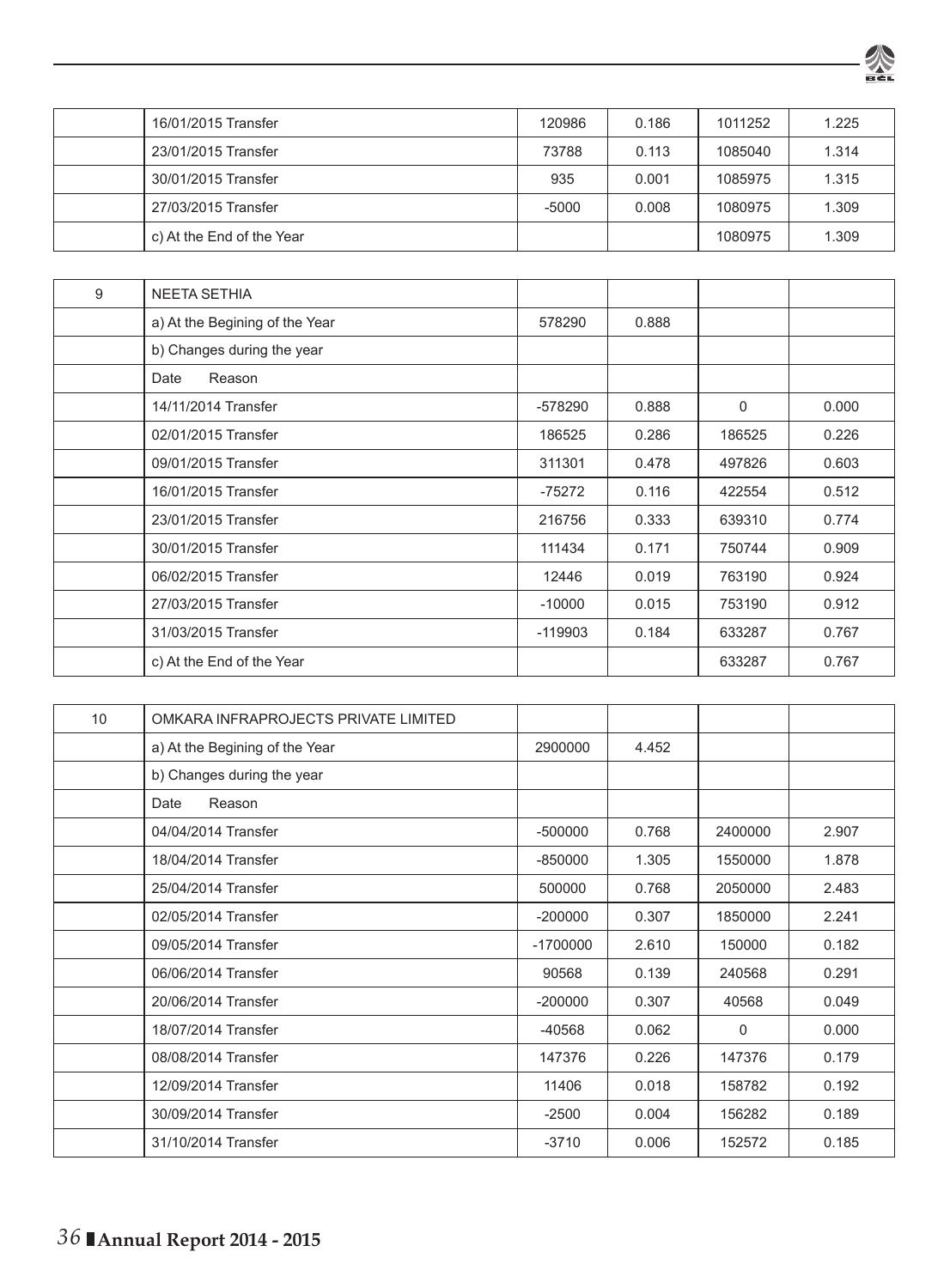# **-Burnpur Cement Ltd.**

| 07/11/2014 Transfer       | $-140000$ | 0.215 | 12572 | 0.015 |
|---------------------------|-----------|-------|-------|-------|
| 21/11/2014 Transfer       | $-12572$  | 0.019 |       | 0.000 |
| 28/11/2014 Transfer       | 3099      | 0.005 | 3099  | 0.004 |
| c) At the End of the Year |           |       | 3099  | 0.004 |

| 11 | SOLEX FINANCE PRIVATE LIMITED  |         |       |         |       |
|----|--------------------------------|---------|-------|---------|-------|
|    | a) At the Begining of the Year |         | 0.000 |         |       |
|    | b) Changes during the year     |         |       |         |       |
|    | Reason<br>Date                 |         |       |         |       |
|    | 31/01/2015 Allotment           | 2500000 | 3.838 | 2500000 | 3.028 |
|    | c) At the End of the Year      |         |       | 2500000 | 3.028 |

|    | <b>TOTAL</b>                   | 20543558 | 31.538 | 32809829 | 39.743 |
|----|--------------------------------|----------|--------|----------|--------|
|    | c) At the End of the Year      |          |        | 557000   | 0.675  |
|    | 16/01/2015 Transfer            | 40000    | 0.061  | 557000   | 0.675  |
|    | Date<br>Reason                 |          |        |          |        |
|    | b) Changes during the year     |          |        |          |        |
|    | a) At the Begining of the Year | 517000   | 0.794  |          |        |
| 12 | WINDS HOLDINGS (P) LTD         |          |        |          |        |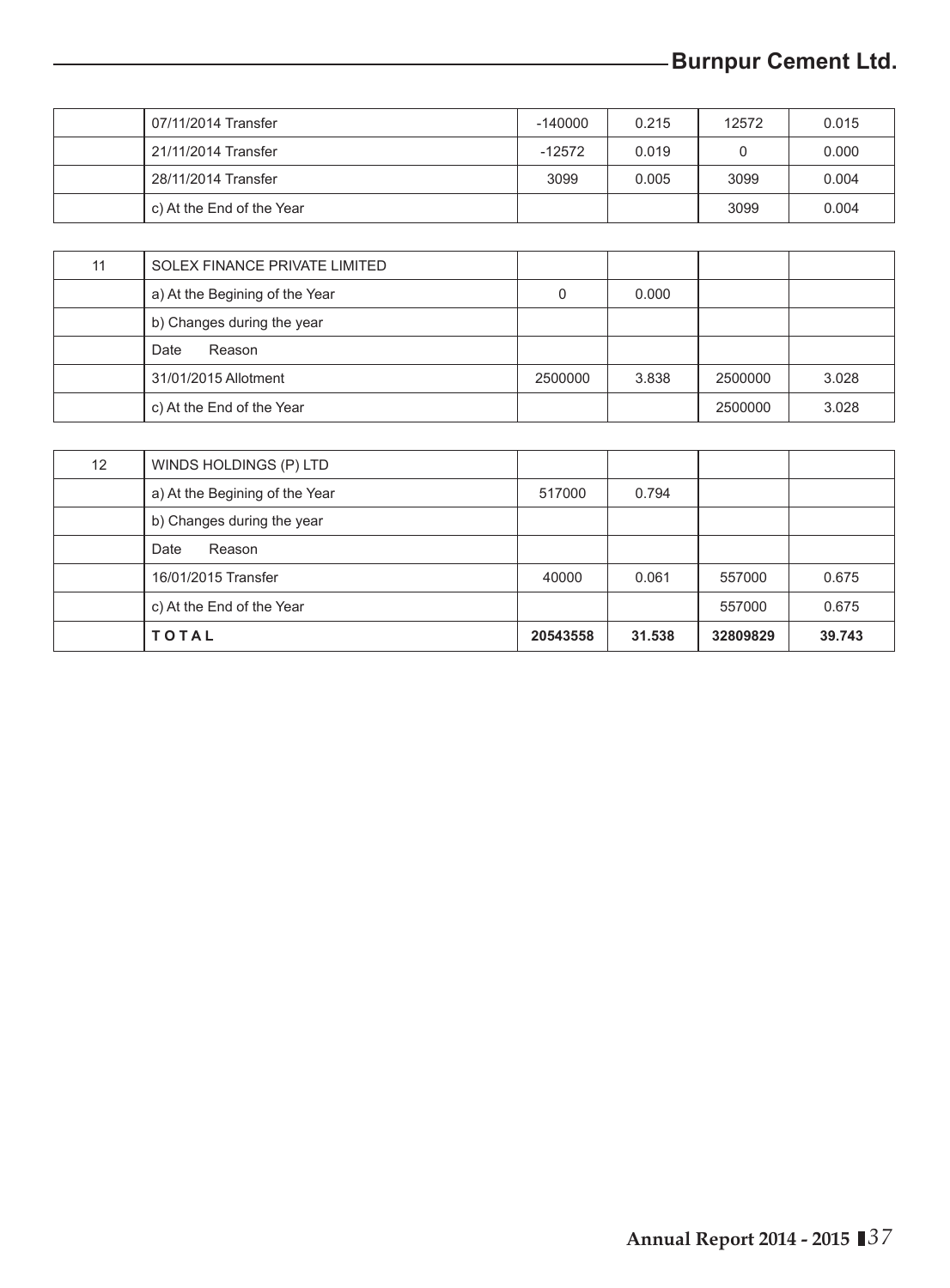

| S. No.: 1 Mr. SAJJAN KUMAR AGARWAL- CFO |                            |               | Shareholding at the<br>beginning of the year |               | <b>Cumulative Shareholding</b><br>during the year |
|-----------------------------------------|----------------------------|---------------|----------------------------------------------|---------------|---------------------------------------------------|
|                                         |                            | No. of shares | % of total<br>shares<br>of the<br>company    | No. of shares | % of total<br>shares of the<br>company            |
| At the beginning of the year            |                            | $\Omega$      | $\Omega$                                     | $\Omega$      | 0                                                 |
| Changes During the Year                 |                            |               |                                              |               |                                                   |
| Increase                                |                            |               |                                              |               |                                                   |
| Date                                    | <b>Reason for Increase</b> |               |                                              |               |                                                   |
|                                         | Allotment                  |               |                                              |               |                                                   |
|                                         | <b>Bonus</b>               |               |                                              |               |                                                   |
|                                         | Sweat                      |               |                                              |               |                                                   |
|                                         | Other                      |               |                                              |               |                                                   |
| <b>Decrease</b>                         |                            |               |                                              |               |                                                   |
| Date                                    | <b>Reason for Decrease</b> |               |                                              |               |                                                   |
|                                         | Transfer                   |               |                                              |               |                                                   |
|                                         | Other                      |               |                                              |               |                                                   |
| At the End of the year                  |                            | 0             | $\Omega$                                     | 0             | 0                                                 |

# *Shareholding of Directors and Key Managerial Personnel:*

| S. No.: 2 Mr. S.S PANIGRAHI- COMPANY SECRETARY |                            | Shareholding at the<br>beginning of the year |                                           | <b>Cumulative Shareholding</b><br>during the year |                                        |
|------------------------------------------------|----------------------------|----------------------------------------------|-------------------------------------------|---------------------------------------------------|----------------------------------------|
|                                                |                            | No. of shares                                | % of total<br>shares<br>of the<br>company | No. of shares                                     | % of total<br>shares of the<br>company |
| At the beginning of the year                   |                            | $\Omega$                                     | $\Omega$                                  | $\Omega$                                          | $\mathbf 0$                            |
| Changes During the Year                        |                            |                                              |                                           |                                                   |                                        |
| Increase                                       |                            |                                              |                                           |                                                   |                                        |
| <b>Date</b>                                    | <b>Reason for Increase</b> |                                              |                                           |                                                   |                                        |
|                                                | Allotment                  |                                              |                                           |                                                   |                                        |
|                                                | <b>Bonus</b>               |                                              |                                           |                                                   |                                        |
|                                                | Sweat                      |                                              |                                           |                                                   |                                        |
|                                                | Other                      |                                              |                                           |                                                   |                                        |
| <b>Decrease</b>                                |                            |                                              |                                           |                                                   |                                        |
| Date                                           | <b>Reason for Decrease</b> |                                              |                                           |                                                   |                                        |
|                                                | Transfer                   |                                              |                                           |                                                   |                                        |
|                                                | Other                      |                                              |                                           |                                                   |                                        |
| At the End of the year                         |                            | $\Omega$                                     | $\Omega$                                  | 0                                                 | $\Omega$                               |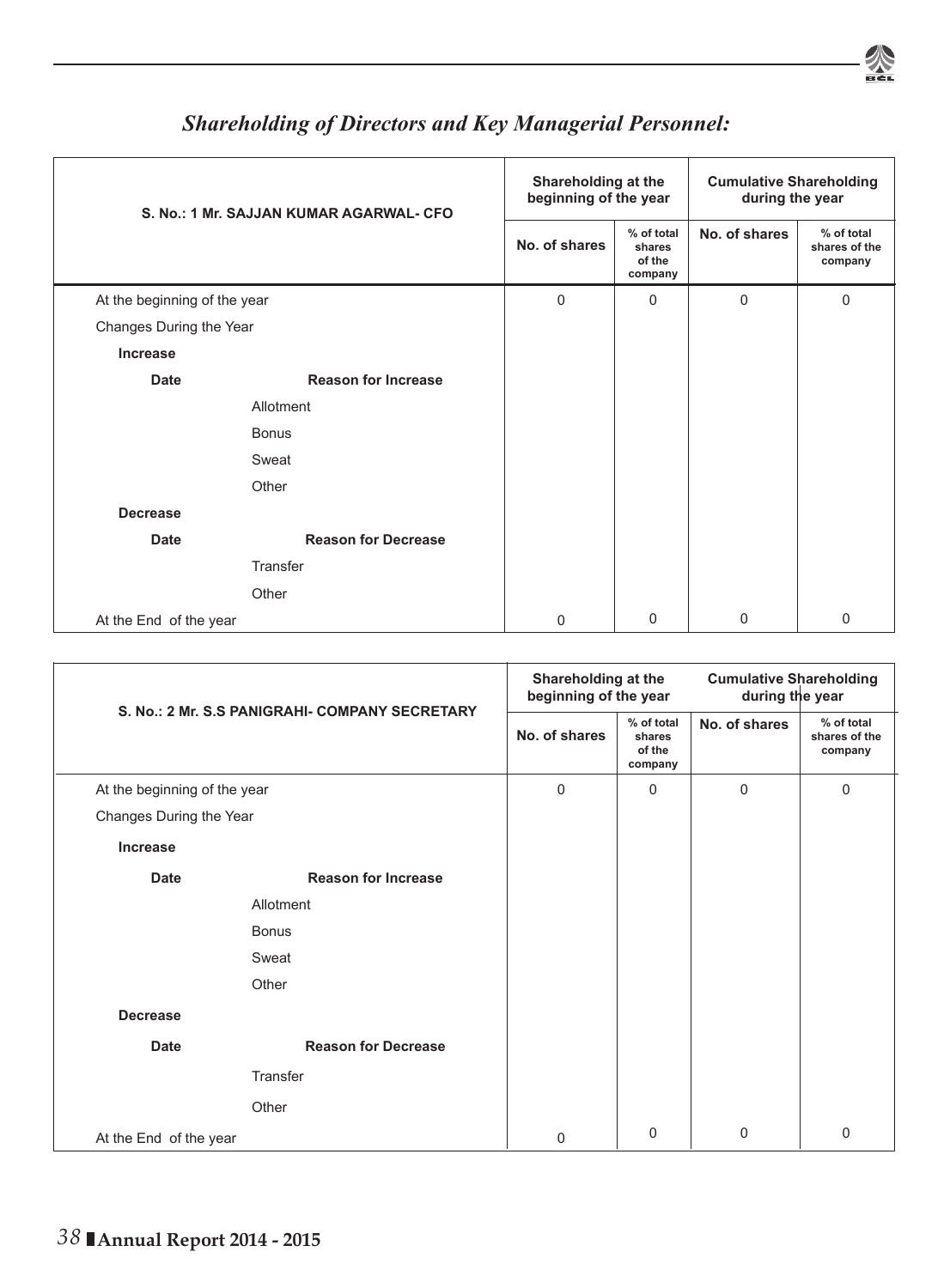# **-Burnpur Cement Ltd.**

|                                             | Shareholding at the<br>beginning of the year |                                           | <b>Cumulative Shareholding</b><br>during the year |                                        |      |
|---------------------------------------------|----------------------------------------------|-------------------------------------------|---------------------------------------------------|----------------------------------------|------|
| S. No.: 3 Mr. MANOJ KUMAR AGARWAL- DIRECTOR | No. of shares                                | % of total<br>shares<br>of the<br>company | No. of shares                                     | % of total<br>shares of the<br>company |      |
| At the beginning of the year                |                                              | 60000                                     | 0.09                                              | 60000                                  | 0.09 |
| Changes During the Year                     | $\Omega$                                     |                                           |                                                   |                                        |      |
| Increase                                    |                                              |                                           |                                                   |                                        |      |
| Date                                        | <b>Reason for Increase</b>                   |                                           |                                                   |                                        |      |
|                                             | Allotment                                    |                                           |                                                   |                                        |      |
|                                             | <b>Bonus</b>                                 |                                           |                                                   |                                        |      |
|                                             | Sweat                                        |                                           |                                                   |                                        |      |
|                                             | Other                                        |                                           |                                                   |                                        |      |
| <b>Decrease</b>                             |                                              |                                           |                                                   |                                        |      |
| Date                                        | <b>Reason for Decrease</b>                   |                                           |                                                   |                                        |      |
|                                             | Transfer                                     |                                           |                                                   |                                        |      |
|                                             | Other                                        |                                           |                                                   |                                        |      |
| At the End of the year                      |                                              | 60000                                     | 0.07                                              | 60000                                  | 0.07 |

| S. No.: 4 ASHOK GUTGUTIA- DIRECTOR |                            |               | Shareholding at the<br>beginning of the year |               | <b>Cumulative Shareholding</b><br>during the year |
|------------------------------------|----------------------------|---------------|----------------------------------------------|---------------|---------------------------------------------------|
|                                    |                            | No. of shares | % of total<br>shares<br>of the<br>company    | No. of shares | % of total<br>shares of the<br>company            |
| At the beginning of the year       | 2187650                    | 0.34          | 2187650                                      | 0.34          |                                                   |
| Changes During the Year            |                            |               |                                              |               |                                                   |
| Increase                           |                            |               |                                              |               |                                                   |
| Date                               | <b>Reason for Increase</b> |               |                                              |               |                                                   |
|                                    | Allotment                  |               |                                              |               |                                                   |
|                                    | <b>Bonus</b>               |               |                                              |               |                                                   |
|                                    | Sweat                      |               |                                              |               |                                                   |
|                                    | Other                      |               |                                              |               |                                                   |
| <b>Decrease</b>                    |                            |               |                                              |               |                                                   |
| Date                               | <b>Reason for Decrease</b> |               |                                              |               |                                                   |
|                                    | Transfer                   |               |                                              |               |                                                   |
|                                    | Other                      |               |                                              |               |                                                   |
| At the End of the year             |                            | 2187650       | 2.65                                         | 2187650       | 2.65                                              |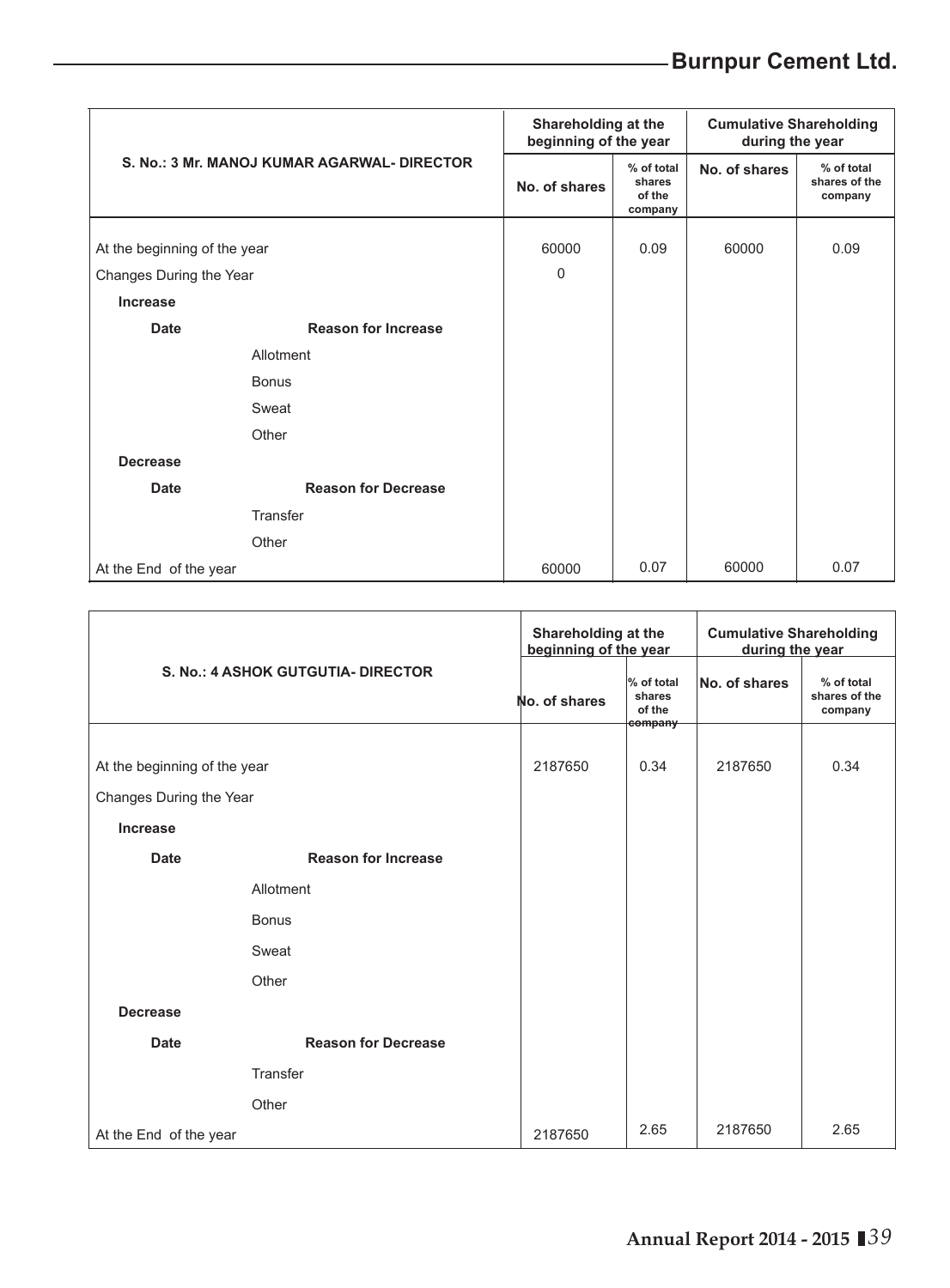

| S. No.: 5 PREM PRAKASH AGARWAL- DIRECTOR |                            |               | Shareholding at the<br>beginning of the year |               | <b>Cumulative Shareholding</b><br>during the year |
|------------------------------------------|----------------------------|---------------|----------------------------------------------|---------------|---------------------------------------------------|
|                                          |                            | No. of shares | % of total<br>shares<br>of the<br>company    | No. of shares | % of total<br>shares of the<br>company            |
| At the beginning of the year             |                            | 2000          | 0.003                                        | 2000          | 0.002                                             |
| Changes During the Year                  |                            |               |                                              |               |                                                   |
| Increase                                 |                            |               |                                              |               |                                                   |
| <b>Date</b>                              | <b>Reason for Increase</b> |               |                                              |               |                                                   |
|                                          | Allotment                  |               |                                              |               |                                                   |
|                                          | <b>Bonus</b>               |               |                                              |               |                                                   |
|                                          | Sweat                      |               |                                              |               |                                                   |
|                                          | Other                      |               |                                              |               |                                                   |
| <b>Decrease</b>                          |                            |               |                                              |               |                                                   |
| Date                                     | <b>Reason for Decrease</b> |               |                                              |               |                                                   |
|                                          | Transfer                   |               |                                              |               |                                                   |
|                                          | Other                      |               |                                              |               |                                                   |
|                                          | At the End of the year     |               |                                              | 2000          | 0.002                                             |

### **V. INDEBTEDNESS**

**Indebtedness of the Company including interest outstanding/accrued but not due for payment**

| Indebtedness at the beginning of the<br>financial year | <b>Secured Loans</b><br>excluding deposits | <b>Unsecured</b><br>Loans | <b>Deposits</b> | <b>Total Indebtness</b> |
|--------------------------------------------------------|--------------------------------------------|---------------------------|-----------------|-------------------------|
| i) Principal Amount                                    | 1,23,34,58,261.30                          | 6,88,54,723.00            |                 | 1,30,23,12,984.30       |
| ii) Interest due but not paid                          |                                            |                           |                 |                         |
| iii) Interest accrued but not due                      |                                            |                           |                 |                         |
| Total (i+ii+iii)                                       | 1,23,34,58,261.30                          | 6,88,54,723.00            |                 | 1,30,23,12,984.30       |
| Change in Indebtedness during the<br>financial year    | <b>Secured Loans</b><br>excluding deposits | <b>Unsecured</b><br>Loans | <b>Deposits</b> |                         |
| * Addition                                             | 36,87,55,662.64                            |                           |                 | 36,87,55,662.64         |
| * Reduction                                            |                                            |                           |                 |                         |
| <b>Net Change</b>                                      | 36,87,55,662.64                            |                           |                 | 36,87,55,662.64         |
| Indebtedness at the end of the financial<br>year       | <b>Secured Loans</b><br>excluding deposits | <b>Unsecured</b><br>Loans | <b>Deposits</b> | <b>Total Indebtness</b> |
| i) Principal Amount                                    | 1,60,22,13,923.94                          | 11,44,32,948.13           |                 | 1,71,66,46,872.07       |
| ii) Interest due but not paid                          |                                            |                           |                 |                         |
| iii) Interest accrued but not due                      |                                            |                           |                 |                         |
| Total (i+ii+iii)                                       | 1,60,22,13,923.94                          | 11,44,32,948.13           |                 | 1,71,66,46,872.07       |

3,43,32,93,744.14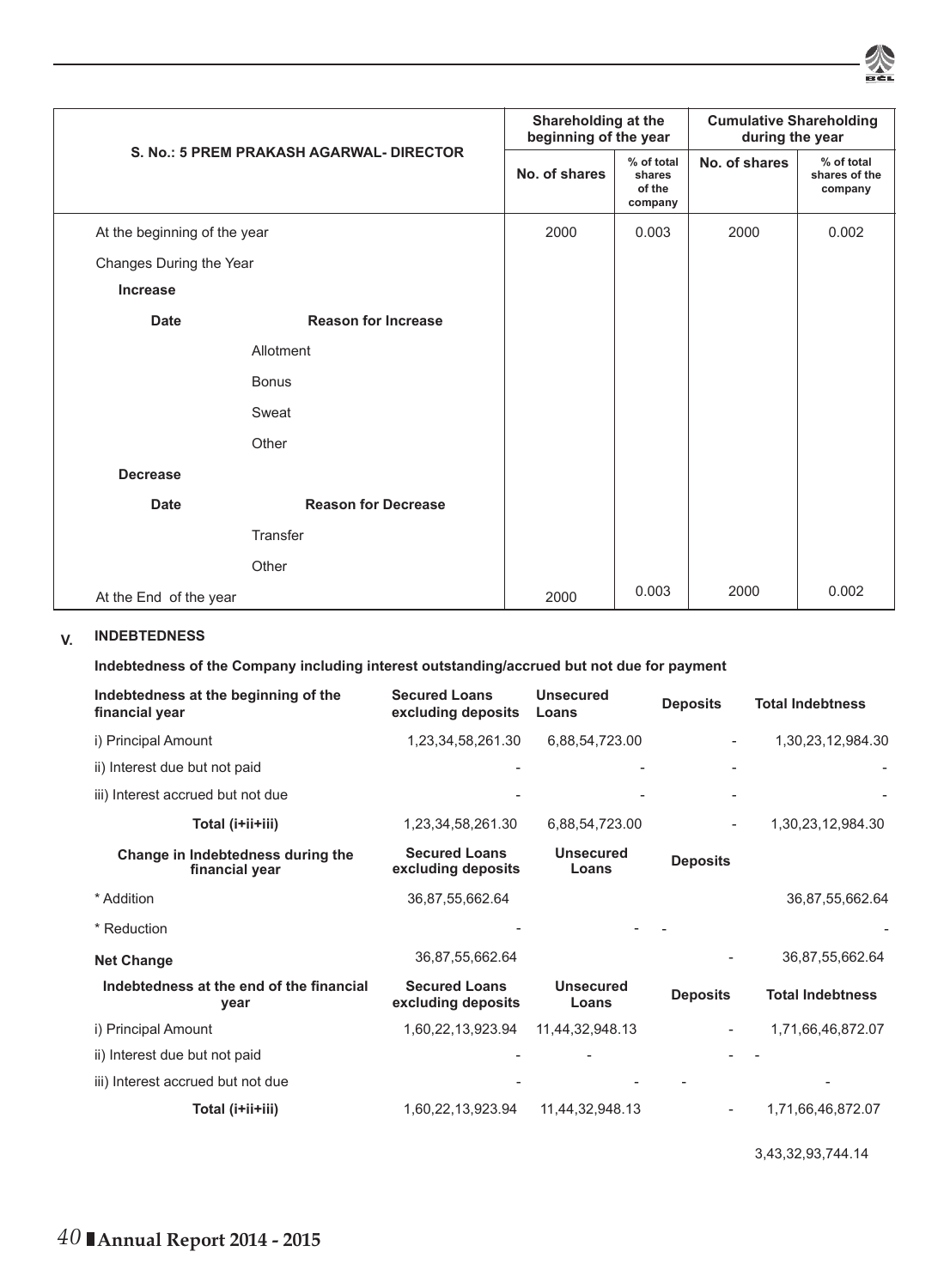### **VI. REMUNERATION OF DIRECTORS AND KEY MANAGERIAL PERSONNEL**

*Remuneration to Managing Director, Wholetime Directors and/or Manager:*

|            |                                                                                        | Name of MD/WTD/ Manager |                  |          |          |                 |
|------------|----------------------------------------------------------------------------------------|-------------------------|------------------|----------|----------|-----------------|
| SI.<br>no. | <b>Particulars of Remuneration</b>                                                     | <b>Ashok</b><br>Gutguti | Manoj<br>Agarwal |          |          | Total<br>Amount |
| 1          | Gross salary                                                                           | 2100000                 | 1200000          | $\Omega$ | $\Omega$ | 3300000         |
|            | (a) Salary as per provisions contained in<br>section 17(1) of the Income-tax Act, 1961 | 0                       | $\Omega$         | $\Omega$ | 0        | 0               |
|            | (b) Value of perquisites u/s 17(2) Income-<br>tax Act, 1961                            | $\mathbf 0$             | $\Omega$         | $\Omega$ | $\Omega$ | $\Omega$        |
|            | (c) Profits in lieu of salary under section<br>17(3) Income- tax Act, 1961             | 0                       | $\Omega$         | 0        | $\Omega$ | 0               |
| 2          | <b>Stock Option</b>                                                                    | $\Omega$                | $\Omega$         | 0        | $\Omega$ | $\Omega$        |
| 3          | <b>Sweat Equity</b>                                                                    | $\Omega$                | $\Omega$         | 0        | $\Omega$ | $\Omega$        |
| 4          | Commission                                                                             | $\Omega$                | $\Omega$         | 0        | $\Omega$ |                 |
|            | - as % of profit                                                                       | 0                       | $\Omega$         | 0        | $\Omega$ | $\Omega$        |
|            | - others, specify                                                                      | 0                       |                  | $\Omega$ | $\Omega$ | $\mathbf 0$     |
| 5          | Others, please specify                                                                 | 0                       |                  |          |          | $\Omega$        |
|            | Total                                                                                  | 2100000                 | 1200000          |          |          | 3300000         |
|            | Ceiling<br>as per                                                                      | 0                       | 0                | $\Omega$ | 0        | $\Omega$        |

*Remuneration* 

the Act

- *to other*
- *B. directors:*

*A.* 

| <b>Particulars of Remuneration</b>            |                    |              |                  |                          |                      |                 |
|-----------------------------------------------|--------------------|--------------|------------------|--------------------------|----------------------|-----------------|
|                                               | <b>PP Sharma</b>   | S Mookerjee  | Ansul<br>Agarwal | B.K<br>Ladha             | JC<br><b>Bhutani</b> | Total<br>Amount |
| <b>Independent Directors</b>                  | 90000              | 90000        | 30000            | 30000                    | 60000                |                 |
| Fee for attending board committee<br>meetings | 0                  | 0            | 0                | 0                        | $\Omega$             |                 |
| Commission                                    | 0                  | 0            | $\Omega$         | 0                        | $\mathbf 0$          |                 |
| Others, please specify                        | 0                  | $\Omega$     | $\Omega$         | 0                        | $\mathbf 0$          |                 |
| Total (1)                                     | 90000              | 90000        | 30000            | 30000                    | 60000                | 300000          |
| <b>Other Non-Executive Directors</b>          | Rachana<br>Agarwal |              |                  |                          |                      |                 |
| Fee for attending board committee<br>meetings | $\Omega$           | $\mathbf{0}$ | $\Omega$         | $\Omega$                 | $\Omega$             |                 |
| Commission                                    |                    |              |                  | 0                        | $\mathbf 0$          |                 |
| Others, please specify                        | 0                  | 0            | $\Omega$         | 0                        | $\Omega$             |                 |
| Total $(2)$                                   | $\Omega$           | $\Omega$     | $\Omega$         | 0                        | $\Omega$             |                 |
| Total $(B)=(1+2)$                             | 90000              | 90000        | 30000            | 30000                    | 60000                |                 |
| <b>Total Managerial Remuneration</b>          |                    |              |                  |                          | $\Omega$             |                 |
| Overall Ceiling as per the Act                | 0                  | 0            | $\Omega$         | 0                        | $\Omega$             |                 |
|                                               |                    |              |                  | <b>Name of Directors</b> |                      |                 |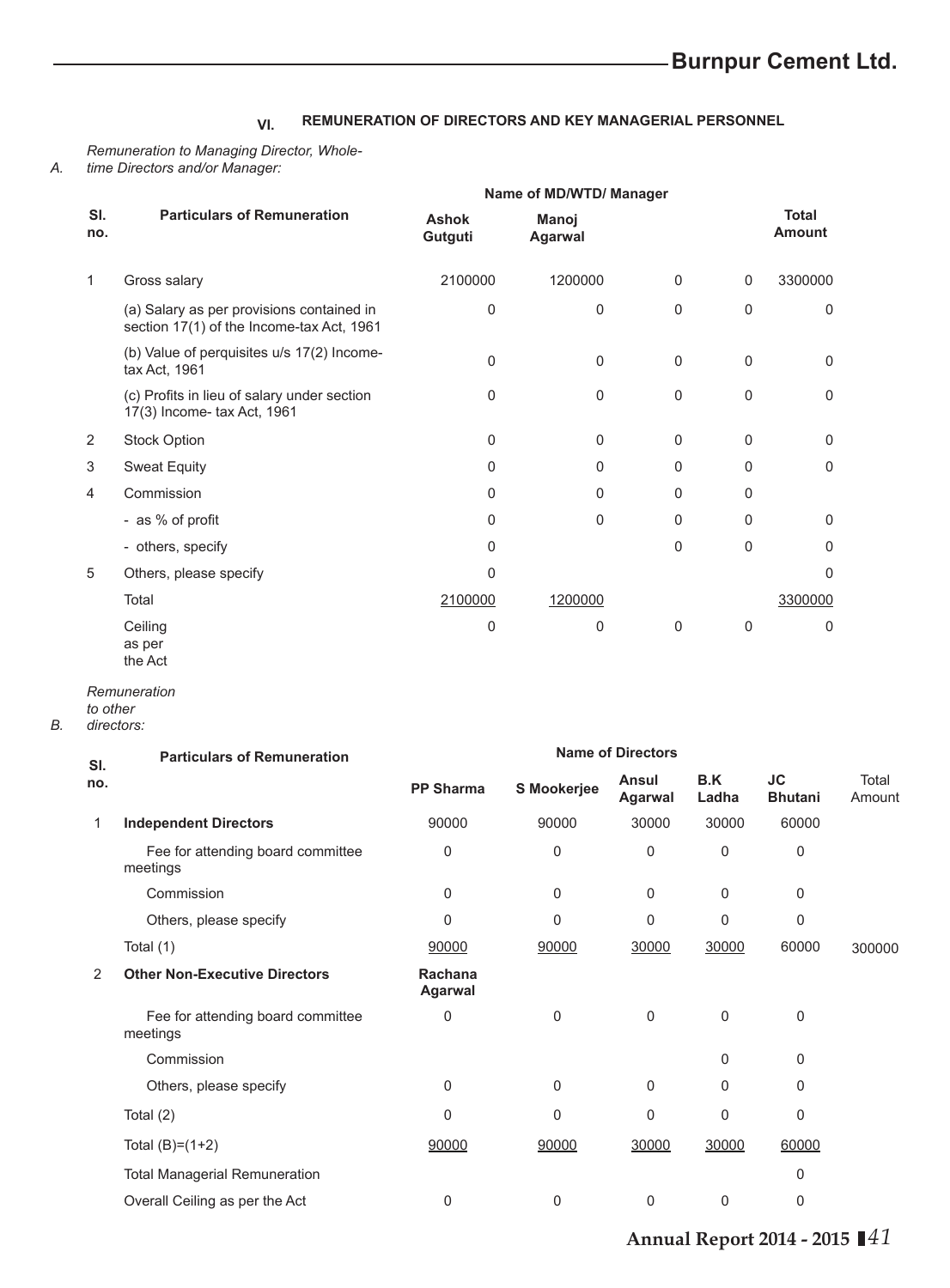

#### *C. THAN MD/MANAGER/WTD REMUNERATION TO KEY MANAGERIAL PERSONNEL OTHER*

| SI. | <b>Particulars of Remuneration CEO Company Secretary</b>                               |              | <b>Key Managerial Personnel</b> |          |          |  |  |
|-----|----------------------------------------------------------------------------------------|--------------|---------------------------------|----------|----------|--|--|
| no. | <b>CFO</b>                                                                             | <b>Total</b> |                                 |          |          |  |  |
| 1   | Gross salary                                                                           | 0            | 360000                          | 765000   | 1125000  |  |  |
|     | (a) Salary as per provisions contained in section 17(1) of<br>the Income-tax Act, 1961 |              |                                 |          | 0        |  |  |
|     | (b) Value of perquisites u/s 17(2) Income-tax Act, 1961                                | $\Omega$     | $\Omega$                        | $\Omega$ | $\Omega$ |  |  |
|     | (c) Profits in lieu of salary under section 17(3) Income-tax<br>Act, 1961              | 0            | 0                               | 0        | 0        |  |  |
| 2   | <b>Stock Option</b>                                                                    | $\Omega$     | $\Omega$                        | 0        | 0        |  |  |
| 3   | <b>Sweat Equity</b>                                                                    | $\Omega$     | $\Omega$                        | 0        | 0        |  |  |
| 4   | Commission                                                                             |              |                                 |          |          |  |  |
|     | - as % of profit                                                                       | $\Omega$     | $\Omega$                        | $\Omega$ | 0        |  |  |
|     | others, specify<br>$\overline{\phantom{a}}$                                            | $\Omega$     | $\Omega$                        | 0        | 0        |  |  |
| 5   | Others, please specify                                                                 | $\Omega$     | $\Omega$                        | $\Omega$ | 0        |  |  |
|     | Total                                                                                  | 0            | 360000                          | 765000   | 1125000  |  |  |

#### **VII. PENALTIES / PUNISHMENT/ PENALTIES / PUNISHMENT/<br>COMPOUNDING OF OFFENCES:** NIL

| <b>Type</b> | <b>Section</b><br>of the<br>Companies<br>Act          | <b>Brief</b><br><b>Description</b> | Details of<br>Penalty /<br>Punishment/<br>Compounding<br>fees imposed | <b>Authority</b><br>[RD / NCLT/<br><b>COURT1</b> | Appeal made,<br>if any (give Details)                                            |             |
|-------------|-------------------------------------------------------|------------------------------------|-----------------------------------------------------------------------|--------------------------------------------------|----------------------------------------------------------------------------------|-------------|
|             |                                                       |                                    | A. COMPANY                                                            |                                                  |                                                                                  |             |
| Penalty     | $\Omega$                                              | $\Omega$                           | $\Omega$                                                              | $\Omega$                                         | 0                                                                                | $\Omega$    |
| Punishment  | $\Omega$                                              | 0                                  | $\Omega$                                                              | 0                                                | 0                                                                                | $\Omega$    |
| Compounding | $\Omega$                                              | $\mathbf 0$                        | $\Omega$                                                              | $\Omega$                                         | 0                                                                                | $\Omega$    |
|             |                                                       |                                    | <b>B. DIRECTORS</b>                                                   |                                                  |                                                                                  |             |
| Penalty     | Date of<br>Closure of<br>Register<br>/ Record<br>Date | $\mathbf 0$                        | Purpose                                                               | Date of Public<br><b>Notice</b>                  | No. of<br>Days for<br>which<br>Register<br>of<br><b>Members</b><br>was<br>closed | $\mathbf 0$ |
| Punishment  | $\Omega$                                              | $\Omega$                           | $\Omega$                                                              | $\Omega$                                         | $\Omega$                                                                         | $\Omega$    |
| Compounding | $\Omega$                                              | $\Omega$                           | $\mathbf{0}$                                                          | $\Omega$                                         | $\Omega$                                                                         | $\Omega$    |
|             |                                                       |                                    | C. OTHER OFFICERS IN DEFAULT                                          |                                                  |                                                                                  |             |
| Penalty     | $\Omega$                                              | $\mathbf 0$                        | 0                                                                     | 0                                                | 0                                                                                | $\Omega$    |
| Punishment  | $\Omega$                                              | $\Omega$                           | $\Omega$                                                              | 0                                                | 0                                                                                | $\Omega$    |
| Compounding | $\Omega$                                              | $\Omega$                           | $\Omega$                                                              | $\Omega$                                         | $\Omega$                                                                         | 0           |
|             |                                                       |                                    |                                                                       |                                                  |                                                                                  |             |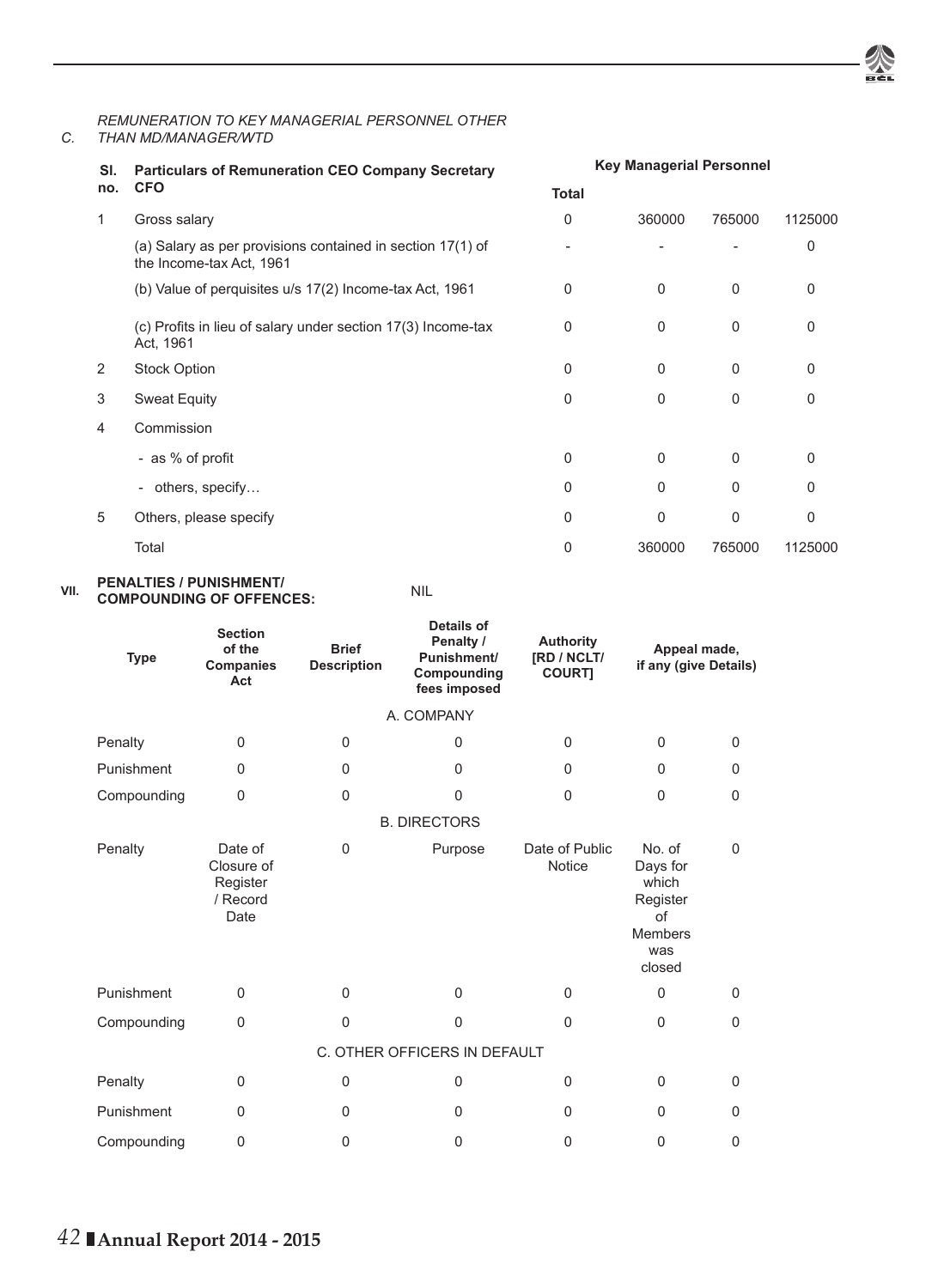### Form No. MR- 3 SECRETARIAL AUDIT REPORT (For the period 31/03/2015) [Pursuant to Section 204(1) of the Companies Act, 2013 and Rule No. 9 of the Companies (Appointment and Remuneration of Managerial Personnel) Rules, 2014]

To, The Board of Directors **BURNPUR CEMENT LIMITED** Village Palashdiha, Panchgachia Road, Kanyapur, Asansol- 713341

I have conducted the secretarial audit of the compliance of applicable statutory provisions and the adherence to good corporate practices by BURNPUR CEMENT LIMITED (hereinafter called the Company). Secretarial Audit was conducted in a manner that provided us a reasonable basis for evaluating the corporate conducts/statutory compliances and expressing my opinion thereon.

Based on our verification of the books, papers, minute books, forms and returns filed and other records maintained by the Company and also the information provided by the Company, its officers, agents and authorized representatives during the conduct of secretarial audit, we hereby report that in our opinion, the Company has, during the audit period ended on 31/03/2015 complied with the statutory provisions listed hereunder and also that the Company has proper Board-processes and compliance-mechanism in place to the extent, in the manner and subject to the reporting made hereinafter:

- A. I have examined the books, papers, minute books, forms and returns filed and other records maintained by Burnpur Cement Limited ("The Company") for the period ended on 31/03/2015 according to the provisions of:
- $\triangleright$  The Companies Act, 2013 (the Act) and the Rules made thereunder;
- $\triangleright$  The Securities Contracts (Regulation) Act, 1956 ('SCRA') and the Rules made thereunder;
- The Depositories Act, 1996 and the Regulations and Bye-laws framed thereunder;
- $\triangleright$  Foreign Exchange Management Act, 1999 and the Rules and Regulations made thereunder to the extent of Foreign Direct Investment, Overseas Direct Investment and External Commercial Borrowings;
- The following Regulations and Guidelines prescribed under the Securities and Exchange Board of India Act, 1992 ('SEBI Act') to the extent applicable to the Company :-
- The Securities and Exchange Board of India (Substantial Acquisition of Shares and Takeovers) Regulations, 2011;
- The Securities and Exchange Board of India (Prohibition of Insider Trading) Regulations, 1992;
- The Securities and Exchange Board of India (Issue of Capital and Disclosure Requirements) Regulations, 2009;
- The Securities and Exchange Board of India ((Employee Stock Option Scheme and Employee Stock Purchase Scheme) Guidelines 1999;
- $\triangleright$  The Securities and Exchange Board of India (Issue and Listing of Debt Securities) Regulations, 2008;
- $\triangleright$  The Securities and Exchange Board of India Registrars to an Issue and Share.
- $\triangleright$  Transfer Agents)Regulations, 1993 regarding the Companies Act and dealing with client;
- $\triangleright$  The Securities and Exchange Board of India (Delisting of Equity Shares) Regulations, 2009; and
- $\triangleright$  The Securities and Exchange Board of India (Buyback of Securities) Regulations, 1998;
- $\triangleright$  The Company has complied with the requirements under the Equity Listing Agreements entered into with BSE Limited, National Stock Exchange of India Limited.
- **B.** I have also examined compliance with the applicable clauses of the following:
- i) Secretarial Standards issued by The Institute of Company Secretaries of India.
- ii) The Listing Agreements entered into by the Company with the BSE Limited, National Stock Exchange of India Limited.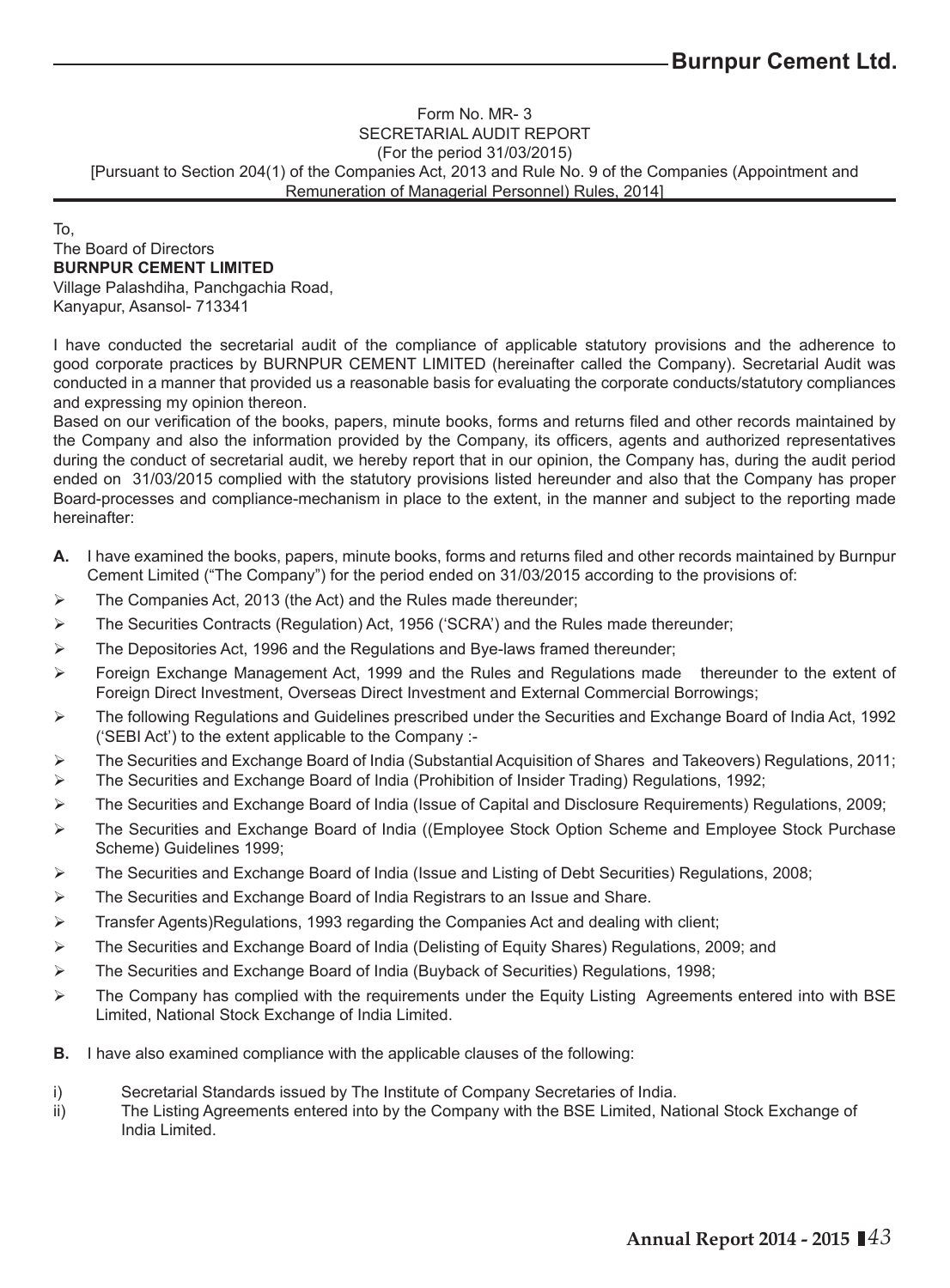

During the period under review the Company has complied with the provisions of the Act, Rules, Regulations, Guidelines, Standards, Listing Agreements etc mentioned above.

- **C.** I further report that the Company has, in my opinion, complied with the provisions of the Companies Act, 1956 and the Rules made under that Act and the provisions of Companies Act, 2013 as notified by Ministry of Corporate Affairs and the Memorandum and Articles of Association of the Company, with regard to:
	- a) Maintenance of various statutory registers and documents and making necessary entries therein;
	- b) Closure of the Register of Members.
	- c) Forms, returns, documents and resolutions required to be filed with the Registrar of Companies and the Central Government;
	- d) Service of documents by the Company on its Members, Auditors and the Registrar of Companies;
	- e) Notice of Board meetings and Committee meetings of Directors;
	- f) The meetings of Directors and Committees of Directors including passing of resolutions by circulation;
	- g) The Annual General Meeting held on 30th September 2014;
	- h) Minutes of proceedings of General Meetings and of the Board and its Committee meetings;
	- i) Approvals of the Members, the Board of Directors, the Committees of Directors and the government authorities, wherever required;
	- j) Constitution of the Board of Directors /Committee(s) of Directors, appointment, retirement and reappointment of Directors including the Managing Director and Whole-time Directors;
	- k) Payment of remuneration to Directors including the Managing Director and Whole-time Directors.
	- l) Appointment and remuneration of Auditors and Cost Auditors;
	- m) Transfers and transmissions of the Company's shares and issue and dispatch of duplicate certificates of shares.
	- n) Declaration and payment of dividends;
	- o) Transfer of certain amounts as required under the Act to the Investor Education and Protection Fund and uploading of details of unpaid and unclaimed dividends on the websites of the Company and the Ministry of Corporate Affairs
	- p) Borrowings and registration, modification and satisfaction of charges wherever applicable;
	- q) Investment of the Company's funds including investments and loans to others;
	- r) Form of balance sheet as prescribed under Part I, form of statement of profit and loss as prescribed under Part II and General Instructions for preparation of the same as prescribed in Schedule VI to the Act;
	- s) Directors' report;
	- t) Contracts, common seal, registered office and publication of name of the Company; and
	- u) Generally, all other applicable provisions of the Act and the Rules made under the Act.
- **D.** I further report that:

 The Board of Directors of the Company is duly constituted with proper balance of Executive Directors, Non-Executive Directors and Independent Directors. The changes in the composition of the Board of Directors that took place during the period under review were carried out in compliance with the provisions of the Act.

Adequate notice is given to all directors to schedule the Board Meetings, agenda and detailed notes on agenda were sent at least seven days in advance, and a system exists for seeking and obtaining further information and clarifications on the agenda items before the meeting and for meaningful participation at the meeting.

Majority decision is carried through while the dissenting members' views are captured and recorded as part of the minutes.

The Company has obtained all necessary approvals under the various provisions of the Act and there was no prosecution initiated and no fines or penalties were imposed during the year under review under the Act, SEBI Act, SCRA, Depositories Act, Listing Agreement and Rules, Regulations and Guidelines framed under these Acts against / on the Company, its Directors and Officers.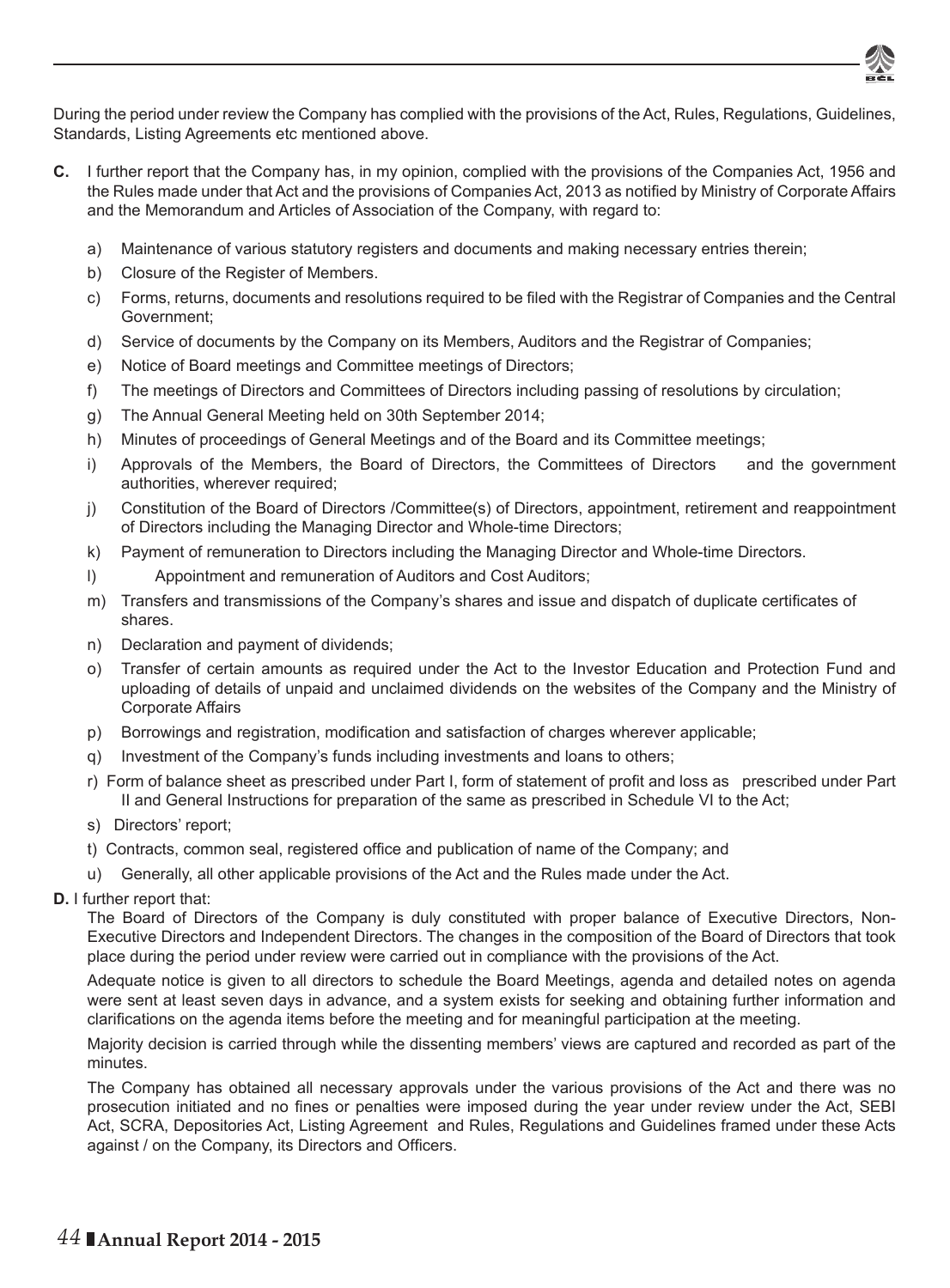The Directors have complied with the disclosure requirements in respect of their eligibility of appointment, their being independent and compliance with the Code of Business Conduct & Ethics for Directors and Management Personnel;

The Company has complied with the provisions of the Securities Contracts (Regulation) Act, 1956 and the Rules made under that Act, with regard to maintenance of minimum public shareholding.

### **E. I further report that:**

The Company has complied with the provisions of the Depositories Act, 1996 and the Byelaws framed thereunder by the Depositories with regard to dematerialization / re-materialization of securities and reconciliation of records of dematerialized securities with all securities issued by the Company.

The Company has complied with the provisions of the FEMA, 1999 and the Rules and Regulations made under that Act to the extent applicable.

### **F. I further report that:**

- $\triangleright$  The Company has complied with the requirements under the Equity Listing Agreements entered into with BSE Limited and National Stock Exchange of India Limited;
- $\triangleright$  The Company has complied with the provisions of the Securities and Exchange Board of India (Substantial Acquisition of Shares and Takeovers) Regulations, 2011 including the provisions with regard to disclosures and maintenance of records required under the said Regulations;
- $\triangleright$  The Company has complied with the provisions of the Securities and Exchange Board of India (Prohibition of Insider Trading) Regulations, 1992 including the provisions with regard to disclosures and maintenance of records required under the said Regulations;

### 7. I further report that :

Based on the information received and records maintained there are adequate systems and processes in the Company commensurate with the size and operations of the Company to monitor and ensure compliance with applicable laws, rules, regulations and guidelines.

Place : Kolkata Sd/-Date : 13.08.2015 Neha Agarwal

 ACS No: 23549 C.P No: 8902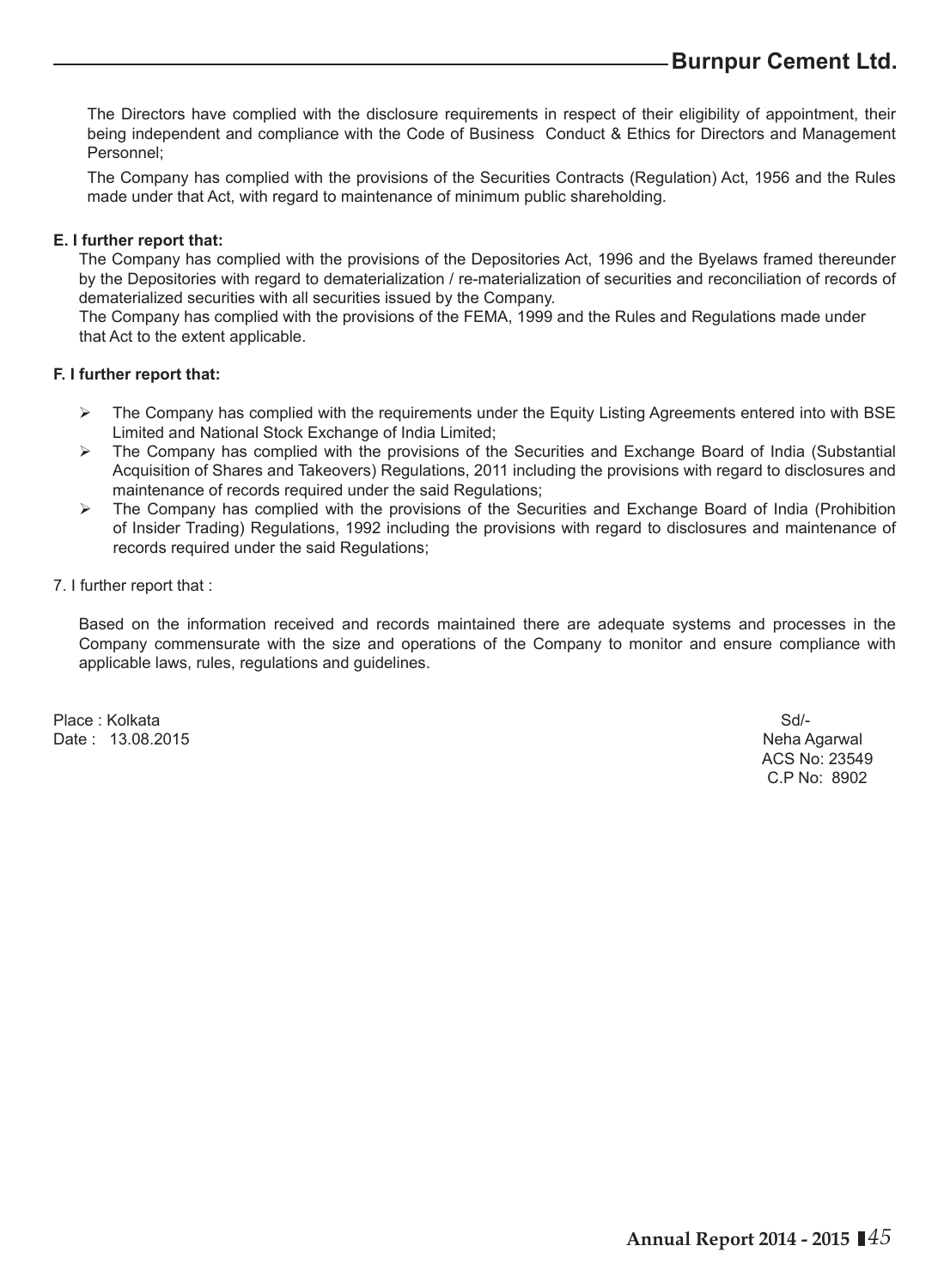## **Independent Auditors' Report**

To the Members of BURNPUR CEMENT LIMITED

### *Report on the Financial Statements.*

We have audited the accompanying financial statements of **BURNPUR CEMENT LIMITED** ("the Company"), which comprise the Balance Sheet as at March 31, 2015, the Statement of Profit and Loss and Cash Flow Statement for the year then ended and a summary of significant accounting policies and other explanatory information, which we have signed under reference to this report.

### *Management's Responsibility for the Financial Statements*

 The Company's Board of Directors is responsible for the matters stated in Section 134(5) of 'the Companies Act, 2013 (the "Act") with respect to the preparation of these financial statements that give a true and fair view of the financial position, financial performance and cash flows of the Company in accordance with the accounting principles generally accepted in India, including the Accounting Standards specified under Section 133 of the Act, read with rule 7 of Companies(Accounts) Rules,2014. This responsibility also includes maintenance of adequate accounting records in accordance with the provisions of the Act for safeguarding the assets of the Company and for preventing and detecting frauds and other irregularities, selection and application of appropriate accounting policies, making judgments and estimates that are reasonable and prudent, and design, implementation and maintenance of adequate internal financial controls, that were operating effectively for ensuring the accuracy and completeness of the accounting records, relevant to the preparation and presentation of the financial statements that give a true and fair view and are free from material misstatement, whether due to fraud or error.

### *Auditors' Responsibility*

Our responsibility is to express an opinion on these financial statements based on our audit.

We have taken into account the provisions of the Act, the accounting and auditing standards and matters which are required to be included in the audit report under the provisions of the Act and Rules made thereunder.

We conducted our audit in accordance with the Standards on Auditing specified under Section 143(10) of the Act. Those Standards require that we comply with ethical requirements and plan and perform the audit to obtain reasonable assurance about whether the financial statements are free from material misstatements.

An audit involves performing procedures to obtain audit evidence about the amounts and disclosures in the financial statements. The procedures selected depend on the auditor's judgment, including the assessment of the risks of material misstatement of the financial statements, whether due to fraud or error. In making those risk assessments, the auditor considers internal financial control relevant to the Company's preparation of the financial statement that give a true and fair view in order to design audit procedures that are appropriate in the circumstances, but not for the purpose of expressing an opinion on whether the Company has in place an adequate internal financial controls system over financial reporting and the operating effectiveness of such controls. An audit includes evaluating the appropriateness of the accounting policies used and the reasonableness of the accounting estimates made by the Company's Directors, as well as evaluating the overall presentation of the financial **statements** 

We believe that the audit evidence we have obtained is sufficient and appropriate to provide a basis for our audit opinion on the financial statements.

## *Opinion*

In our opinion and to the best of our information and according to the explanations given to us, the accompanying financial statements give the information required by the Act in the manner so required and give a true and fair view in conformity with the accounting principles generally accepted in India:

(a) In the case of the Balance Sheet, of the state of affairs of the Company as at March 31, 2015;

(b) In the case of the Statement of Profit and Loss, of the profit for the year ended on that date; and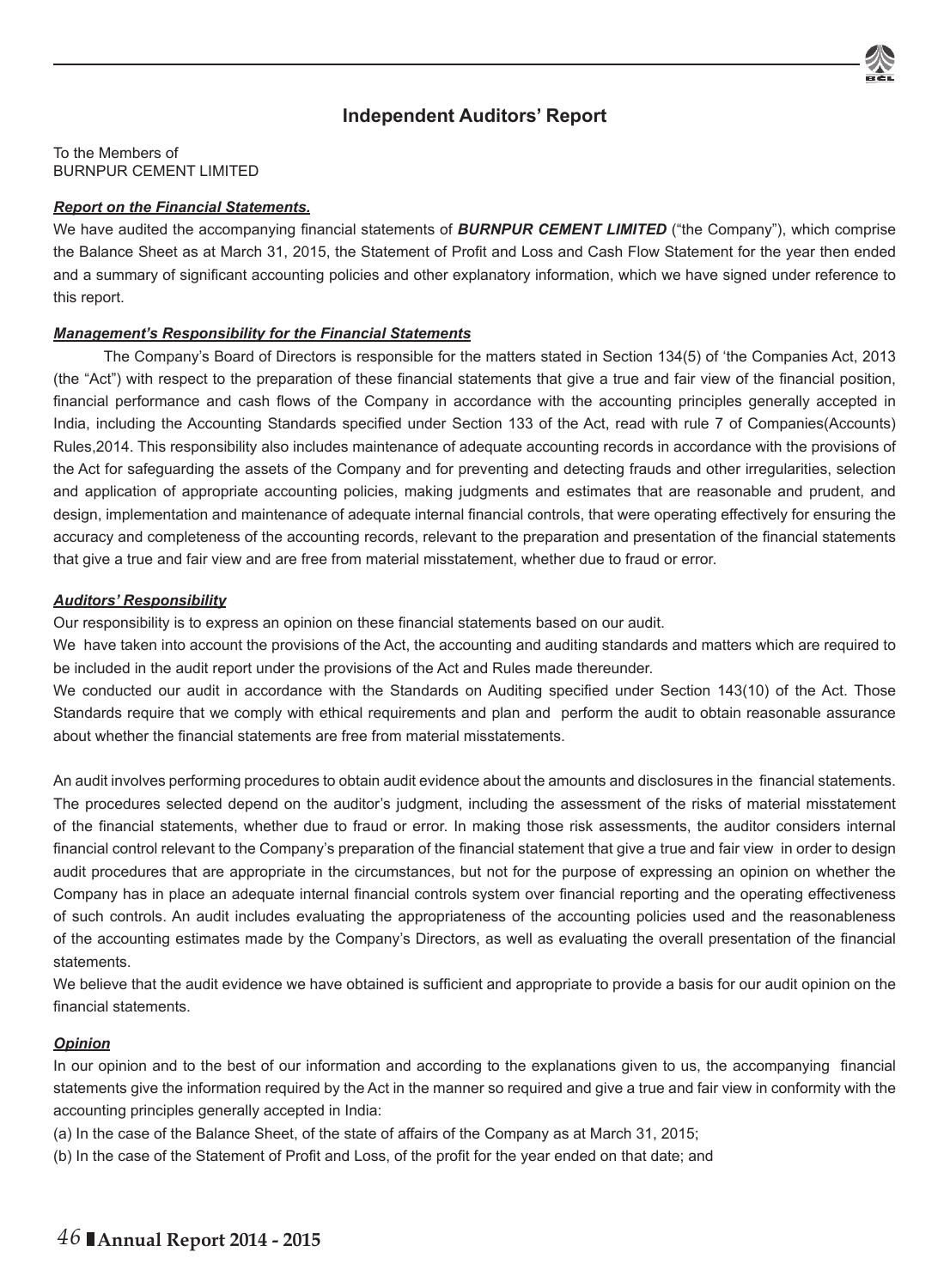(c) In the case of the Cash Flow Statement, of the cash flows for the year ended on that date.

#### *Report on Other Legal and Regulatory Requirements*

1. As required by the Companies (Auditor's Report) Order, 2015 ("the Order") issued by the Central Government of India in terms of sub-section (11) of section 143 of the Act ( hereinafter referred to as the "Order"), and on the basis of such checks of the books and records of the Company as we considered appropriate and according to the information and explanations given to us, we give in the Annexure a statement on the matters specified in paragraphs 3 and 4 of the Order.

- 2. As required by Section 143(3) of the Act, we report that:
	- a. We have sought and obtained all the information and explanations which, to the best of our knowledge and belief, were necessary for the purpose of our audit;
	- b. In our opinion, proper books of account as required by law have been kept by the Company so far as it appears from our examination of those books;
	- c. The Balance Sheet, the Statement of Profit and Loss, and Cash Flow Statement dealt with by this Report are in agreement with the books of account;
	- d. In our opinion, the accompanying financial statements dealt with by this Report comply with the Accounting Standards specified under section 133 of the Act, read with Rule 7 of the Companies (Accounts) Rules, 2014;
	- e. On the basis of the written representations received from the directors as on March 31, 2015, and taken on record by the Board of Directors, none of the directors is disqualified as on March 31, 2015, from being appointed as a director in terms of Section 164(2) of the Act;
	- f. With respect to other matters to be included in the Auditor's report in accordance with Rule 11 of the Companies (Audit and Auditors) Rules, 2014, in our opinion and to the best of our information and according to the explanation given to us;
	- i. The Company has disclosed the impact of pending litigations on its financial position in its financial statements Refer note 26 to the financial statements.
	- ii. The Company did not have any long-term contracts including derivatives contracts for which there were any material foreseeable losses.
	- iii. There has been delay in transferring an amount of Rs.15000, to the Investor Education and Protection Fund by the Company for which interest amounting to Rs.7200 has been paid;

 **For M/s N.K.Agarwal & Co.** (Chartered Accountants) Registration No.308115E

Dated: 27<sup>th</sup> May, 2015 Place : Asansol

 **N. K. Agarwal** (Proprietor) Membership No. 014267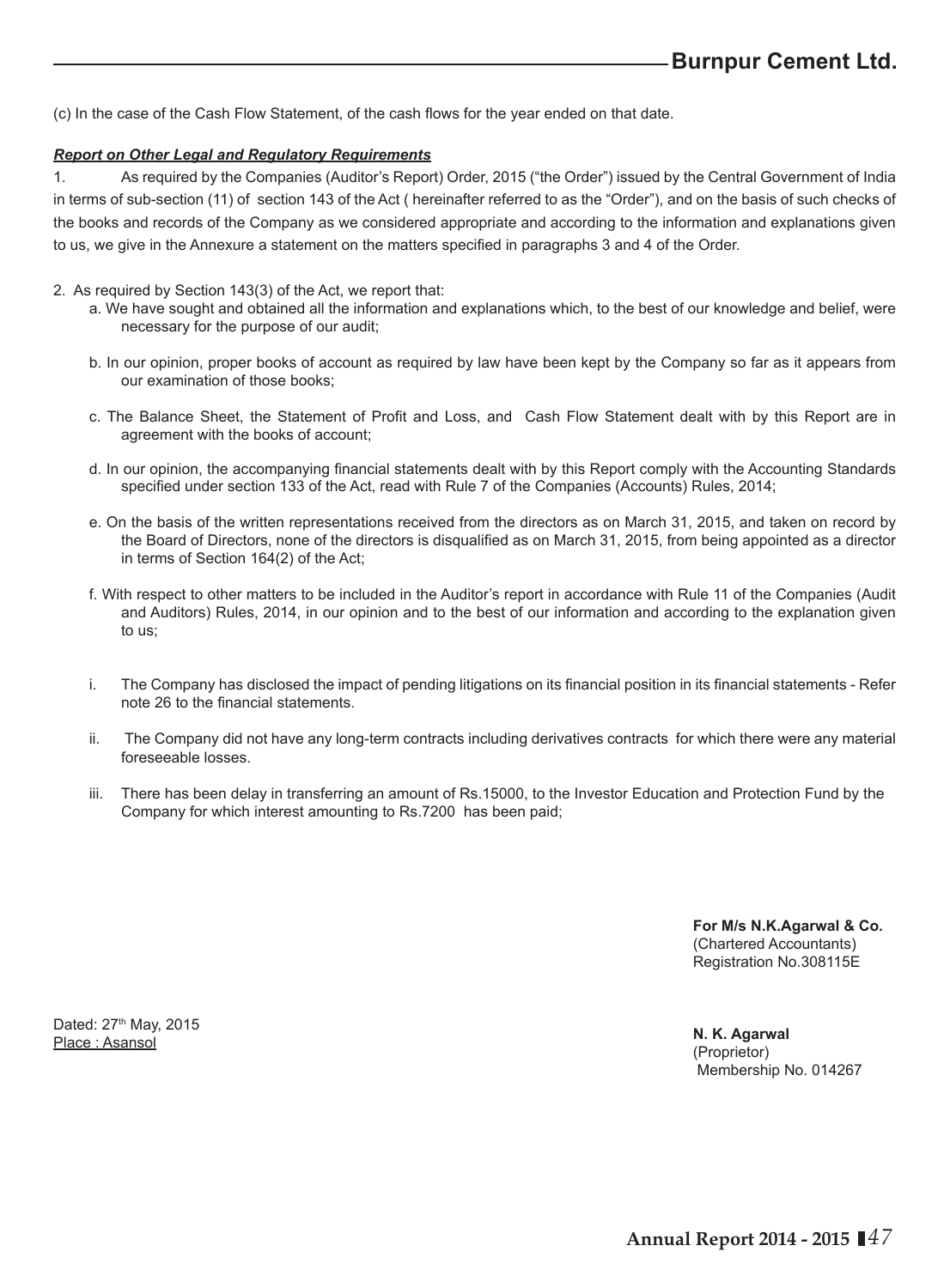

## Annexure to Independent Auditors' Report

Referred to in Paragraph 1 of the Independent Auditor Report of even date to the members of Burnpur Cement Limited on the financial statements for the year ended 31<sup>st</sup> March, 2015

i) (a)The Company is maintaining proper records showing full particulars, including quantitative details and situation, of fixed assets.

(b) The fixed assets of the company have been physically verified by the Management during the year and no material discrepancies have been noticed on such verification. .In our opinion, the frequency of verification is reasonable.

ii) (a) The inventory has been physically verified by the Management during the year. In our Opinion, the frequency of verification is reasonable.

(b) In our opinion, the procedures of physical verification of inventory followed by the Management are reasonable and adequate in relation to the size of the Company and nature of its business.

 (c) On the basis of our examination of the inventory records, in our opinion, the Company is maintaining proper records of inventory. The discrepancies noticed on physical verification of inventory as compared to book records were not material.

- iii) According to the information and explanations given to us, the Company has not granted any loans to companies, firms or other parties covered in the Register maintained under Section 189 of the Companies Act, 2013; and therefore paragraph 3(iii ) of the Order is not applicable
- iv) In our opinion and according to the information and explanations given to us, there is adequate internal control system commensurate with the size of the company and the nature of its business for the purchase of inventory and fixed assets and for the sale of goods and services. Further, on the basis of our examination of the books and records of the Company and according to the information and explanations given to us, we have neither come across, nor have been informed of, any continuing failure to correct major weaknesses in the aforesaid internal control system.
- v) The Company has not accepted any deposits from the public within the meaning of Section 73 to 76 of the Act or any other relevant provisions of the Companies Act and the rules framed there under.
- vi) We have broadly reviewed the books of account maintained by the company in respect of products where, pursuant to the Rules, prescribed by the Central Government of India, the maintenance of cost records has been prescribed under sub section (1) of section 148 of the Act and are of the opinion that, prima facie, the prescribed accounts and records have been made and maintained. We have not, however, made a detailed examination of the records with a view to determine whether they are accurate or complete.
- vii) a) According to the information and explanations given to us and the records of the Company examined by us, in our opinion, the Company is regular in depositing the undisputed statutory dues, including provident fund, investor education and protection fund, employees' state insurance , income tax, sales tax, wealth tax , service tax , duty of customs, duty of excise, value added tax, cess and other material statutory dues, as applicable with the appropriate authorities

b) According to the information and explanations given to us and the records of the Company examined by us, there are no dues of income tax, sales tax , wealth tax , duty of customs, value added tax, cess which have not been deposited on account of any dispute .The particulars of dues of value added tax and central sales tax as at 31<sup>st</sup> March, 2015 which have not been deposited on account of a dispute, are as follows: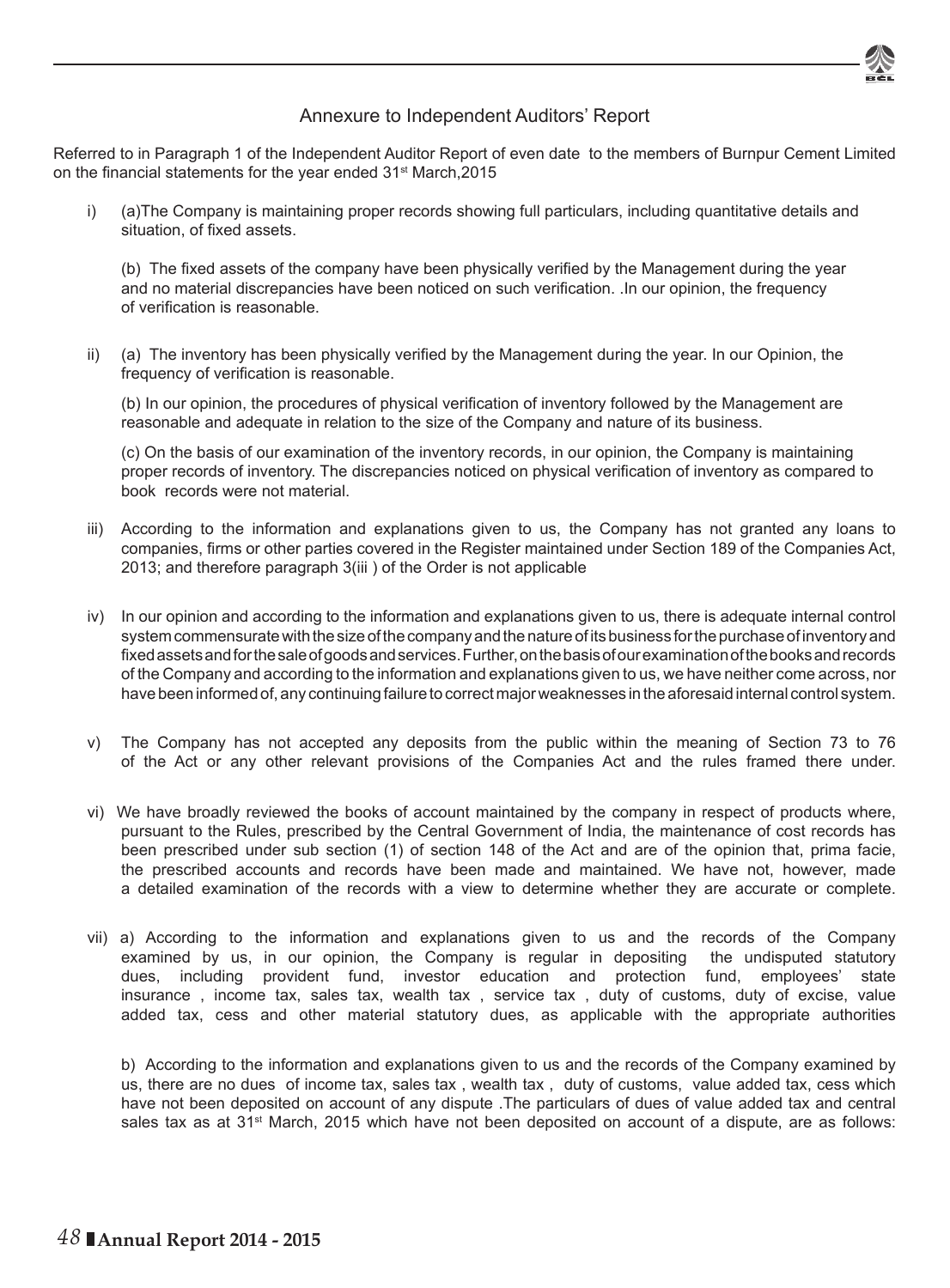| <b>Particulars</b>    | Period to which the<br>matter pertains | Forum where dispute is pending                                                                     | Amount (Rs.) |
|-----------------------|----------------------------------------|----------------------------------------------------------------------------------------------------|--------------|
| West Bengal Sales Tax | 2004-2005                              | West Bengal Taxation Tribunal,<br>Kolkata                                                          | 1335407/-    |
| Value Added Tax       | 2009-2010                              | West Bengal Appellate & Revisional<br>Board, Kolkata                                               | 783434/-     |
| Value Added Tax       | 2010-2011                              | West Bengal Appellate & Revisional<br>Board, Kolkata                                               | 6667694/-    |
| Value Added Tax       | 2011-2012                              | Sr. Joint Commissioner, Sales Tax,<br>Asansol                                                      | 8108687/-    |
| Central Sales Tax     | 2009-2010                              | West Bengal Appellate & Revisional<br>Board, Kolkata Revisional                                    | 145087/-     |
| Central Sales Tax     | 2010-2011                              | Board Asansol<br>West Bengal Appellate & Revisional<br>Board, Kolkata Revisional Board,<br>Asansol | 315464/-     |
| Central Sales Tax     | 2011-2012                              | Sr. Joint Commissioner, Sales Tax,<br>Asansol                                                      | 6291042/-    |

### Income Tax

 N.B. : According to the information and explanation given to us the documents and records examined by us an appeal was preferred before the income tax appellate authorities for the A.Y. 2007-08, 2008-09, which was decided in favour of the assesse and a relief to the tune of Rs. 83,20,932/- and Rs. 3,80,46,637/- was given. However the income tax department has preferred an appeal before the Income Tax Appellate Tribunal, which is pending for disposal.

 c) According to the information and explanations given to us and the records of the company examined by us,the amount required to be transferred to Investor Education and Protection Fund has been transferred along with interest in accordance with the relevant provisions of the Companies Act, 1956 and rules made there under.

- viii) The company has no accumulated losses as at the end of the financial year and it has not incurred any cash losses in the financial year ended on that date or in the immediately preceding financial year.
- ix) According to the records of the Company examined by us and the information and explanations given to us, the company has not defaulted in repayment of dues to any financial institution or bank as at the balance sheet date except in the case of Bridge loan taken from West Bengal Industrial Development Corporation Ltd against admitted claim of interest subsidy under West Bengal Incentive Scheme, 2000.
- x) The Company has not given any guarantee in respect of loans taken by others from banks etc,. Accordingly, the provisions of Clause 3(xii) of the Order are not applicable to the Company.
- xi) The company has restructured its term loan during the year. The term loans outstanding during the year have been applied for the purposes for which they have been raised.
- xii) During the course of our examination of the books and the records of the company, carried out in accordance with the generally accepted auditing practices in India and according to the information and explanations given to us, we have neither come across any instance of material fraud on or by the company, noticed or reported during the year, nor have we been informed of any such case by the management.

**For M/s N.K.Agarwal & Co.** (Chartered Accountants) **Dated : 27.05.2015 Registration No.308115E** 

> (Proprietor) Membership No. 14267

**Place : Asansol N. K. Agarwal**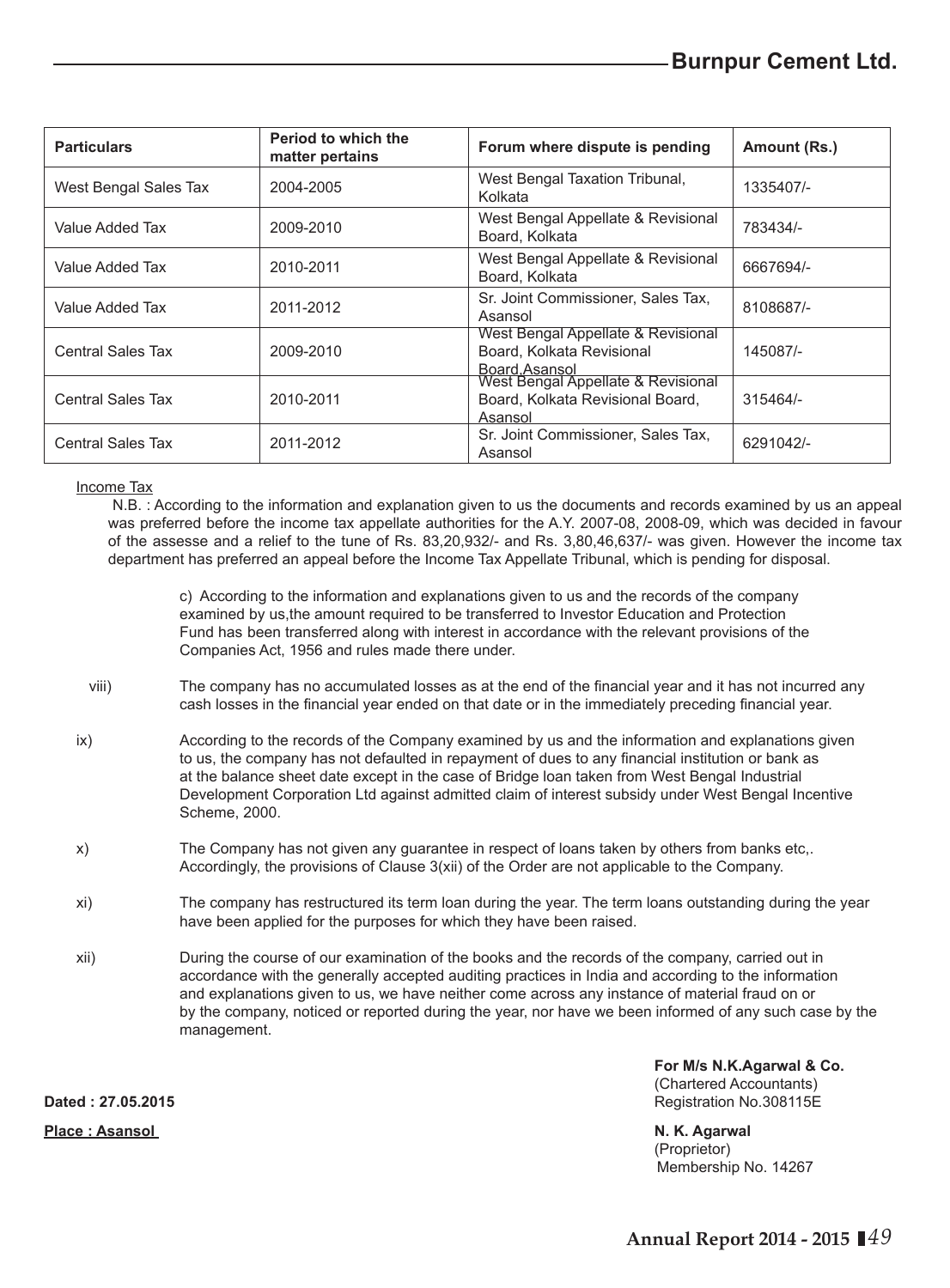

## **CONSOLIDATED BALANCE SHEET AS AT 31ST MARCH, 2015.**

|   |               |                                                   |         | As at 31.03.15 |                         | As at 31.03.14         |                     |
|---|---------------|---------------------------------------------------|---------|----------------|-------------------------|------------------------|---------------------|
| А |               | <b>EQUITY &amp; LIABILITIES:</b>                  |         | Amount         |                         | Amount                 |                     |
|   |               | Shareholders' Funds                               |         |                |                         |                        |                     |
|   | a)            | Share Capital                                     |         | 825543630.00   |                         | 651393630.00           |                     |
|   | b)            | Reserves and Surplus                              |         | 296811846.20   |                         | 284979646.28           |                     |
|   | c)            | Money received against share Warrants             |         | 00             | 1122355476.20           | 112350000.00           | 1048723276.28       |
|   |               | Non Current Liabilities                           |         |                |                         |                        |                     |
|   | a)            | Long term Borrowing                               |         | 1526696340.79  |                         | 1083095710.69          |                     |
|   | b)            | Deferred Tax liabilities (net)                    |         | 14587519.90    |                         | 14599801.90            |                     |
|   | c)            | Other Long Term provision                         |         | 6303098.00     | 1547586958.69           | 5347384.00             | 1103042896.59       |
|   |               | <b>Current Liabilities</b>                        |         |                |                         |                        |                     |
|   | a)            | Short Term Borowings                              |         | 189950531.28   |                         | 219217273.61           |                     |
|   | b)            | Trade Payable                                     |         | 233847409.41   |                         | 80276087.18            |                     |
|   | $\mathcal{C}$ | Other Current Liabilities                         |         | 137602141.21   |                         | 224730944.81           |                     |
|   | d)            | Short term provisions                             |         | 0.00           | 561400081.90            | 0.00                   | 524224305.60        |
|   |               |                                                   | Total : |                | 3231342516.79           |                        | 2675990478.47       |
| Β | ASSETS:       |                                                   |         |                |                         |                        |                     |
|   |               | Non-Current Assets                                |         |                |                         |                        |                     |
|   | (a)           | <b>Fixed Assets</b>                               |         |                |                         |                        |                     |
|   |               | (i) Tangible Assets                               |         | 359572725.75   |                         | 359953798.50           |                     |
|   |               | (ii) Intangible Assets                            |         | 2204796.11     |                         | 2547201.40             |                     |
|   |               | (iii) Capital Work in Progress                    |         | 0.00           |                         | 0.00                   |                     |
|   |               | (Asansol)                                         |         |                |                         |                        |                     |
|   |               | (iv) Capital Work in Progress<br>(Jharkhand Unit) |         | 1951878133.80  | 2313655655.67           | 1332634854.95          | 1695135854.85       |
|   |               | Non Current Investments                           |         |                |                         |                        |                     |
|   | b)            |                                                   |         |                | 139320.00               |                        | 139320.00           |
|   | $\mathcal{C}$ | Deferred Tax Assets                               |         |                |                         |                        |                     |
|   | d)            | Long Term Loans & Advances                        |         |                | 7323334.00              |                        | 299696314.13        |
|   |               | <b>Current Assets</b>                             |         |                |                         |                        |                     |
|   | a)            | <b>Current Investments</b>                        |         |                | 0.00                    |                        | $\mathbf{0}$        |
|   | b)            | Inventories                                       |         |                | 203413256.56            |                        | 251394107.69        |
|   | $\mathcal{C}$ | Trade Receivable                                  |         |                | 352705108.96            |                        | 172225340.24        |
|   | d)            | Cash & Bank Balances                              |         |                | 98024270.71             |                        | 104954227.53        |
|   | e)            | Short Term Loans & Advances                       |         |                | 253943780.89            |                        | 149183751.06        |
|   | f)            | Other Current Assets                              |         |                | 2137790.00              |                        | 3261562.97          |
|   |               |                                                   | Total   |                | 3231342516.79           |                        | 2675990478.47       |
|   |               |                                                   |         |                |                         |                        |                     |
|   |               | Significant Accounting Policies                   |         |                |                         |                        |                     |
|   |               | Notes on Financial Statements.                    |         |                |                         |                        |                     |
|   |               |                                                   |         |                |                         | On behalf of the Board |                     |
|   |               | For N.K.Agarwal & Co.                             |         |                |                         |                        |                     |
|   |               | (Chartered Accountants)                           |         |                |                         |                        |                     |
|   |               | Firm Registeration No. 308115E                    |         |                |                         |                        |                     |
|   |               |                                                   |         |                |                         |                        |                     |
|   |               | (N. K. Agarwal)                                   |         | Ashok Gutgutia | V.C & Managing Director | Director               | Manoj Kumar Agarwal |
|   |               | Proprietor                                        |         |                |                         |                        |                     |
|   |               | Membership No. 014267                             |         |                |                         |                        |                     |
|   |               | Date: 27/05/2015                                  |         | S K Agarwal    |                         |                        | S.S. Panigrahi      |
|   |               | Place: Asansol.                                   |         | <b>CFO</b>     |                         |                        | Company Secretaty   |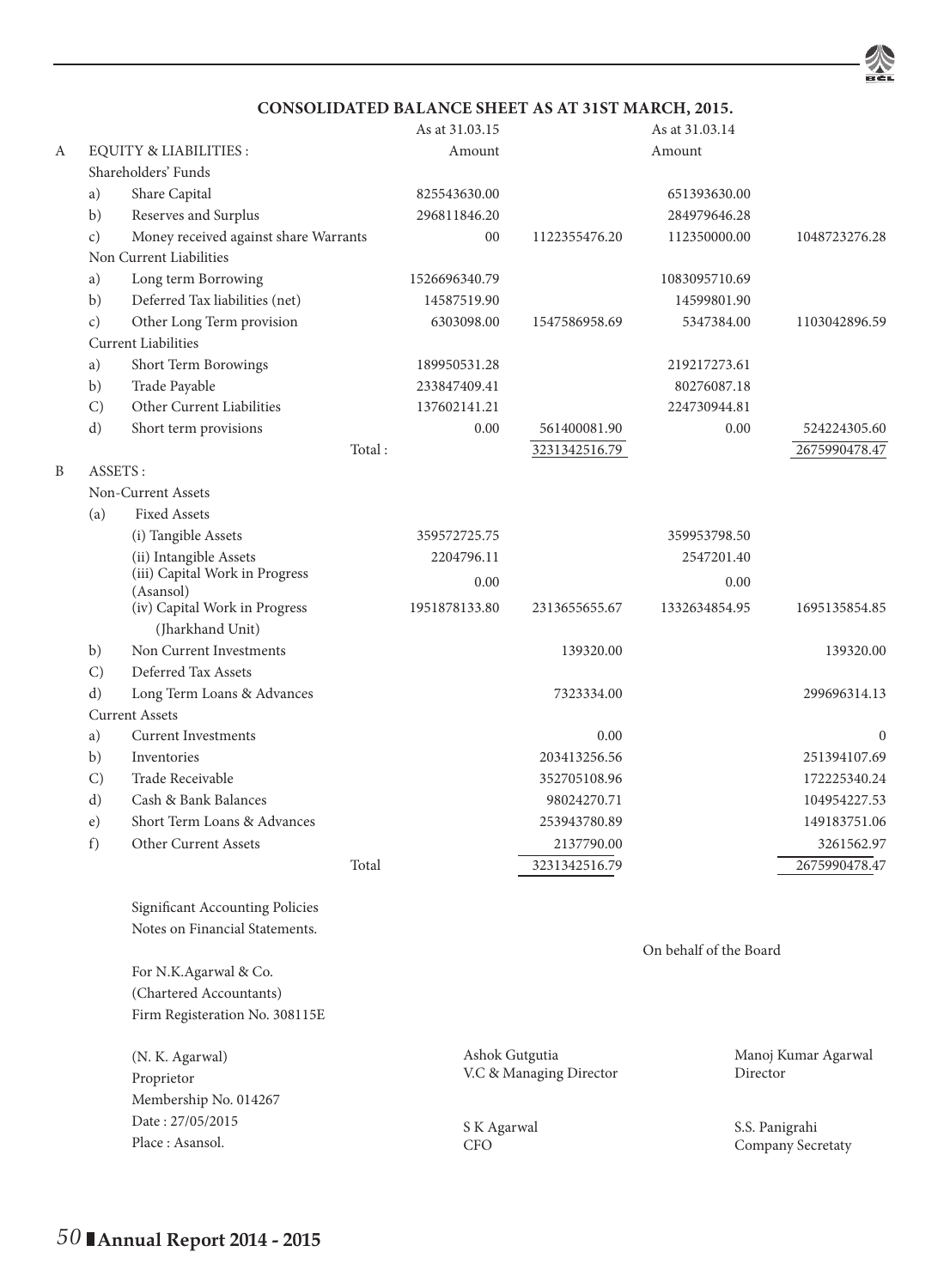## **CONSOLIDATED STATEMENT OF PROFIT & LOSS FOR THE YEAR ENDED 31ST MARCH,2015.**

|   |                                                              | As at 31.03.2015                          | As at 31.03.2014                |
|---|--------------------------------------------------------------|-------------------------------------------|---------------------------------|
| А | <b>CONTINUING OPERATIONS:</b>                                | Amount                                    | Amount                          |
|   | Revenue from Operations (Net)                                | 823154243.91                              | 933557146.60                    |
|   | Other Income                                                 | 8887641.58                                | 3312601.54                      |
|   | <b>Total Revenue</b>                                         | 832041885.49                              | 936869748.14                    |
|   | Expenditure                                                  |                                           |                                 |
|   | Cost of Materials Consumed                                   | 278681265.68                              | 460935211.94                    |
|   | Purchase of Stock in Trade                                   | 290084080.00                              | 23939.02                        |
|   | Change In Inventory of Stock in Trade                        | 0.00                                      | 5516146.24                      |
|   | <b>Employee Benefits Expenses</b>                            | 27543684.00                               | 29949291.23                     |
|   | Finance Cost / Interest & Other Charges                      | 45420288.46                               | 39708682.55                     |
|   | Depreciation & amortisation expenses                         | 15416046.07                               | 12530642.43                     |
|   | Other Expenses                                               | 169008717.07                              | 389822542.17                    |
|   | Less: Captive Consumption                                    | (11359300.00)                             | (39456632.80)                   |
|   | <b>Total Expenses</b>                                        | 814794781.28                              | 899029812.78                    |
|   | Profit/(Loss) before exceptional & extraordinary items & tax | 17247104.21                               | 37839935.36                     |
|   | Profit/(Loss) before tax                                     | 17247104.21                               | 37839935.36                     |
|   | Tax Expenses                                                 |                                           |                                 |
|   | (a) Current tax expenses for current year                    | 5560258.00                                | 8828602.00                      |
|   | (b) Deferred tax                                             | $-12282.00$                               | 1962670.00                      |
|   | Profit / (Loss) from continuing operation                    | 11699128.21                               | 27048663.36                     |
| B | TOTAL OPERATIONS :                                           |                                           |                                 |
|   | Profit/ (Loss) for the year.                                 | 11699128.21                               | 27048663.36                     |
|   | Earning per Share(of Rs.10/- each)                           |                                           |                                 |
|   | (a) Basic & Diluted                                          | 0.15                                      | 0.38                            |
|   | No.of share used in computing Earning per Shares             |                                           |                                 |
|   | (a) Basic                                                    | 76409582                                  | 71452270                        |
|   | (b) Diluted                                                  | 80377185                                  | 71452270                        |
|   | Significant Accounting Policies                              |                                           |                                 |
|   | Notes on Financial Statements.                               |                                           |                                 |
|   | For N.K.Agarwal & Co.                                        |                                           |                                 |
|   | Chartered Accountants                                        |                                           |                                 |
|   | Firm Registeration No. 308115E                               |                                           |                                 |
|   | (N. K. Agarwal)                                              |                                           |                                 |
|   | Proprietor                                                   | Ashok Gutgutia<br>V.C & Managing Director | Manoj Kumar Agarwal<br>Director |
|   | Membership No. 014267                                        |                                           |                                 |
|   | Date:27/05/2015                                              | S K Agarwal                               | S.S. Panigrahi                  |
|   | Place: Asansol                                               | CFO.                                      | Company Secretaty               |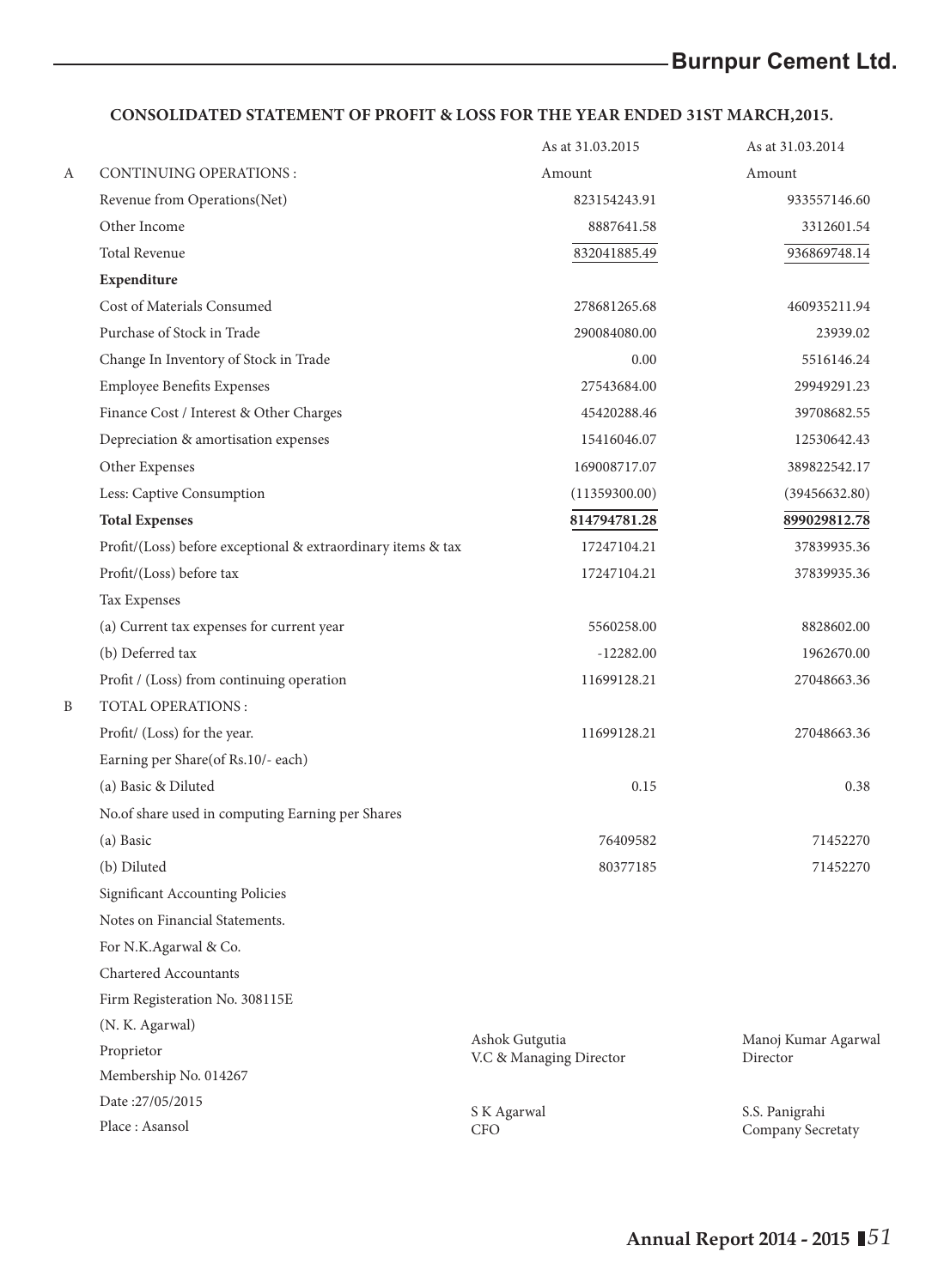

### **CASH FLOW STATEMENT FOR THE YEAR ENDED 31ST MARCH, 2015**

| A. CASH FLOW FROM OPERATING ACTIVTIES:                                           | As at 31.03.2015<br>Amount in (Rs.)      | As at 31.03.2014<br>Amount in (Rs.)   |
|----------------------------------------------------------------------------------|------------------------------------------|---------------------------------------|
| <b>Net Profit Before Tax</b><br><b>Adjustment</b> for:                           | 1,72,47,104.21                           | 3,78,39,935.36                        |
| Depreciation                                                                     | 1,54,16,046.07                           | 1,25,30,642.43                        |
| Interest Expenditue                                                              | 4,54,20,288.46                           | 3,97,08,682.55                        |
| Payment of Gratuity                                                              | (10,69,600.00)                           |                                       |
| Interest on Fixed Deposits and IT Refund                                         | (44,51,121.00)                           | $-26,50,194.00$                       |
| <b>Operating Profit Before Working Capital Changes</b><br>Adjustment for:        | 7,25,62,717.74                           | 8,74,29,066.34                        |
| Decrease/(Increase) Inventories                                                  | 4,79,80,851.13                           | $-9,17,13,607.29$                     |
| Decrease/(Increase) Sundry Debtors                                               |                                          | 89,75,502.34                          |
| Decrease/(Increase) Loans and Advances(Long Term & ONCT)                         | (18,04,79,768,72)<br>29, 23, 72, 980. 13 | 20,33,99,424.97                       |
| Decrease/(Increase) Loans and Advances(ST/OCT)                                   |                                          | $-4,99,28,229.30$                     |
| (Decrease)/Increase Current Liabilities                                          | (10, 41, 26, 716.92)<br>3,82,64,562.01   | 18,28,39,998.73                       |
| Cash Generated From Operations                                                   | 16,65,74,625.37                          | 34,10,02,155.79                       |
| Direct taxes paid (net of refunds)                                               | 4,58,765.00                              | $-79,72,192.00$                       |
| <b>Net Cash from Operating Activities</b><br>(A)                                 | 16,70,33,390.37                          | 33, 30, 29, 963. 79                   |
| <b>B. CASH FLOW FROM INVESTING ACTIVITES:</b>                                    |                                          |                                       |
| Purchase of Fixed Assets                                                         | (1,91,51,530.98)                         | $-4,36,03,116.68$                     |
| Capital Work-In-Progress                                                         | (61, 92, 43, 278, 85)                    | $-88,64,87,750.62$                    |
| Sale/(Purchase) of Investments                                                   | 0.00                                     |                                       |
| Interest on Fixed Deposits and IT Refund                                         | 44,51,121.00                             | 26,50,194.00                          |
| <b>Net Cash From Investing Activities</b><br>(B)                                 | $-63,39,43,688.83$                       | $-92,74,40,673.30$                    |
| C. CASH FLOW FROM FINANCING ACTIVITES                                            |                                          |                                       |
| Proceeds from Issue of Capital<br>Proceeds from LT & Unsecured Borrowings        | 17,41,50,000.00<br>44,36,00,630.10       | 2,13,50,000.00<br>58, 54, 42, 459. 73 |
| Money Received against share warrant                                             |                                          | 6,66,00,000.00                        |
|                                                                                  | (11, 23, 50, 000.00)                     |                                       |
| <b>Interest Paid</b>                                                             | (4,54,20,288.46)                         | $-3,97,08,682.55$                     |
| Security Premium Recd.<br>(C)<br><b>Net Cash From Financing Activities</b>       | 45,99,80,341.64                          | 63, 36, 83, 777. 18                   |
| D. NET INCREASE/ (DECREASE) IN CASH AND<br>$(A+B+C)$                             | $-69,29,956.82$                          | 3,92,73,067.67                        |
| <b>CASH EQUIVALENTS.</b>                                                         |                                          |                                       |
| Closing Balance of Cash and Cash Equivalents<br>Opening Balance of Cash and Cash | 9,80,24,270.71                           | 10,49,54,227.53                       |
| Equivalents                                                                      | 10,49,54,227.53                          | 6,56,81,159.86                        |
|                                                                                  | $-69,29,956.82$                          | 3,92,73,067.67                        |

Note  $\begin{smallmatrix}1\end{smallmatrix}$ 

1 The above cash Flow statement has been prepared under the "Indirect Method" set out in Accounting Standard (AS)-3 on Cash Flow Statement issued by the Institute of Chartered Accountants of India.

2 Figures In bracket indicate cash outflow. **For N.K.Agarwal & Co.** Chartered Accountants

|                                     | On behalf of the Board  |                     |
|-------------------------------------|-------------------------|---------------------|
| N. K. Agarwal                       | Ashok Gutgutia          | Manoj Kumar Agarwal |
| Proprietor<br>Membership No. 014267 | V.C & Managing Director | Director            |
| Date: 27.05.2015                    | S K Agarwal             | S.S. Panigrahi      |
| Place : Asansol                     | CFO                     | Company Secretaty   |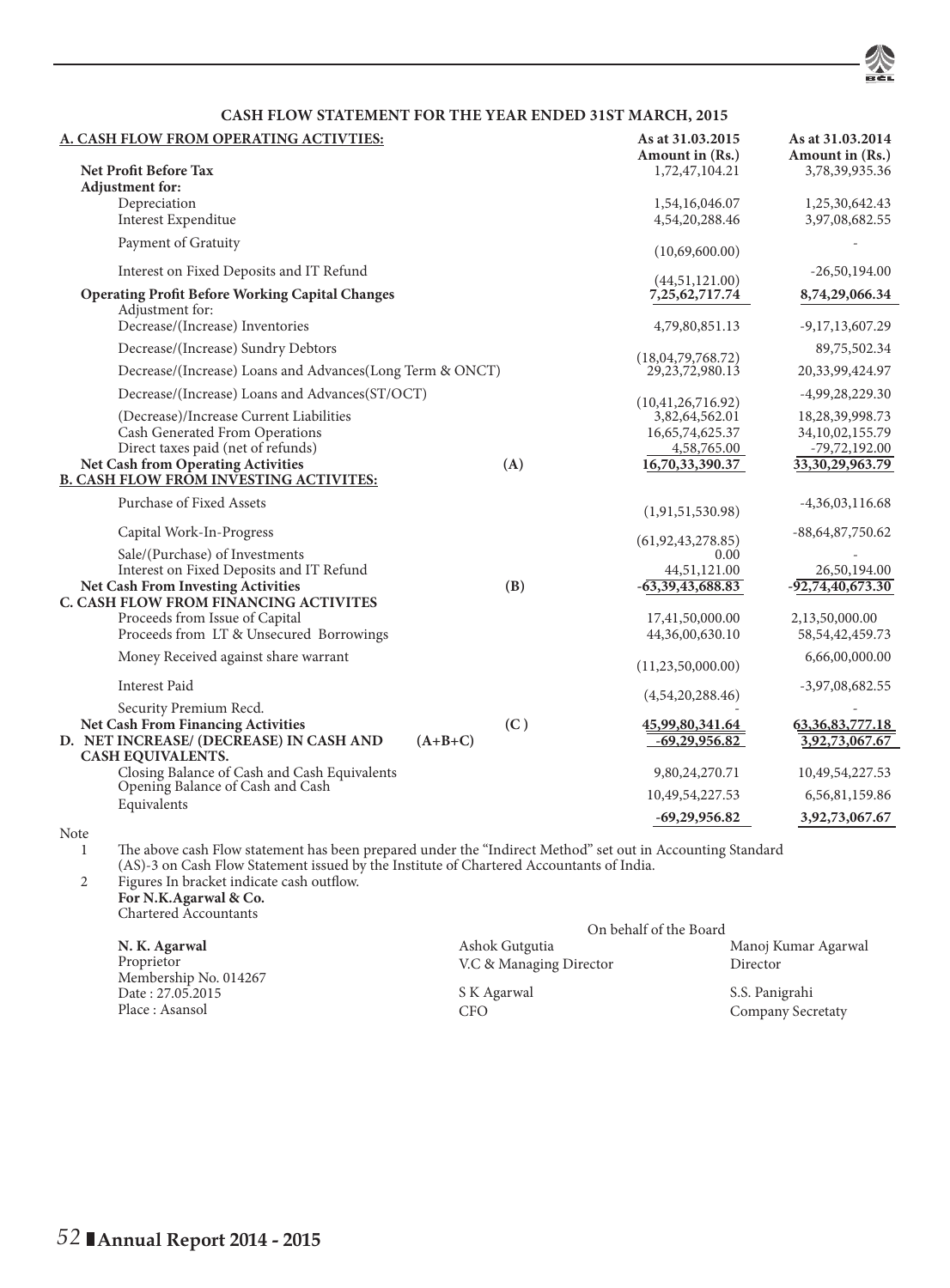## **SIGNIFICANT ACCOUNTING POLICIES**

### **a. BASIS OF ACCOUNTING**

The financial statement have been prepared under the historical cost convention and on accrual basis in accordance with the accounting principles generally accepted in India and the provisions of the Companies Act, 2013. Accounting policies have been consistently applied by the Company and are consistent with those used in the previous year.

#### **b. USE OF ESTIMATES**

The preparation of the financial statements, in conformity with the generally accepted accounting principles, requires estimates and assumptions to be made that affect the reported amounts of assets and liabilities on the date of the financial statement and the reported amounts of revenues and expenses during the period. Differences between actual results and estimates are recognized in the period in which the results are known / materialized.

#### **c. ACCOUNTING OF CLAIMS**

i. Claims receivable are accounted at the time when reasonable certainty of receipt is established. Claims payable are accounted at the time of acceptance.

ii. Claims raised by Government Authorities regarding taxes and duties, which are disputed by the company, are accounted based on the merits of each claim.

#### **d. FIXED ASSETS**

i) Fixed assets are stated at cost of acquisition inclusive of duties (net of Cenvat), taxes, incidental expenses, erection/ commissioning expenses and interest etc. upto the date the asset is ready for its intended use. In case of revaluation of fixed assets, the original cost as written up by the valuer is considered in the accounts and the differential amount is transferred to revaluation reserves.

ii) Preliminary Expenses and Preoperative Expenses related to Jharkhand (Patratu) has been booked under the head Capital Work in Progress.

#### **e. INTANGIBLE ASSETS**

Intangible assets are stated at cost of acquisition, net of recoverable taxes.

#### **f. DEPRECIATION & AMORTIZATION**

#### *Tangible Assets*

i. Depreciation on Fixed Asset is provided on straight line method, according to the useful life of the asset as prescribed in schedule II of the Companies Act, 2013.

#### *Intangible Assets*

.

ii Intangible Assets such as software, etc. are ammortised based upon their estimated useful lives of 6 years.

#### **g. REVENUE RECOGNITION**

Revenue is recognized only when it can be reliably measured and it is reasonable to expect ultimate collection. Revenue from operations include sale of goods, sales tax, service tax, excise duty, adjusted for discounts, VAT. Interest income is recognized on time proportion basis taking into account, the amount outstanding and rate applicable.

#### **h. EXCISE DUTIES**

The figures of excise duty paid are disclosed in the Books at the net figures after taking Credit for rebate/refund of Excise Duty.

#### **i. VALUATION OF INVENTORIES**

i. Raw materials, packing materials, components, stores and spares are valued at lower of cost and net realizable value. Cost is determined on FIFO basis.

ii. Work-in-Progress and finished goods are valued at net realizable value. Net realizable value is the estimated selling price in the ordinary course of business.

#### **j. INVESTMENTS**

Investments that are readily realizable and intended to be held for not more than a year are classified as current investments. All other investments are classified as long term investment. Unquoted and long term investments are considered at cost. Current quoted investments are stated at lower of cost or market rate on individual investment basis.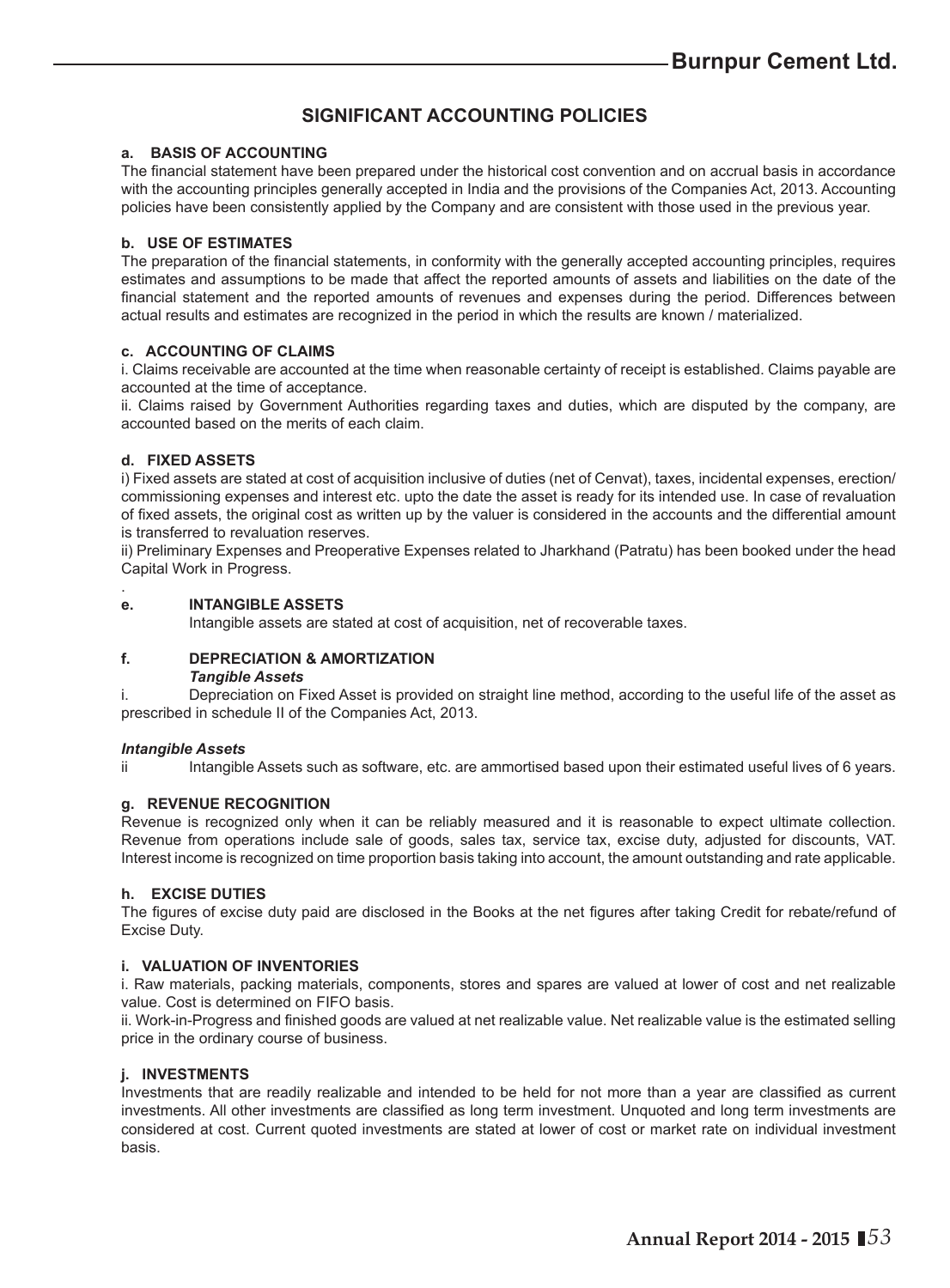

#### **k. BORROWING COST**

Borrowing costs attributable to the acquisition and/or construction of qualifying assets are capitalized as a part of cost of such assets up to the date when such assets are ready for their intended use. Other borrowing costs are charged to Profit & Loss Account.

#### **l. INCOME TAX**

Tax expenses comprises of Current, Deferred Tax and Fringe Benefit Tax. Provision for Current Income Tax is made in accordance with the Income Tax Act, 1961. Deferred tax is accounted for in accordance with Accounting Standard 22 on "Accounting For Taxes on Income", issued by ICAI. Deferred Income taxes reflect the impact of the current period timing difference between taxable income and accounting income for the period and reversal of timing difference of earlier years/period. Deferred tax assets are recognized only to the extent that there is reasonable certainty that sufficient future taxable income will be available except that deferred tax asset arising on account of unabsorbed depreciation and losses are recognized if there is virtual certainty that sufficient future taxable income will be available to realize the same.

#### **m. EMPLOYEE BENEFITS**

i. PF contribution, ESI contribution and other statutory contribution as applicable to the company are charged to the profit and loss account when the contributions to the respective fund are due.

ii. Gratuity liability is provided for on the basis of an actuarial valuation made at the end of each financial year from approved actuary.

#### **n. GRANTS & SUBSIDY**

Grants received from the government agencies against specific fixed assets are adjusted to the cost of the assets and capital grants for project capital subsidy are credited to capital reserve. Revenue grants are recognized as other income or reduced from the respective expenditure.

Grants & Subsidy are accounted for once the claims are admitted by the appropriate authorities.

#### **o. PROVISIONS, CONTINGENT LIABILITIES**

Provisions are recognized where a reliable estimate can be made for probable outflow of resources to settle the present obligations as a result of past event and the same is reviewed at each Balance Sheets date. Contingent Liabilities are not recognized but are disclosed in the notes.

#### **p. IMPAIREMENT OF ASSETS**

In compliance with AS-28 relating to impairment of assets, the company has reviewed the carrying amount of fixed assets as cash generating unit and there was no indication of impairment during the year.

As per our annexed report of even date. For N. K. Agarwal & Co. (Chartered Accountants) Firm Registeration No.308115E N. K. Agarwal **Proprietor** Membership No. 014267

Date : 27.05.2015 Place: Asansol

On behalf of the Board

Ashok Gutgutia **Manoj Kumar Agarwal** V.C & Managing Director Director

S K Agarwal S.S. Panigrahi CFO Company Secretaty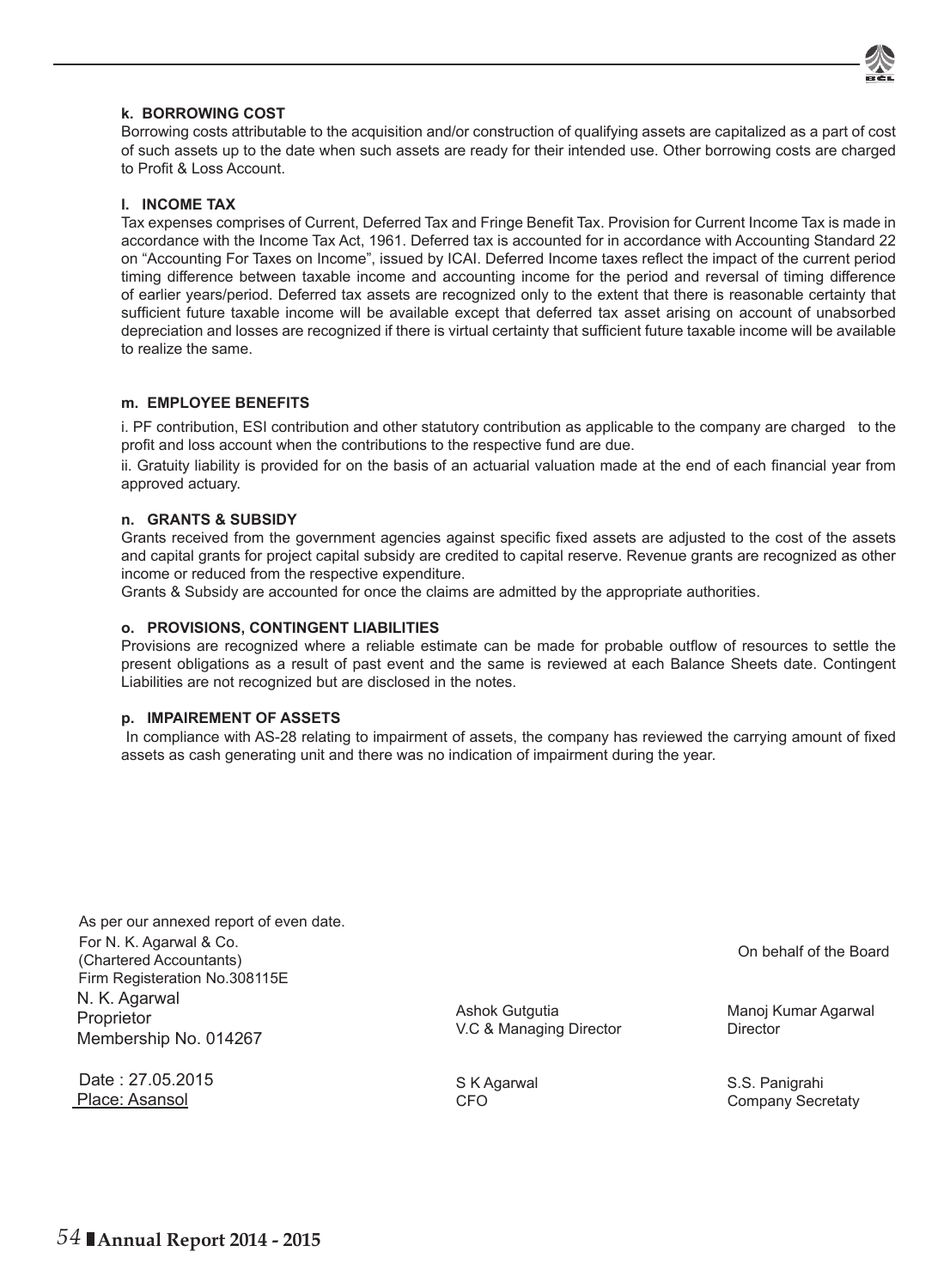## **BALANCE SHEET AS AT 31ST MARCH, 2015 BURNPUR CEMENT LIMITED (HEAD OFFICE BURNPUR)**

|   |                 |                                                                   | Notes          | As at<br>31.03.2015       |                         | As at<br>31.03.2014       |                                     |
|---|-----------------|-------------------------------------------------------------------|----------------|---------------------------|-------------------------|---------------------------|-------------------------------------|
| А |                 | <b>EQUITY &amp; LIABILITIES:</b><br>Shareholders' Funds           |                | Amount                    |                         | Amount                    |                                     |
|   | a)              | Share Capital                                                     | $\mathbf{1}$   | 825543630.00              |                         | 651393630.00              |                                     |
|   | b)              | Reserves and Surplus                                              | $\overline{c}$ | 296811846.20              |                         | 284979646.28              |                                     |
|   | $\mathcal{C}$ ) | Money received against share                                      |                | 0.00                      | 1122355476.20           | 112350000.00              | 1048723276.28                       |
|   |                 | Warrants<br>Non Current Liabilities                               |                |                           |                         |                           |                                     |
|   |                 |                                                                   | 3              |                           |                         |                           |                                     |
|   | a)<br>b)        | Long term Borrowing<br>Deferred Tax liabilities (net)             | $\overline{4}$ | 70195647.13               |                         | 90973553.69               |                                     |
|   | $\mathcal{C}$ ) | Other Long Term provision                                         | 5              | 14587519.90<br>5791329.00 | 90574496.03             | 14599801.90<br>5066807.00 | 110640162.59                        |
|   |                 | <b>Current Liabilities</b>                                        |                |                           |                         |                           |                                     |
|   | a)              | Short Term Borowings                                              | 6              | 189950531.28              |                         | 219217273.61              |                                     |
|   | b)              | Trade Payable                                                     | 7              | 229487019.48              |                         | 76601872.54               |                                     |
|   | $\mathcal{C}$ ) | Other Current Liabilities                                         | 8              | 71408739.60               |                         | 78335742.16               |                                     |
|   | d)              | Short Term Provisions                                             |                | 0.00                      | 490846290.36            | 0.00                      | 374154888.31                        |
|   |                 |                                                                   |                |                           | 1703776262.59           |                           | 1533518327.18                       |
| B | ASSETS:         |                                                                   |                |                           |                         |                           |                                     |
|   |                 | Non-Current Assets                                                |                |                           |                         |                           |                                     |
|   | (a)             | <b>Fixed Assets</b>                                               | 9              |                           |                         |                           |                                     |
|   |                 | (i) Tangible Assets                                               |                | 262316664.31              |                         | 260075109.39              |                                     |
|   |                 | (ii) Intangible Assets                                            |                | 2204796.11                |                         | 2547201.40                |                                     |
|   |                 | (iii) Capital Work in Progress                                    |                | 0.00                      | 264521460.42            | 0.00                      | 262622310.79                        |
|   | b)              | Non Current Investments                                           | 10             |                           | 799714797.87            |                           | 737914797.87                        |
|   | C)              | Deferred Tax Assets                                               |                |                           |                         |                           |                                     |
|   | $\mathbf{d}$    | Long Term Loans & Advances                                        | 11             |                           | 5409159.00              |                           | 5019889.34                          |
|   |                 | <b>Current Assets</b>                                             |                |                           |                         |                           |                                     |
|   | a)              | <b>Current Investments</b>                                        |                |                           |                         |                           |                                     |
|   | b)              | Inventories                                                       | 12             | 183973173.15              |                         | 231954024.28              |                                     |
|   | $\mathcal{C}$   | Trade Receivable                                                  | 13             | 351422374.96              |                         | 170942606.24              |                                     |
|   | $\rm d$ )       | Cash & Bank Balances                                              | 14             | 42264157.75               |                         | 71096594.07               |                                     |
|   | $\epsilon$ )    | Short Term Loans & Advances                                       | 15             | 54594570.60               |                         | 51218630.25               |                                     |
|   | $f$ )           | Other Current Assets                                              | 16             | 1876568.84                | 634130845.30            | 2749474.34                | 527961329.18                        |
|   |                 |                                                                   |                |                           | 1703776262.59           |                           | 1533518327.18                       |
|   |                 |                                                                   |                |                           |                         |                           |                                     |
|   |                 | Significant Accounting Policies<br>Notes on Financial Statements. | $25 - 39$      |                           |                         |                           |                                     |
|   |                 |                                                                   |                |                           |                         |                           |                                     |
|   |                 | For N.K.Agarwal & Co.                                             |                |                           |                         |                           |                                     |
|   |                 | <b>Chartered Accountants</b>                                      |                |                           |                         |                           |                                     |
|   |                 | Firm Registeration No. 308115E                                    |                |                           | Ashok Gutgutia          |                           | Manoj Kumar Agarwal                 |
|   |                 | (N. K. Agarwal)                                                   |                |                           | V.C & Managing Director |                           | Director                            |
|   |                 | Proprietor                                                        |                |                           |                         |                           |                                     |
|   |                 | Membership No. 014267                                             |                |                           |                         |                           |                                     |
|   |                 | Date: 27/05/2015<br>Place : Asansol.                              |                | <b>CFO</b>                | S K Agarwal             |                           | S.S. Panigrahi<br>Company Secretaty |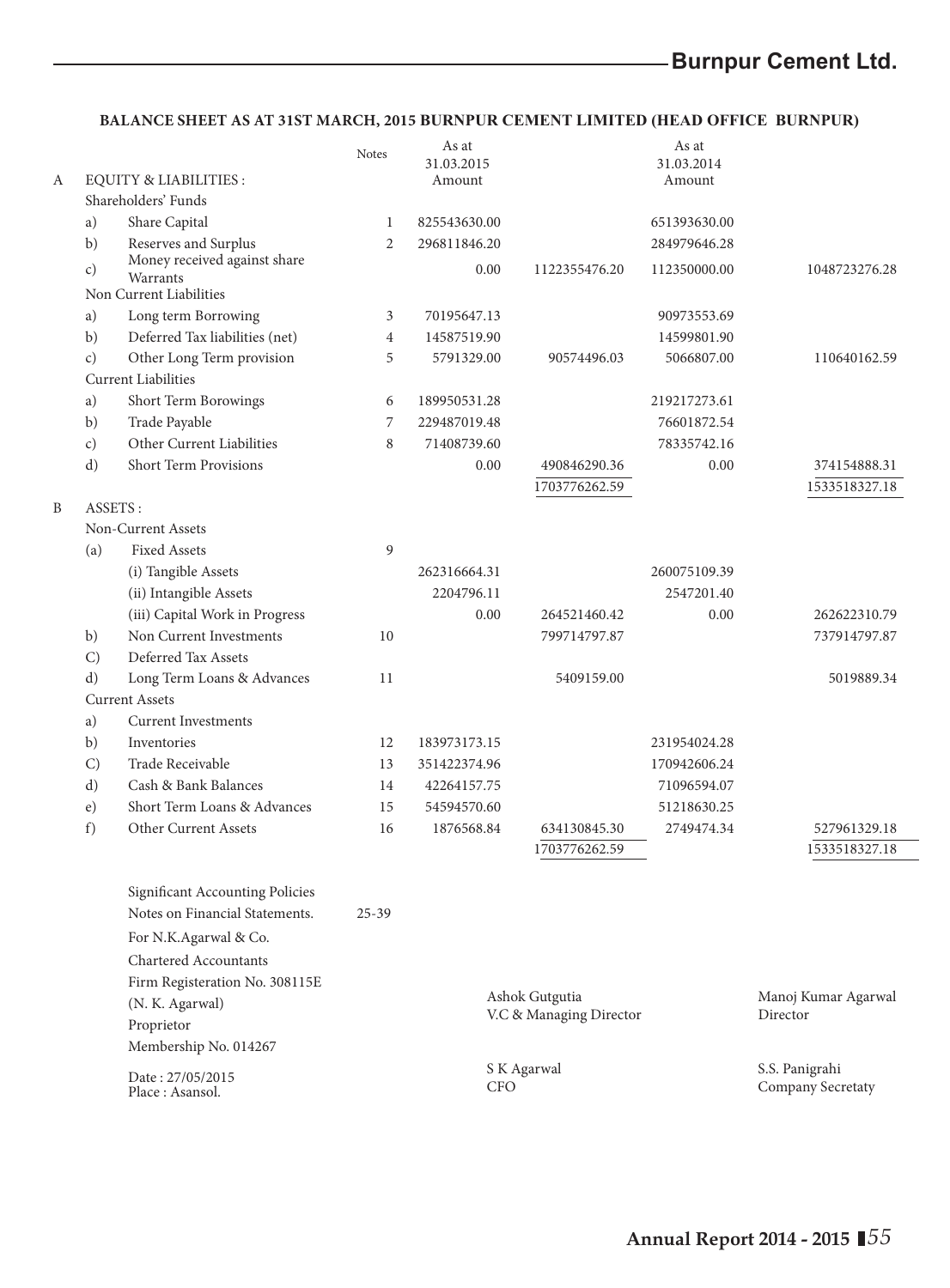**STATEMENT OF PROFIT & LOSS FOR THE YEAR ENDED 31ST MARCH,2015. (HEAD OFFICE BURNPUR)**

ZS

|   |                                                                 | <b>Notes</b>                              | As at 31.03.2015 | As at 31.03.2014                |
|---|-----------------------------------------------------------------|-------------------------------------------|------------------|---------------------------------|
| А | <b>CONTINUING OPERATIONS:</b>                                   |                                           | Amount           | Amount                          |
|   | Revenue from Operations(Net)                                    | 17                                        | 823154243.91     | 933557146.60                    |
|   | Other Income                                                    | 18                                        | 8887641.58       | 3312601.54                      |
|   | <b>Total Revenue</b>                                            |                                           | 832041885.49     | 936869748.14                    |
|   | Expenditure                                                     |                                           |                  |                                 |
|   | Cost of Materials Consumed                                      | 19                                        | 278681265.68     | 460935211.94                    |
|   | Purchase of Stock in Trade                                      | 20                                        | 290084080.00     | 0.00                            |
|   | Change In Inventory of Stock in Trade                           | 21                                        | 0.00             | 5540075.26                      |
|   | <b>Employee Benefits Expenses</b>                               | 22                                        | 27543684.00      | 29949291.23                     |
|   | Finance Cost / Interest & Other Charges                         | 23                                        | 45420288.46      | 39708682.55                     |
|   | Depreciation & amortisation ewxpenses                           | 9                                         | 15416046.07      | 12530642.43                     |
|   | Other Expenses                                                  | 24                                        | 169008717.07     | 389822542.17                    |
|   | Less: Captive Consumption                                       |                                           | -11359300.00     | -39456632.80                    |
|   | <b>Total Expenses</b>                                           |                                           | 814794781.28     | 899029812.78                    |
|   | Profit/(Loss) before exceptional & extraordinary items<br>& tax |                                           | 17247104.21      | 37839935.36                     |
|   | Profit/(Loss) before tax                                        |                                           | 17247104.21      | 37839935.36                     |
|   | Tax Expenses                                                    |                                           |                  |                                 |
|   | (a) Current tax expenses for current year                       |                                           | 5560258.00       | 8828602.00                      |
|   | (b) Deferred tax                                                |                                           | $-12282.00$      | 1962670.00                      |
|   | Profit / (Loss) from continuing operation                       |                                           | 11699128.21      | 27048663.36                     |
| B | <b>TOTAL OPERATIONS:</b>                                        |                                           |                  |                                 |
|   | Profit/ (Loss) for the year.                                    |                                           | 11699128.21      | 27048663.36                     |
|   | Earning per Share(of Rs.10/- each)                              | 25                                        |                  |                                 |
|   | (a) Basic & Diluted                                             |                                           | 0.15             | 0.38                            |
|   | No.of share used in computing Earning per Shares                |                                           |                  |                                 |
|   | (a) Basic                                                       |                                           | 76409582         | 71452270                        |
|   | (b) Diluted                                                     |                                           | 80377185         | 71452270                        |
|   | Significant Accounting Policies                                 |                                           |                  |                                 |
|   | Notes on Financial Statements.                                  | $25 - 39$                                 |                  |                                 |
|   | For N.K.Agarwal & Co.                                           |                                           |                  |                                 |
|   | <b>Chartered Accountants</b>                                    |                                           |                  |                                 |
|   | Firm Registeration No. 308115E                                  |                                           |                  |                                 |
|   | (N. K. Agarwal)                                                 |                                           |                  |                                 |
|   | Proprietor                                                      | Ashok Gutgutia<br>V.C & Managing Director |                  | Manoj Kumar Agarwal<br>Director |
|   | Membership No. 014267                                           |                                           |                  |                                 |
|   | Date:27/05/2015                                                 | S K Agarwal                               |                  | S.S. Panigrahi                  |
|   | Place: Asansol                                                  | CFO                                       |                  | Company Secretaty               |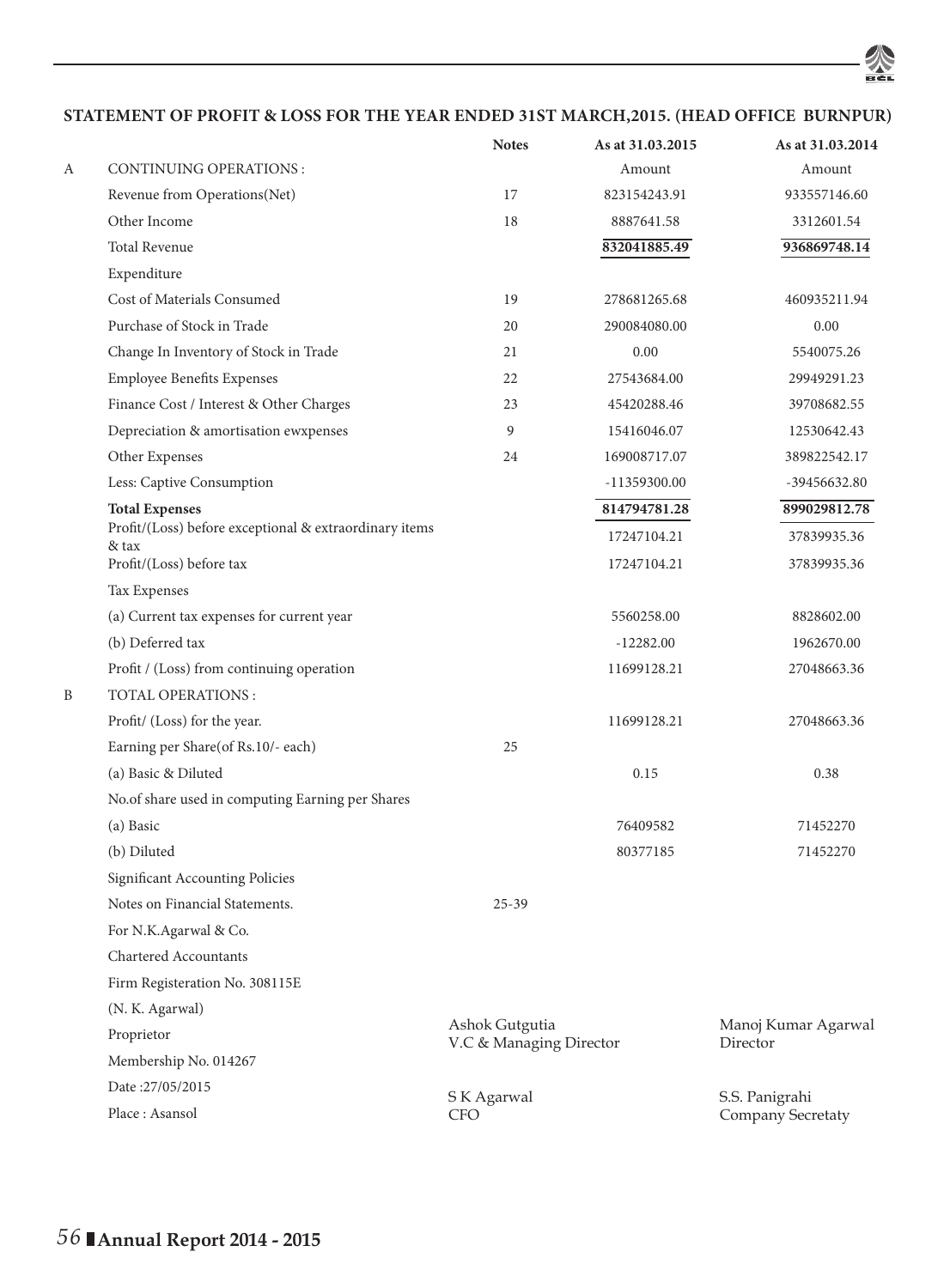|        |            |                                                                                     |               | As at 31.03.2015 |               | As at<br>31.03.2014 |
|--------|------------|-------------------------------------------------------------------------------------|---------------|------------------|---------------|---------------------|
|        |            | Shares Holders Fund<br>Authorised Share Capital:                                    |               |                  |               |                     |
|        |            | 9,70,00,000 Equity Shares of Rs 10/- each.                                          |               | 970000000.00     |               | 970000000.00        |
|        |            | 97000000                                                                            |               |                  |               |                     |
| 1      |            | a) Issued Subscribed & Paid up                                                      |               |                  |               |                     |
|        |            | 8,25,54,363 Equity Shares of Rs 10/- each fully paid up.                            |               | 825543630.00     |               | 651393630.00        |
|        |            | 65139363                                                                            |               |                  |               |                     |
|        |            |                                                                                     |               | 825543630.00     |               | 651393630.00        |
|        | $\cdot$    | Shares out of the issued, subscribed and paid up capital                            |               |                  |               |                     |
|        |            | were allotted for consideration other than cash.                                    |               |                  |               |                     |
|        | $\cdot$ .2 | The details of share holders holding more than 5% shares                            |               |                  |               |                     |
|        |            | Name of the Share holders                                                           |               | 31st March'2015  |               | 31st March'2014     |
|        |            |                                                                                     | No. of Shares | % of Holding     | No. of Shares | % of Holding        |
|        |            | Chhatisgarh Biripatta (P) Ltd                                                       | 17900000      | 21.68            | 9200000       | 14.12               |
|        |            | Insight Consultants (P) Ltd                                                         | 8238333       | 9.98             | 8238333       | 12.65               |
|        |            | Bharat Cement (P) Ltd.                                                              |               |                  | 3926687       | 6.03                |
|        | $\cdot$ 3  | The reconcilation of the number of shares outstanding is set out below:             |               |                  |               |                     |
|        |            | Equity Shares at the beginning of the year                                          |               | 65139363         |               | 63004363            |
|        |            | Add: Shares issued on conversion of warrants                                        |               | 17415000         |               | 2135000             |
|        |            |                                                                                     |               | 82554363         |               | 65139363            |
| 2      |            | a) Reserve & Surplus                                                                |               |                  |               |                     |
|        |            | Capital Reserve                                                                     |               |                  |               |                     |
|        |            | As Per Last Year Balance Sheet                                                      |               | 1008763.15       |               | 1008763.15          |
|        |            | General Reserve                                                                     |               |                  |               |                     |
|        |            | As Per Last Year Balance Sheet                                                      |               | 1000000.00       |               | 1000000.00          |
|        |            | Profit & Loss A/c                                                                   |               |                  |               |                     |
|        |            | As Per Last Year Balance Sheet                                                      | 121864066.21  |                  | 94795402.86   |                     |
|        |            | Add: Transfer from P/L A/c                                                          | 11699128.21   |                  | 27068663.36   |                     |
|        |            | Add: Transfer from Revaluation Reserve                                              | 3034367       |                  | $\mathbf{0}$  |                     |
|        |            | Add: Excess Provision for I.Tax/F.B.T w/off.                                        | 901678.36     |                  | $\mathbf{0}$  |                     |
|        |            | Less: Transition Provision i.r.o fixed Assets                                       |               |                  |               |                     |
|        |            | w/off As Per Schedule II of the Co. Act, 2013                                       | 768606.65     |                  | $\mathbf{0}$  |                     |
|        |            | C/Balance                                                                           |               | 136730633.13     |               | 121864066.21        |
|        |            | <b>Revaluation Reserve</b>                                                          |               |                  |               |                     |
|        |            | As Per Last Year Balance Sheet                                                      | 52285890.92   |                  | 55952631.44   |                     |
|        |            | Less: Transferred to P/L Statement                                                  | 3034367       | 49251523.92      | 3666740.52    | 52285890.92         |
|        |            |                                                                                     |               |                  |               |                     |
| Note : |            | The residual value of fixed assets whose remaining life as per schedule II is over, |               |                  |               |                     |
|        |            | has been w/off to retained earnings of the company                                  |               |                  |               |                     |
|        |            | Security premium Account                                                            |               |                  |               |                     |
|        |            | As Per Last Year Balance Sheet                                                      | 108820926.00  |                  | 108820926.00  |                     |
|        |            | Add:On Issue of Shares                                                              | 0.00          | 108820926.00     | 0.00          | 108820926.00        |
|        |            |                                                                                     |               | 296811846.20     |               | 284979646.28        |
|        |            | Non Current Liabilities                                                             |               |                  |               |                     |
| 3      |            | Long term Borrowings                                                                |               |                  |               |                     |
|        | a)         | Secured:                                                                            |               |                  |               |                     |
|        |            | Term Loan:                                                                          |               |                  |               |                     |
|        | i)         | From Banks:                                                                         |               |                  |               |                     |
|        |            | HFDC Bank Ltd. - Payloader Loan                                                     | 0.00          |                  | 522253.69     |                     |
|        |            | Axis Bank Ltd. - Bolero                                                             | 0.00          |                  | 169313.00     |                     |
|        |            | Axis Bank Ltd. - Bolero                                                             | 52699.00      |                  | 250265.00     |                     |
|        |            | Axis Bank Ltd. - INNOVA                                                             | 0.00          |                  | 236999.00     |                     |
|        |            | Indusind Bank Ltd. - Excavator                                                      | 0.00          |                  | 0.00          |                     |
|        |            |                                                                                     | 52699.00      | 52699.00         | 1178830.69    | 1178830.69          |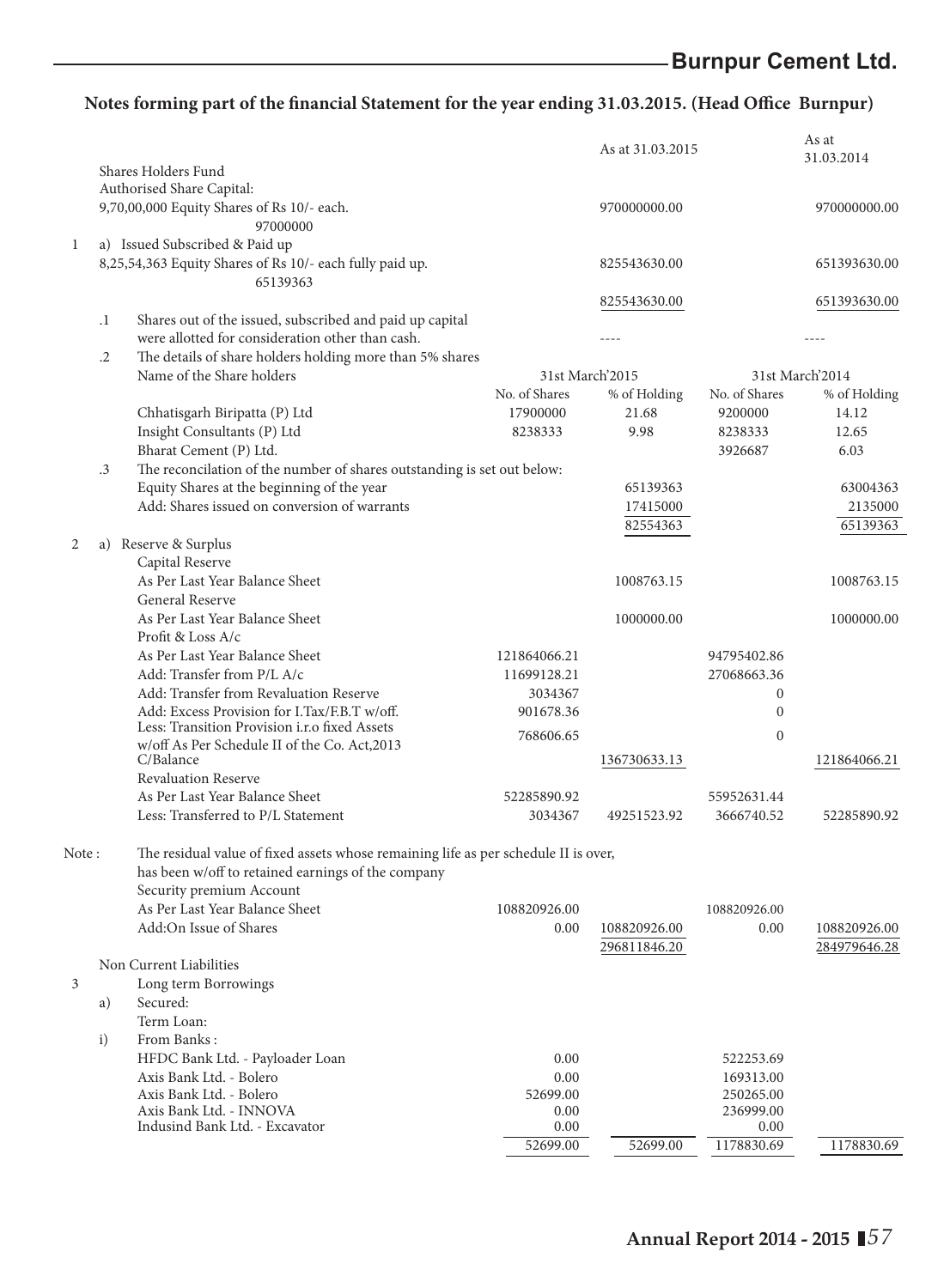| $\rm ii)$    | From Others:                          |             |             |             |             |
|--------------|---------------------------------------|-------------|-------------|-------------|-------------|
|              | Bridge Loan - WBIDCL                  | 3890000.00  |             | 0.00        |             |
|              | West Bengal Financial Corporation     | 11720000.00 |             | 23440000.00 |             |
|              |                                       | 15610000.00 | 15610000.00 | 23440000.00 | 23440000.00 |
|              |                                       |             | 15662699.00 |             | 24618830.69 |
| $\mathbf{b}$ | Unsecured:                            |             |             |             |             |
| i)           | Loans & Advances From Related Parties | 18686592.13 |             | 19725627.00 |             |
| ii)          | From Others                           | 35846356.00 | 54532948.13 | 46629096.00 | 66354723.00 |
|              |                                       |             |             |             |             |
|              | Total                                 |             | 70195647.13 |             | 90973553.69 |

#### **1. WBFC Loan is secured by way of :**

a. First Charge on whole of the plant & machinery of the company situtated only at

Palashdiha, Panchgachhia Road. Kanyapur, Asansol, Burdwan, both present and future.

b. Second charge of the current asset of the company situated only at its plant at Palashdiha

- Kanyapur, Panchgachhia Road, Asansol, Burdwan both present and future.
- 2. Bolero loan from Axis Bank Ltd is secured by hypothecation of said vehicles
- 3. Bridge loan from West Bengal Industrial Development Corporation Ltd. secured against Interest Subsidy sanctioned. **Notes:1**
	- 4. Maturity Profit & Rate of Interest are as set out below

|                |                                                                                                                                                                                      | Int. Rate | F.Yr 16-17   |              |              |              |
|----------------|--------------------------------------------------------------------------------------------------------------------------------------------------------------------------------------|-----------|--------------|--------------|--------------|--------------|
|                | a. West Bengal Fin.Corp.                                                                                                                                                             | @13.75%   | 11720000.00  |              |              |              |
|                | b. Axis Bank Ltd. - Bolero                                                                                                                                                           | @10.50%   | 0.00         |              |              |              |
| $\overline{4}$ | Deferred Tax Liabilities                                                                                                                                                             |           |              |              |              |              |
|                | <b>Related To Fixed Assets</b>                                                                                                                                                       |           |              |              |              |              |
|                | Opening Balance                                                                                                                                                                      |           | 16243727.90  |              | 12637131.90  |              |
|                | Add: Creation<br>Sub Total                                                                                                                                                           | (A)       | 512548.00    | 16756275.90  | 3606596.00   | 16243727.90  |
|                | Deferred Tax Assets                                                                                                                                                                  |           |              |              |              |              |
|                | Related to Retirement Benefits                                                                                                                                                       |           |              |              |              |              |
|                | Opening Balance                                                                                                                                                                      |           | 1643926.00   |              | 0.00         |              |
|                | Add: Creation                                                                                                                                                                        |           | 524830.00    |              | 1643926.00   |              |
|                | Sub Total                                                                                                                                                                            | (B)       |              | 2168756.00   |              | 1643926.00   |
|                | Net Deferred Tax Liabilty                                                                                                                                                            | $(A - B)$ |              | 14587519.90  |              | 14599801.90  |
| 5              | Long Term Provisions                                                                                                                                                                 |           |              |              |              |              |
|                | Provison For Employee Benefits.                                                                                                                                                      |           |              |              |              |              |
|                | Provision for Gratuity                                                                                                                                                               |           | 5791329.00   |              | 5066807.00   |              |
|                |                                                                                                                                                                                      |           |              | 5791329.00   |              | 5066807.00   |
|                | <b>Current Liabilities</b>                                                                                                                                                           |           |              |              |              |              |
| 6              | Short Term Borrowings:<br>Secured:                                                                                                                                                   |           |              |              |              |              |
|                | Loans Repayable on Demand<br>From Bank<br>a)                                                                                                                                         |           |              |              |              |              |
|                | SBI, Asansol, CC A/c                                                                                                                                                                 |           | 169672572.28 |              | 198958417.61 |              |
|                | SBI, Asansol, SLC A/c                                                                                                                                                                |           | 20277959.00  |              | 20258856.00  |              |
|                |                                                                                                                                                                                      |           |              | 189950531.28 |              | 219217273.61 |
|                | Cash Credit is Secured by                                                                                                                                                            |           |              |              |              |              |
|                | a. Way of first charge on stocks of raw material, stores, stocks in process, chemicals &<br>consumables, fuels, packing materials, finished goods etc, book debt of the Asansol Unit |           |              |              |              |              |
|                | of the company of the present and future.                                                                                                                                            |           |              |              |              |              |
|                | b. Way of second charge on the plant & machineries of the company and personal guarantee                                                                                             |           |              |              |              |              |
|                | of the promoter director of the company.                                                                                                                                             |           |              |              |              |              |

c. Equitable mortgage (1st Charge) of Land, Building and shed at Factory at Palashdiha, Panchagachhia Road Kanyapur, Asansol - equitable mortgage (1st Charge) of Land & Building at Dharma Mouza, Asanosl.

d. STDR of face value of Rs. 80.00 Lakhs and LIC Policy of Rs. 0.32

Lakhs.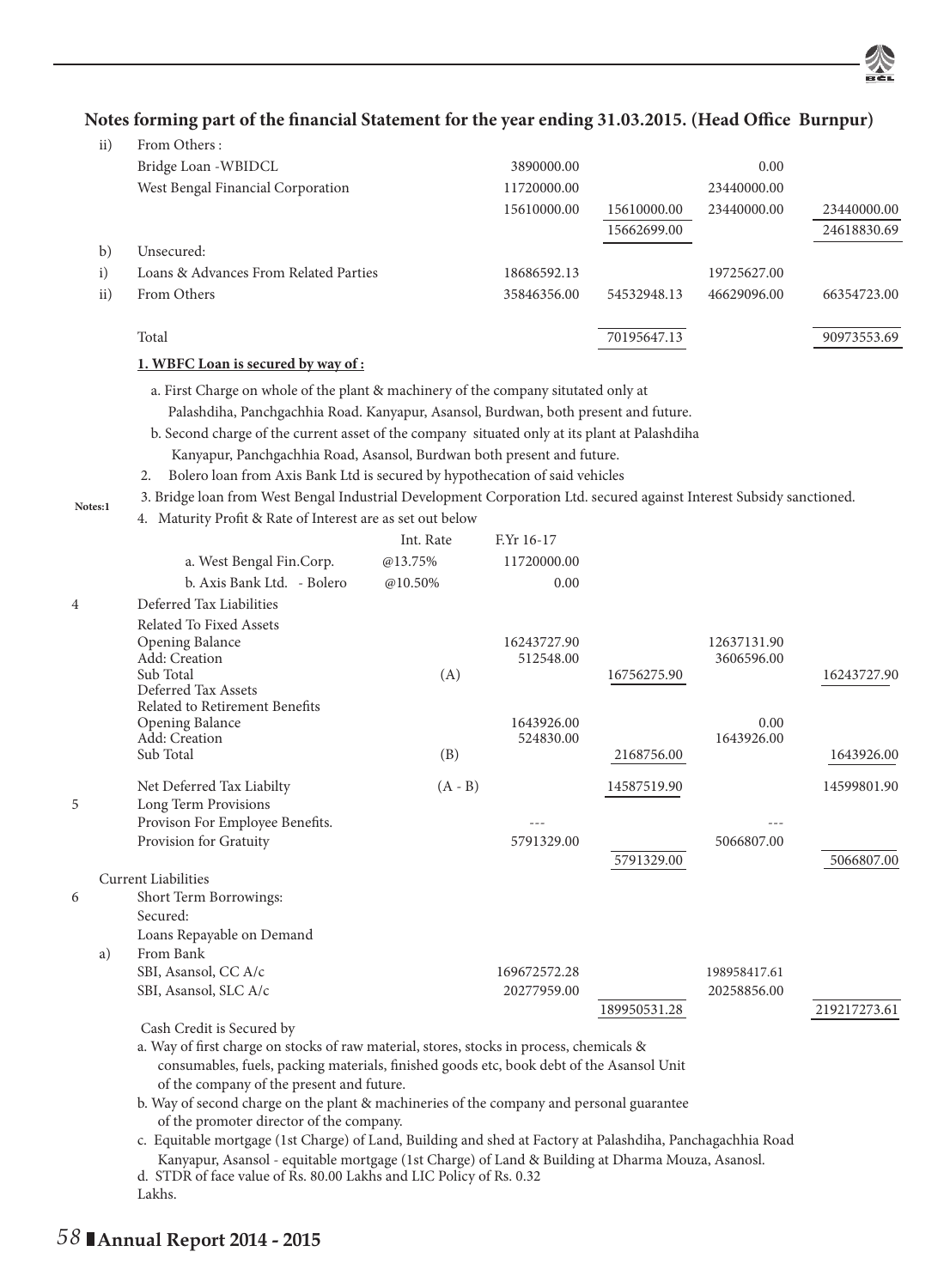| 7 |                | Trade Payable                                                                                          |              |              |             |
|---|----------------|--------------------------------------------------------------------------------------------------------|--------------|--------------|-------------|
|   |                | Others                                                                                                 |              |              |             |
|   | a              | Sundry Creditors for Expenses                                                                          | 24144271.46  | 25599713.62  |             |
|   | b              | Sundry Creditors for Raw Materials                                                                     | 52210708.72  | 51002158.92  |             |
|   | C              | Sundry Creditors for Trading Goods                                                                     | 153132039.30 | 0.00         |             |
|   |                |                                                                                                        |              | 229487019.50 | 76601872.54 |
| 8 |                | <b>Other Current Liabilities:</b>                                                                      |              |              |             |
|   | a)             | Current Maturities of Long Term Debt                                                                   |              |              |             |
|   |                | From Banks                                                                                             |              |              |             |
|   |                | HFDC Bank Ltd. - Payloader Loan                                                                        | 522253.69.00 | 817900.75    |             |
|   |                | HFDC Bank Ltd. - Car Loan                                                                              | 0.00         | 0.00         |             |
|   |                | Axis Bank Ltd. - Bolero                                                                                | 169313.00    | 167507.00    |             |
|   |                | Axis Bank Ltd. - Bolero                                                                                | 197566.00    | 177958.00    |             |
|   |                | Axis Bank Ltd. - INNOVA                                                                                | 236999.00    | 437784.00    |             |
|   |                | Indusind Bank Ltd. - Excavator                                                                         | 0.00         | 1098600.00   |             |
|   |                |                                                                                                        |              | 1126131.69   | 2699749.75  |
|   |                | From Others:                                                                                           |              |              |             |
|   |                | Bridge Loan - WBIDCL                                                                                   | 0.00         | 3890000.00   |             |
|   |                | West Bengal Financial Corporation                                                                      | 16450000.00  | 17660000.00  |             |
|   |                |                                                                                                        |              | 16450000.00  | 21550000.00 |
|   | 1              | Excavator Loan from Indusind Bank Ltd is secured by hypothecation of said Excavator.                   |              |              |             |
|   | $\overline{2}$ | Payloader Loan from HDFC Bank Ltd is secured by hypothecation of said Payloader                        |              |              |             |
|   | 3              | Bolero Loan and Innova Loan From Axis Bank Ltd, is Secured by hypothecation of said Bolero and Innova. |              |              |             |
|   | b)             | Interest Accrued And Due on Borrowings                                                                 |              |              |             |
|   |                | Bridge Loan - WBIDCL                                                                                   |              | 1532059.00   | 774137.00   |
|   | c)             | Creditors For Capital Expenditure                                                                      |              | 1150149.00   | 1318582.00  |
|   | d)             | Unclaimed/ Unpaid Dividend                                                                             |              | 0.00         | 15000.00    |
|   |                | (Unclaimed Dividend Amount has been transferred                                                        |              |              |             |
|   |                | to Investor Education and Protection Fund in the month of May, 2014)                                   |              |              |             |
|   | e)             | <b>BCL Patratu Others</b>                                                                              |              | 0.00         | 686291.02   |
|   | f)             | Other Payables                                                                                         |              |              |             |
|   |                | <b>Statutories Liabilities</b>                                                                         |              |              |             |
|   |                | Employee's Contribution to Professional Tax                                                            | 8310.00      | 10000.00     |             |
|   |                | E.P.F. Payable account                                                                                 | 269345.00    | 218643.00    |             |
|   |                | E.S.I.C. Payable account                                                                               | 45859.00     | 40595.00     |             |
|   |                | Corporation Tax Payable                                                                                | 20000.00     | 20000.00     |             |
|   |                | Water Tax Payable                                                                                      | 8776.00      | 4400.00      |             |
|   |                | CST Payable                                                                                            | 494581.93    | 335584.00    |             |
|   |                | Sales Tax (Branch) Account                                                                             | 0.00         | 3268948.47   |             |
|   |                | T.C.S. Payable                                                                                         | 40500.00     |              |             |
|   |                | T.D.S. Payable                                                                                         | 1008260.06   | 1893375.00   |             |
|   |                | W.B. VAT                                                                                               | 194623.10    | 2905361.10   |             |
|   |                | Excise & Cenvat                                                                                        | 4587037.53   | 2906115.00   |             |
|   |                | Service Tax Payable                                                                                    | 1309759.29   | 1337375.82   |             |
|   |                |                                                                                                        | 7987051.91   | 12940397.39  |             |
|   |                | <b>Trade Deposits</b>                                                                                  | 43163348.00  | 38351585.00  |             |
|   |                |                                                                                                        |              | 51150399.91  | 51291982.39 |
|   |                | Total                                                                                                  |              | 71408739.60  | 78335742.16 |
|   |                |                                                                                                        |              |              |             |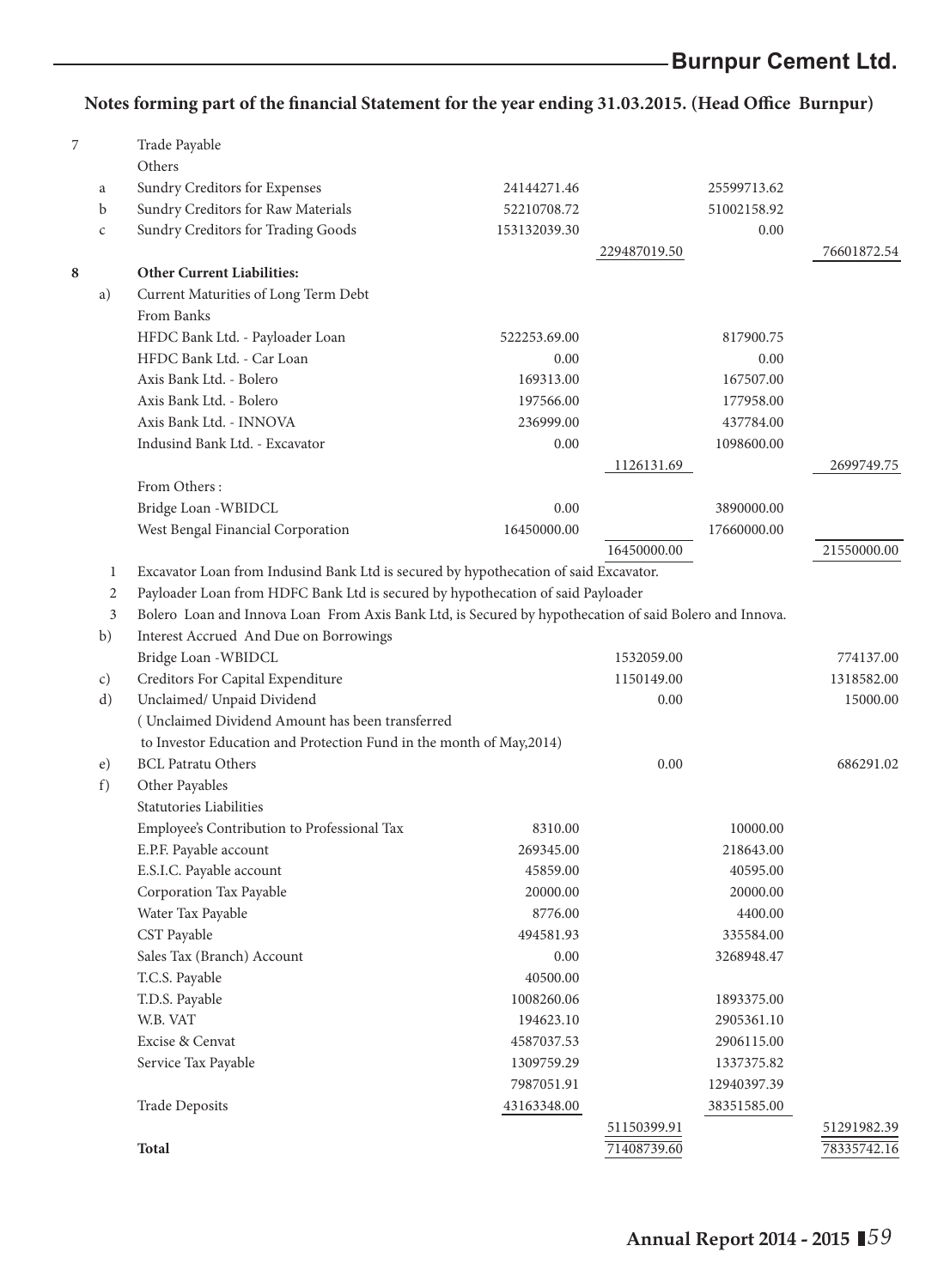烾

| 10 |              | <b>Non Current Investment</b>                           |              |              |              |              |
|----|--------------|---------------------------------------------------------|--------------|--------------|--------------|--------------|
|    | Others       |                                                         |              |              |              |              |
|    |              | B.C.L.Developer                                         |              | 139320.00    |              | 139320.00    |
|    |              | <b>BCL</b> Patratu                                      |              | 799575477.87 |              | 737775477.87 |
|    |              |                                                         |              | 799714797.87 |              | 737914797.87 |
| 11 |              | Long Term Loans & Advances                              |              |              |              |              |
|    |              | (Unsecured considered good)                             |              |              |              |              |
|    |              | Capital Advances                                        |              |              |              |              |
|    | a.           | Advances for Capital Goods                              | 0.00         |              | 10730.34     |              |
|    |              |                                                         |              | 0.00         |              | 10730.34     |
|    |              | Security Deposits                                       |              |              |              |              |
|    | a.           | Security Deposit with Excise                            | 45100.00     |              | 45100.00     |              |
|    | b.           | Security Deposits with Govt. Authorities                | 5364059.00   |              | 4964059.00   |              |
|    |              |                                                         |              | 5409159.00   |              | 5009159.00   |
|    |              |                                                         |              | 5409159.00   |              | 5019889.34   |
| 12 |              | Inventories (at lower of cost and net realisable value) |              |              |              |              |
|    | a            | Raw Material                                            |              |              |              |              |
|    |              | I. Clinker                                              | 78184460.00  |              | 166041931.43 |              |
|    |              | II. Gypsem                                              | 312063.22    |              | 355675.02    |              |
|    |              | III. Slag                                               | 26484196.00  | 104980719.22 | 455597.70    | 166853204.15 |
|    | b            | Stores & Spares                                         |              |              |              |              |
|    |              | I. Coal                                                 | 38144611.12  |              | 27552610.72  |              |
|    |              | II. Grinding Media                                      | 9760460.29   |              | 9696438.38   |              |
|    |              | III. Stores & Scraps                                    | 28966194.92  | 76871266.33  | 23546366.92  | 60795416.02  |
|    | $\mathsf{C}$ | Others                                                  |              |              |              |              |
|    |              | I. Advertising Items                                    |              |              |              |              |
|    | d            | Packing Material                                        |              |              |              |              |
|    |              | I. HDPE Bag                                             | 2121187.60   | 2121187.60   | 4305404.11   | 4305404.11   |
|    |              |                                                         |              | 183973173.15 |              | 231954024.28 |
| 13 |              | <b>Trade Receivables</b>                                |              |              |              |              |
|    |              | (Unsecured considered good)                             |              |              |              |              |
|    | a            | Over six months.                                        | 44370814.80  |              | 54578440.08  |              |
|    | $\mathbf b$  | Less than six months                                    | 307051560.16 |              | 116364166.16 |              |
|    |              | Total (As Certified by the Management)                  |              | 351422374.96 |              | 170942606.24 |
| 14 |              | Cash and Cash Equivalents                               |              |              |              |              |
|    | a)           | Balance with Banks:                                     |              |              |              |              |
|    | i)           | In Current Account with Banks                           | 1303497.35   |              | 3832070.67   |              |
|    | ii)          | In Deposits Account with Bank                           | 32418813.00  |              | 32417019.00  |              |
|    | iii)         | SBI, Asansol Unpaid/ Un Claimed Dividend)               | 3.00         |              | 12250.00     |              |
|    |              |                                                         |              | 33722313.35  |              | 36261339.67  |
|    | b            | Cash in Hand (as certified by management)               |              | 8541844.40   |              | 34835254.40  |
|    |              |                                                         |              |              |              |              |
|    |              | Total                                                   |              | 42264157.75  |              | 71096594.07  |
|    |              |                                                         |              |              |              |              |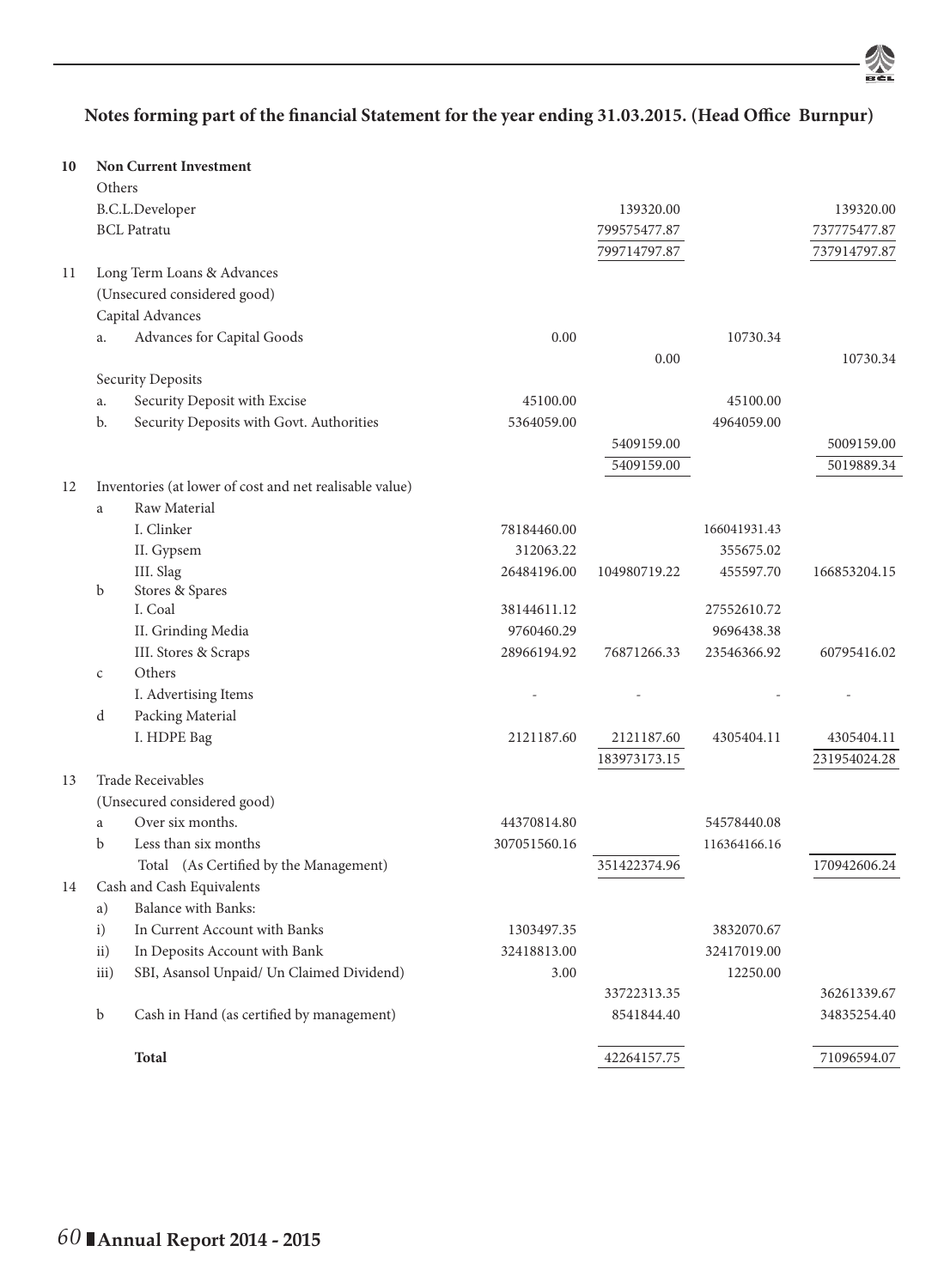|    |    |                                            |             | As at 31.03.2015 |             | As at 31.03.2014 |
|----|----|--------------------------------------------|-------------|------------------|-------------|------------------|
| 15 |    | Short Term Loans & Advances                |             |                  |             |                  |
|    |    | Unsecured, considered good                 |             |                  |             |                  |
|    |    | Other Loans & Advances                     |             |                  |             |                  |
|    | a) | Balance with Revenue Authorities           |             |                  |             |                  |
|    |    | Net of Provision for Income Tax And T.D.S. | 547159.00   |                  | 5664603.65  |                  |
|    |    | Service Tax Account                        | 84022.61    |                  | 84562.97    |                  |
|    |    | Cenvat Credit Receivable (Suspense)        | 541725.92   |                  | 1337375.82  |                  |
|    |    | Excise & Cenvat Credit                     | 32621.59    |                  | 51907.50    |                  |
|    |    | Sales Tax                                  | 1047678.08  |                  | 0.00        |                  |
|    |    | Entry Tax Receivable                       | 2005.00     | 2255212.20       | 2005.00     | 7140454.94       |
|    | b) | Others                                     |             |                  |             |                  |
|    |    | Security Deposits                          | 4270465.00  |                  | 2244213.00  |                  |
|    |    | Advance for Raw Materials/Suppliers/Others | 41124653.18 |                  | 37802236.09 |                  |
|    |    | Other Advances                             | 0.00        |                  | 40000.00    |                  |
|    |    | Accrued Interest on FDR                    | 6944240.22  | 52339358.40      | 3991726.22  | 44078175.31      |
|    |    | Total                                      |             | 54594570.60      |             | 51218630.25      |
| 16 |    | Other Current Assets:                      |             |                  |             |                  |
|    |    | <b>BCL Patratu Others</b>                  | 228778.84   |                  | 0.00        |                  |
|    |    | Finance Charges Suspense                   | 0.00        |                  | 47463.34    |                  |
|    |    | Advance to Office Staff & Plant Labour     | 1615290.00  |                  | 1852590.00  |                  |
|    |    | Pre-Paid Expenses                          | 32500.00    |                  | 849421.00   |                  |
|    |    |                                            |             | 1876568.84       |             | 2749474.34       |
|    |    |                                            |             |                  |             |                  |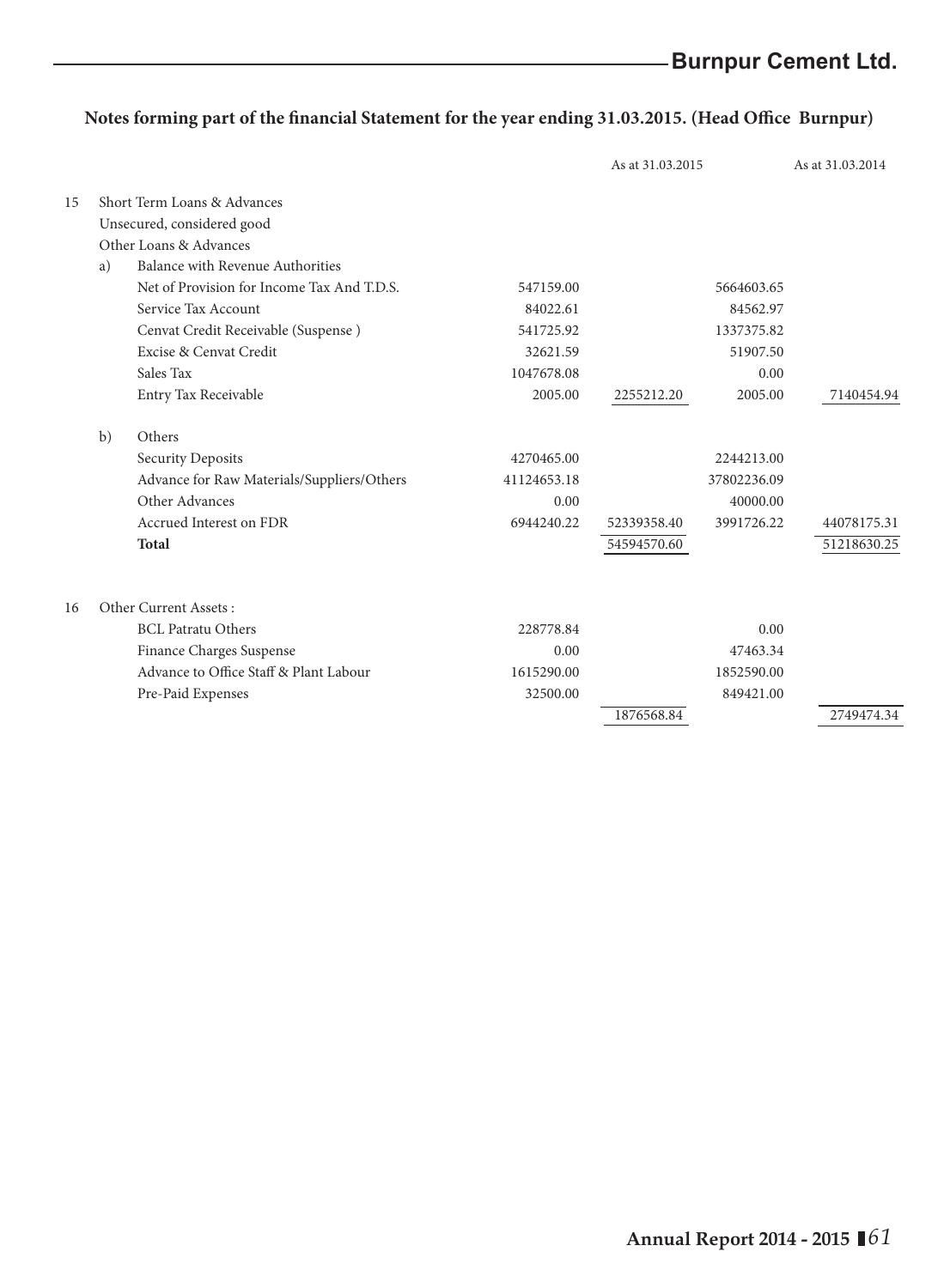**BURNPUR CEMENT LTD.**

| l<br>ſ<br>١                                      |
|--------------------------------------------------|
|                                                  |
| i                                                |
|                                                  |
|                                                  |
| ļ                                                |
| $\frac{1}{2}$ $\frac{1}{2}$<br>l                 |
|                                                  |
| រំ                                               |
|                                                  |
| j                                                |
|                                                  |
|                                                  |
|                                                  |
| $\vdots$                                         |
| l uie mianciai statement ior uie ye              |
|                                                  |
|                                                  |
|                                                  |
|                                                  |
|                                                  |
| I                                                |
|                                                  |
|                                                  |
|                                                  |
|                                                  |
|                                                  |
|                                                  |
|                                                  |
| j                                                |
|                                                  |
|                                                  |
| İ                                                |
|                                                  |
| ֖֖֖֖֖֖֖֖֖֖ׅ֪ׅ֖ׅ֪ׅ֖֧֪֪֪ׅ֚֚֚֚֚֚֚֚֚֚֚֚֚֚֚֚֚֚֚֚֬֝֝֓֞ |
| N<br>S                                           |
|                                                  |

| ದ <mark>ದ</mark>         | Particulars                                 |                                         |                                | Gross Block                     |                             |                             | Deprectaion       |               |              |                     | Net Block      |
|--------------------------|---------------------------------------------|-----------------------------------------|--------------------------------|---------------------------------|-----------------------------|-----------------------------|-------------------|---------------|--------------|---------------------|----------------|
|                          |                                             | $\frac{as}{14}$<br>Opening<br>on 01.04. | during the<br>Addition<br>year | during the<br>Deduction<br>year | Closing as on<br>$31.03.15$ | Opening as<br>on $01.04.14$ | For the<br>period | Adjustment    | Total        | 31.03.2015<br>As on | As on 31.03.14 |
|                          | Tangible Assets                             |                                         |                                |                                 |                             |                             |                   |               |              |                     |                |
| $\overline{ }$           | Land and Land Development<br>(Dharma Mouza) | 28372137.00                             | 4065000.00                     | 0.00                            | 32437137.00                 | $0.00\,$                    | 0.00              | 0.00          | 0.00         | 32437137.00         | 28372137.00    |
|                          | Land (Freehold)                             | 19480263.00                             | 0.00                           | 0.00                            | 19480263.00                 | 0.00                        | 0.00              | 0.00          | 0.00         | 19480263.00         | 19480263.00    |
| $\sim$                   | Factory Building                            | 22131262.53                             | 0.00                           | 0.00                            | 22131262.53                 | 6849999.62                  | 627757.24         | 0.00          | 7477756.86   | 14653505.67         | 15281262.91    |
| $\sim$                   | Shed & Building-Dharma Mouza                | 12211543.36                             | 0.00                           | 0.00                            | 12211543.36                 | 184878.93                   | 193259.81         | 0.00          | 378138.74    | 11833404.62         | 12026664.43    |
| 4                        | Plant & Machinery                           | 238621940.86                            | 13850878.00                    | 0.00                            | 252472818.86                | 91184069.11                 | 6899197.04        | 0.00          | 98083266.15  | 154389552.71        | 147437871.75   |
| LO.                      | Electrification & Installation              | 15613896.83                             | 9607.00                        | 0.00                            | 15623503.83                 | 7005362.42                  | 1847154.14        | 0.00          | 11852516.56  | 3770987.27          | 8608534.41     |
| $\circ$                  | Laboratry Equipment                         | .8.67<br>90842                          | 0.00                           | 0.00                            | 908428.67                   | 556858.44                   | 210366.36         | 0.00          | 767224.80    | 141203.87           | 351570.23      |
| $\overline{\phantom{a}}$ | Furniture & Fixtures                        | 4013501.18                              | 0.00                           | 0.00                            | 4013501.18                  | 1016562.09                  | 477387.99         | 0.00          | 1493950.08   | 2519551.10          | 2996939.09     |
| ${}^{\circ}$             | Computer Sets                               | 2224699.24                              | 0.00                           | 0.00                            | 2224699.24                  | 1591604.16                  | 636607.27         | 258869.39     | 1969342.04   | 255357.20           | 633095.08      |
| $\circ$                  | Pollution Equipment                         | 9.56<br>2129791                         | 0.00                           | 0.00                            | 21297919.56                 | 8260359.24                  | 611275.65         | $-1585347.00$ | 7286287.89   | 14011631.67         | .3037560.32    |
| $\Xi$                    | Motor Vehicles                              | 7887232.90                              | 0.00                           | 0.00                            | 7887232.90                  | 3413910.09                  | 860545.42         | 287030.27     | 1561485.78   | 3325747.12          | 4473322.81     |
| Ξ                        | Pay Loader/Excavator/Tractor                | 14747940.49                             | $0.00\,$                       | 0.00                            | 14747940.49                 | 8569196.95                  | 900743.22         | 341091.47     | 9811031.64   | 1936908.85          | 6178743.54     |
| $\overline{12}$          | Television                                  | 25700.00                                | 0.00                           | 0.00                            | 25700.00                    | 4775.36                     | 5076.25           | 2420.72       | 12272.33     | 13427.67            | 20924.64       |
| $\overline{13}$          | Telephone                                   | 44800.00                                | 0.00                           | 0.00                            | 44800.00                    | 29632.62                    | 2740.81           | 5628.55       | 38001.99     | 6798.01             | 15167.38       |
| 14                       | Mobile Sets                                 | 377193.00                               | 33117.00                       | 0.00                            | 410310.00                   | 68975.90                    | 99605.61          | 45403.77      | 213985.27    | 196324.73           | 308217.10      |
| 15                       | EPABX Machine                               | 69664.00                                | 0.00                           | 0.00                            | 69664.00                    | 11354.32                    | 18508.51          | 5538.26       | 35401.09     | 34262.91            | 58309.68       |
| $\overline{16}$          | FAX/Xerox Machine                           | 82000.00                                | 0.00                           | 0.00                            | 82000.00                    | 13978.65                    | 26446.87          | 0.00          | 40425.52     | 41574.48            | 68021.35       |
| $\overline{\phantom{a}}$ | Air Conditions                              | 804084.00                               | 0.00                           | 0.00                            | 804084.00                   | 178436.89                   | 424397.98         | 0.00          | 602834.87    | 201249.13           | 625647.11      |
| $18\,$                   | Projector EPSON                             | 21565.00                                | 0.00                           | 0.00                            | 21565.00                    | 1900.59                     | 4951.85           | 0.00          | 6852.44      | 14712.56            | 19664.41       |
| $\overline{19}$          | Water Tank/Purifier                         | 81590.00                                | 0.00                           | 0.00                            | 81590.00                    | 10226.96                    | 27833.85          | 0.00          | 38060.81     | 43529.19            | 71363.04       |
| $20\,$                   | Camera                                      | 10800.00                                | 2863.00                        | 0.00                            | 13663.00                    | 969.89                      | 3157.56           | 0.00          | 4127.45      | 9535.55             | 9830.11        |
|                          | SubTotal (A)                                | 389028161.62                            | 17961465.00                    | 0.00                            | 406989626.62                | 128953052.21                | 16877013.45       | $-1157103.35$ | 144672962.31 | 262316664.31        | 260075109.39   |
|                          | Intangible Assets                           |                                         |                                |                                 |                             |                             |                   |               |              |                     |                |
| $\overline{21}$          | Computer Software                           | 2882826.73                              | 122337.35                      | 0.00                            | 3005164.08                  | 335625.33                   | 464742.61         | 0.00          | 800367.97    | 2204796.11          | 2547201.40     |
|                          | SubTotal (B)                                | 2882826.73                              | 122337.35                      | 0.00                            | 3005164.08                  | 335625.33                   | 464742.61         | 0.00          | 800367.97    | 2204796.11          | 2547201.40     |
| 22                       | Capital WIP Pollution equipment             | $0.00\,$                                | 0.00                           | 0.00                            | $0.00$                      | $0.00$                      | 0.00              | 0.00          | 0.00         | 0.00                | 0.00           |
| $23\,$                   | Capital WIP Plant & machinery               | $0.00\,$                                | 0.00                           | 0.00                            | 0.00                        | $0.00\,$                    | $0.00$            | 0.00          | 0.00         | 0.00                | $0.00\,$       |
|                          | SubTotal (C)                                | $0.00\,$                                | 0.00                           | 0.00                            | 0.00                        | $0.00\,$                    | $0.00$            | 0.00          | 0.00         | 0.00                | $0.00$         |
|                          | TOTAL (A+B+C)                               | 391910988.35                            | 18083102.35                    | 0.00                            | 40994790.70                 | 129288677.54                | 17341756.07       | $-1157103.35$ | 145473330.26 | 264521460.42        | 262622310.79   |
|                          | Previous year                               | 35917352.69                             | 36870447.59                    | 4116811.93                      | 391910988.35                | 113091294.60                | 18394136.39       | 216753.44     | 129288677.54 | 262622310.79        | 246066058.08   |



writing assets (to the tune of Rs.768606.65) whose residual life has expired under schedule II of the Companies Act, 2013.

writing assets (to the tune of Rs.768606.65) whose residual life has expired under schedule II of the Companies Act, 2013.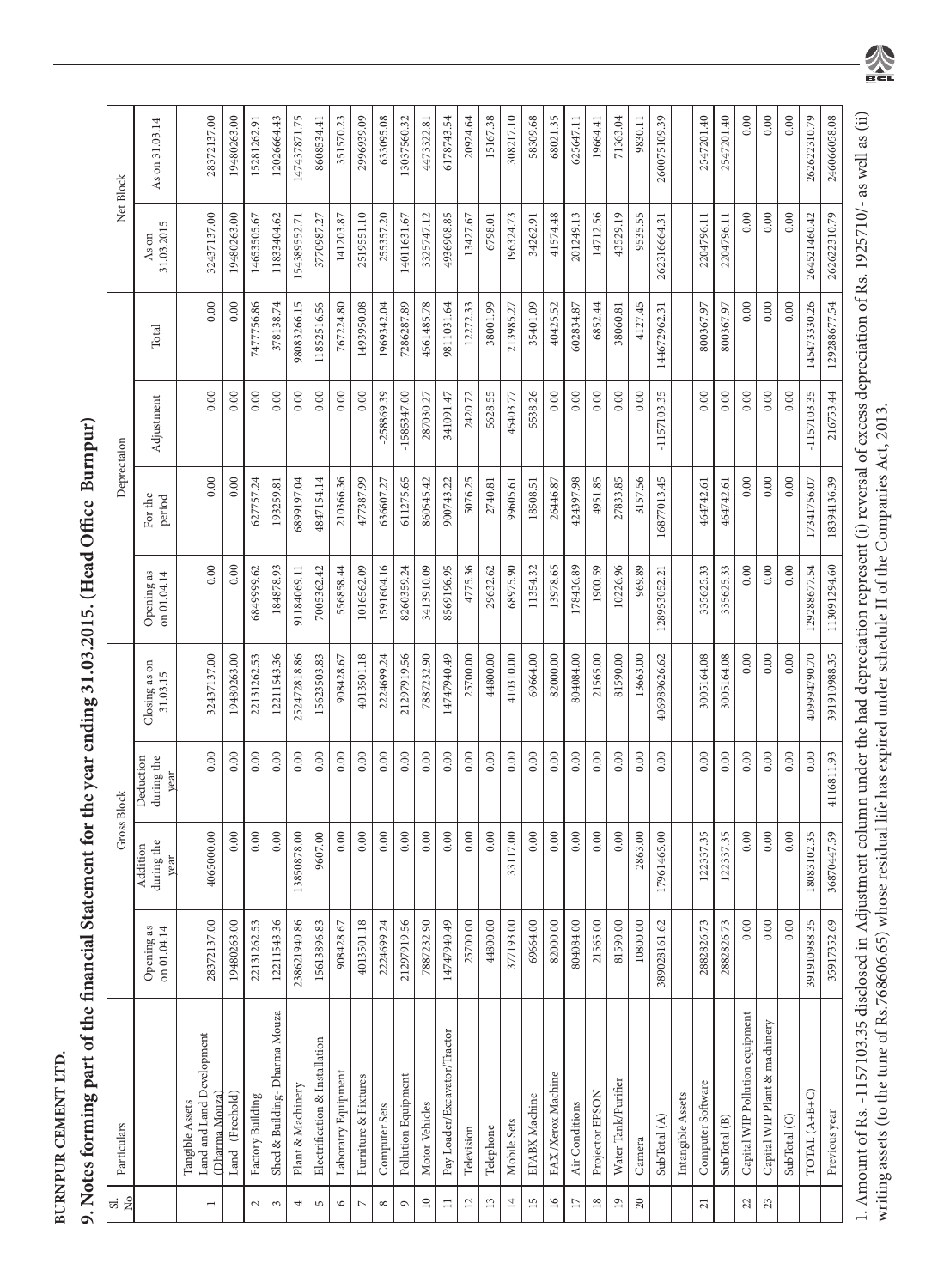|      |                                                                          | As at 31.03.2015 | As at 31.03.2014 |
|------|--------------------------------------------------------------------------|------------------|------------------|
| 17   | <b>REVENUE FROM OPERATIONS:</b>                                          |                  |                  |
|      | Sale Of Product                                                          |                  |                  |
|      | <b>Cement Sales</b>                                                      | 504602463.62     | 1090665529.21    |
|      | Less: Excise Duty                                                        | 57991006.89      | 117651749.81     |
|      |                                                                          | 446611456.73     | 973013779.40     |
|      | Less: Captive Consumption                                                | 11359300.00      | 39456632.80      |
|      |                                                                          | 435252156.73     | 933557146.60     |
|      | Add: Trading Sale                                                        | 387902087.18     | 0.00             |
|      | Net Sale                                                                 | 823154243.91     | 933557146.60     |
| 18   | <b>OTHER INCOME</b>                                                      |                  |                  |
|      | Interest Income                                                          |                  |                  |
|      | Interest On I.T.Refund                                                   | 698078.00        | 0.00             |
|      | <b>Interest On Fixed Deposits</b>                                        | 3753043.00       | 2650194.00       |
|      |                                                                          |                  |                  |
|      | Other Non Operating Income                                               |                  |                  |
|      | Misc. Income                                                             | 26247.00         | 80532.00         |
|      | Scrap Sale                                                               | 4050000.00       | 0.00             |
|      | Discount Received                                                        | 153012.41        | 0.00             |
|      | Shortage Deduction                                                       | 0.00             | 16182.00         |
|      | Rebate on Sales Tax                                                      | 28049.00         | 5514.00          |
|      | Sundry Creditors Written Off                                             | 179212.17        | 560179.54        |
|      |                                                                          | 8887641.58       | 3312601.54       |
| 19   | COST OF MATERIALS CONSUMED                                               |                  |                  |
|      | Imported                                                                 |                  |                  |
|      | Indigenous                                                               | 278681265.68     | 460935211.94     |
|      |                                                                          | 278681265.68     | 460935211.94     |
|      |                                                                          |                  |                  |
| 19.1 | PARTICULARS OF MATERIALS CONSUMED                                        |                  |                  |
|      | Clinker                                                                  | 215730649.65     | 215413180.80     |
|      | Slag                                                                     | 38912856.82      | 181143403.26     |
|      | Gypsum                                                                   | 3660357.42       | 18283364.16      |
|      | Packing Materials                                                        | 18665338.51      | 36377241.03      |
|      | Others                                                                   | 1712063.28       | 9718022.69       |
|      |                                                                          | 278681265.68     | 460935211.94     |
|      |                                                                          |                  |                  |
| 20   | PURCHASE OF STOCK IN TRADE                                               | 290084080.00     | 0.00             |
| 21   | CHANGE IN INVENTORY OF FINISHED GOODS, WORK IN PROGRESS & STOCK IN TRADE |                  |                  |
|      |                                                                          |                  |                  |
|      | Inventories (At Close)                                                   |                  |                  |
|      | Finished Goods / Stock In Trade                                          | 0.00             | 0.00             |
|      |                                                                          |                  |                  |
|      | Inventories (At Commencement)<br>Finished Goods / Stock In Trade         | 0.00             | 5540075.26       |
|      |                                                                          | 0.00             | 5540075.26       |
| 22   | <b>EMPLOYEE BENEFIT EXPENSES</b>                                         |                  |                  |
|      | a)<br>Salaries & Wages:                                                  |                  |                  |
|      | Directors' Remuneration                                                  | 3300000.00       | 3300000.00       |
|      | Salaries                                                                 | 13660557.00      | 17501728.00      |
|      | Wages                                                                    | 5280590.00       | 4524400.00       |
|      | Bonus                                                                    | 1250947.00       | 1194375.00       |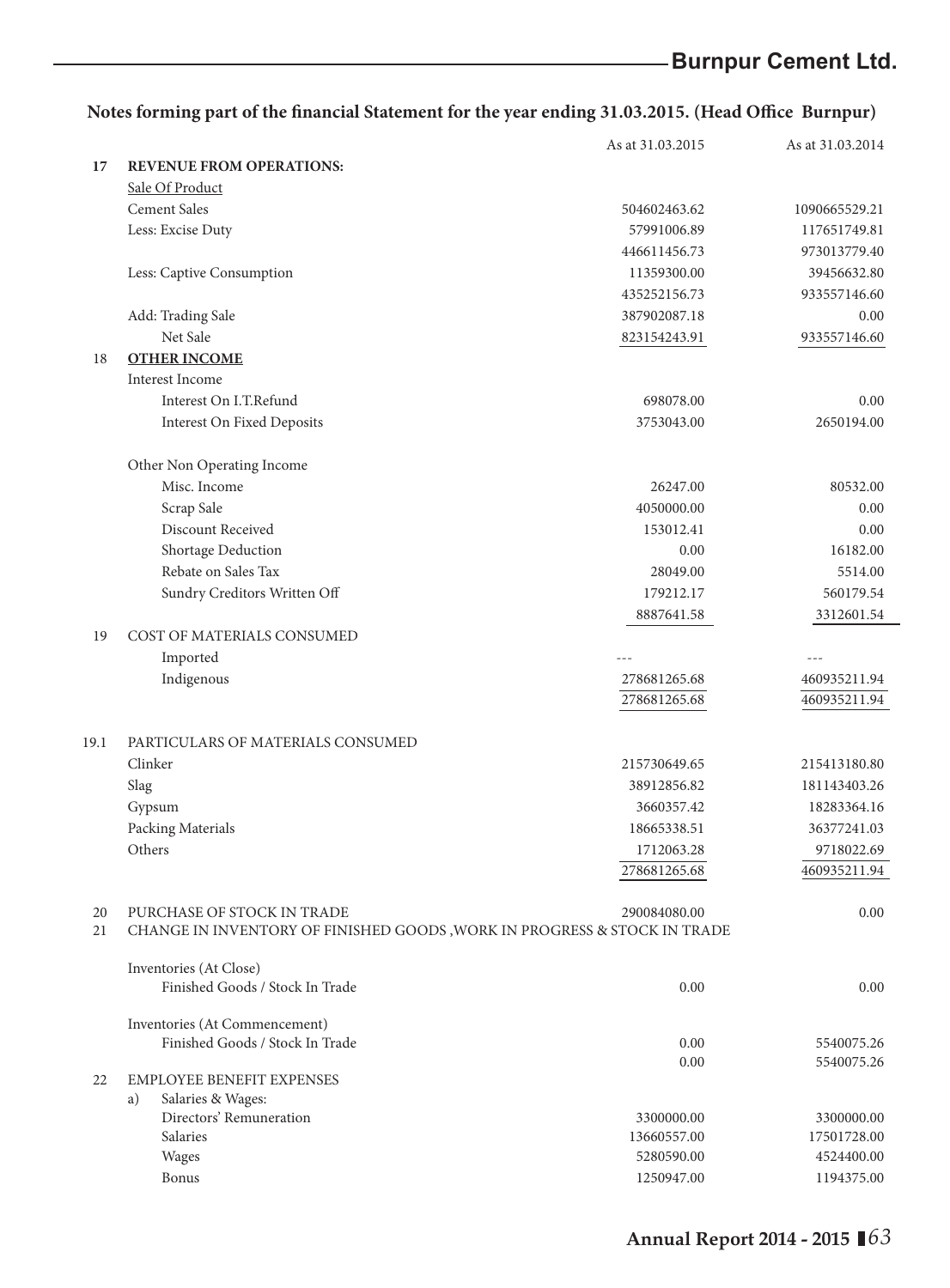

|     |               |                                                                                                          | As at 31.03.2015 | As at 31.03.2014 |
|-----|---------------|----------------------------------------------------------------------------------------------------------|------------------|------------------|
|     | b)            | Contribution to Provident & Other Funds                                                                  |                  |                  |
|     |               | Contribution to Recognised Provident Fund                                                                | 1401859.00       | 1404480.00       |
|     |               | Gratuity                                                                                                 | 1794122.00       | 1018516.00       |
|     |               | Contribution to Employees State Insurance Schemes                                                        | 387133.00        | 370114.00        |
|     |               |                                                                                                          |                  |                  |
|     | c)            | Staff Welfare Expenses                                                                                   | 468476.00        | 635678.23        |
|     |               |                                                                                                          | 27543684.00      | 29949291.23      |
| 23  |               | <b>FINANCE COST</b>                                                                                      |                  |                  |
|     | a)            | <b>Interest Expense</b>                                                                                  |                  |                  |
|     | i)            | On Borrowings From Banks & Others:                                                                       |                  |                  |
|     |               | Interest on Term Loan                                                                                    | 5293319.55       | 7560198.54       |
|     |               | Interest on Cash Credit & SLC                                                                            | 29033955.76      | 22376974         |
|     |               | Interest on Car Loan                                                                                     | 114447.00        | 183742.03        |
|     |               |                                                                                                          | 34441722.31      | 30120914.57      |
|     | $\mathbf{ii}$ | On Security Deposit & Stautory Dues & Others:                                                            | 8365306.57       | 7489470.00       |
|     | b)            | Other Borrowing Cost:                                                                                    |                  |                  |
|     |               | Bank Charges & Bank Guarantee Expenses                                                                   | 2613259.58       | 2095647.98       |
|     |               | Loan Processing Fees                                                                                     | 0.00             | 2650.00          |
|     |               |                                                                                                          | 45420288.46      | 39708682.55      |
| 9   |               | DEPRECIATION & AMORTISATION EXPENSES                                                                     |                  |                  |
|     |               | Depreciation                                                                                             | 15416046.07      | 16197382.95      |
|     |               | Less: Transferred From Revaluation Reserve                                                               | 0.00             | 3666740.52       |
|     |               |                                                                                                          | 15416046.07      | 12530642.43      |
| 9.1 |               | In C.Y. a sum of Rs. 19.25 lac (P.Y. Rs.21.96 lacs) has been reversed for excess depreciation charged in |                  |                  |
|     |               | earliers years representing Prior Period Item.                                                           |                  |                  |
|     |               |                                                                                                          |                  |                  |
| 24  |               | <b>OTHER EXPENSES</b>                                                                                    |                  |                  |
|     | 1             | Manufacturing Expenses:                                                                                  |                  |                  |
|     |               | Demurrage / Rate Difference                                                                              | 396580.80        | 803773.00        |
|     |               | Factory Rent                                                                                             | 900000.00        | 900000.00        |
|     |               | Power & Fuel<br>Testing, Laboratory Fees & Other Incidental                                              | 54811862.52      | 114557462.85     |
|     |               | Exp.                                                                                                     | 61657.00         | 240116.00        |
|     |               | <b>Commission Expenses</b>                                                                               | 0.00             | 370470.00        |
|     |               | Loading / Unloading Charges                                                                              | 344960.00        | 1590836.72       |
|     |               | Repair & Maintenance - Machinery                                                                         | 237482.50        | 1400155.30       |
|     |               | Repair & Maintenance - Building                                                                          | 0.00             | 137485.00        |
|     |               |                                                                                                          | 56752542.82<br>А | 120000298.87     |
|     | 2             | Establishment Expenses                                                                                   |                  |                  |
|     |               | <b>Insurance Charges</b>                                                                                 | 388538.01        | 245276.69        |
|     |               | <b>Director Sitting Fees</b>                                                                             | 180000.00        | 280000.00        |
|     |               | Rent                                                                                                     | 358840.00        | 552200.00        |
|     |               | Legal cum Service charges                                                                                | 2699472.25       | 2392189.75       |
|     |               | <b>EGM Meeting Expenses</b>                                                                              | 0.00             | 0.00             |
|     |               | Conveyance & Travelling Expenses                                                                         | 656578.26        | 1136317.72       |
|     |               | Payment to Auditors                                                                                      | 658477.00        | 729917.00        |
|     |               |                                                                                                          |                  |                  |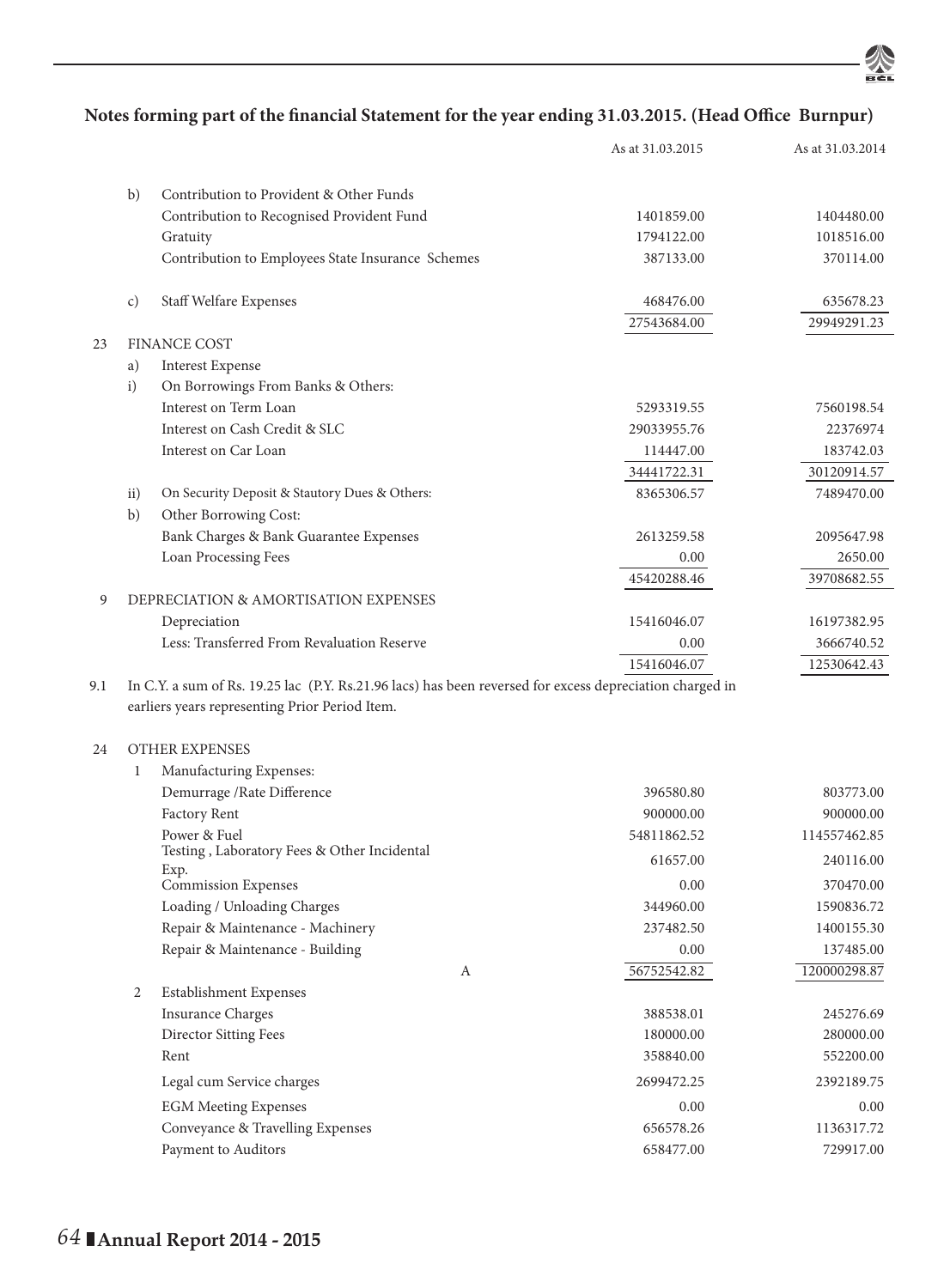|    |                                 |              | As at 31.03.2015 | As at 31.03.2014       |
|----|---------------------------------|--------------|------------------|------------------------|
|    | Board Meeting fees              |              | 33567.04         | 42931.75               |
|    | Rates and Taxes                 |              | 561867.74        | 554098.24              |
|    | Printing & Stationery           |              | 667924.55        | 1069213.50             |
|    | Postage & Telegram              |              | 29276.48         | 154170.33              |
|    | Telephone Expenses              |              | 485217.23        | 713497.28              |
|    |                                 | B            | 6719758.56       | 7869812.26             |
| 3  | Selling & Distribution Expenses |              |                  |                        |
|    | Discount Allowed                |              | 0.00             | 26792617.00            |
|    | Freight Outward Expenses        |              | 17962517.00      | 36021349.00            |
|    | Commission On sales             |              | 4126070.00       | 5643489.00             |
|    | Sales Tax Expenses              |              | 89425.00         | 0.00                   |
|    | Credit Note                     |              | 258900.00        | 41395977.83            |
|    | Sales Promotion                 |              | 470752.00        | 2127653.40             |
|    | VAT & CST on Sales              |              | 74808989.04      | 129560297.88           |
|    | Road Expenses & Taxes           |              | 0.00             | 72550.00               |
|    | Advertisement                   |              | 2021169.12       | 12149054.21            |
|    | Other Misc. Expenses            |              | 5798593.53       | 8189442.72             |
|    |                                 | $\mathsf{C}$ | 105536415.69     | 261952431.04           |
|    |                                 | $(A+B+C)$    | 169008717.07     | 389822542.17           |
|    | PAYMENT TO AUDITORS:            |              |                  |                        |
| a) | Auditor                         |              |                  |                        |
|    | Tax audit Fees                  |              | 75000.00         | 60000.00               |
|    | <b>Statutory Audit Fees</b>     |              | 200000.00        | 175000.00              |
|    | VAT Audit Fees                  |              | 31000.00         | 20000.00               |
| b) | Fees for Limited Review         |              | 30000.00         | 30000.00               |
| c) | Internal Audit Fees             |              | 300000.00        | 346425.00              |
| d) | <b>Cost Audit Fees</b>          |              | 0.00             | 53000.00               |
| e) | <b>Stock Audit Fees</b>         |              | 22477.00         | 29860.00               |
| f) | For Expenses                    |              | 0.00             | 15632.00               |
|    |                                 |              | 658477.00        | 729917.00              |
|    | For N.K.Agarwal & Co.           |              |                  |                        |
|    | Chartered Accountants           |              |                  |                        |
|    |                                 |              |                  | On behalf of the Board |
|    | (N. K. Agarwal)                 |              |                  |                        |
|    | Proprietor                      |              |                  |                        |
|    |                                 |              |                  |                        |

 $24.1$ 

| Date:27/05/2015. | Ashok Gutgutia         | Manoj Kumar Agarwal |
|------------------|------------------------|---------------------|
| Place: Asansol   | VC & Managing Director | Director            |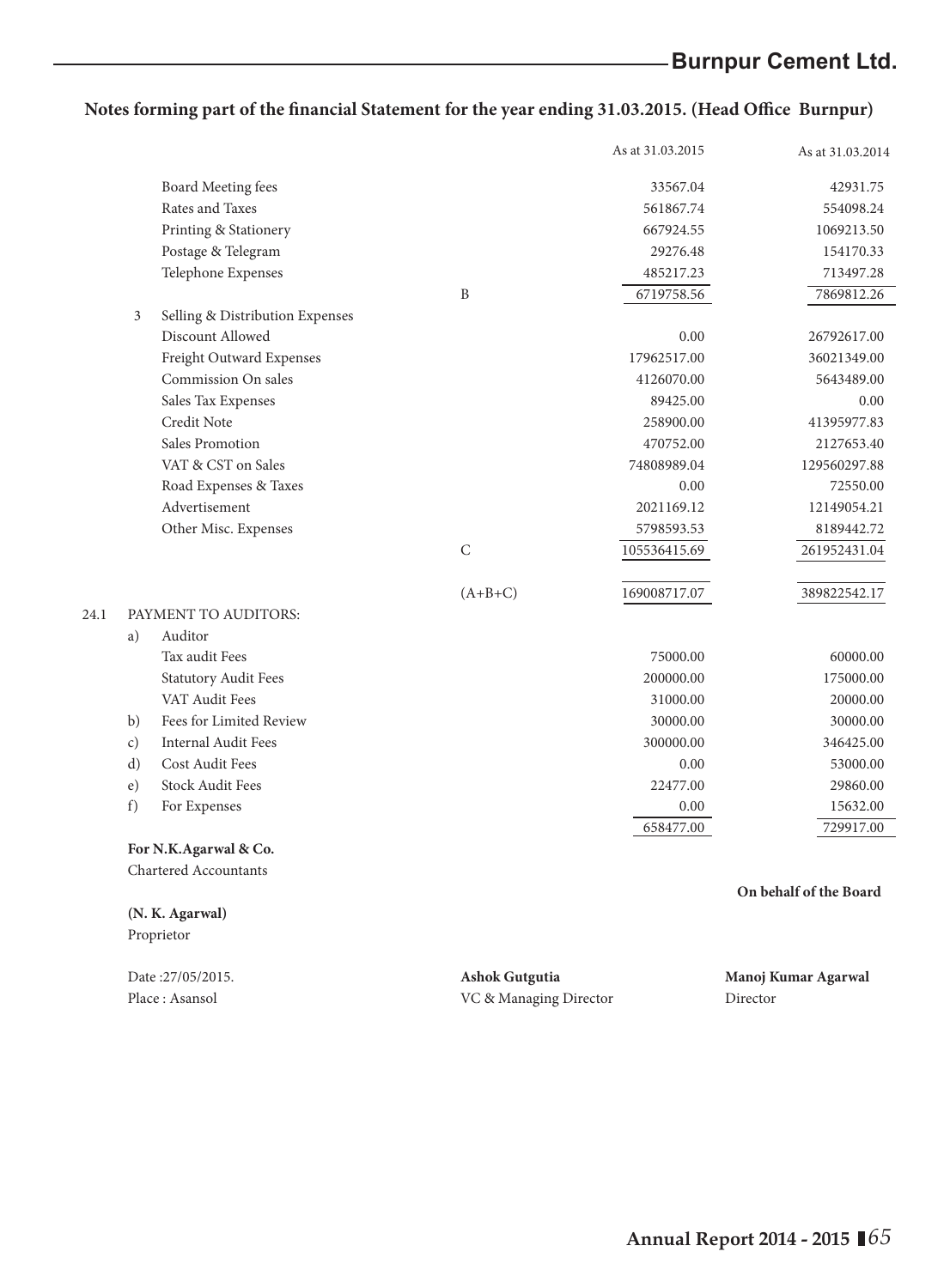## BURNPUR CEMENT LTD. ( PATRATU UNIT) BALANCE SHEET AS AT **31ST MARCH, 2015. (PATRATU UNIT)**

谷

|    |                                                                             | <b>NOTE</b>    |               | As at 31.03.2015        |                        | As at 31.03.2014    |
|----|-----------------------------------------------------------------------------|----------------|---------------|-------------------------|------------------------|---------------------|
| А. | EQUITY AND LIABILITIES                                                      |                |               | Amount                  |                        | Amount              |
|    | Non-Current Liabilities                                                     |                |               |                         |                        |                     |
|    | a) Branch/Division (Equity)                                                 | $\mathbf{1}$   | 799575477.87  |                         | 737775477.87           |                     |
|    | b) Long Term Borrowings                                                     | 2              | 1456500693.66 |                         | 992122157.00           |                     |
|    | c) Deferred Tax Liabilities(net)                                            |                | $- - -$       |                         | $- - -$                |                     |
|    | d) Other Long Term Provision                                                | 3              | 511769.00     |                         | 280577.00              |                     |
|    |                                                                             |                |               | 2256587940.53           |                        | 1730178211.87       |
|    | <b>Current Liabilities</b>                                                  |                |               |                         |                        |                     |
|    | a) Trade Payable                                                            | $\overline{4}$ | 4360389.93    |                         | 3674214.64             |                     |
|    | b) Other Current liabilities                                                | 5              | 66422180.45   |                         | 147081493.67           |                     |
|    |                                                                             |                |               | 70782570.38             |                        | 150755708.31        |
|    |                                                                             | Total:         |               | 2327370510.91           |                        | 1880933920.18       |
| В. | <b>ASSETS</b>                                                               |                |               |                         |                        |                     |
|    | Non-Current Assets                                                          |                |               |                         |                        |                     |
|    | (a) Fixed Assets                                                            | 6              |               |                         |                        |                     |
|    | (i)Capital Work in Progress                                                 |                | 1951878133.80 |                         | 1332634854.95          |                     |
|    | (ii) Tangible assets                                                        |                | 97256061.45   |                         | 99878689.11            |                     |
|    | (b) Long term loans & advances                                              | 7              | 1914175.00    |                         | 294676424.79           |                     |
|    |                                                                             |                |               | 2051048370.25           |                        | 1727189968.85       |
|    | <b>Current Assets</b>                                                       |                |               |                         |                        |                     |
|    | (a)Inventory                                                                | 8              | 19440083.41   |                         | 19440083.41            |                     |
|    | (b) Trade Receivable                                                        | 9              | 1282734.00    |                         | 1282734.00             |                     |
|    | (c) Cash & Cash Equivalent                                                  | 10             | 55760112.96   |                         | 33857633.46            |                     |
|    | (d) Short Term Loans & advances                                             | 11             | 199349210.29  |                         | 97965120.81            |                     |
|    | (e) Other Current Assets                                                    | 12             | 490000.00     |                         | 1198379.65             |                     |
|    |                                                                             |                |               | 276322140.66            |                        | 153743951.33        |
|    |                                                                             | Total:         |               | 2327370510.91           |                        | 1880933920.18       |
|    | Notes to the accounts                                                       |                |               |                         |                        |                     |
|    | Related Party Disclosures                                                   |                |               |                         |                        |                     |
|    | Significant Accounting Policy                                               |                |               |                         |                        |                     |
|    | The Notes referred to the above form an integral part of the Balance Sheet. |                |               |                         |                        |                     |
|    | As per our annexed report of even date                                      |                |               |                         |                        |                     |
|    |                                                                             |                |               |                         |                        |                     |
|    | For M/s. N.K.Agarwal & Co.                                                  |                |               |                         | On behalf of the Board |                     |
|    | (Chartered Accountants)                                                     |                |               |                         |                        |                     |
|    | Firm Registeration No. 308115E                                              |                |               |                         |                        |                     |
|    | (N. K. Agarwal)                                                             |                |               |                         | Ashok Gutgutia         | Manoj Kumar Agarwal |
|    | Proprietor                                                                  |                |               | V.C.& Managing Director |                        | Director            |
|    | Membership No. 014267                                                       |                |               |                         |                        |                     |
|    | Date:27/05/2015                                                             |                |               |                         |                        |                     |
|    | Place: Asansol                                                              |                |               |                         | S K Agarwal            | S.S. Panigrahi      |
|    |                                                                             |                |               |                         | CFO                    | Company Secretary   |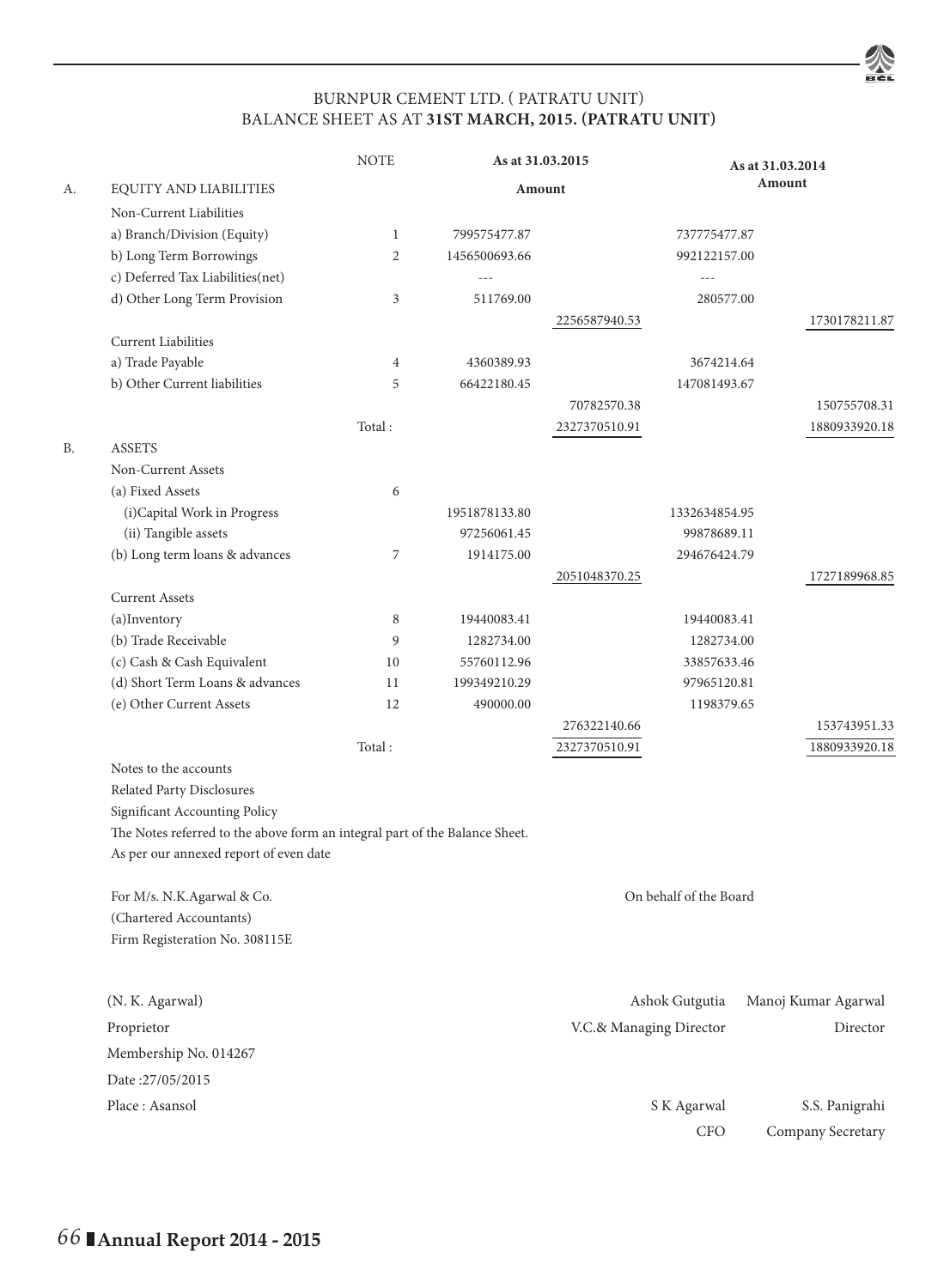## **STATEMENT OF PROFIT & LOSS FOR THE YEAR ENDED 31ST MARCH,2015. (PATRATU UNIT)**

| $\mathbf{1}$<br>Revenue from Operations(Net)<br>$\overline{2}$<br>Other Income<br>$\overline{3}$<br>Total Revenue $(1+2)$<br>Nil<br>Nil<br>$\overline{4}$<br>Expenditure<br>Cost of Materials Consumed<br>Purchase of Stock in Trade<br>13<br>Change in Inventory of Stock in Trade<br>14<br>Employee Benefits Expenses<br>Finance Cost / Interest & Other Charges<br>Depreciation & amortisation expenses<br>Other Expenses<br>15<br>Nil<br><b>Total Expenses</b><br>Nil<br>5<br>Profit/(Loss) before exceptional & extraordinary items & tax<br>6<br>Profit/(Loss) before tax<br>7<br>Tax Expenses<br>(a) Current tax expenses for current year<br>(b) Deferred tax<br>Profit / (Loss) from continuing operation (6-7)<br>Nil<br>Nil<br>8<br>B<br>TOTAL OPERATIONS:<br>10<br>Profit/ (Loss) for the year.<br>Earning per Share(of Rs.10/- each)<br>11<br>(a) Basic<br>(a) Diluted<br>No.of share used in computing Earning per Shares<br>Nil<br>Nil<br>12<br>(a) Basic<br>(a) Diluted<br>Attached herewith accompanying notes forming part of the Financial Statement<br>For M/s.N.K.Agarwal & Co.<br>On behalf of the Board<br>(Chartered Accountants)<br>Firm Registeration No, 308115E<br>(N. K. Agarwal)<br>Ashok Gutgutia<br>Proprietor<br>V.C.& Managing Director<br>Membership No. 014267<br>Date:27/05/2015 | A | <b>CONTINUING OPERATIONS:</b> | <b>Notes</b> | As at 31.03.2015<br>Amount | As at 31.03.2014 Amount |                     |
|-----------------------------------------------------------------------------------------------------------------------------------------------------------------------------------------------------------------------------------------------------------------------------------------------------------------------------------------------------------------------------------------------------------------------------------------------------------------------------------------------------------------------------------------------------------------------------------------------------------------------------------------------------------------------------------------------------------------------------------------------------------------------------------------------------------------------------------------------------------------------------------------------------------------------------------------------------------------------------------------------------------------------------------------------------------------------------------------------------------------------------------------------------------------------------------------------------------------------------------------------------------------------------------------------------------------------|---|-------------------------------|--------------|----------------------------|-------------------------|---------------------|
|                                                                                                                                                                                                                                                                                                                                                                                                                                                                                                                                                                                                                                                                                                                                                                                                                                                                                                                                                                                                                                                                                                                                                                                                                                                                                                                       |   |                               |              |                            |                         |                     |
|                                                                                                                                                                                                                                                                                                                                                                                                                                                                                                                                                                                                                                                                                                                                                                                                                                                                                                                                                                                                                                                                                                                                                                                                                                                                                                                       |   |                               |              |                            |                         |                     |
|                                                                                                                                                                                                                                                                                                                                                                                                                                                                                                                                                                                                                                                                                                                                                                                                                                                                                                                                                                                                                                                                                                                                                                                                                                                                                                                       |   |                               |              |                            |                         |                     |
|                                                                                                                                                                                                                                                                                                                                                                                                                                                                                                                                                                                                                                                                                                                                                                                                                                                                                                                                                                                                                                                                                                                                                                                                                                                                                                                       |   |                               |              |                            |                         |                     |
|                                                                                                                                                                                                                                                                                                                                                                                                                                                                                                                                                                                                                                                                                                                                                                                                                                                                                                                                                                                                                                                                                                                                                                                                                                                                                                                       |   |                               |              |                            |                         |                     |
|                                                                                                                                                                                                                                                                                                                                                                                                                                                                                                                                                                                                                                                                                                                                                                                                                                                                                                                                                                                                                                                                                                                                                                                                                                                                                                                       |   |                               |              |                            |                         | 23929.02            |
|                                                                                                                                                                                                                                                                                                                                                                                                                                                                                                                                                                                                                                                                                                                                                                                                                                                                                                                                                                                                                                                                                                                                                                                                                                                                                                                       |   |                               |              |                            |                         | $-23929.02$         |
|                                                                                                                                                                                                                                                                                                                                                                                                                                                                                                                                                                                                                                                                                                                                                                                                                                                                                                                                                                                                                                                                                                                                                                                                                                                                                                                       |   |                               |              |                            |                         |                     |
|                                                                                                                                                                                                                                                                                                                                                                                                                                                                                                                                                                                                                                                                                                                                                                                                                                                                                                                                                                                                                                                                                                                                                                                                                                                                                                                       |   |                               |              |                            |                         |                     |
|                                                                                                                                                                                                                                                                                                                                                                                                                                                                                                                                                                                                                                                                                                                                                                                                                                                                                                                                                                                                                                                                                                                                                                                                                                                                                                                       |   |                               |              |                            |                         |                     |
|                                                                                                                                                                                                                                                                                                                                                                                                                                                                                                                                                                                                                                                                                                                                                                                                                                                                                                                                                                                                                                                                                                                                                                                                                                                                                                                       |   |                               |              |                            |                         | $\mathbf{0}$        |
|                                                                                                                                                                                                                                                                                                                                                                                                                                                                                                                                                                                                                                                                                                                                                                                                                                                                                                                                                                                                                                                                                                                                                                                                                                                                                                                       |   |                               |              |                            |                         |                     |
|                                                                                                                                                                                                                                                                                                                                                                                                                                                                                                                                                                                                                                                                                                                                                                                                                                                                                                                                                                                                                                                                                                                                                                                                                                                                                                                       |   |                               |              |                            |                         |                     |
|                                                                                                                                                                                                                                                                                                                                                                                                                                                                                                                                                                                                                                                                                                                                                                                                                                                                                                                                                                                                                                                                                                                                                                                                                                                                                                                       |   |                               |              |                            |                         |                     |
|                                                                                                                                                                                                                                                                                                                                                                                                                                                                                                                                                                                                                                                                                                                                                                                                                                                                                                                                                                                                                                                                                                                                                                                                                                                                                                                       |   |                               |              |                            |                         |                     |
|                                                                                                                                                                                                                                                                                                                                                                                                                                                                                                                                                                                                                                                                                                                                                                                                                                                                                                                                                                                                                                                                                                                                                                                                                                                                                                                       |   |                               |              |                            |                         |                     |
|                                                                                                                                                                                                                                                                                                                                                                                                                                                                                                                                                                                                                                                                                                                                                                                                                                                                                                                                                                                                                                                                                                                                                                                                                                                                                                                       |   |                               |              |                            |                         |                     |
|                                                                                                                                                                                                                                                                                                                                                                                                                                                                                                                                                                                                                                                                                                                                                                                                                                                                                                                                                                                                                                                                                                                                                                                                                                                                                                                       |   |                               |              |                            |                         |                     |
|                                                                                                                                                                                                                                                                                                                                                                                                                                                                                                                                                                                                                                                                                                                                                                                                                                                                                                                                                                                                                                                                                                                                                                                                                                                                                                                       |   |                               |              |                            |                         |                     |
|                                                                                                                                                                                                                                                                                                                                                                                                                                                                                                                                                                                                                                                                                                                                                                                                                                                                                                                                                                                                                                                                                                                                                                                                                                                                                                                       |   |                               |              |                            |                         |                     |
|                                                                                                                                                                                                                                                                                                                                                                                                                                                                                                                                                                                                                                                                                                                                                                                                                                                                                                                                                                                                                                                                                                                                                                                                                                                                                                                       |   |                               |              |                            |                         |                     |
|                                                                                                                                                                                                                                                                                                                                                                                                                                                                                                                                                                                                                                                                                                                                                                                                                                                                                                                                                                                                                                                                                                                                                                                                                                                                                                                       |   |                               |              |                            |                         |                     |
|                                                                                                                                                                                                                                                                                                                                                                                                                                                                                                                                                                                                                                                                                                                                                                                                                                                                                                                                                                                                                                                                                                                                                                                                                                                                                                                       |   |                               |              |                            |                         |                     |
|                                                                                                                                                                                                                                                                                                                                                                                                                                                                                                                                                                                                                                                                                                                                                                                                                                                                                                                                                                                                                                                                                                                                                                                                                                                                                                                       |   |                               |              |                            |                         |                     |
|                                                                                                                                                                                                                                                                                                                                                                                                                                                                                                                                                                                                                                                                                                                                                                                                                                                                                                                                                                                                                                                                                                                                                                                                                                                                                                                       |   |                               |              |                            |                         |                     |
|                                                                                                                                                                                                                                                                                                                                                                                                                                                                                                                                                                                                                                                                                                                                                                                                                                                                                                                                                                                                                                                                                                                                                                                                                                                                                                                       |   |                               |              |                            |                         |                     |
|                                                                                                                                                                                                                                                                                                                                                                                                                                                                                                                                                                                                                                                                                                                                                                                                                                                                                                                                                                                                                                                                                                                                                                                                                                                                                                                       |   |                               |              |                            |                         |                     |
|                                                                                                                                                                                                                                                                                                                                                                                                                                                                                                                                                                                                                                                                                                                                                                                                                                                                                                                                                                                                                                                                                                                                                                                                                                                                                                                       |   |                               |              |                            |                         |                     |
|                                                                                                                                                                                                                                                                                                                                                                                                                                                                                                                                                                                                                                                                                                                                                                                                                                                                                                                                                                                                                                                                                                                                                                                                                                                                                                                       |   |                               |              |                            |                         |                     |
|                                                                                                                                                                                                                                                                                                                                                                                                                                                                                                                                                                                                                                                                                                                                                                                                                                                                                                                                                                                                                                                                                                                                                                                                                                                                                                                       |   |                               |              |                            |                         |                     |
|                                                                                                                                                                                                                                                                                                                                                                                                                                                                                                                                                                                                                                                                                                                                                                                                                                                                                                                                                                                                                                                                                                                                                                                                                                                                                                                       |   |                               |              |                            |                         | Manoj Kumar Agarwal |
|                                                                                                                                                                                                                                                                                                                                                                                                                                                                                                                                                                                                                                                                                                                                                                                                                                                                                                                                                                                                                                                                                                                                                                                                                                                                                                                       |   |                               |              |                            |                         | Director            |
|                                                                                                                                                                                                                                                                                                                                                                                                                                                                                                                                                                                                                                                                                                                                                                                                                                                                                                                                                                                                                                                                                                                                                                                                                                                                                                                       |   |                               |              |                            |                         |                     |
|                                                                                                                                                                                                                                                                                                                                                                                                                                                                                                                                                                                                                                                                                                                                                                                                                                                                                                                                                                                                                                                                                                                                                                                                                                                                                                                       |   |                               |              |                            |                         |                     |
| Place: Asansol<br>S K Agarwal                                                                                                                                                                                                                                                                                                                                                                                                                                                                                                                                                                                                                                                                                                                                                                                                                                                                                                                                                                                                                                                                                                                                                                                                                                                                                         |   |                               |              |                            |                         | S.S. Panigrahi      |
| <b>CFO</b>                                                                                                                                                                                                                                                                                                                                                                                                                                                                                                                                                                                                                                                                                                                                                                                                                                                                                                                                                                                                                                                                                                                                                                                                                                                                                                            |   |                               |              |                            |                         | Company Secretary   |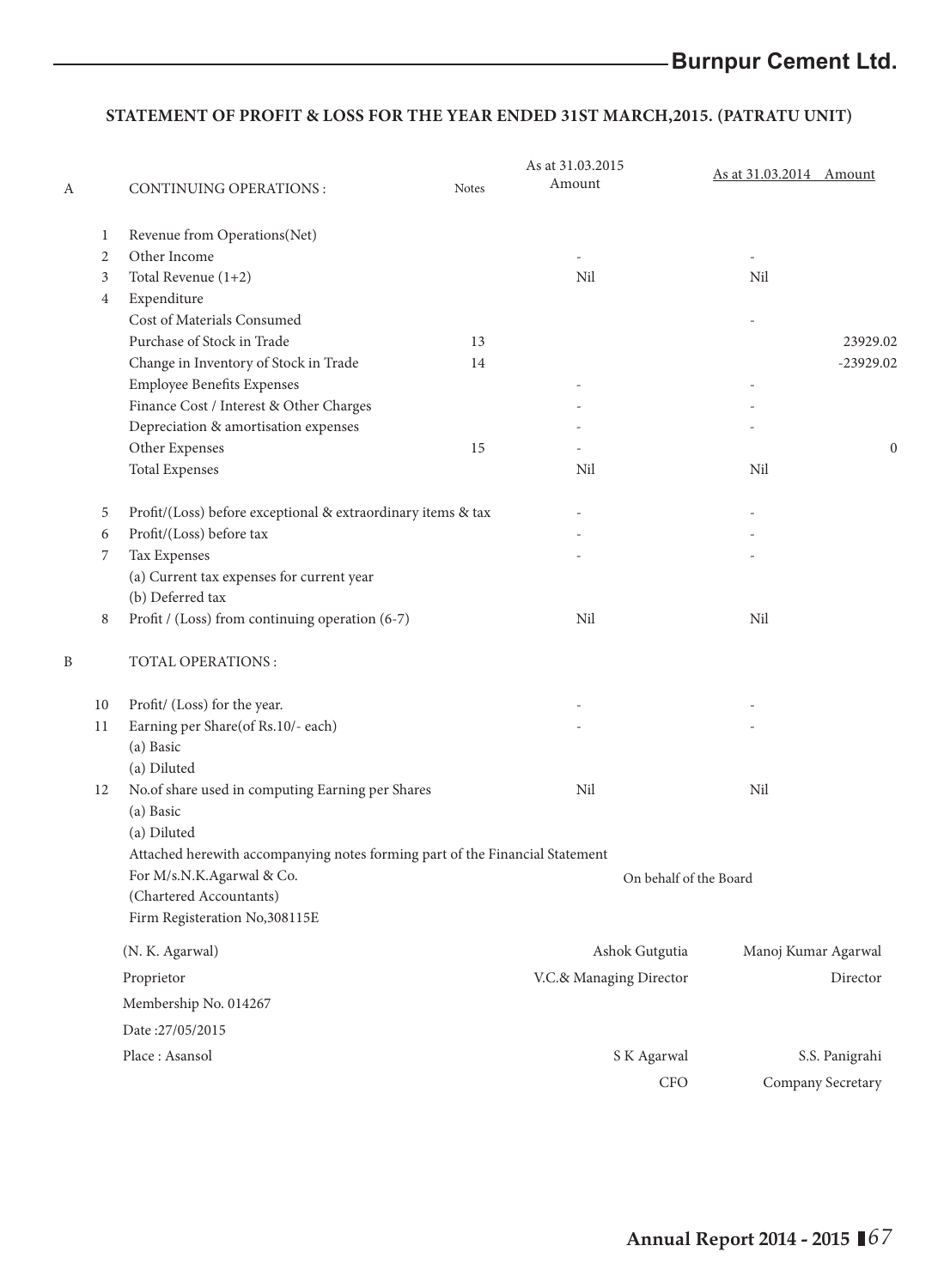## Notes forming part of the financial Statement for the year ending 31.03.2015. (Patratu Unit)

|    |     |                                                  | 31st March, 2015 |               | 31st March, 2014 |              |
|----|-----|--------------------------------------------------|------------------|---------------|------------------|--------------|
|    |     |                                                  | Amount(Rs.)      |               | Amount(Rs.)      |              |
| A. |     | Equity & Liabilities:<br>Non Current Liabilities |                  |               |                  |              |
| 1) |     | Branch/Division                                  |                  |               |                  |              |
|    |     | <b>BCL Asansol HO</b>                            |                  | 799575477.87  |                  | 737775477.87 |
|    |     |                                                  |                  | 799575477.87  |                  | 737775477.87 |
| 2) |     | Long Term Borrowings                             |                  |               |                  |              |
|    | a)  | Secured:                                         |                  |               |                  |              |
|    |     | Term Loan                                        |                  |               |                  |              |
|    |     | From Banks:                                      |                  |               |                  |              |
|    |     | Axis Bank Ltd.Payloader                          | 1427757.00       |               | 2172339.00       |              |
|    |     | Axis Bank Ltd. Tipper                            | 307395.00        |               | 730117.00        |              |
|    |     | Axis Bank Ltd. Car Loan                          | 45664.00         |               | 216580.00        |              |
|    |     | CBI Term Loan                                    | 322898202.00     |               | 256106816.00     |              |
|    |     | SBH Term Loan                                    | 388051676.82     |               | 256021198.00     |              |
|    |     | UBI-Term Loan                                    | 321962575.00     |               | 177348306.00     |              |
|    |     | SBI, Asansol SME Branch Term Loan                | 376375992.84     |               | 297026801.00     |              |
|    |     |                                                  | 1411069262.66    |               | 989622157.00     |              |
|    |     | Less: Refund Claim from UBI                      | 14468569.00      |               |                  |              |
|    |     |                                                  |                  | 1396600693.66 |                  | 989622157.00 |
|    | b)  | Un-Secured Loan:                                 |                  |               |                  |              |
|    | i)  | Loans & Advances From Related<br>Parties         | 2000000.00       |               | 0.00             |              |
|    | ii) | From Others                                      | 57900000.00      | 59900000.00   | 2500000.00       | 2500000.00   |
|    |     | Total                                            |                  | 1456500693.66 |                  | 992122157.00 |

Notes: The consortium account from CBI Term Loan,SBH term Loan, SBI Asansol SME Term Loan & UBI Term Loan is secured by way of:-

- a. First pari passu mortgage of Factory Land and Biuilding at Patratu with all term lone lenders.
- b. First Pari Passu charge by way of hypothecation with all term lone lenders on the borrower's plant and machinery and all other
- c. First Pari Passu Hypothecation Charge of Capital Work in Progress (Patratu, Jharkhand Project) on pari passu basis with other Term lone Lenders
- d. Second Pari Passu charge with all the term lone lenders by way of hypothecation of the entire Stock/ Work -in-Progress/ Receivables and

other current assets of the borrower of the Patratu Unit.<br>
e. Common collateal for patratu Unit Lenders including SBI (for the loans to the Patratu Unit)

(i). 3rd Pari Passu hypothecation charge over the moveable fixed assets of the Asansol unit (1st charge with WBFC and 2nd charge with SBI for the credit facilities granted to Asansol Unit.)

(ii). 2nd hypothecation charge over the entire current assets of the Asansol unit (1st charge with SBI for the credit facilities granted to Asansol Unit)

(iii). 2nd pari-passu mortgage and charge in respect of the land, building & sheds of the Asansol Unit comprised in Mouza - Palashdiha, P.S. Asasnol

(iv). Pledge of Promoter's shareholding comprising of 21799826 equity shares of the face value of Rs.10 each; of which 150000 equity shares were pledged after 31st March, 2015

(v). Personal gurantee of the director promoter of the Company.

- <sup>f</sup> Car Loan, Tipper Loan, Payloader Loan is secured by hypothecation of said Car, Tipper & Payloader.
- g Th e consortium Banks:- Central Bank of India,State Bank of Hyderabad,State Bank of India & United Bank of India have sanctioned

1] Term Loan 1 of Rs125 crores which is fully disbursed. Repayment of 1.40 crores has been made till 31st March,2015.

2] Term Loan 2 of Rs. 53.96. Out of the sanctioned amount, Rs.6.50 crores of term loan 2 has been disbursed till 31st March,2015.

3] FITL Loan of Rs. 20.27 Crores. Out of the sanctioned amount, Rs.10.83 has been utilised till 31st March, 2015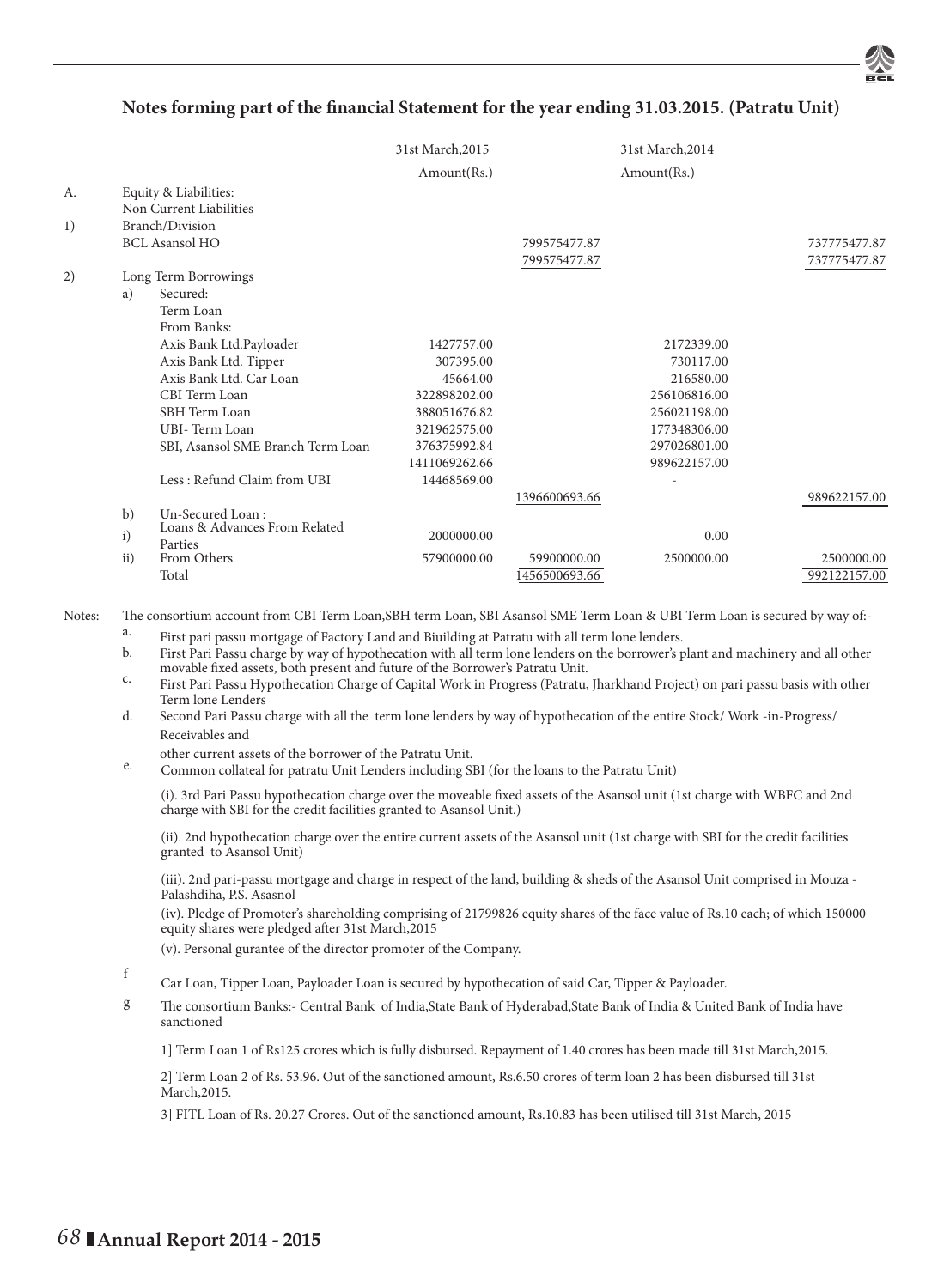| Bankwise Yearwise Repayment of TL-I       |               |          |          |           |           |             |             |                                            |           |             |            |
|-------------------------------------------|---------------|----------|----------|-----------|-----------|-------------|-------------|--------------------------------------------|-----------|-------------|------------|
| <b>Bank Name</b>                          | Intt. Rate    | 2016-17  | 2017-18  | 2018-19   | 2019-20   | 2020-21     | 2021-22     | 2022-23                                    | 2023-24   | 2024-25     | Total(Rs.) |
| State Bank of India                       | 15.20%        | 16000000 | 24000000 | 30000000  | 36000000  | 42000000    | 42000000    | 67200000                                   | 67200000  | 21680000    | 346080000  |
| Central Bank of India                     | 15.20%        | 16000000 | 24000000 | 30000000  | 36000000  | 42000000    | 42000000    | 45600000                                   | 45600000  | 15400000    | 296600000  |
| United Bank Of India                      | 15.20%        | 16000000 | 24000000 | 30000000  | 36000000  | 42000000    | 42000000    | 45600000                                   | 45600000  | 15440000    | 296640000  |
| State Bank of Hyderabad                   | 15.20%        | 16000000 | 24000000 | 30000000  | 36000000  | 42000000    | 42000000    | 45600000                                   | 45600000  | 15440000    | 296640000  |
| Total Outstanding                         |               | 64000000 | 96000000 | 120000000 | 144000000 | 168000000   | 168000000   | 204000000                                  | 204000000 | 6.79.60.000 | 1236000000 |
|                                           |               |          |          |           |           |             |             |                                            |           |             |            |
| Bankwise Yearwise Repayment of TL-II      |               |          |          |           |           |             |             |                                            |           |             |            |
| <b>Bank Name</b>                          | Intt. Rate    | 2016-17  | 2017-18  | 2018-19   | 2019-20   | $2020 - 21$ | $2021 - 22$ | 2022-23                                    | 2023-24   | 2024-25     | Total(Rs.) |
| State Bank of India                       | 15.20%        | 7781200  | 11671800 | 13339200  | 13339200  | 13339200    | 23343600    | 29346240                                   | 29346240  | 8493320     | 150000000  |
| Central Bank of India                     | 15.20%        | 6739600  | 10109400 | 11553600  | 11553600  | 11553600    | 20218800    | 25417920                                   | 25417920  | 7435560     | 130000000  |
| United Bank Of India                      | 15.20%        | 6720000  | 10080000 | 11520000  | 11520000  | 11520000    | 20160000    | 25340000                                   | 25340000  | 7400000     | 129600000  |
| State Bank of Hyderabad                   | 15.20%        | 6739600  | 10109400 | 11553600  | 11553600  | 11553600    | 20218800    | 25417920                                   | 25417920  | 7435560     | 130000000  |
| Total Outstanding                         |               | 27980400 | 41970600 | 47966400  | 47966400  | 47966400    | 83941200    | 105522080                                  | 105522080 | 30764440    | 539600000  |
|                                           |               |          |          |           |           |             |             |                                            |           |             |            |
| Bankwise Yearwise Repayment of TL-III(FIT | $\Box$        |          |          |           |           |             |             |                                            |           |             |            |
| <b>Bank Name</b>                          | Intt. Rate    | 2016-17  | 2017-18  | 2018-19   | 2019-20   | 2020-21     | $2021 - 22$ | $\operatorname{Total}(\operatorname{Rs.})$ |           |             |            |
| State Bank of India                       | 15.20%        | 7599680  | 11399520 | 11399520  | 11399520  | 11399520    | 3402240     | 56600000                                   |           |             |            |
| Central Bank of India                     | 15.20%        | 6533440  | 9800160  | 9800160   | 9800160   | 9800160     | 2965920     | 48700000                                   |           |             |            |
| United Bank Of India                      | 15.20%        | 6533440  | 9800160  | 9800160   | 9800160   | 9800160     | 2965920     | 48700000                                   |           |             |            |
| State Bank of Hyderabad                   | 15.20%        | 6533440  | 9800160  | 9800160   | 9800160   | 9800160     | 2965920     | 48700000                                   |           |             |            |
| Total Outstanding                         |               | 27200000 | 40800000 | 40800000  | 40800000  | 4080000     | 12300000    | 202700000                                  |           |             |            |
|                                           |               |          |          |           |           |             |             |                                            |           |             |            |
|                                           | Interest Rate | 2016-17  | 2017-18  | Total     |           |             |             |                                            |           |             |            |
| Axis Bank Ltd (Car Loan)                  | 10.75%        | 45664    | $\circ$  | 45664     |           |             |             |                                            |           |             |            |
| Axis Bank Ltd (Tipper)                    | 10.50%        | 307395   | $\circ$  | 307395    |           |             |             |                                            |           |             |            |
| Axis Bank Ltd (Payloader)                 | 10.50%        | 826646   | 601111   | 1427757   |           |             |             |                                            |           |             |            |
|                                           |               |          |          |           |           |             |             |                                            |           |             |            |

MATURITY PROFILE & RATE OF INTEREST ARE AS SET OUT BELOW:-**MATURITY PROFILE & RATE OF INTEREST ARE AS SET OUT BELOW:-**

-Burnpur Cement Ltd.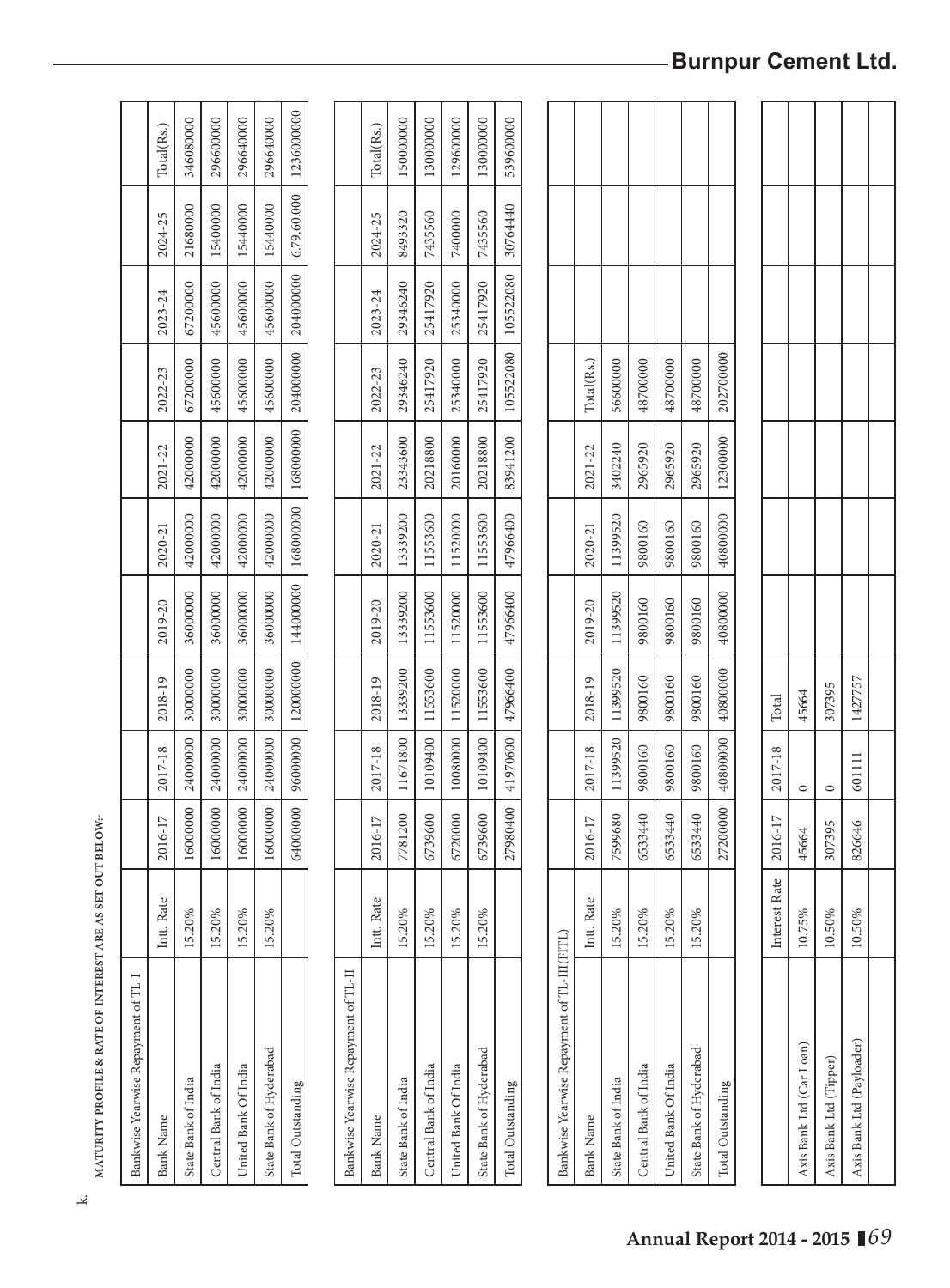

## Notes forming part of the financial Statement for the year ending 31.03.2015. (Patratu Unit)

| 3) |     | Long Term Provision                           |            |             |             |              |
|----|-----|-----------------------------------------------|------------|-------------|-------------|--------------|
|    |     | Provision for Employee Benefits               |            |             |             |              |
|    |     | Provision For Gratuity                        | 280577.00  |             | 286570.00   |              |
|    |     | Add:Created during the year                   | 231192.00  |             | 0.00        |              |
|    |     | Less: Deduction during the year               | 0.00       |             | 5993.00     |              |
|    |     |                                               |            | 511769.00   |             | 280577.00    |
| 4) |     | Trade Payable                                 |            |             |             |              |
|    |     | Others                                        |            |             |             |              |
|    | (a) | Sundry Creditors for Expenses                 |            | 4360389.93  |             | 3674214.64   |
|    |     |                                               |            | 4360389.93  |             | 3674214.64   |
| 5) |     | Other Current Liabilities                     |            |             |             |              |
|    | a)  | Current Maturities of Long Tem Debt From Bank |            |             |             |              |
|    |     | Secured loan from Bank                        |            |             |             |              |
|    |     | Axis Bank Ltd.Payloader                       | 744582.00  |             | 670667.00   |              |
|    |     | Axis Bank Ltd. Tipper                         | 422722.00  |             | 380754.00   |              |
|    |     | Axis Bank Ltd. Car Loan                       | 170916.00  |             | 153565.00   |              |
|    |     | State Bank Of Hyderabad                       | 0.00       |             | 26880000.00 |              |
|    |     | State Bank Of India SME ASL                   | 0.00       |             | 31360000.00 |              |
|    |     | United Bank Of India                          | 0.00       |             | 26880000.00 |              |
|    |     | Central Bank Of India                         | 0.00       |             | 26880000.00 |              |
|    |     | Indusind Bank Ltd. Dhanbad Poklane            | 0.00       |             | 1051136.66  |              |
|    |     | HDFC Bank Indigo Car Loan                     | 0.00       |             | 15896.08    |              |
|    |     |                                               |            | 1338220.00  |             | 114272018.74 |
|    | b)  | Creditors For Capital Expenditure             |            | 61182209.61 |             | 29257913.23  |
|    | c)  | <b>BCL Asansol Headoffice</b>                 |            | 228778.84   |             |              |
|    | d)  | Others Payable                                |            |             |             |              |
|    |     | Statutory Liabilities                         |            |             |             |              |
|    |     | EPF Payable                                   | 0.00       |             | 36741.00    |              |
|    |     | Building & other Construction cess<br>Payable | 138583.00  |             | 151440.00   |              |
|    |     | WCT payable                                   | 3507270.00 |             | 2299166.00  |              |
|    |     | Professiona Tax payable                       | 27119.00   |             | 16340.00    |              |
|    |     | Service Tax Reverse charge payable            | 0.00       |             | 1047874.70  |              |
|    |     |                                               |            | 3672972.00  |             | 3551561.70   |
|    |     |                                               |            | 66422180.45 |             | 147081493.67 |
| 7) |     | Long Term Loans & Advances                    |            |             |             |              |
|    | (a) | Deposits                                      |            | 1914175.00  |             | 1410775.00   |
|    | (b) | Capital Advances                              |            | $0.00\,$    |             | 293265649.79 |
|    |     |                                               |            | 1914175.00  |             | 294676424.79 |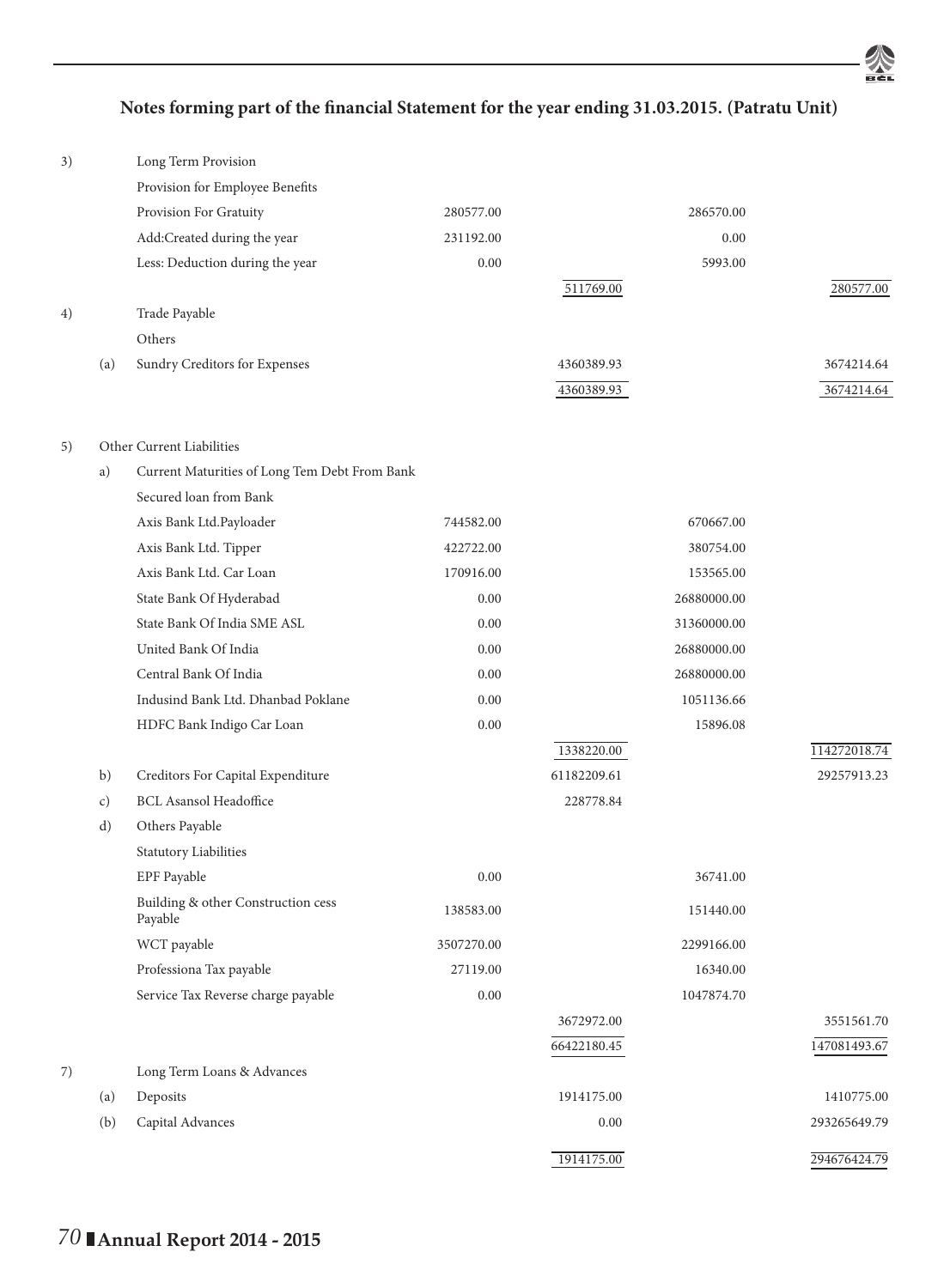# Notes forming part of the financial Statement for the year ending 31.03.2015. (Patratu Unit)

8) Inventories(at lower of cost and net realisable value)

|     | (a) | Raw Material                                                                 |             |              |             |             |
|-----|-----|------------------------------------------------------------------------------|-------------|--------------|-------------|-------------|
|     |     | Lime stone                                                                   |             | 19440083.41  |             | 19440083.41 |
|     |     |                                                                              |             | 19440083.41  |             | 19440083.41 |
| 9)  |     | Trade Receivable                                                             |             |              |             |             |
|     |     | (Unsecured Considered goods)                                                 |             |              |             |             |
|     | (a) | Over Six months                                                              | 1282734.00  |              | 1282734.00  |             |
|     | (b) | Less Than Six months                                                         | 0.00        |              | 0.00        |             |
|     |     | (As Certified by the management)                                             |             | 1282734.00   |             | 1282734.00  |
| 10) |     | Cash & Cash Equivalents                                                      |             |              |             |             |
|     |     | Cash in Hand                                                                 | 2429308.83  |              | 4493164.83  |             |
|     |     | SBI ESCROW Account-32526484612                                               | 31724127.00 |              | 25782293.50 |             |
|     |     | Central Bank of India (Kol Main Bazar)                                       | 21017467.00 |              | 14852.00    |             |
|     |     | United Bank of India, City Centre Bazar                                      | 32427.00    |              | 15392.00    |             |
|     |     | State Bank of Hyderabad, Kolkata                                             | 21376.00    |              | 12976.00    |             |
|     |     | State Bank of India, Asansol                                                 | 314900.00   |              | 50063.00    |             |
|     |     | State Bank of India, Park Street                                             | 186145.13   |              | 6907.13     |             |
|     |     | State Bank of India, Patratu                                                 | 34362.00    |              | 3481985.00  |             |
|     |     |                                                                              |             | 55760112.96  |             | 33857633.46 |
| 11) |     | Short Term Loans & Advances                                                  |             |              |             |             |
|     |     | <b>Unsecured</b> , Considered Goods                                          |             |              |             |             |
|     |     | Other Loans & Advances                                                       |             |              |             |             |
|     | (a) | Balance With Revenue Authority                                               |             |              |             |             |
|     |     | Cenvat Credit service tax (Suspense)                                         | 0.00        |              | 1228728.00  |             |
|     |     | <b>TDS Assets</b>                                                            | 40089.00    |              | 40089.00    |             |
|     |     | Service Tax Claim A/c                                                        | 23600256.63 |              | 17396552.14 |             |
|     |     | VAT Input Claim                                                              | 7213972.54  |              | 0.00        |             |
|     |     | Excise Duty Claim A/c                                                        | 88460334.66 | 119314652.83 | 72613257.09 | 91278626.23 |
|     | (b) | Others                                                                       |             |              |             |             |
|     |     | Advances for Suppliers & others                                              |             | 4886034.12   |             | 6686494.58  |
|     |     | Capital Advances                                                             |             | 75148523.34  |             | 0.00        |
|     |     |                                                                              |             | 199349210.29 |             | 97965120.81 |
| 12) |     | Other Current Assets:                                                        |             |              |             |             |
|     |     | Advances to Office Staff & Labour                                            | 490000.00   |              | 230000.00   |             |
|     |     | <b>BCL HO</b>                                                                | 0.00        |              | 686291.02   |             |
|     |     | Insurance Claim Receivable                                                   | 0.00        |              | 282088.63   |             |
|     |     |                                                                              |             | 490000.00    |             | 1198379.65  |
| 13  |     | PURCHASE OF STOCK IN TRADE                                                   |             |              |             | 23929.02    |
|     |     | 14 CHANGE IN INVENTORY OF FINISHED GOODS , WORK IN PROGRESS & STOCK IN TRADE |             |              |             |             |
|     |     | decrease in Inventory / insrease in Inventory                                |             |              |             | $-23929.02$ |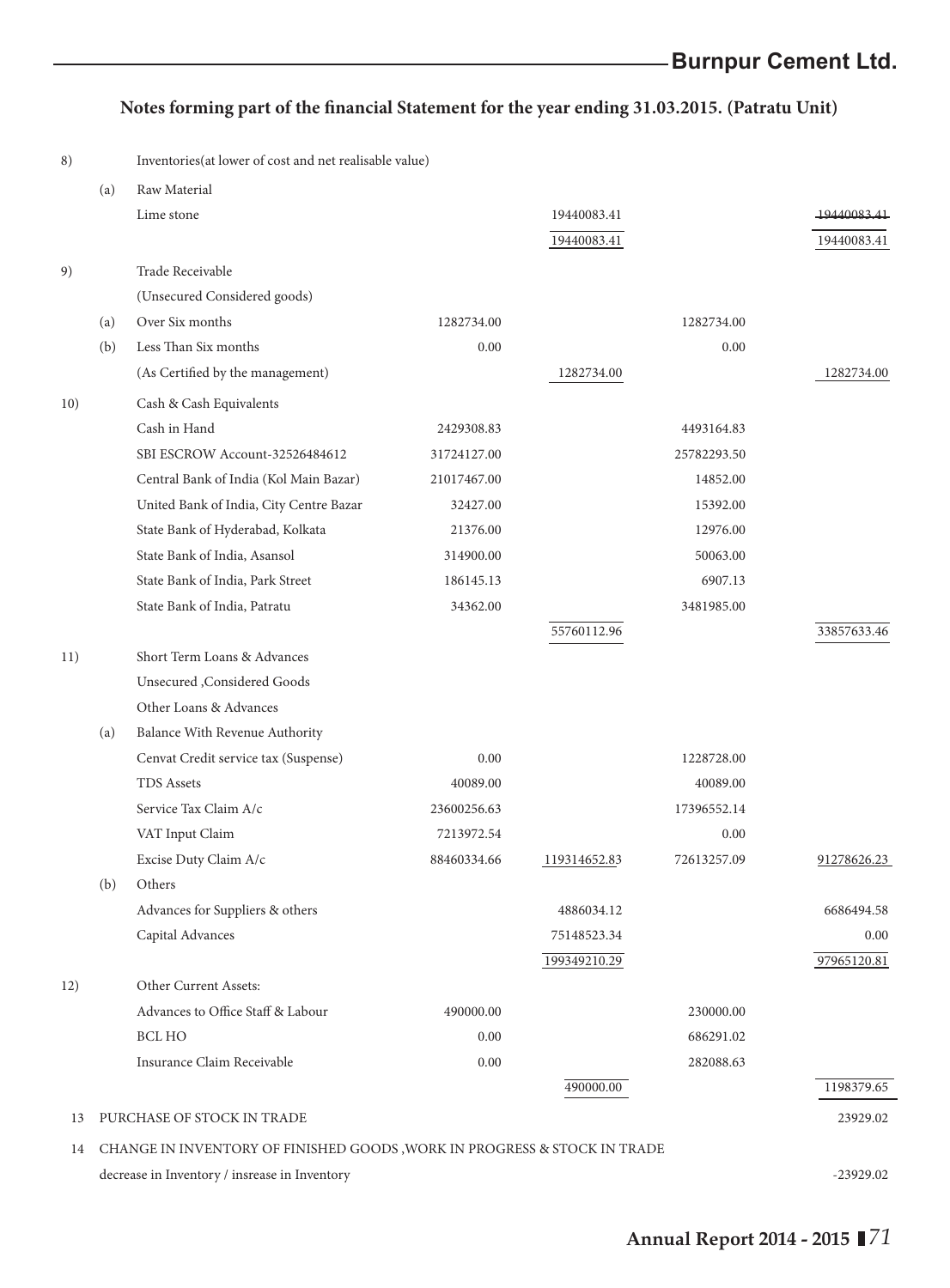# Burnpur Cement Ltd.

# **6. Notes forming part of the fi nancial Statement for the year ending 31.03.2015. (Patratu Unit)**

| Particulars                       |                           |                         |                              |                          |                             |                         |            |              | Net Block         |                   |
|-----------------------------------|---------------------------|-------------------------|------------------------------|--------------------------|-----------------------------|-------------------------|------------|--------------|-------------------|-------------------|
|                                   | Opening as on<br>01.04.14 | Addition during<br>Year | during the year<br>Deduction | Closing as on $31.03.15$ | Opening as<br>on $01.04.14$ | during Year<br>Addition | Adjustment | Total        | As on 31.03.2015  | As on 31.03.2014  |
| Tangible Assets                   |                           |                         |                              |                          |                             |                         |            |              |                   |                   |
| Land & site Developments          | 7,64,86,204.00            | 90,220.00               | 0.00                         | 7,65,76,424.00           | 0.00                        | 0.00                    | 0.00       | 0.00         | 7,65,76,424.00    | 7,64,86,204.00    |
| (Leasehold)                       |                           |                         |                              |                          |                             |                         |            |              |                   |                   |
| Air Conditions                    | 3,96,976.00               | 5,44,679.00             | 0.00                         | 9,41,655.00              | 42,546.01                   | 1,91,238.69             | 0.00       | 2,33,784.70  | 7,07,870.30       | 3,54,429.99       |
| Motor Vehicles                    | 30,70,932.00              | 0.00                    | 0.00                         | 30,70,932.00             | 4,34,519.62                 | 2,91,551.11             | 0.00       | 7,26,070.73  | 23,44,861.27      | 26,36,412.38      |
| Computer Sets                     | 11,27,137.00              | 790.00<br>1,14,7        | 0.00                         | 12,41,927.00             | 1,92,871.99                 | 5,42,250.61             | 0.00       | 7,35,122.60  | 5,06,804.40       | 9,34,265.01       |
| ${\rm Electronic A}$ Installation | 42,28,119.00              | 0.00                    | $0.00\,$                     | 42,28,119.00             | 1,74,462.54                 | 4,23,275.34             | 0.00       | 5,97,737.88  | 36,30,381.12      | 40,53,656.46      |
| FAX/Xerox Machine                 | 6,760.00                  | 0.00                    | 0.00                         | 6,760.00                 | 855.82                      | 1,855.39                | 0.00       | 2,711.21     | 4,048.79          | 5,904.18          |
| Furniture & Fixtures              | 18,12,893.50              | 4,70,220.00             | 3,82,285.00                  | 19,00,828.50             | 1,08,548.89                 | 1,81,637.11             | 12,077.18  | 2,78,108.82  | 16,22,719.68      | 17,04,344.61      |
| Geyser                            | $0.00\,$                  | 28,409.00               | 0.00                         | 28,409.00                | 0.00                        | 2,705.00                | 0.00       | 2,705.00     | 25,704.00         | 0.00              |
| Mobile Sets                       | 2,75,608.00               | '50.00<br>47            | 0.00                         | 2,80,358.00              | 17,231.02                   | 62,217.08               | 0.00       | 79,448.10    | 2,00,909.90       | 2,58,376.98       |
| Pay Loader/Excavator              | 1,55,67,403.08            | 0.00                    | 0.00                         | 1,55,67,403.08           | 26,85,929.49                | 18,70,726.76            | 0.00       | 45,56,656.25 | 1,10,10,746.83    | 1,28,81,473.59    |
| Television                        | 2,43,500.00               | 26,000.00               | 0.00                         | 2,69,500.00              | 22,678.40                   | 65,824.77               | 0.00       | 88,503.17    | 1,80,996.83       | 2,20,821.60       |
| Water Tank/Purifier               | 39,405.00                 | 10,490.00               | 0.00                         | 49,895.00                | 1,603.71                    | 10,376.16               | 0.00       | 11,979.87    | 37,915.13         | 37,801.29         |
| Plant & Machinery                 | 2,46,273.00               | 780.00<br>47,7          | 0.00                         | 2,94,053.00              | 22,160.23                   | 12,415.17               | 0.00       | 34,575.40    | 2,59,477.60       | 2,24,112.77       |
| Multi Media Projector             | 26,000.00                 | 0.00                    | 0.00                         | 26,000.00                | 1,744.45                    | 5,666.67                | 0.00       | 7,411.12     | 18,588.88         | 24,255.55         |
| Refrigerator                      | 28,100.00                 | 17,500.00               | 0.00                         | 45,600.00                | 585.80                      | 8,992.00                | 0.00       | 9,577.80     | 36,022.20         | 27,514.20         |
| Fire Fighting Equipment           | 0.00                      | 76,330.00               | 0.00                         | 76,330.00                | 0.00                        | 13,072.00               | 0.00       | 13,072.00    | 63,258.00         | 0.00              |
| EQUIPMENT<br>TELECOM              | 29,190.00                 | 6,200.00                | 0.00                         | 35,390.00                | 73.50                       | 5,983.98                | 0.00       | 6,057.48     | 29,332.52         | 29,116.50         |
| TOTAL(A)                          | 10,35,84,500.58           | 368.00<br>14,37,3       | 3,82,285.00                  | 10,46,39,583.58          | 37,05,811.47                | 36,89,787.84            | 12,077.18  | 73,83,522.13 | 9,72,56,061.45    | 9,98,78,689.11    |
| Capital W.I.P                     |                           |                         |                              |                          |                             |                         |            |              |                   |                   |
| Capital W.I.P                     | 1,33,26,34,854.95         | 61,92,43,278.85         | 0.00                         | 1,95,18,78,133.80        | 0.00                        | 0.00                    | 0.00       | 0.00         | 1,95,18,78,133.80 | 1,33,26,34,854.95 |
| TOTAL(B)                          | 1,33,26,34,854.95         | 61,92,43,278.85         | 0.00                         | 1,95,18,78,133.80        | 0.00                        | 0.00                    | 0.00       | 0.00         | 1,95,18,78,133.80 | 1,33,26,34,854.95 |
| TOTAL(A+B)                        | 1,43,62,19,355.53         | 62,06,80,646,.85        | 3,82,285.00                  | 2,05,65,17,717.38        | 37,05,811.47                | 36,89,787.84            | 12,077.18  | 73,83,522.13 | 2,04,91,34,195.25 | 1,43,25,13,544.06 |
| Previous Year                     | 536849831.23              | 89,95,64,738.30         | 1,95,241.00                  | 1436219355.53            | 1673518.80                  | 2057713.53              | 25420.86   | 3705811.47   | 1432513544.06     | 535176312.43      |
|                                   |                           |                         |                              | Gross Block              |                             |                         |            | Deprectaion  |                   |                   |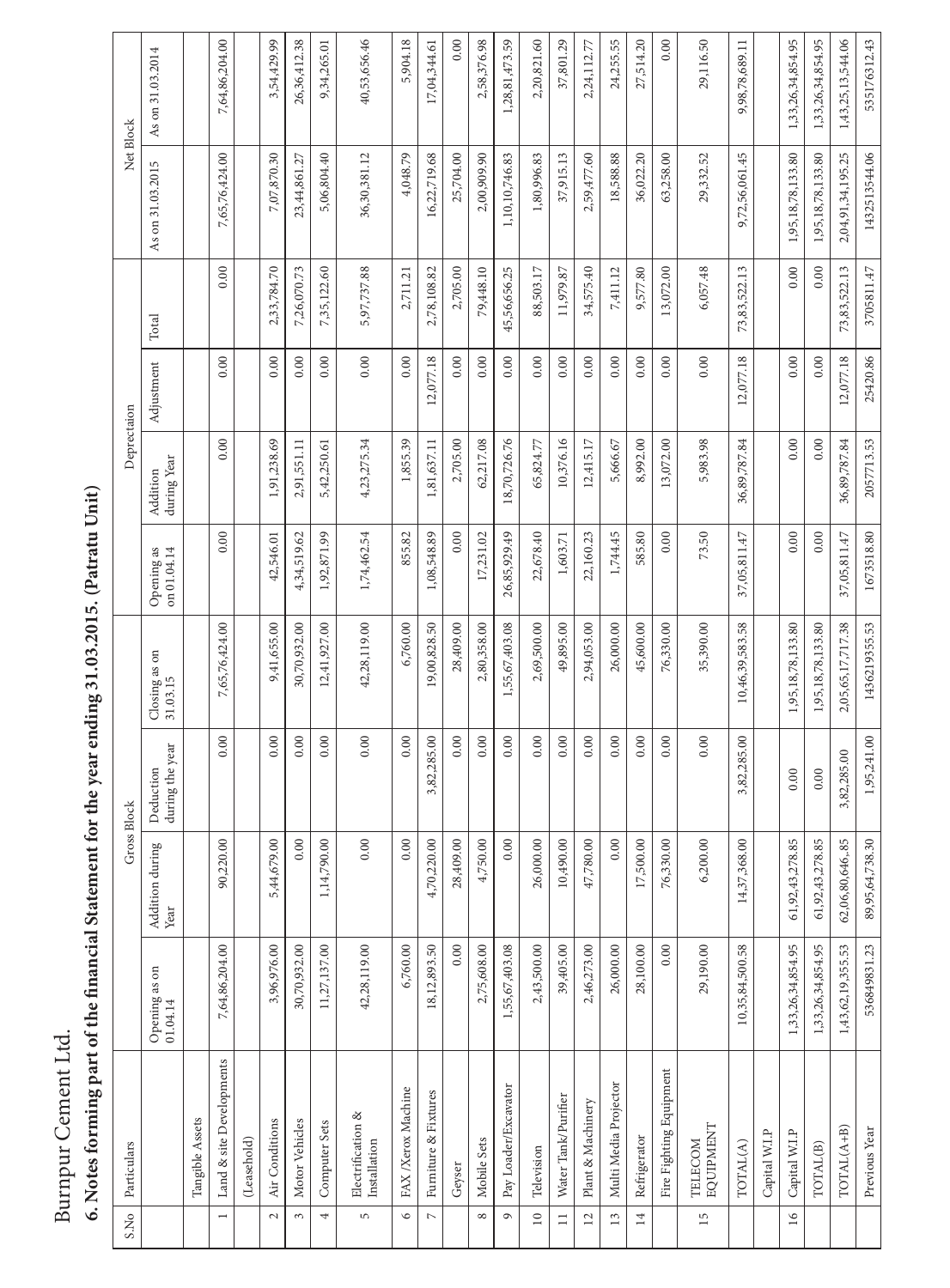### **ACCOUNTING POLICIES AND NOTES ON ACCOUNTS ANNEXED TO AND FORMING PART OF THE BALANCE SHEET AS ON 31ST MARCH, 2015.**

### **NOTES ON ACCOUNTS**

### **25. Earning per Share is calculated as follows:**

| <b>Particulars</b>                                            | For the year ended 31 <sup>st</sup> March, 2015 | For the year ended 31 <sup>st</sup> March, |
|---------------------------------------------------------------|-------------------------------------------------|--------------------------------------------|
|                                                               |                                                 | 2014                                       |
| Net Profit/Loss after Tax                                     | 11699128.21                                     | 27048663.36                                |
| Equity Shares outstanding at the period end (in nos)          | 82554363                                        | 65139363                                   |
| Weighted average no. of equity shares used as denominator for | Basic - 76409582                                | Basic - 71452270                           |
| calculating basic and diluted EPS                             | Diluted -80377185                               | Diluted -71452270                          |
| Nominal value per Equity Share (in Rs.)                       | 10.00                                           | 10.00                                      |
|                                                               | Basic<br>0.15                                   | <b>Basic</b><br>0.38                       |
| Earning per share (Basic and Diluted) (in Rs.)                | Diluted<br>0.15                                 | Diluted<br>0.38                            |

### **26. Contingent Liability:**

| Particulars           | Amount as on 31.03.2015 (Rs. In Lacs) | Amount as on 31.03.2014 (Rs. In Lacs) |
|-----------------------|---------------------------------------|---------------------------------------|
| WBSEB Demand          | NIL                                   | NIL                                   |
| VAT Liability         |                                       | NIL                                   |
| <b>Bank Guarantee</b> | Rs. 96.00                             | 96.00                                 |
| Sales Tax Demand      |                                       | NIL                                   |
| Income Tax Demand     |                                       | NIL                                   |
| Entry Tax             |                                       | NIL                                   |

27. The residual value of fixed assets whose residual life as per schedule II is over, has been w/off to retained earnings of the company amounting to Rs.3034367.00

- 28. The figures of Excise Duty paid are disclosed in the Books at the net figures after taking credit for rebate / refund of Excise Duty.
- 29. Figures pertaining to previous year have been re-grouped/re-arranged, reclassified and restated, wherever considered necessary, to confirm to the classification adopted in the current year.
- **30**. There were no Foreign exchange inflow and outflow during the year.
- **31**. Deferred Tax is recognized subject to consideration of prudence in respect of deferred tax assets on timing difference being the difference between the taxable income and accounting income that originate in one period and are capable of reversal in one or more subsequent periods. Reversal of deferred tax liability on account of depreciation and provision for gratuity is Rs.12282.00 (Credited into P/L Account) has been made in the Books of Accounts in accordance with Accounting Standard-22.
- **32**. Service Tax is also being determined in accordance with the provision of Service Tax Law.
- **33**. The company operates in Production and Sales of Cement and trading of cement & iron under the name & style of Burnpur Cement Limited. In current year, no segment reporting is required.
- **34**. In terms of Section 22 of Micro, Small & Medium Enterprises Act 2006, the outstanding to these enterprises are required to be disclosed. However, these enterprises are required to be registered with under the Act. In the absence of the information about registration of the enterprises under the above Act, the required information could not be furnished. In view of above and in absence of relevant information, the auditor has relied upon the same.

### **35**. **Gratuity**

The Company has defined gratuity plan. Every employee who has completed 5 years or more of service is entitled to gratuity on terms not less favourable than the provisions of the Payment of Gratuity Act, 1972. The amount of contribution to be made is arrived at based on Actuarial valuation done at the balance sheet date, as given below and is accounted accordingly:

| <b>Particulars</b>                    | Asansol        | Patratu       | Combined       |
|---------------------------------------|----------------|---------------|----------------|
| Opening Balance as per Books          | Rs.50.66.807/- | Rs.2.80.577/- | Rs.53.47.384/- |
| Provision Accounted during 14-15      | Rs17.94.122/-  | Rs.2.31.192/- | Rs.20.25.314/- |
| Sub Total                             | Rs.68.60.929/- | Rs.5.11.769/- | Rs.73.72.698/- |
| Less: Liability as on 31.03.2015      | Rs.57.91.329/- | Rs.5.11.769/- | Rs.63.03.098/- |
| Gratuity Paid during the year (14-15) | Rs.10.69.600/- | Nil           | Rs.10.69.600/- |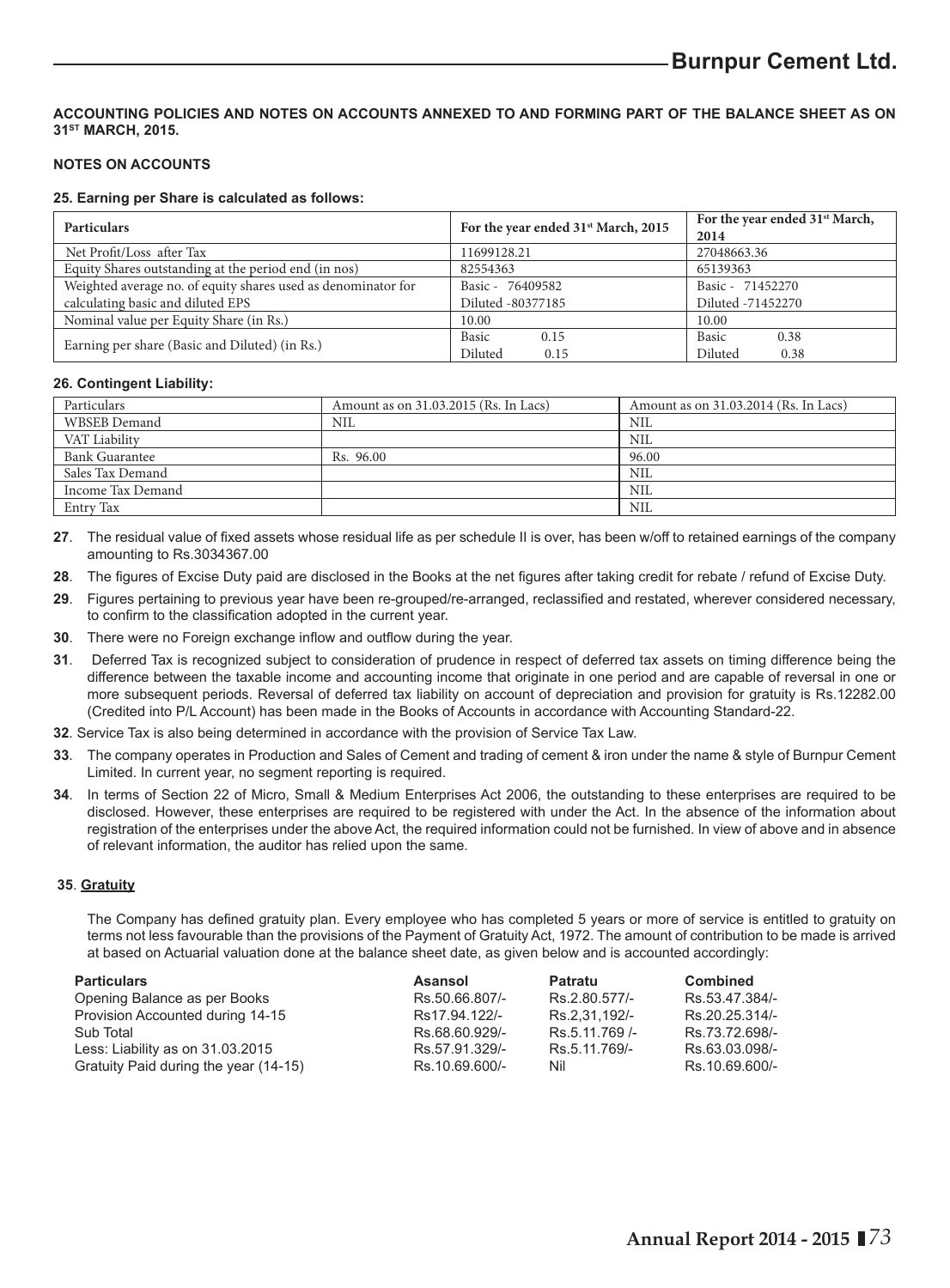

### **STATEMENT OF PROFIT & LOSS FOR THE YEAR ENDED 31ST MARCH,2015. (HEAD OFFICE BURNPUR)**

- 36. Sundry Debtors, Sundry Creditors and advances to parties as reflected in the financial statements are subject to confirmations from the respective parties and management of the Company.
- **37**. In the opinion of the management, the current assets, loans and advances have a value on realization in the ordinary course of business, which is at least equal to the amount at which they are stated.
- **38.** Interest on fixed deposits taken in the financial statement is as per management's certificate.

### **39. RELATED PARTY DISCLOSURE**

Related Party transaction as per Accounting Standard 18 issued by ICAI

A. As defined in Accounting Standard 18, the company has a related party relationship in the following:

### **Associate Companies:**

- a. Mittal Polypacks (P) Limited.
- b. Dalhausi Datamatics (P) Limited
- c. Bharosa Distributors (P) Limited

### **Key Management Personnel**

- a. Mr. Ashok Gutgutia, Vice Chairman and Managing Director
- b. Mr. Manoj Kumar Agarwal, Director
- c. Mr.Prem Prakash Agarwal, Director

### **B.** The transactions are entered into in ordinary course of Business with related parties at arms length as per details below:

|                                         | Name of<br>Party                           | <b>RelationTransactionw</b> | Outstanding<br>Value | <b>Balance</b> |
|-----------------------------------------|--------------------------------------------|-----------------------------|----------------------|----------------|
| 1. Loan Taken                           | <b>Dalhausi Datamatics</b><br>(P) Limited  | Associates                  | 31,50,000/-          | 1,26,54,558/-  |
|                                         | <b>Bharosa Distributors</b><br>(P) Limited | Associates                  | 60.00.000/-          | 68,98,803/-    |
|                                         | Ashok Kumar Gutgutia                       | Key Mangmt                  |                      | 11,33,231/-    |
| 2 Repayment of Loan<br>(incl. interest) | <b>Dalhausi Datamatics</b><br>(P) Limited  | Associates                  | 20,00,000/-          | 1,26,54,558/-  |
|                                         | <b>Bharosa Distributors</b><br>(P) Limited | Associate                   | 80,68,794/-          | 68,98,803/-    |
| 3. Interest on Loan                     | <b>Dalhausi Datamatics</b><br>(P) Limited  | Associate                   | 11,70,483/-          |                |
|                                         | <b>Bharosa Distributors</b><br>(P) Limited | Associate                   | $9,18,139/-$         |                |
| 4. Bags Purchased                       | Mittal Polypacks (P)<br>Limited            | Associates                  | 95,67,804/-          |                |
| 5. Rent                                 | Ashok Gutgutia                             | Key<br>Management           | $9,00,000/-$         |                |
| 6. Remuneration                         | Ashok Gutgutia                             | $-$ do $-$                  | 21,00,000/-          |                |
|                                         | Manoj Kumar Agarwal                        | -do--                       | 12,00,000/-          |                |
| 7. Professional<br>Consultancy free     | Prem Prakash Agarwal                       | Key Mgt                     | 4,20,000/-           |                |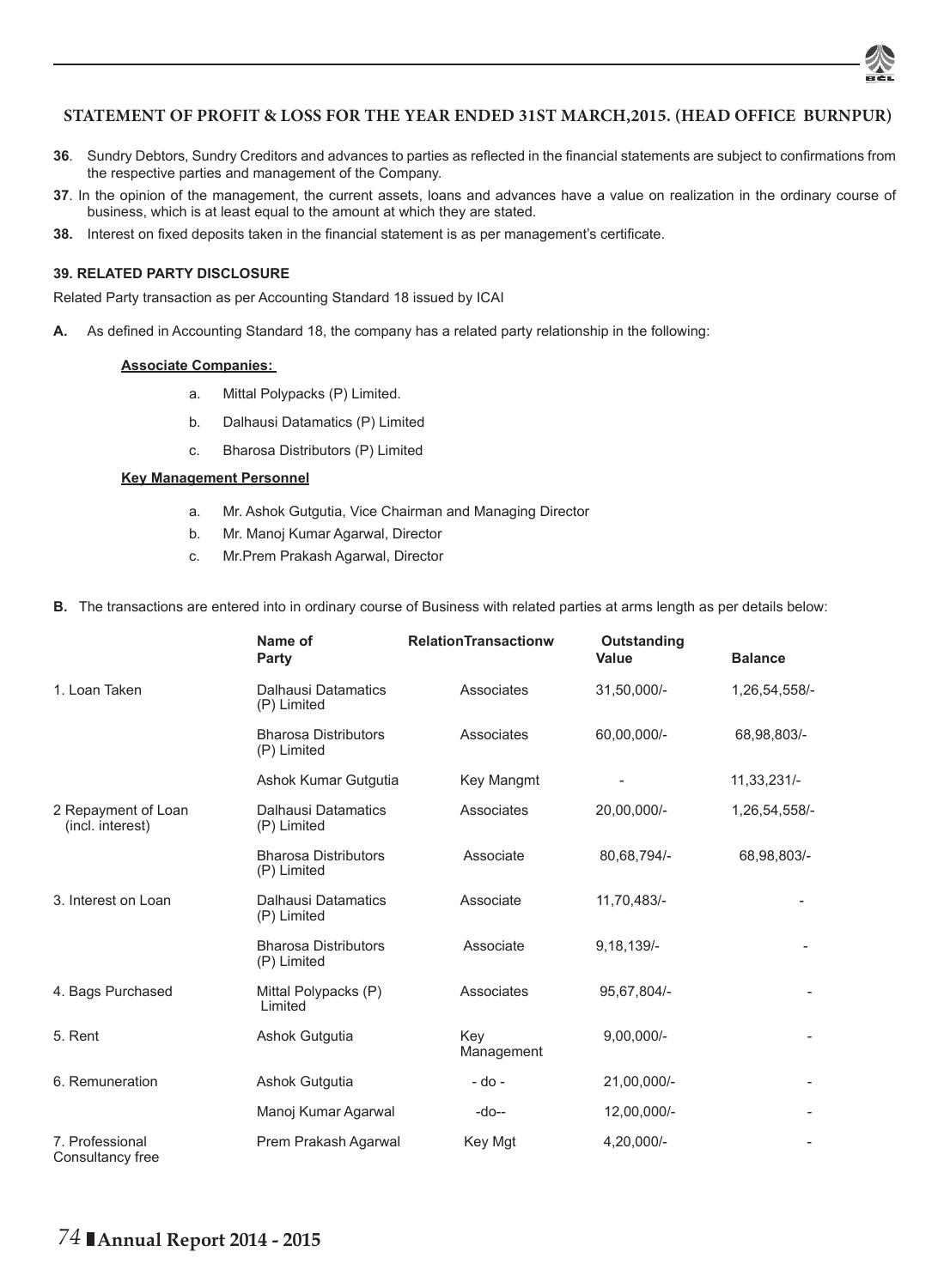### **NOTICE**

**NOTICE** is hereby given that the **Twenty Ninth Annual General Meeting** of the Members of the Company will be held at **11.00 a.m. on Wednesday, the 30th day of September 2015, in the factory premises of the company at Palashdiha, Panchgachia Road, Kanyapur, Asansol,** Pin. -713341**, West Bengal**, to transact the following Business:

### **Ordinary Business:**

- **1.** To consider and adopt the audited accounts of the Company for the year ended 31<sup>st</sup> March 2015, together with the Report of the Directors and Auditors.
- **2.** To appoint director in place of Mr. Prem Prakash Agarwal, (DIN: 00562014) who retires by rotation and being eligible offers himself for re-appointment.
- **3.** To consider and if thought fit, to pass, with or without modification the following resolution as an **ordinary resolution**:

"RESOLVED THAT pursuant to Section 139 and other applicable provision if any, of the Companies Act, 2013 and The Companies (Audit and Auditors) Rules, 2014 (including any statutory modifications and re-enactment thereof for the time being in force) the retiring auditor M/S N. K. Agarwal & Co., Chartered Accountants, (Membership No. 14267) who being eligible, have offered themselves for reappointment, be and is hereby appointed as Statutory Auditors of the company to hold office from the conclusion of this Annual General Meeting until the conclusion of the next Annual General Meeting at a remuneration to be mutually agreed between the Board of the directors of the company and the Statutory Auditors, in addition to the reimbursement of out of pocket expenses in connection with the audit of the Company". **Special Business:**

**4.** To Consider and if thought fit, to pass with or without modification the following resolution as an Ordinary Resolution:

"RESOLVED THAT pursuant to the provisions of Section 149, 152 & 161read with schedule IV and other applicable provisions, if any of the Companies Act, 2013 and Rule 3 of The Companies (Appointment and Qualification of Directors) Rule, 2014 (including any statutory modifications or re-enactment thereof, for the time being in force) and pursuant to the Clause 49 of the Listing Agreement, including any modification or amendment thereof, Mrs. Rachana Agarwal, (DIN: 03310573) who was appointed as an additional director also woman director by the board and who holds such office upto the date of this Annual General Meeting and in respect of whom a notice pursuant to section 160 of the Companies Act, 2013 has been received from a member signifying his intention to propose Mrs. Rachana Agarwal as a candidate for the office of the director, be and is here by elected and appointed as a professional (Woman) director of the company liable to retire by rotation".

**5.** To Consider and if thought fit, to pass the following resolution as an **Ordinary Resolution**:

RESOLVED THAT pursuant to Section 148 and other applicable provision if any of the Companies Act, 2013 and The Companies (Audit and Auditors) Rules, 2014, the Cost Auditor AS & Associates, Cost Accountants, Kolkata appointed by the Board of Directors of the Company to conduct the audit of cost records of the Company for the financial year 2015-16 be paid the remuneration Rs. 25,000/- (Rupees Twenty Five Thousands) plus service tax as applicable and reimbursement of out of pocket expenses.

**6.** To Consider and if thought fit, to pass the following resolution as a **Special Resolution**:

"**RESOLVED THAT** pursuant to the provision of Section 188 of the Companies Act, 2013 and Rule 15 of the Companies (Meeting of Board and its Power) Rule, 2014 and other applicable provisions if any the consent of the shareholders of the company be and is hereby accorded to the Board of Directors to enter into an agreement with Mittal Polypacks Pvt. Ltd. a Company incorporated under the Companies Act, 1956 for effecting the purchase of poly bags (HDPE/PP), whose estimated value aggregates to Rs 15,00,00,000 (Rupees Fifteen crore only) per annum with effective from 1<sup>st</sup> April, 2016

RESOLVED FURTHER THAT the board be and is hereby authorised to do such acts, deeds, things and execute all such documents, agreements as may be necessary to give effect the above resolution.

Place : Regd. Off. **By order of the Board** Palashdiha, Kanyapur For Burnpur Cement Ltd Panchgachhia Road, Asansol Asansol – 713341 Sudhansu Sekhar Panigrahi Date: 13.08.2015 Company Secretary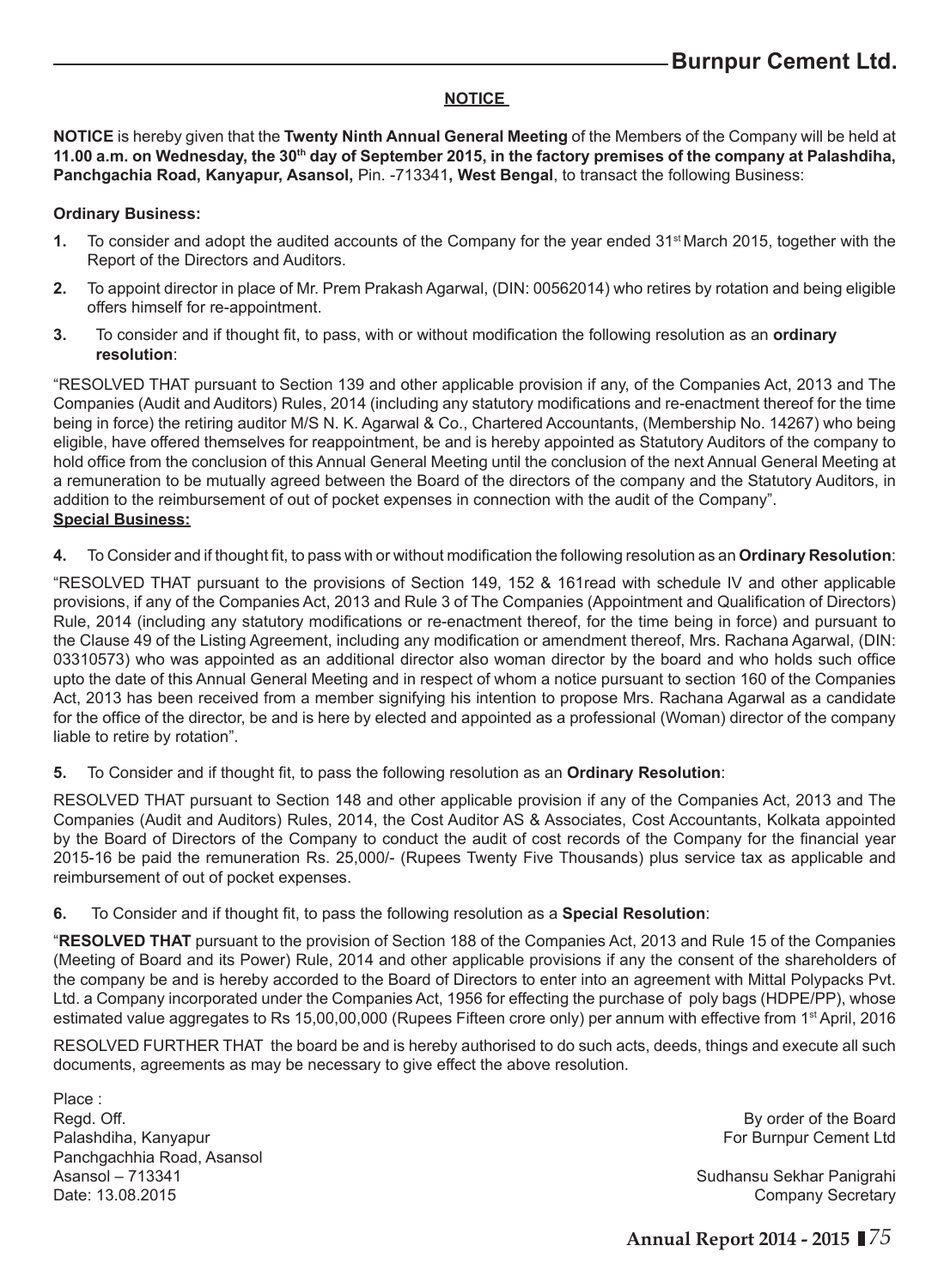

### **Notes:**

- 1. An Explanatory Statement pursuant to Section 102 of the Companies Act, 2013 relating to the items of Special Business to be transacted at the meeting is annexed herewith.
- *2. A member entitled to attend and vote at the Meeting is entitled to appoint a proxy to attend and vote instead of himself and the proxy need not be a member of the Company.*
- 3. The instrument appointing Proxies should be deposited at the Registered Office of the Company not less than 48 **hours** before the time fixed for the commencement of the meeting.
- 4. Members/Proxies should bring their attendance slips duly filled in for attending the meeting.
- 5. Members are requested to bring their copy of the Annual Report with them at the Annual General Meeting, as the copies of the report will not be circulated at the meeting.
- 6. The Register of Members and Share Transfer Registers of the Company will remain closed from 24<sup>rd</sup> September **2015 to 30th September, 2015 (both days inclusive).**
- 7. Members who hold shares in dematerialized form are requested to bring their Depository ID Number and Client ID Number for easier identification of attendance at the Annual General Meeting.
- 8. A Member desirous of getting any information on the accounts or operations of the Company is requested to send his request to the Company at least 10 days prior to the Meeting so that the required information can be made available at the Meeting.

### **Invitation to Participate in the Green Initiative launched by the Ministry of Corporate Affairs**

The Ministry of Corporate Affairs (MCA) has permitted paper less compliance by the Companies vide its Circular No.  $17/2011$ , Dated 21<sup>st</sup> April, 2011 and No. 18/2011, Dated 29<sup>th</sup> April, 2011. MCA has clarified that services of documents on members by e-mail will constitute sufficient compliances with Section 53 of the Companies Act, 1956, provided the members has given an advance opportunity to register their e-mail id or changes if any therein with the Company.

Pursuant thereto, we once again request those members who have not registered their e–mail id to participate in the Green Initiative by registering their e-mail id for the purpose of service of documents viz. Annual Reports, Notice of General Meetings and Notice of Postal Ballot etc. by e-mail.

Shareholders holding shares in demat. form who have not yet registered their e-mail id are requested to register the same with their respective Depository Participant at the earliest. Shareholders holding shares in physical form e requested to register their e-mail id with our Registrar and Share Transfer Agent – M/s Niche Technologies Pvt. Ltd. D-511, Bagree Market, 71, B R B Basu Road, Kolkata – 700 001, E-Mail ID: nichetechpl@nichetechpl.com. Any changes in the e-mail address may also be communicated from time to time.

### **SHARE HOLDERS INSTRUCTION FOR E-VOTING**

### **9. Voting Through Electronic Means**

- A. In compliance with provisions of Section 108 of the Companies Act, 2013, Rule 20 of the Companies (Management and Administration) Rules, 2014 as amended by the Companies (Management and Administration) Amendment Rules, 2015 and Clause 35B of the Listing Agreement, the Company is pleased to provide members facility to exercise their right to vote on resolutions proposed to be considered at the Annual General Meeting (AGM) by electronic means and the business may be transacted through e-Voting Services. The facility of casting the votes by the members using an electronic voting system from a place other than venue of the AGM ("remote e-voting") will be provided by Central Depository Services (India) Limited (CDSL).
- B. The facility for voting through ballot paper shall be made available at the AGM and the members attending the meeting who have not cast their vote by remote e-voting shall be able to exercise their right at the meeting through ballot paper. The members who have cast their vote by remote e-voting prior to the AGM may also attend the AGM but shall not be entitled to cast their vote again.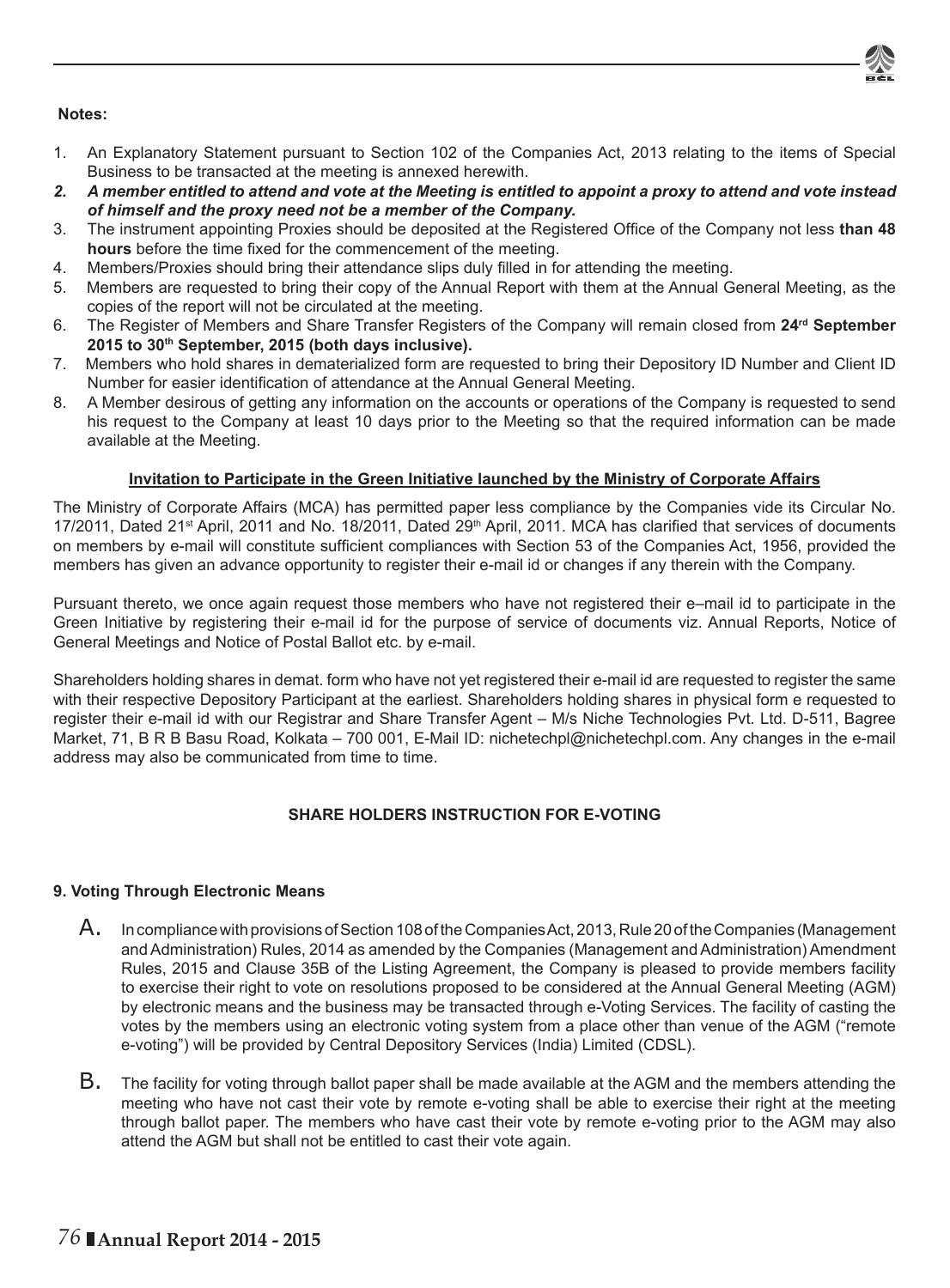### C. **The instructions for shareholders voting electronically are as under:**

- (i) The remote e-voting period begins on  $27<sup>th</sup>$  September, 2015 at 9.00 a.m. (IST). and ends on  $29<sup>th</sup>$  September, 2015 at 5.00 p.m. (IST). During this period shareholders' of the Company, holding shares either in physical form or in dematerialized form, as on the cut-off date (record date) of  $23<sup>rd</sup>$  September, 2015, may cast their vote electronically. The remote e-voting module shall be disabled by CDSL for voting thereafter.
- (ii) Shareholders who have already voted prior to the meeting date would not be entitled to vote at the meeting venue.
- (iii) The shareholders should log on to the e-voting website www.evotingindia.com
- (iv) Click on "Shareholders" tab.
- (v) Now Enter your User ID
	- a. For CDSL: 16 digits beneficiary ID,
	- b. For NSDL: 8 Character DP ID followed by 8 Digits Client ID,
	- c. Members holding shares in Physical Form should enter Folio Number registered with the Company.
- (vi) Next enter the Image Verification as displayed and Click on Login.
- (vii) If you are holding shares in demat form and had logged on to www.evotingindia.com and voted on an earlier voting of any company, then your existing password is to be used.
- (viii) If you are a first time user follow the steps given below:

|                                 | For Members holding shares in Demat Form and Physicall Form                                                                                                                                                                                                                                                                                                                                                                                                                                                                                                                                                                                                   |  |  |  |  |
|---------------------------------|---------------------------------------------------------------------------------------------------------------------------------------------------------------------------------------------------------------------------------------------------------------------------------------------------------------------------------------------------------------------------------------------------------------------------------------------------------------------------------------------------------------------------------------------------------------------------------------------------------------------------------------------------------------|--|--|--|--|
| PAN                             | Enter your 10 digit alpha-numeric *PAN issued by Income Tax Department (Applicable for both demat shareholders as well<br>as physical shareholders)<br>Members who have not updated their PAN with the Company / Depository Participant are requested to use first two<br>letters of their name and 8 digits of the sequence (client id) number in the PAN field.<br>In case the sequence number is less than 8 digits enter the applicable number of 0's before the number after the first<br>$\bullet$<br>two characters of the name in CAPITAL letters. Eg. If your name is Ramesh Kumar with sequence number 1 then enter<br>RA00000001 in the PAN field. |  |  |  |  |
| <b>DOB</b>                      | Enter the Date of Birth as recorded in your demat account with the depository or in the company records for your folio in dd/<br>mm/yyyy format                                                                                                                                                                                                                                                                                                                                                                                                                                                                                                               |  |  |  |  |
| Bank Account<br>Number<br>(DBD) | Enter the Bank Account Number as recorded in your demat account with the depository or in the company records for your<br>folio.<br>Please Enter the DOB or Bank Account Number in order to Login.<br>٠<br>If both the details are not recorded with the depository or company then please enter the member-id / folio<br>$\bullet$<br>number in the Bank Account Number details field as mentioned in above instruction (v).                                                                                                                                                                                                                                 |  |  |  |  |

- (ix) After entering these details appropriately, click on "SUBMIT" tab.
- (x) Members holding shares in physical form will then directly reach the Company selection screen. However, members holding shares in demat form will now reach 'Password Creation' menu wherein they are required to mandatorily enter their login password in the new password field. Kindly note that this password is to be also used by the demat holders for voting for resolutions of any other company on which they are eligible to vote, provided that company opts for e-voting through CDSL platform. It is strongly recommended not to share your password with any other person and take utmost care to keep your password confidential.
- (xi) For Members holding shares in physical form, the details can be used only for e-voting on the resolutions contained in this Notice.
- (xii) Click on the EVSN of **BURNPUR CEMENT LTD** on which you choose to vote.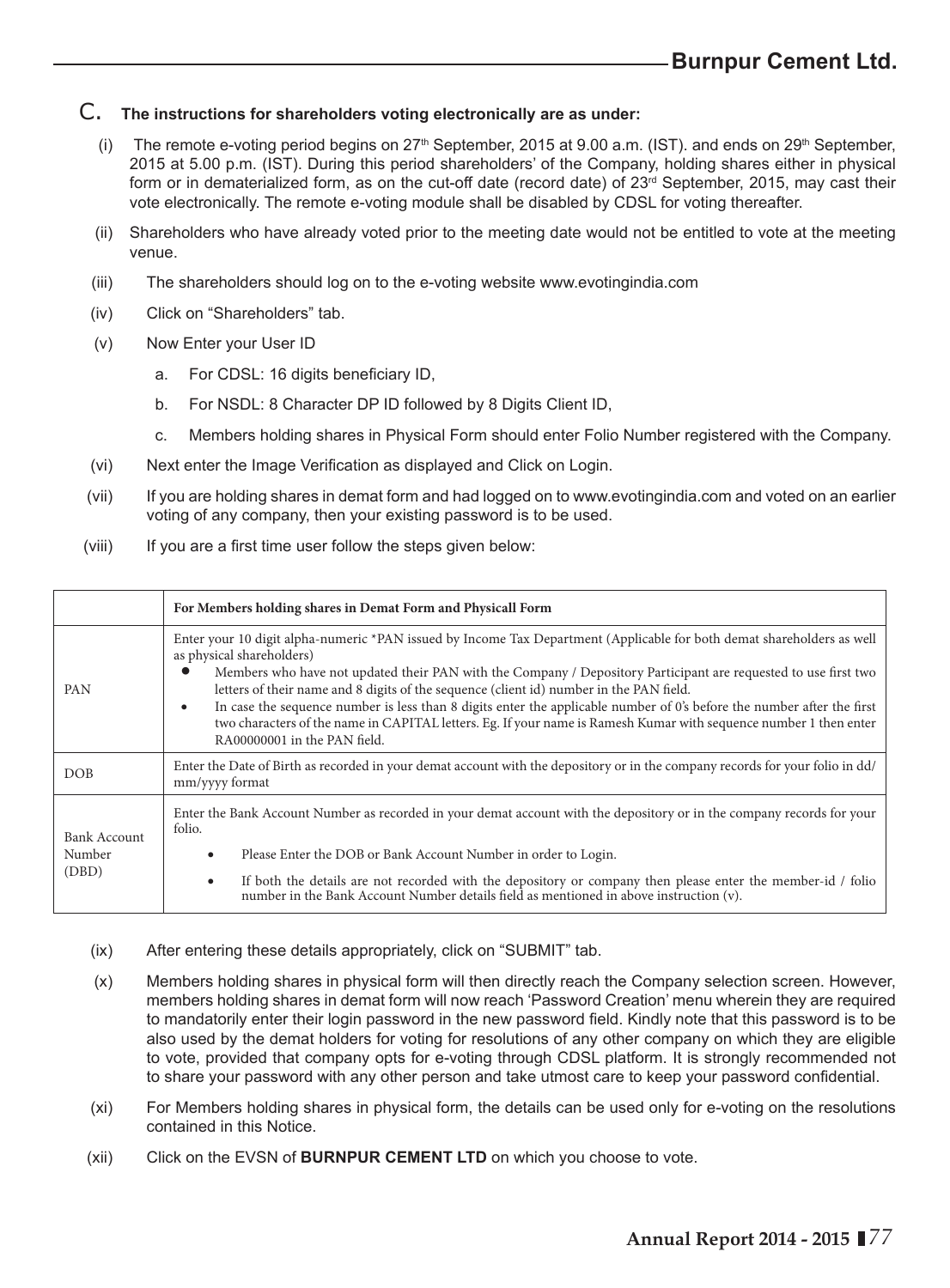

- (xiii) On the voting page, you will see "RESOLUTION DESCRIPTION" and against the same the option "YES/ NO" for voting. Select the option YES or NO as desired. The option YES implies that you assent to the Resolution and option NO implies that you dissent to the Resolution.
- (xiv) Click on the "RESOLUTIONS FILE LINK" if you wish to view the entire Resolution details.
- (xv) After selecting the resolution you have decided to vote on, click on "SUBMIT". A confirmation box will be displayed. If you wish to confirm your vote, click on "OK", else to change your vote, click on "CANCEL" and accordingly modify your vote.
- (xvi) Once you "CONFIRM" your vote on the resolution, you will not be allowed to modify your vote.
- (xvii) You can also take a print of the votes cast by clicking on "Click here to print" option on the Voting page.
- (xviii) If Demat account holder has forgotten the same password then Enter the User ID and the image verification code and click on Forgot Password & enter the details as prompted by the system.
- (xix) Note for Non-Individual Shareholders and Custodians
- Non-Individual shareholders (i.e. other than Individuals, HUF, NRI etc.) and custodian are required to log on to https://www.evotingindia.com and register themselves as Corporate.
- A scanned copy of the Registration Form bearing the stamp and sign of the entity should be emailed to helpdesk.evoting@cdslindia.com.
- After receiving the login details a compliance user should be created using the admin login and password. The Compliance user would be able to link the account(s) for which they wish to vote on.
- The list of accounts linked in the login should be mailed to helpdesk.evoting@cdslindia.com and on approval of the accounts they would be able to cast their vote.
- A scanned copy of the Board Resolution and Power of Attorney (POA) which they have issued in favour of the Custodian, if any, should be uploaded in PDF format in the system for the scrutinizer to verify the same.
- (xx) In case you have any queries or issues regarding e-voting, you may refer the Frequently Asked Questions ("FAQs") and e-voting manual available at www.evotingindia.com under help section or write an email to helpdesk.evoting@cdslindia.com
- **10** Institutional Members / Bodies Corporate (i.e. other than individuals, HUF, NRI etc.) are required to send scanned copy (PDF/JPG Format) of the relevant Board Resolution / Authority letter etc. together with attested specimen signature of the duly authorized signatory(ies) who are authorized to vote through e-mail at aklabh@aklabh.com with a copy marked to helpdesk.evoting@cdslindia.com on or before September 29, 2015, upto 5 pm. without which the vote shall not be treated as valid.
- **11.** The voting rights of shareholders shall be in proportion to their shares of the paid up equity share capital of the Company as on the cut-off date (record date) of 23rd September, 2015.
- **12.** The notice of Annual General Meeting will be sent to the members, whose names appear in the register of members / depositories as at closing hours of business, on 21st August, 2015.
- **13.** Any person, who acquires shares of the Company and become member of the Company after dispatch of the notice and holding shares as of the cut-off date i.e. 23<sup>rd</sup> September, 2015, may obtain the login ID and password by sending a request at helpdesk.evoting@cdslindia.com or RTA.
- 14. The shareholders shall have one vote per equity share held by them as on the cut-off date (record date) of 23<sup>rd</sup> September, 2015. The facility of remote e-voting would be provided once for every folio / client id, irrespective of the number of joint holders.
- **15.** Notice of the AGM along with attendance slip, proxy form along with the process, instructions and the manner of conducting e-voting is being sent electronically to all the members whose e-mail IDs are registered with the Company / Depository Participant(s). For members who request for a hard copy and for those who have not registered their email address, physical copies of the same are being sent through the permitted mode.
- **16.** Since the Company is required to provide members the facility to cast their vote by electronic means, shareholders of the Company, holding shares either in physical form or in dematerialized form, as on the 23<sup>rd</sup> September, 2015 and not casting their vote electronically, may only cast their vote at the Annual General Meeting.
- **17.** A person, whose name is recorded in the register of members or in the register of beneficial owners maintained by the depositories as on the cut-off date only shall be entitled to avail the facility of remote e-voting as well as voting at the AGM through ballot paper.
- **18.** Sri Atul Kumar Labh, Practicing Company Secretary, 40, Western Street, 3<sup>rd</sup> Floor, Kolkata 700 013 has been appointed as the Scrutinizer to scrutinize the remote e-voting process in a fair and transparent manner.
- **19.** The Chairman shall, at the AGM, at the end of discussion on the resolutions on which voting is to be held, allow voting through ballot paper with the assistance of scrutinizer, for all those members who are present at the AGM but have not cast their votes by availing the remote e-voting facility.
- **20.** The Scrutinizer shall after the conclusion of voting at the general meeting, will first count the votes cast at the

# *78* **Annual Report 2014 - 2015**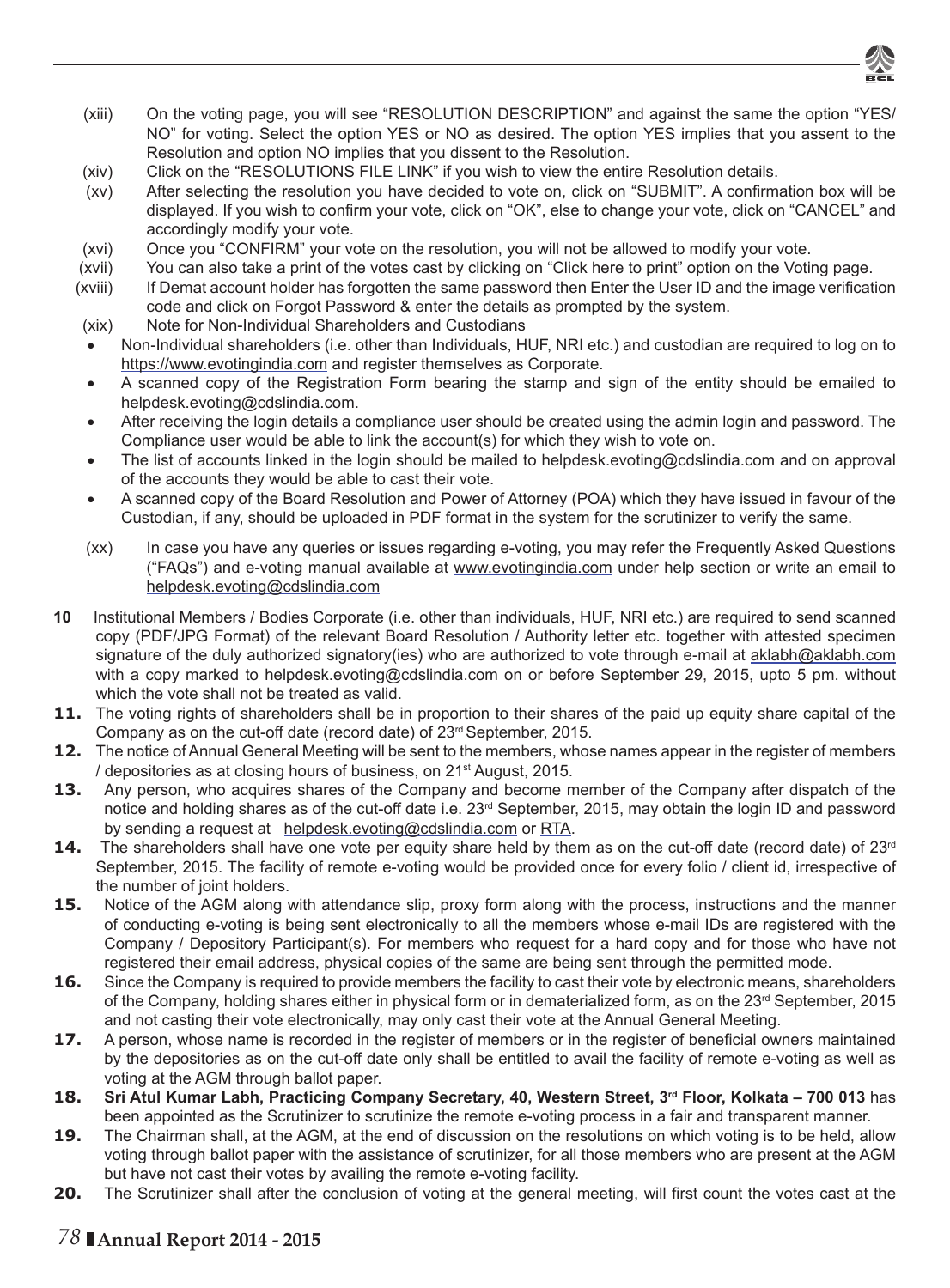meeting and thereafter unblock the votes cast through remote e-voting in the presence of at least two witnesses not in the employment of the Company and shall make, not later than three days of the conclusion of the AGM, a consolidated scrutinizer's report of the total votes cast in favour or against, if any, to the Chairman or a person authorized by him in writing, who shall countersign the same and declare the result of the voting forthwith.

**21.** The Results declared alongwith the report of the Scrutinizer shall be placed on the website of the Company **www. burnpurcement.com** and on the website of CDSL immediately after the declaration of result by the Chairman or a person authorized by him in writing. The results shall also be immediately forwarded to the BSE/NSE

### **ANNEXURE TO THE ITEM NO 2 & 4 OF THE NOTICE**

.

### **Details of Directors seeking re-appointment at the forthcoming Annual General Meeting.**

### **Disclosure pursuant to clause 49 of the Listing Agreement relating to directors seeking reappointment/ appointment in the AGM.**

Mr. Prem Prakash Agarwal, Director of the company is retiring by rotation at the forthcoming Annual General Meeting and being eligible offers himself for reappointment. Mrs. Rachana Agarwal being additional director will hold office upto the date of Annual General Meeting, however her name has been recommended for appointment as professional director who is liable to retire by rotation on receipt of notice from members U/s 160 of the Companies Act, 2013. The changes are subject to approval of the share holders.

| <b>Name</b><br>of The<br>Director<br>Mrs.<br>Rachana<br>Agarwal | Date of<br>Birth<br>08.05.1981 | Date of<br>Original<br>Appointment<br>14.11.2014 | <b>Experience in specific</b><br>functional areas<br>Mrs. Rachana Agarwal is<br>a member of Institute of<br><b>Chartered Accountants</b><br>of India and having<br>experience in reputed<br>organizations like Deloitte,<br>E Serve International (100%<br>subsidiary of Citi Bank)<br>in corporate finance, Risk<br>and control management,<br>Securitization and portfolio<br>purchase, operation of leasing                                                                                                                                                                                                                                                                            | Qualification<br><b>ACA</b> | Directorship<br>in other<br>public<br>companies<br>White Collar<br>Venture<br>Capital Fund<br>Ltd. | Membership<br>of Board<br><b>Committees</b><br>in other<br>public<br>companies<br>Nil. | <b>Remarks</b><br>.Holds upto the<br>date of forth<br>coming Annual<br>General Meeting<br>as an additional<br>director and to<br>be appointed as a<br>director liable to<br>retire by rotation<br>at the said<br>meeting |
|-----------------------------------------------------------------|--------------------------------|--------------------------------------------------|-------------------------------------------------------------------------------------------------------------------------------------------------------------------------------------------------------------------------------------------------------------------------------------------------------------------------------------------------------------------------------------------------------------------------------------------------------------------------------------------------------------------------------------------------------------------------------------------------------------------------------------------------------------------------------------------|-----------------------------|----------------------------------------------------------------------------------------------------|----------------------------------------------------------------------------------------|--------------------------------------------------------------------------------------------------------------------------------------------------------------------------------------------------------------------------|
| Mr. Prem<br>Prakash<br>Agarwal                                  | 02.10.1961                     | 09.08.2013                                       | and loan business etc.<br>Mr.<br>Prem<br>Prakash<br>Agarwal is a uncommon<br>businessman<br>having<br>vast<br>experience in the various<br>fields like manufacturing of<br>mining safety equipments,<br>manufacturing<br>of<br>PP/<br><b>HDPE</b><br>bags,<br>Fabrication<br>engineering<br>and<br>works,<br>transportation, installation of<br>integrated steel plant. He has<br>achieved tremendous success<br>in the field of above mentioned<br>businesses and he has also<br>gained many experiences in<br>his 27 year business career. He<br>has also mining experience as<br>a contractor of SAIL, Bharat<br>Coking Coal Ltd, CC Ltd. etc<br>and transporter of Coal India<br>Ltd. | <b>B.Com</b>                | Nil                                                                                                | Nil                                                                                    | Retires by<br>rotation at the<br>forthcoming<br>Annual General<br>Meeting and<br>offers himself for<br>reappointment                                                                                                     |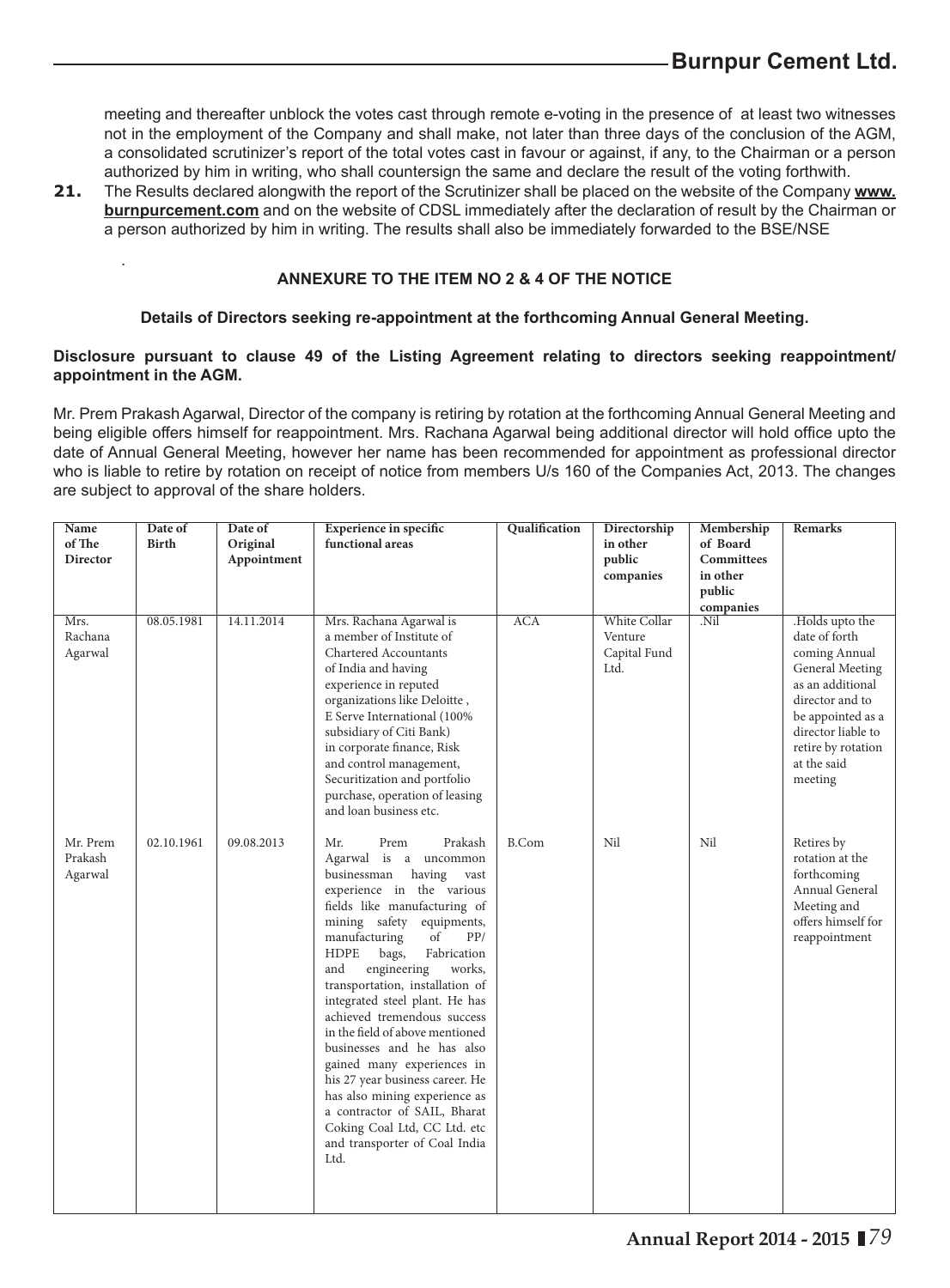

As per undertaking given to BSE in connection with issue of 3570000 warrants to Sudama Trading & Investments Ltd. The rectification has been done and mentioned below the following points, which were printed wrongly due to printing mistake in notice dated 14.08.2014 for AGM held on 30.09.2014.

- $\triangleright$  3570000 Equity Shares allotted pursuant to exercise of options attached to the Warrant No. 4 shall be locked in for a period of one year from the date of their trading approval.
- As per the point no 6 in the explanatory statement relating to Item no 9 (Issue of Warrants) in which the it is written that the company shall re-compute the price of the preferential issue in terms of SEBI (ICDR) Regulations, 2009 where it is required to do so. In view of the above and in terms of SEBI (ICDR) Regulations, 2009 the price of the preferential issue was re-computed and the new issue price is Rs. 12.04/- per share.

### **Explanatory Statement Pursuant to Section 102 of the Companies Act, 2013**

### **Item No. 4**

Pursuant to Section 149 and 161 of the Companies Act, 2013 and Rule 3 of The Companies (Appointment and Qualification of Directors) Rule, 2014, Mrs. Rachana Agarwal was appointed as woman director director of the Company by the Board of Directors at their meeting held on 14<sup>th</sup> November, 2014 and she would hold office upto the date of this Annual General Meeting. The Company has received a notice from a member signifying his intention to propose the appointment of Mrs. Rachana Agarwal as Woman Director of the Company. The said notice is accompanied by a deposit of Rs. 1,00,000/- as required by law. By profession Mrs. Agarwal is a Chartered Accountant and her knowledge and experience will be very help full for the company if she would be appointed as professional director of the company. Mrs. Agarwal is not disqualified from being appointed as director in terms of Section 164 of the Act and has given his consent to act as a director.

That in the opinion of Board, Mrs. Agarwal fulfills the conditions specified in the Act, for such an appointment. Your directors recommend appointment of Mrs. Rachana Agarwal as director of the Company liable to retire by rotation.

None of the directors, Key Managerial Personnel or their relatives in any way concerned or interested in this resolution except Mrs. Rachana Agarwal.

### **Item No 5**

On the recommendation of Audit Committee the Board of Directors of your company has approved the appointment of M/s AS & Associates, Cost Accountant, Kolkata as Cost Auditor of the company to audit the cost records of the Company for the financial year 2015-16.

In terms of the provision of Section 148 of the Companies Act, 2013 and the Companies (Audit and Auditors) Rules, 2014 the remuneration payable to the Cost Auditors has to be ratified by the members of the Company.

Therefore the consent of the members are required for passing the resolution as set out in the item no. 5 of the notice for ratification of remuneration payable to Cost Auditor.

None of the directors, Key Managerial Personnel or their relatives in any way concerned or interested in this resolution.

### **Item No 6**

On the recommendation of Audit Committee, the Board of Directors of your company has recommended for your approval of transaction between the company and Mittal Polypacks Pvt Ltd, who has quoted lowest price for the supply of poly bags (HDPE/PP) which is required by the company to pack the cement. As per the recommendation of the board and audit committee, the company requires approximately 10000000 bags annually for its Asansol and Patratu plant. The transaction will be made as per the following terms and conditions of the agreement between your Company and Mittal Polypacks Pvt. Ltd.

- $\triangleright$  The Purchaser shall pay the Vendor actual cost of HDPE/PP bags plus taxes, duties as applicable.
- $\triangleright$  The payment shall be made within 21 days of receipt of HDPE/PP bags unless the time for payment is extended by mutual consent.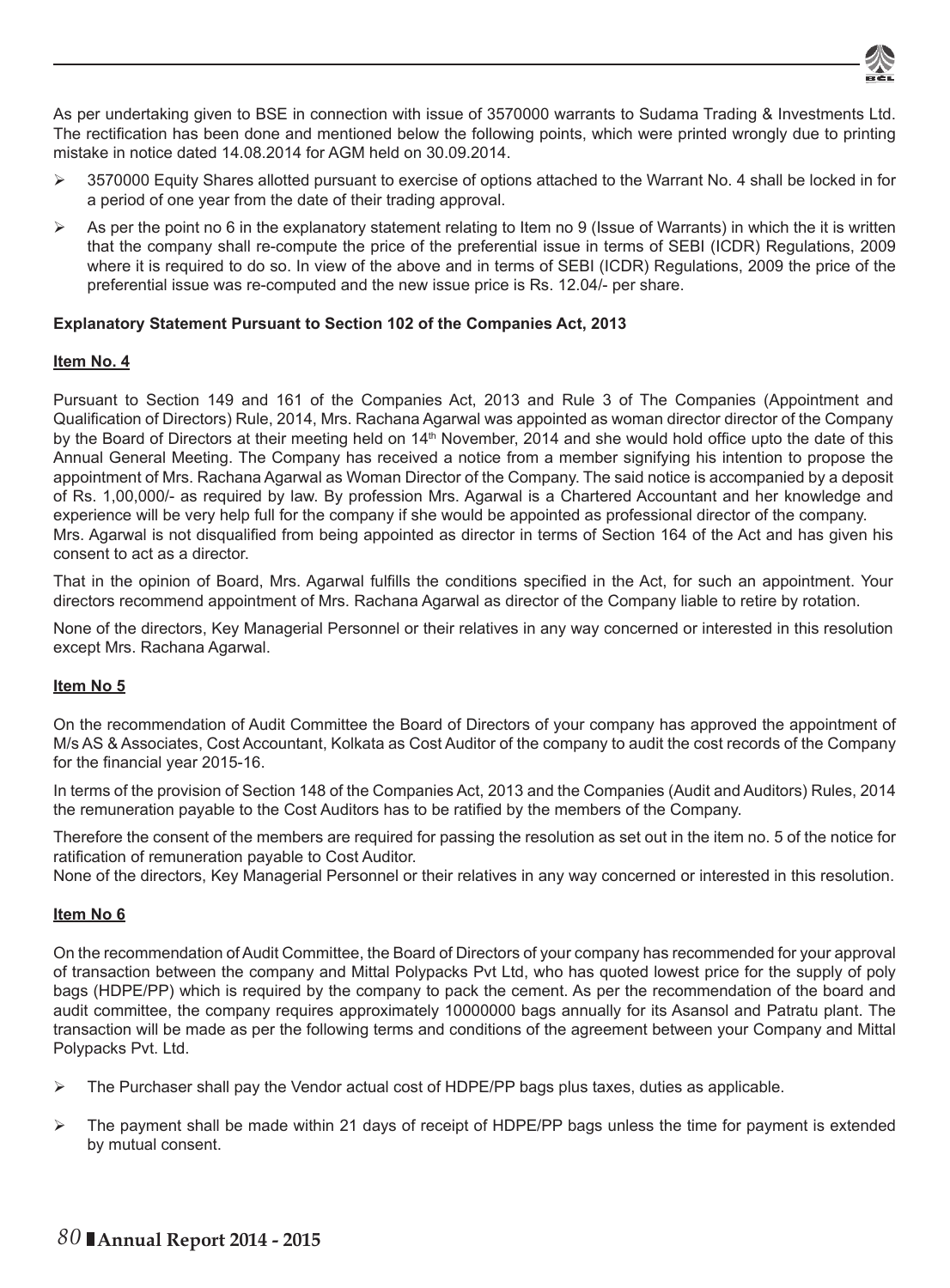$\triangleright$  The Purchaser shall require following bags on yearly basis at the price of which at present is mentioned below. As the price of the HDPE/PP bags are sensitive to it raw material prices which varies as per the international market from time to time. Any significant increase or decrease in the raw material prices will be considered by the purchaser for revision of the HDPE/PP bags prices mentioned below.

| Description | Quantity | Rate per (Rs.) | Amount (Rs.) |
|-------------|----------|----------------|--------------|
|             |          |                | bag          |
| Colour Bag  | 10000000 | 12.00          | 12,00,00,000 |
| White Bag   | 10000000 | 10.00          | 10,00,00,000 |

 $\triangleright$  The transportation cost will be borne by the supplier of the bag.

As per Section 188 of the Companies Act, 2013 and Rule 15 of the Companies (Meetings of Board and its Power) Rule, 2014 prior approval of members of the company is required by way of special resolution for any related party transaction.

None of the directors or key managerial person and/or their relatives except Mr. Manoj Kumar Agarwal (Director in both the company) are interested in any way in this resolution.

13th August, 2015 **By Order of the Board** Kolkata For **Burnpur Cement Limited**

> Sudhansu Sekhar Panigrahi **Company Secretary**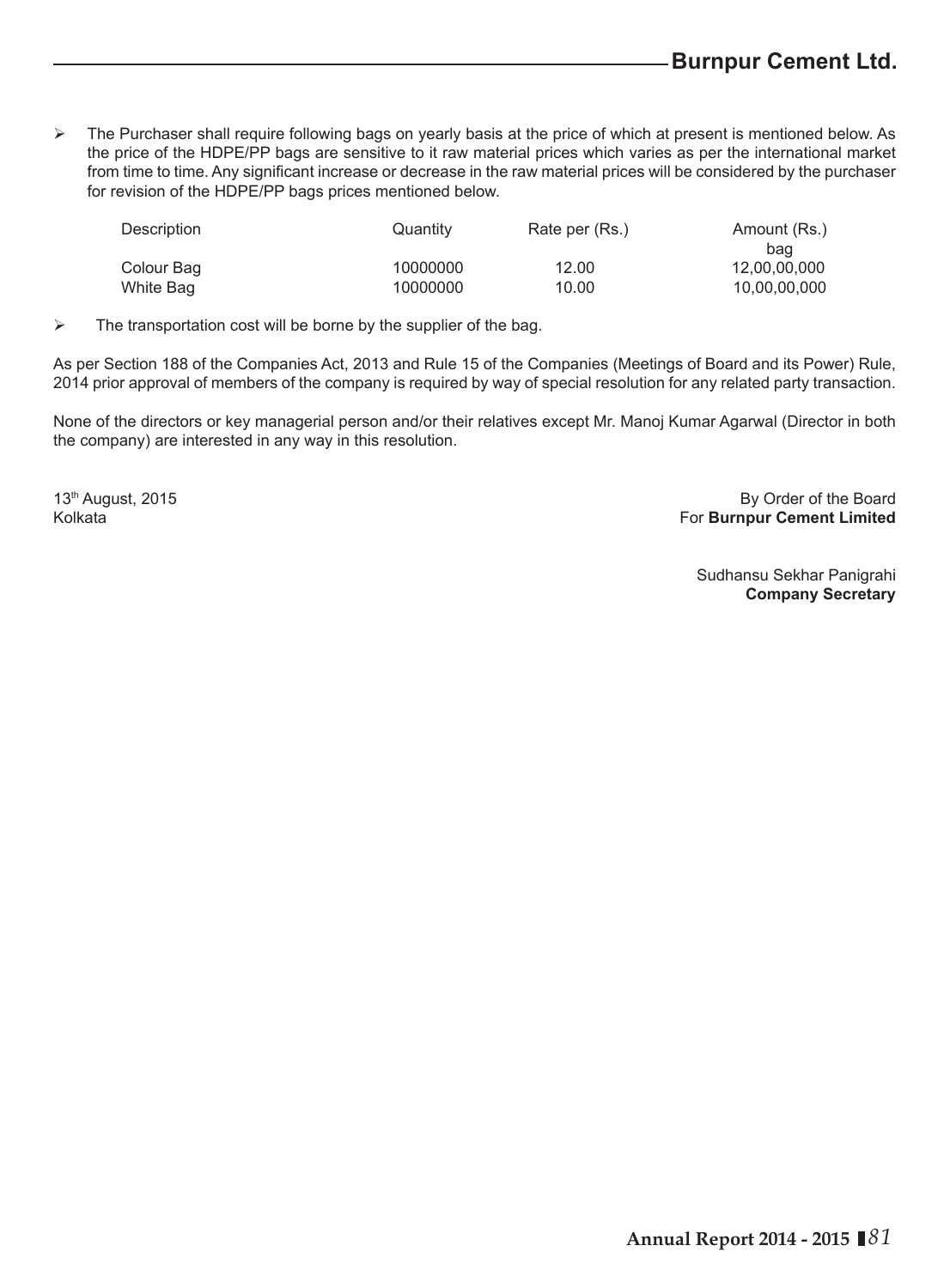

### **Burnpur Cement Ltd.**

**Registered Offi ce:** Village : Palasdiha, Panchgachia Road, P. O. : Kanyapur, Dist: Burdwan, Asansol – 713341, W.B. **Tel No.:** 0341 – 2250859, **Fax No.:** 0341 – 2250860, **Website:** www.burnpurcement.com **CIN:** L27104WB1986PLC040831 **Form No. MGT - 11**

### **PROXY FORM**

[Pursuant to Section 105(6) of the Companies Act, 2013 and Rule 19(3) of the Companies (Management and Administration) Rules, 2014]

|                  | Company, hereby appoint. |  |
|------------------|--------------------------|--|
| $\mathbf{1}$ .   |                          |  |
| $2$ .            |                          |  |
|                  |                          |  |
| $\overline{3}$ . |                          |  |
|                  |                          |  |
| 3.               |                          |  |
|                  |                          |  |
|                  |                          |  |

as my/our proxy to attend and vote (on a poll) for me/us and on my/our behalf at the 29<sup>th</sup> Annual General Meeting, to be held on Wednesday, the 30<sup>th</sup> September, 2015 at 11:00 a.m. at Palashdiha, Panchgachia Road, Kanyapur, Asansol, Dist.- Burdwan, West Bengal, Pin – 713341 and at any adjournment thereof in respect of such resolutions and in such manner as are indicated below: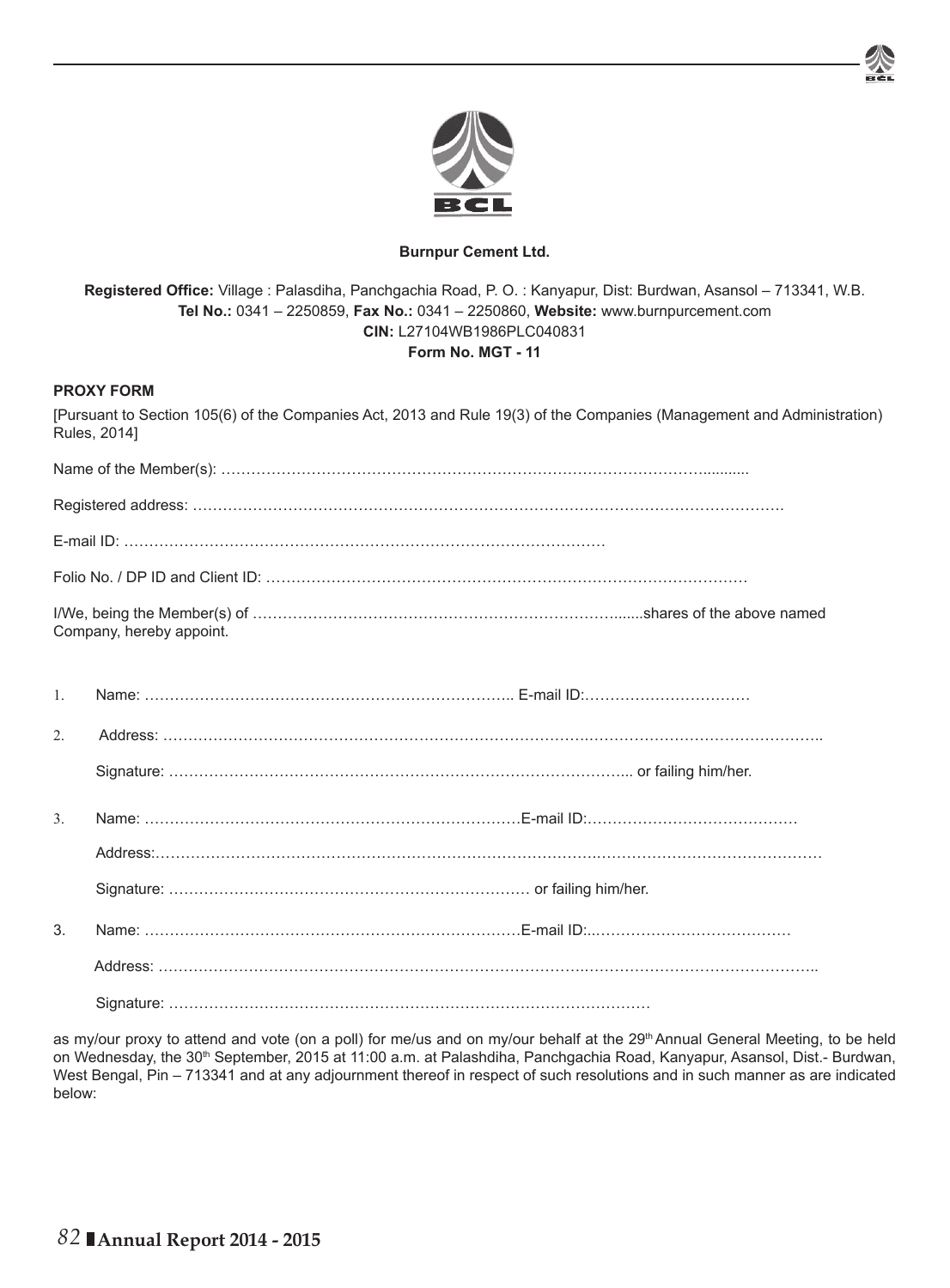**Resolution No. Description For Against**  $\frac{1}{1}$  Adoption of the audited accounts of the Company for the year ended 31<sup>st</sup> March 2015, together with the Report of the Directors and Auditors. 2. Reappointment of Mr. Prem Prakash Agarwal, Director, retire by rotation  $\mathcal{B}_{3}$  Reappointment of M/s N. K. Agarwal & Co., Chartered Accountants, Asansol as statutory auditor of the company 4. Appointment of Mrs. Rachana Agarwal as Professional Director 5. Approval of remuneration of Cost Auditor AS & Associates, Cost Accountants, Kolkata for the financial year 2015-16. 6. Approval of Related party Transaction i.e. Transaction between the company and Mittal Polypacks Pvt. Ltd.

\*I/We wish my above proxy (ies) to vote in the manner as indicated in the box below:

Affix a Re. 1/- Revenue Stamp

Signed this ………………………………………………….. day of ………………………… 2015.

…………………………………………… Signature of shareholders

…………………………………… ……………………………………….. ……………………………………

Signature of first proxy holder Signature of second proxy holder Signature of third proxy holder

\*Please put a  $(\sqrt{)}$  in the appropriate column against the resolutions indicated in the Box. Alternatively, you may mention the number of shares in the appropriate column in respect of which you would like your proxy to vote. If you leave all the columns blank against any or all the resolutions, your proxy will be entitled to vote in the manner as he/she thinks appropriate.

**Notes:**

- 1. **This form of proxy in order to be effective should be duly completed and deposited at the Registered Offi ce of the Company, not less than 48 hours before the commencement of the Meeting.**
- 2. A proxy need not be a Member of the Company.
- 3. In case the Member appointing proxy is a body corporate, the proxy form should be signed under its seal or be signed by an officer or an attorney duly authorised by it and an authenticated copy of such authorisation should be attached to the proxy form.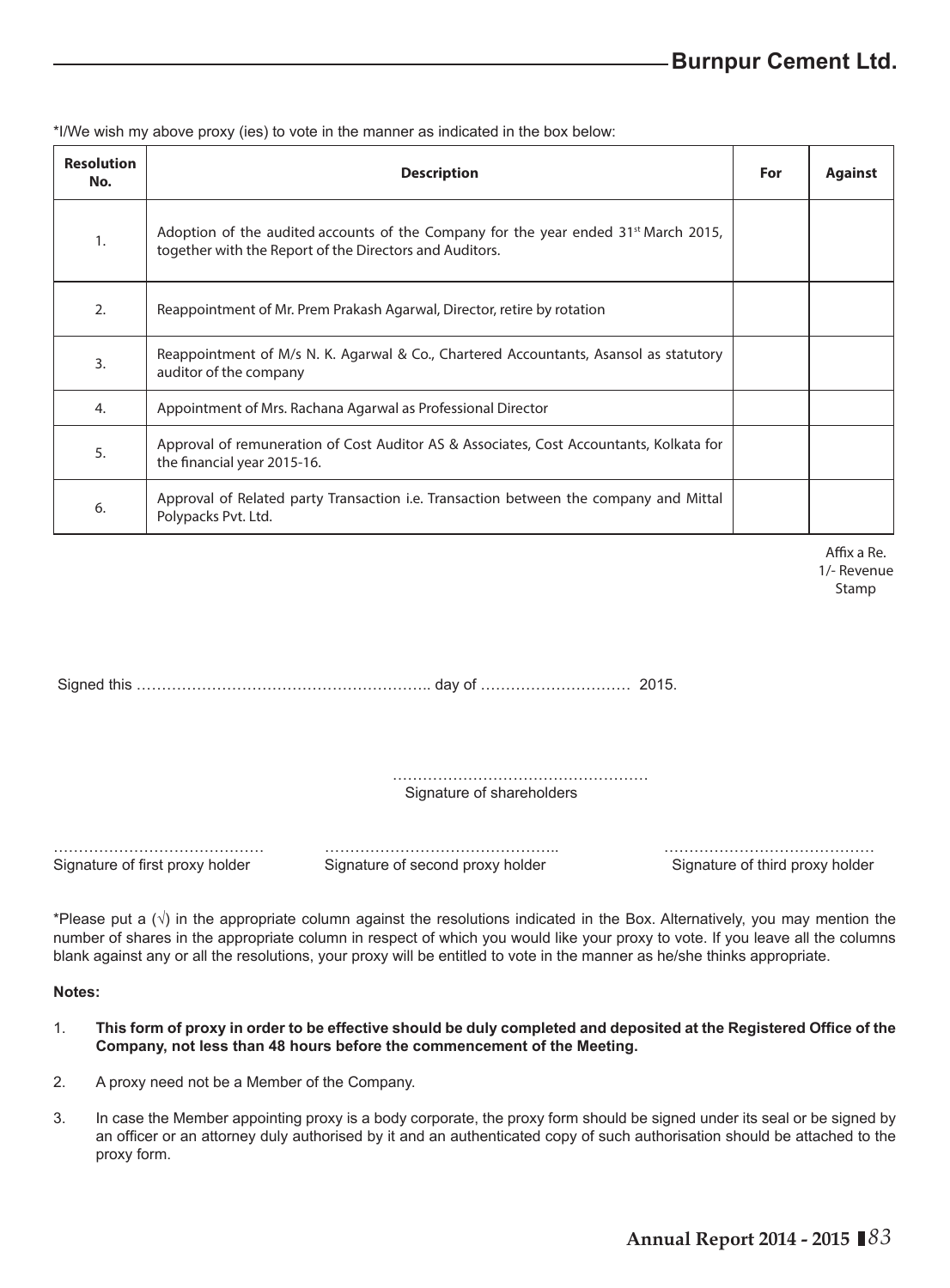

- 4. A person can act as proxy on behalf of such number of Members not exceeding fifty and holding in the aggregate not more than ten percent of the total share capital of the Company carrying voting rights. Further, a Member holding more than ten percent of the total share capital of the Company carrying voting rights, may appoint a single person as proxy and such person shall not act as proxy for any other person or Member.
- 5. Appointing a proxy does not prevent a Member from attending the meeting in person if he/she so wishes.
- 6. In case of joint holders, the signature of any one holder will be sufficient, but names of all the joint holders should be stated.

### **ATTENDANCE SLIP**

29TH ANNUAL GENERAL MEETING - WEDNESDAY, 30TH SEPTEMBER, 2015, 11.00 A.M.

| Folio No./DPID & Client ID | No. of Shares |
|----------------------------|---------------|
|                            |               |
|                            |               |
|                            |               |
|                            |               |
|                            |               |
|                            |               |
|                            |               |

I/we certify that I am/we are registered shareholder/s/proxy for the registered shareholder/s of the company.

I/we hereby record my/our presence at the 29<sup>TH</sup> ANNUAL GENERAL MEETING of the Company to be held at 11.00 A.M. on Wednesday, 30th September 2015 in the factory premises at Palashdiha, Panchgachia Road, Kanyapur, Asansol - 713341.

### **Member/s/Proxy Signature**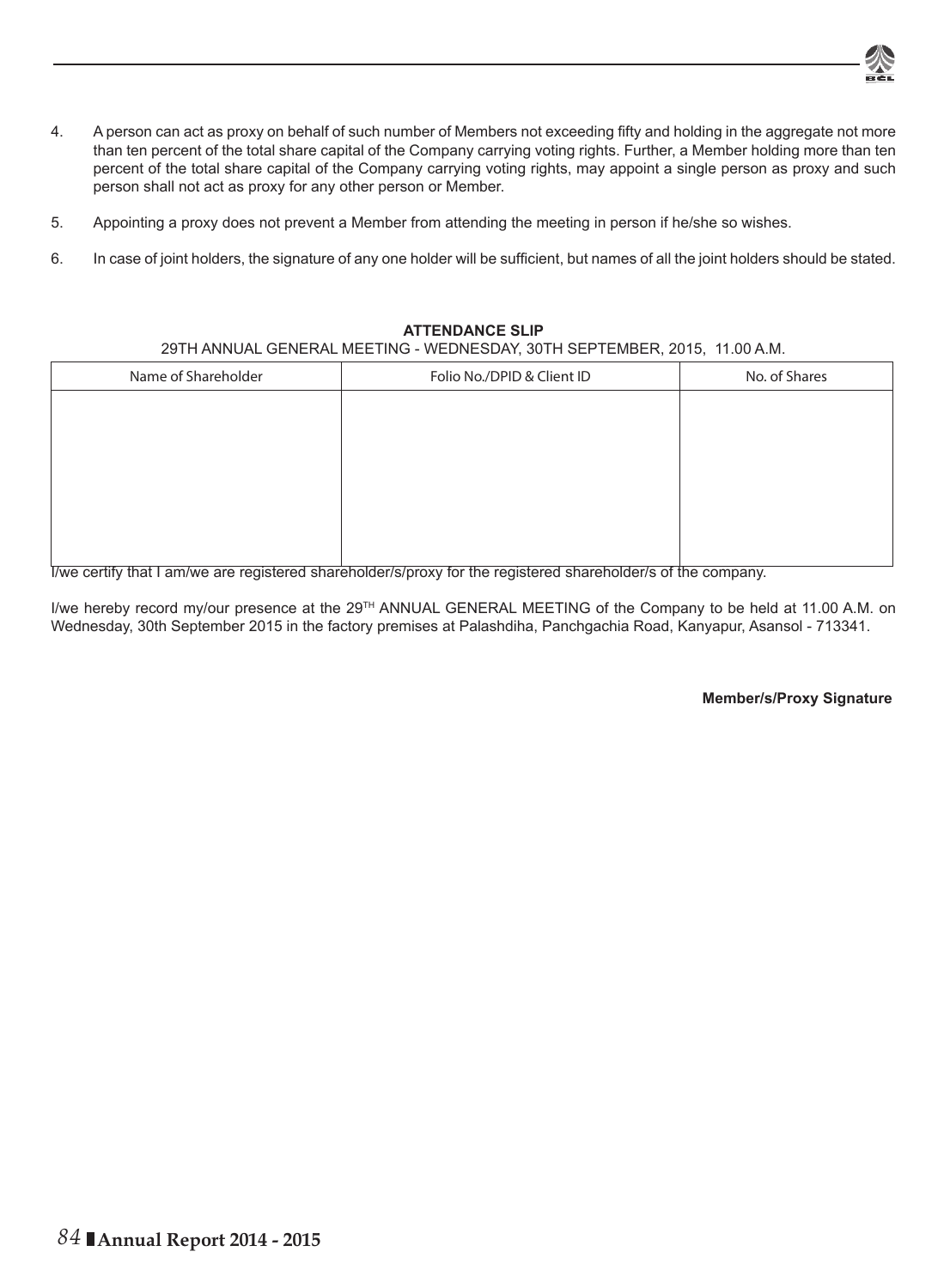# **Burnpur Cement Ltd.**

**Registered Offi ce:** Village: Palasdiha, Panchgachia Road, P. O. : Kanyapur, Dist: Burdwan, Asansol – 713341, W.B. **Tel No.:** 0341 – 2250859, **Fax No.:** 0341 – 2250860, **Website:** www.burnpurcement.com **CIN:** L27104WB1986PLC040831 Twenty Ninth Annual General Meeting - Wednesday, 30<sup>th</sup> September, 2015 **BALLOT FORM** (To be submitted before the scrutinizer appointed by the Company) Name of the Member(s): ……………………………………………………………………………………......................... Address: ……………………………………………………………………………………………………………………………………… ……

Folio No. / DP ID and Client ID: ...……………………………………………………………………………………………………

Number of Equity Share(s) held: .…………………………………………………………………………………………………... I/We hereby exercise my/our vote in respect of the following resolution(s) to be passed at the Twenty Ninth Annual General Meeting of the Company, to be held on Wednesdy, 30<sup>th</sup> September, 2015 at 11:00 a.m. at Palashdiha, Panchgachia Road, Kanyapur, P.O.-Asansol, Dist.- Burdwan, West Bengal, Pin – 713341 in respect of businesses as stated in the Notice dated 13.08.2015 by conveying my/our assent or dissent to the said resolution(s) by placing the tick (**√**) mark at the box against the

| Item No.         | Description                                                                                                                                                   | No. of equity shares<br>held | I/We assent to the<br>resolution (For) | I/We dissent to the<br>resolution (Against) |
|------------------|---------------------------------------------------------------------------------------------------------------------------------------------------------------|------------------------------|----------------------------------------|---------------------------------------------|
| 1.               | Adoption of the audited accounts of the Company<br>for the year ended 31 <sup>st</sup> March 2015, together with the<br>Report of the Directors and Auditors. |                              |                                        |                                             |
| $\overline{2}$ . | Reappointment of Mr. Prem Prakash Agarwal,<br>Director, retire by rotation                                                                                    |                              |                                        |                                             |
| 3.               | Reappointment of M/s N. K. Agarwal & Co.,<br>Chartered Accountants, Asansol as statutory auditor<br>of the Company.                                           |                              |                                        |                                             |
| 4.               | Appointment of Mrs. Rachana Agarwal as<br>Professional Director.                                                                                              |                              |                                        |                                             |
| 5.               | Approval of remuneration of Cost Auditor AS<br>& Associates, Cost Accountants, Kolkata for the<br>financial year 2015-16.                                     |                              |                                        |                                             |
| 6.               | Approval of Related party transaction between the<br>Company and Mittal Polypacks Pvt. Ltd.                                                                   |                              |                                        |                                             |

*\*Applicable for investors holding shares in Electronic Form.*

Place :

respective matters.

Date : contract the Member / Beneficial Owner in the Member / Beneficial Owner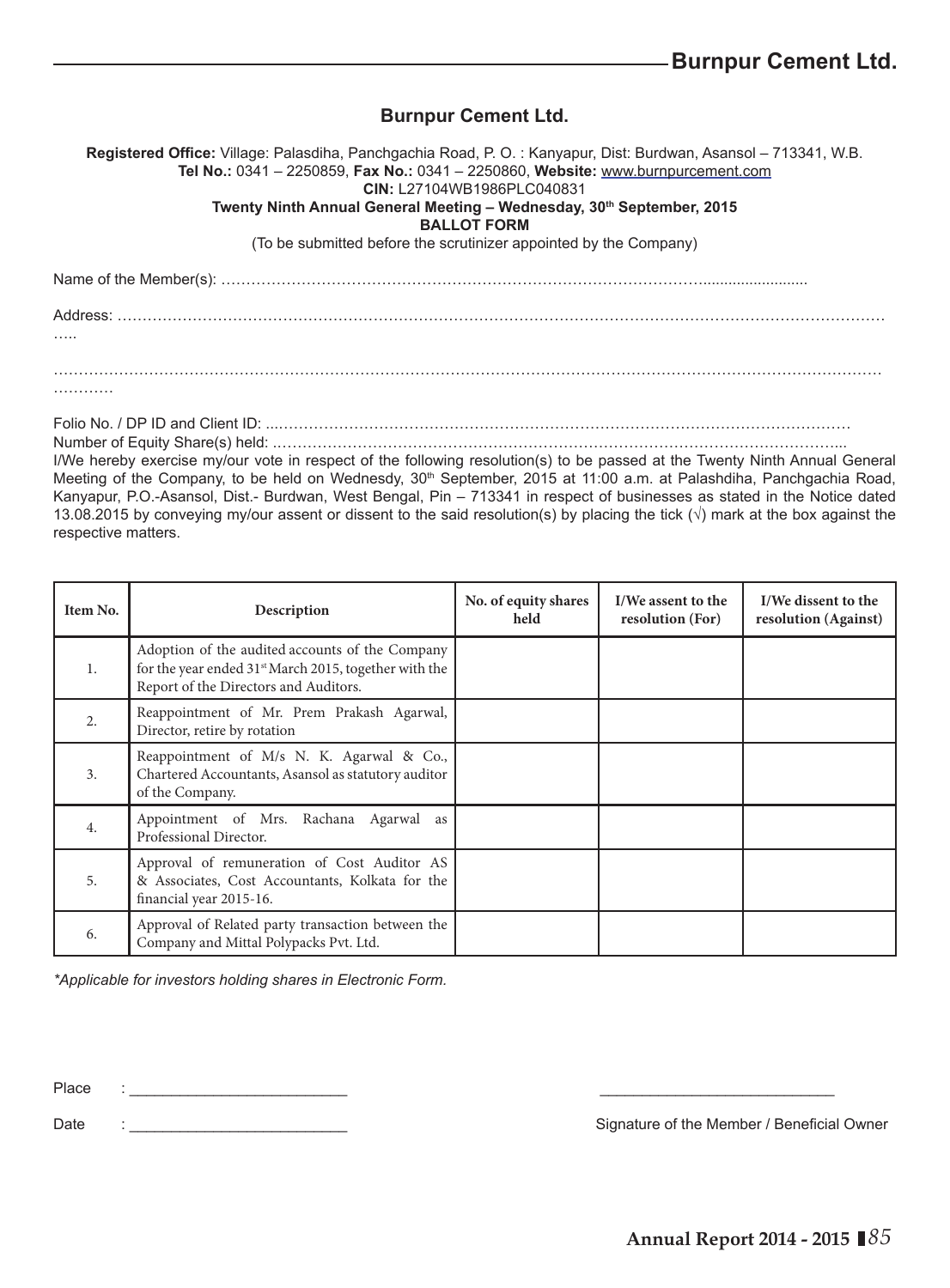

### **INSTRUCTIONS**

- 1. A Member desiring to exercise vote by ballot form may complete this ballot form and send/submit it to the Scrutinizer, appointed by the Board of Directors of the Company viz. **Mr. Atul Kumar Labh, Practicing Company Secretaries at 40, Western Street, 3rd Floor, Kolkata – 700 013.**
- 2. In case of shares held by companies, trusts, societies etc., the duly completed ballot form should be accompanied by a certified copy of Board Resolution / Authority.
- 3. Unsigned ballot forms will be rejected.
- 4. A Member need not cast all the votes in the same way.
- 5. Duly completed ballot form should reach the Scrutinizer not later than 11.00. a.m. (IST) on 30<sup>th</sup> September,2015.
- 6. The Scrutinizer's decision on the validity of a ballot form will be final.